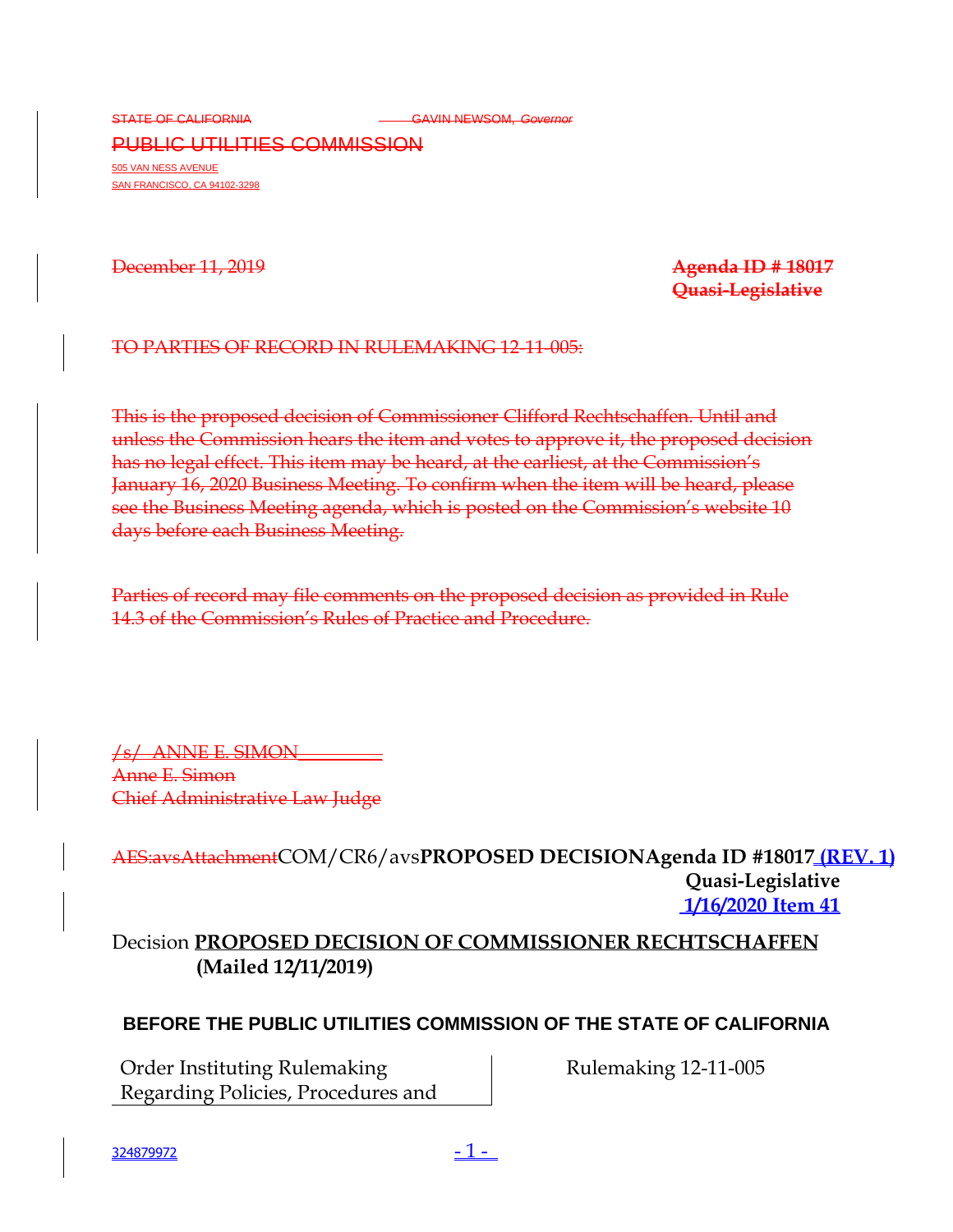*Internal Review Draft; Subject to ALJ Division Review /* **CONFIDENTIAL;** *Deliberative Process Privilege* X.XX-XX-XXX ^^^/^^^/^^^ **PROPOSED DECISION**

Rules for the California Solar Initiative, the Self-Generation Incentive Program and Other Distributed Generation Issues.

### **SELF-GENERATION INCENTIVE PROGRAM REVISIONS PURSUANT TO SENATE BILL 700 AND OTHER PROGRAM CHANGES**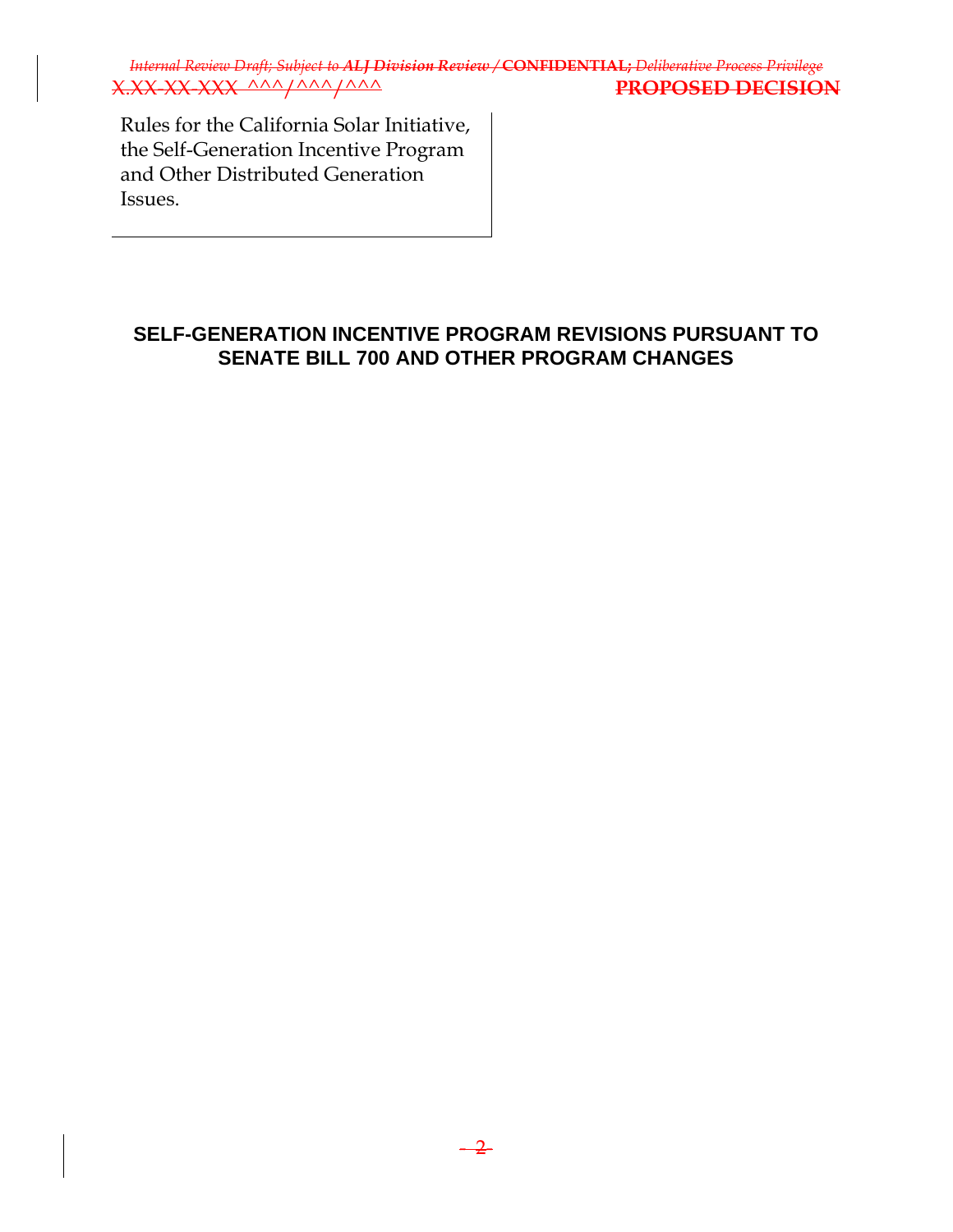# **TABLE OF CONTENTS**

| <b>Title</b>                                                                                                                                                                                                                   | Page           |
|--------------------------------------------------------------------------------------------------------------------------------------------------------------------------------------------------------------------------------|----------------|
| SELF-GENERATION INCENTIVE PROGRAM REVISIONS PURSUANT TO                                                                                                                                                                        |                |
|                                                                                                                                                                                                                                |                |
|                                                                                                                                                                                                                                |                |
| Background<br>1.                                                                                                                                                                                                               | $\overline{A}$ |
| 2.                                                                                                                                                                                                                             |                |
| 2020 to 2024 Ratepayer Collections 2020 to 2024 Ratepayer Collections<br>3.                                                                                                                                                    |                |
| 3.1. Cost Allocation Across Customer Classes Manuel Muslim 1213                                                                                                                                                                |                |
| 4. Distribution of SB 700 Funding 200 million 2010 1314                                                                                                                                                                        |                |
|                                                                                                                                                                                                                                |                |
|                                                                                                                                                                                                                                |                |
|                                                                                                                                                                                                                                |                |
|                                                                                                                                                                                                                                |                |
| 4.3.2. Program Administrator Allocations <b>Manual Accord 22214</b>                                                                                                                                                            |                |
| 4.4. Adopted 2020 to 2024 Budget Allocations <b>Elections</b> 2427                                                                                                                                                             |                |
|                                                                                                                                                                                                                                |                |
|                                                                                                                                                                                                                                |                |
| 5.1.1. Large-Scale Energy Storage Incentives <b>Engineering Contains 2629</b> 2629                                                                                                                                             |                |
|                                                                                                                                                                                                                                |                |
| 5.1.3. Equity Resiliency Incentives <b>Manual Equipment</b> 3134                                                                                                                                                               |                |
|                                                                                                                                                                                                                                |                |
| 6. Equity Resiliency Program Updates [11] The Residence and Taggian States and Taggian States and States and States and States and States and States and States and States and States and States and States and States and Sta |                |
| 6.1. Application Start Date 1910 1920 1920 1921 1938                                                                                                                                                                           |                |
| 6.2. Eligibility Criteria 2539 and 2539                                                                                                                                                                                        |                |
|                                                                                                                                                                                                                                |                |
| 6.2.2. Additional Customers with Critical Resiliency Needs 3944                                                                                                                                                                |                |
| Program Modifications to Support Resiliency<br>7.                                                                                                                                                                              |                |
| <b>Amongst General Market Customers</b>                                                                                                                                                                                        | 4246           |
| 7.1.<br>Defining Non-Residential Customers                                                                                                                                                                                     |                |
|                                                                                                                                                                                                                                |                |
| 7.2.                                                                                                                                                                                                                           |                |
| 7.2.1.                                                                                                                                                                                                                         |                |
| 7.2.2.                                                                                                                                                                                                                         |                |
| 7.3.                                                                                                                                                                                                                           |                |
| 7.4.                                                                                                                                                                                                                           |                |
| 7.5.                                                                                                                                                                                                                           |                |
| 8.                                                                                                                                                                                                                             |                |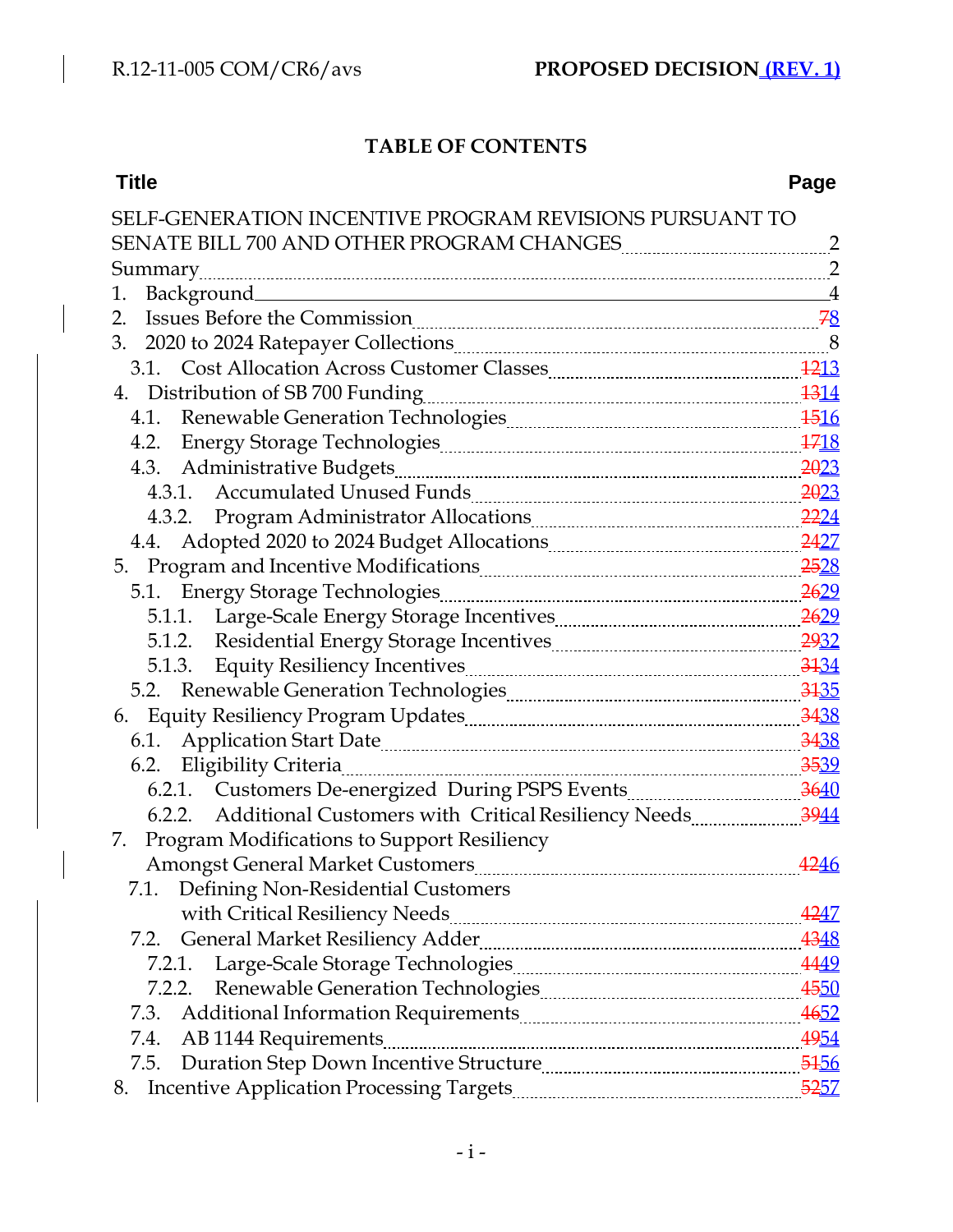$\Big\}$ 

| 9. Fund Shifting Authority [10] Martin Marcon Marcon Marcon Marcon Marcon Marcon Marcon Marcon Marcon Marcon M | <del>53</del> 58 |
|----------------------------------------------------------------------------------------------------------------|------------------|
| 10. Comments on Proposed Decision                                                                              | 5460             |
|                                                                                                                | 5481             |
| Findings of Fact                                                                                               | 5581             |
| Conclusions of Law                                                                                             | 6291             |
| ORDER                                                                                                          | 6697             |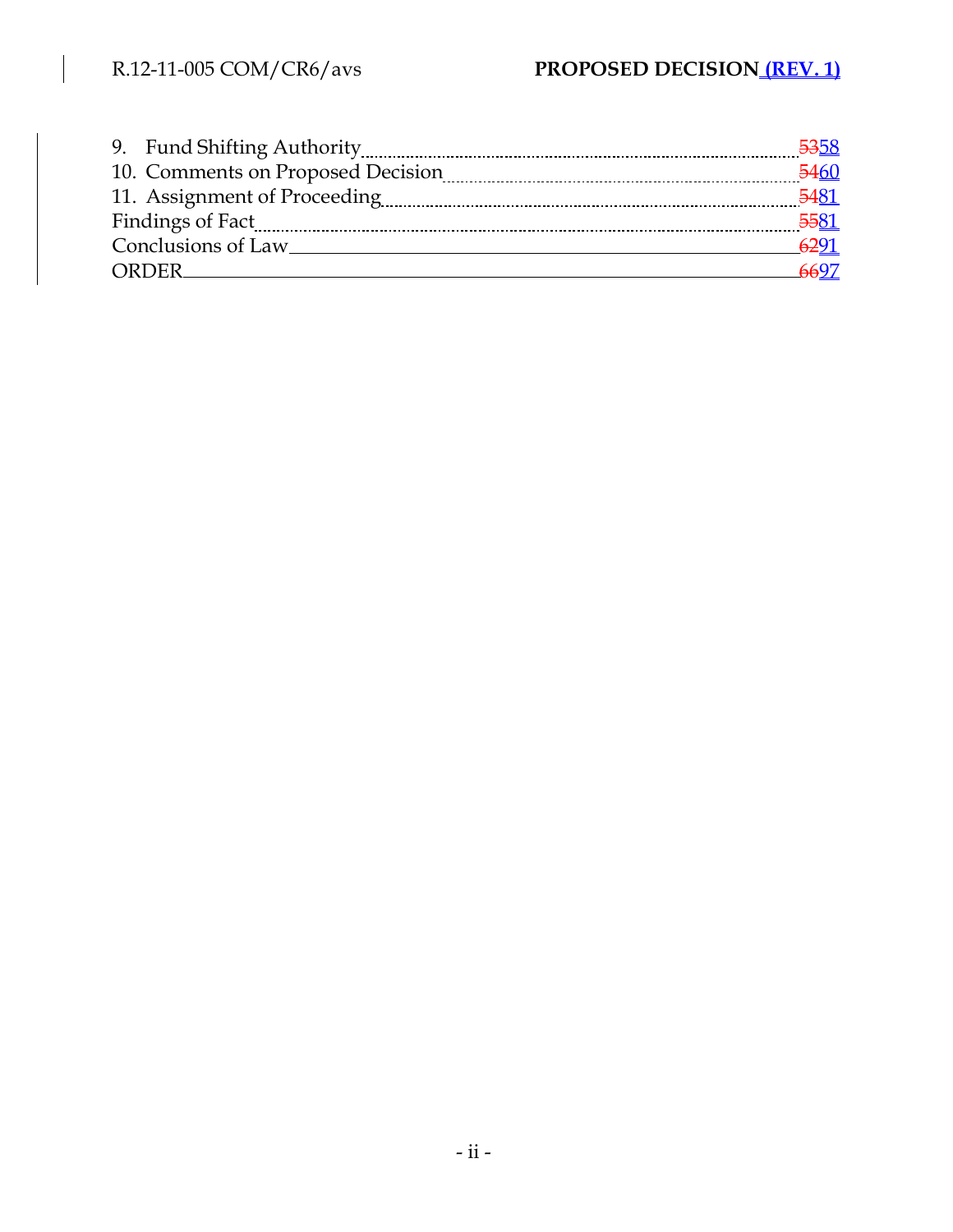## **SELF-GENERATION INCENTIVE PROGRAM REVISIONS PURSUANTTO SENATE BILL 700 AND OTHER PROGRAM CHANGES**

### **Summary**

This decision authorizes ratepayer collections of \$166 million annually for the years 2020 to 2024 to fund the Self-Generation Incentive Program (SGIP) consistent with the authorization established by Senate Bill 700 (Wiener, 2018). This decision prioritizes allocation of 2020 to 2024 collections in accordance with Assembly Bill 1144 (Friedman, 2019) and to benefit customers impacted by Public Safety Power Shutoff (PSPS)<sup>1</sup> events or located in areas of extreme or elevated wildfire risk. It allocates 2020 to 2024 incentive funds in the following manner but requires SGIP program administrator to pause acceptance of incentive applications for renewable generation technologies using biogas sources that are already capturing methane until provided further guidance in a decision by this C ommission:

- Energy storage technologies 85 percent;
	- Equity resiliency budget 63 percent;
	- Large-scale systems greater than 10  $\frac{1}{\text{kilowatt}} 12$ kilowatts  $\frac{-10}{-10}$ percent;
	- Residential systems smaller than or equal to 10 kilowatt hourskilowatts– seven percent;
	- Residential equity budget three percent;
	- Heat pump water heaters five percent; and,

<sup>&</sup>lt;sup>1</sup> As described in Resolution ESRB-8 (July 12, 2018), California Public Utilities Code Sections 451 and 399.2(a) give electric utilities authority to shut off electric power in order to protect public safety, referred to as PSPS events. This authority allows a utility to proactively de-energize electric facilities in locations where weather conditions present extremely high risk of wildfires caused by blowing trees, branches, etc. contacting electric infrastructure. During a PSPS event, customers in the de-energized area have no electricity. Resolution ESRB-8 at 4 requires that a utility initiate a PSPS event only when all other options have been exhausted. h

ttp://docs.cpuc.ca.gov/PublishedDocs/Published/G000/M218/K186/218186823.PDF.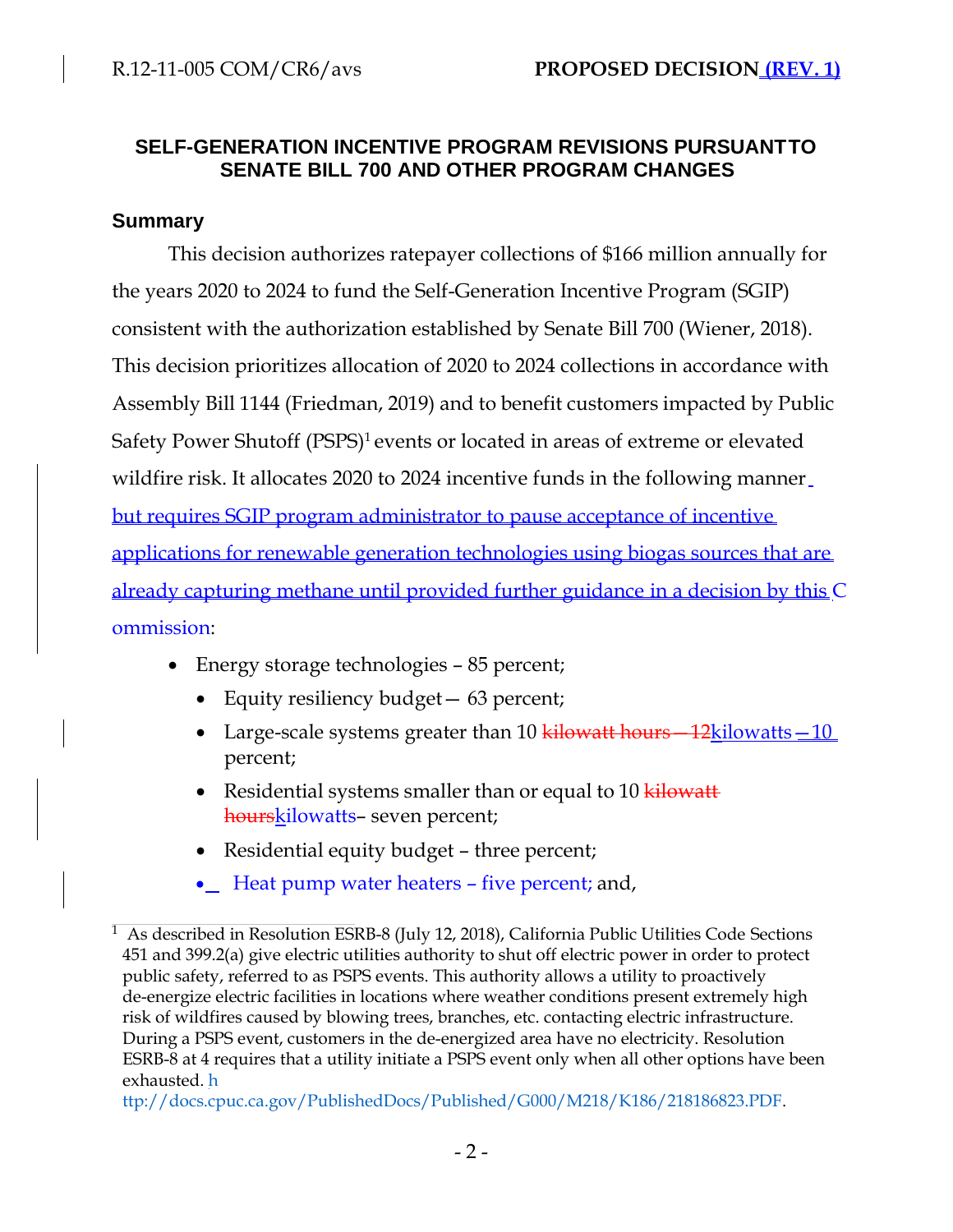• Renewable generation technologies  $-1512$  percent.

The decision accelerates the effective date for acceptance of applications for small-scale equity resiliency residential projects to no later than March 1, 2020, expands eligibility to include customers subject to two or more discrete PSPS events and defines additional customers as having critical resiliency needs. This decision also accelerates the effective date for implementation of the greenhouse gas emission reduction requirements for new small-scale residential systems, adopted in D.19-08-001, to no later than March 1, 2020.

In addition, this decision:

- Increases the base renewable generation technology incentive to two dollars per watt with nostep-down;
- Adopts resiliency incentive adders for general market large-scale energy storage and renewable generation technologies;
- Modifies the duration incentive step-down structure for general market energy storage projects;
- Eliminates the adjustment for the federal investment tax credit for equipment purchased after December 31, 2021;
- Creates two new residential energy storage incentive steps that decrease by five cents per watt-hour (\$0.05/Wh);
- Authorizes SGIP program administrators to submit advice letters to transfer funds between energy storage and generation incentive budgets subsequent to December 31, 20232022; and
- Requires SGIP program administrators to submit an advice letter seeking suspension or modification of the developer cap for a specific incentive step under certain conditions;
- Specifies additional information and permitting requirements for general market energy storage and renewable generation systems intended to support customer resiliency.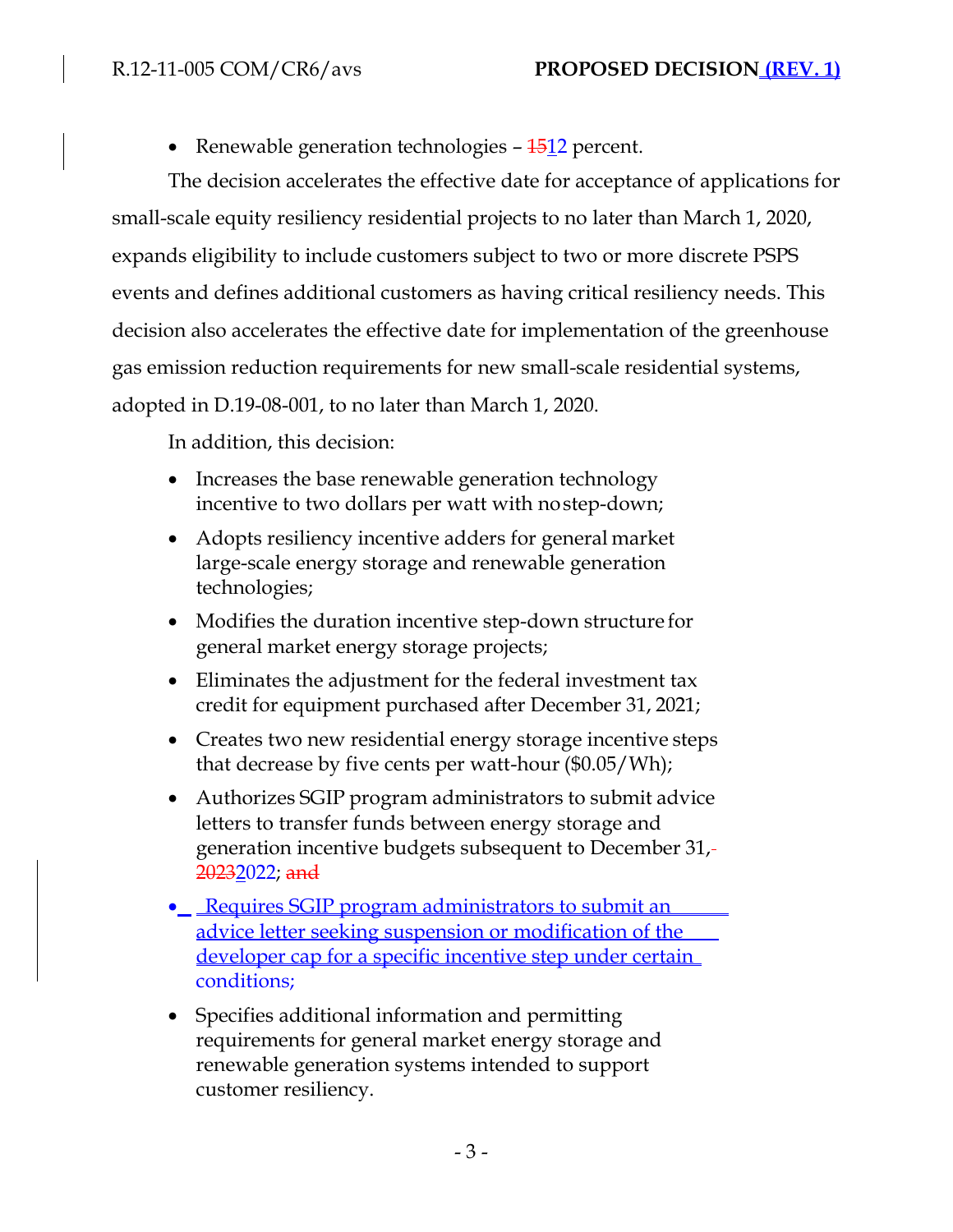This decision approves administrative budgets for Southern California Gas Company and the Center for Sustainable Energy of seven and 10 percent respectively, using 2020 to 2024 funds. It directs Pacific Gas and Electric Company (PG&E) and Southern California Edison Company to utilize accumulated unspent administrative funds remaining for the same purpose.

This decision directs a three-stage advice letter submittal process to support the SGIP program administrators opening the equity resiliency budget for residential customer applications no later than March 1, 2020 and for non-residential customers by April 1, 2020. It requires the SGIP program administrators to submit a Joint Supplement to PG&E advice letter 4191-G/5714-E et al. implementing the program changes to the equity resiliency budget for residential customers adopted in this decision within 12 days of Commission adoption of this decision, a Non-Residential Equity Resiliency Joint Tier 2 advice letter implementing the program changes to the equity resiliency budget for non-residential customers adopted in this decision no later than February 18, 2020, and a Joint Tier 2 Implementation advice letter revising the SGIP handbook to implement all other the program revisions and budgets adopted in this decision no later than 90 days from adoption of this decision.

This proceeding remains open.

# **1. Background**

The California Public Utilities Commission (Commission) established the Self-Generation Incentive Program (SGIP) in 2001 in Decision (D.) 01-03-073 in response to Assembly Bill (AB) 970 (Ducheny, Stats. 2000, Ch. 329). AB 970 directed the Commission to provide incentives for distributed generation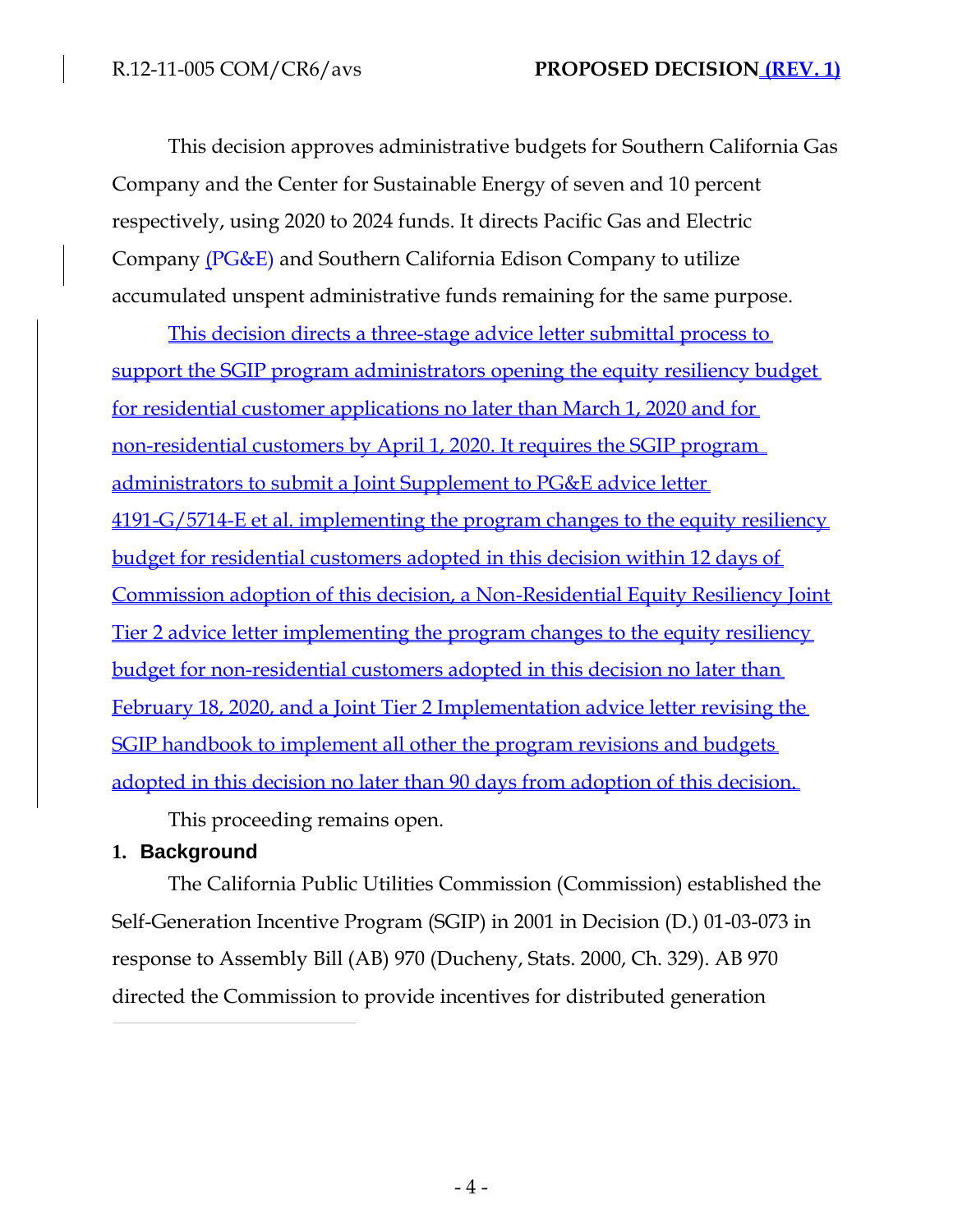resources to reduce peak energy demand. Since 2001, the Legislature has refined and extended the SGIP several times.<sup>2</sup>

In 2018, Senate Bill (SB) 700 (Wiener, 2018) was adopted by the legislature and signed into law. The resulting Public Utilities Code § 379.6(a)(2) authorizes the Commission to extend annual ratepayer collections for the SGIP from December 31, 2019 to December 31, 2024 by up to \$166 million annually and to extend administration of the program from January 1, 2021 to January 1, 2026. <sup>3</sup> SB 700 requires the Commission to return to ratepayers any unreserved incentiveunallocated funds remaining as of January 1, 2026.

AB 1144 (Friedman, 2019) requires the Commission to allocate at least 10 percent of annual SGIP ratepayer collections for the 2020 calendar year for the installation of energy storage and other distributed energy resources for customers that operate critical facilities or critical infrastructure serving communities in High Fire Threat Districts (HFTDs) to support resiliency during de-energization events. AB 1144 requires the Commission, when allocating these funds, to prioritize projects for eligible customers meeting certain criteria and to evaluate these SGIP projects against these criteria no later than December 31, 2022.<sup>4</sup>

In addition, § 379.6 directs the Commission to undertake the following regarding the SGIP:

1. Increase deployment of distributed generation andenergy storage systems to facilitate the integration of those

 $2$  Notably, AB 1685 (Leno, 2003), AB 2778 (Lieber, 2006) and SB 412 (Kehoe, 2009) collectively shifted SGIP's focus from peak demand reduction towards reducing criteria pollutants and greenhouse gas (GHG) emissions. SB 861 and AB 1478 authorized SGIP collections through 2019 and administration through 2020 and required a number of other changes. AB 1637 (Low, 2016) authorized the Commission to double annual collections through 2019 as compared to calendar year 2008.

<sup>&</sup>lt;sup>3</sup> Hereafter, all code section references are to the Public Utilities Code unless otherwise noted.

<sup>4</sup> Section 379.9(b). Section 6.4 of this decision discusses these criteria.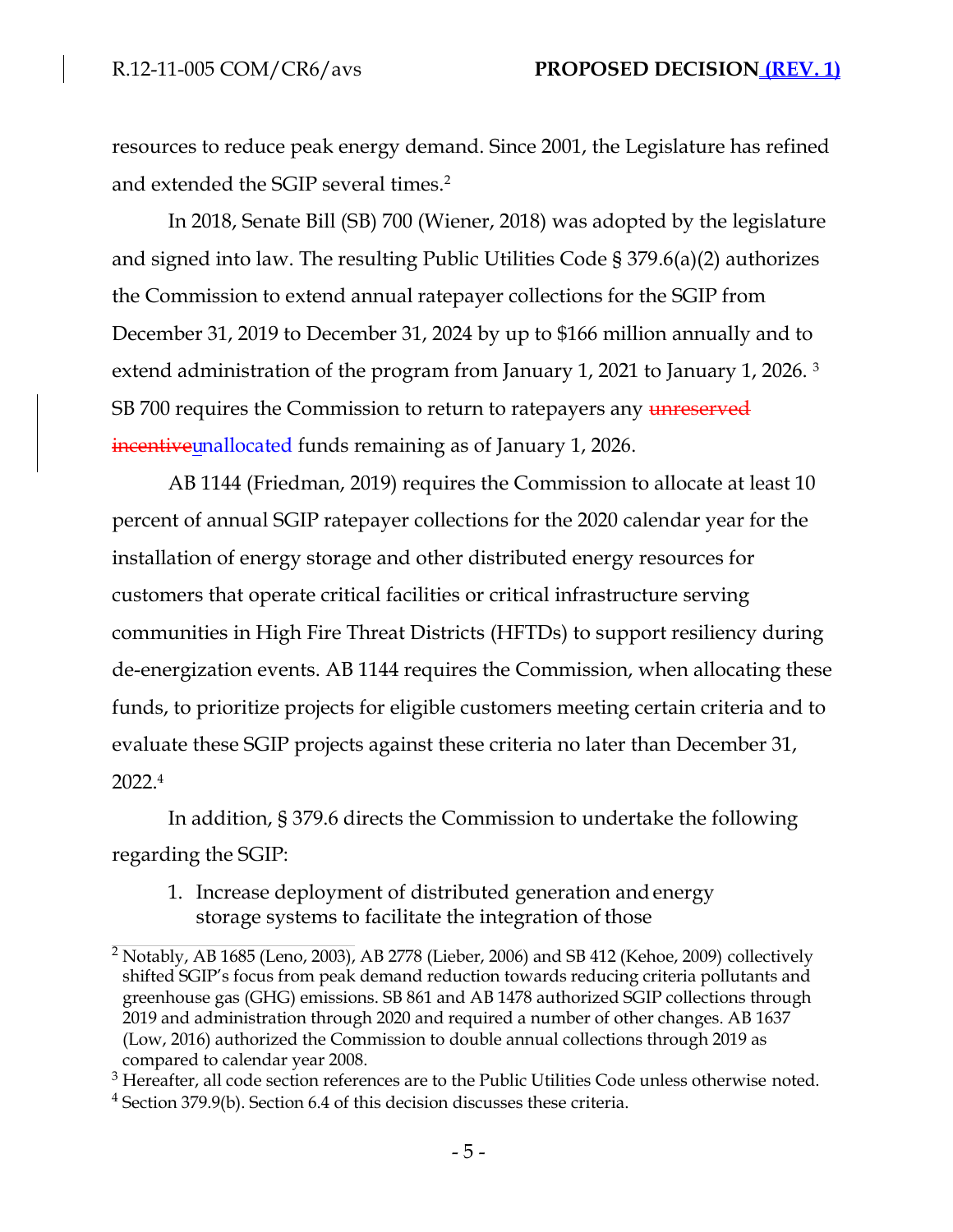resources into the electrical grid, improve efficiency and reliability of the distribution and transmission system, and reduce emissions of greenhouse gases, peak demand, and ratepayer costs  $(\S 379.6(a)(1))$ ;

- 2. Ensure an equitable distribution of the costs and benefitsof the program  $(S 379.6(a)(1))$ ;
- 3. Ensure that SGIP-<del>program</del> costs are not collected from customers participating in the California Alternate Rates for Energy program  $(\S 379.6(k))$ ;
- 4. Ensure that distributed generation resources are made available in the program for all ratepayers (§379.6(i));
- 5. Consider the relative amount and cost of GHGemission reductions, peak demand reductions, system reliability benefits, and other measurable factors when allocating program funds between eligible technologies (§  $379.6(h)(2)$ ;
- 6. Evaluate the success of the SGIP based on the amount of GHG emission and criteria pollutant reductions, the amount of energy reductions measured in energy value, the amount of customer peak demand reductions, the capacity factor, $5$  and the value to the electrical transmission and distribution system measured in avoided costs of transmission and distribution upgrades and replacement(§ 379.6(l)); and
- 7. Limit eligibility to SGIP generation technology incentives as of January 1, 2020 to only technologies using 100 percent renewable fuels (§ 379.6(m)).

An April 15, 2019 *Assigned Commissioner's Ruling Seeking Comment on* 

*Implementation of Senate Bill 700 and Other Program Modifications (April Ruling)* 

requested party feedback on questions to guide implementation of SB 700 and to

consider other program modifications.<sup>6</sup>The April Ruling solicited party input on

 $5$  Defined in § 379.6(1) as the ratio of the electricity generated by the distributed energy resource generation projects receiving incentives from the program to the electricity capable of being produced by these projects.

*<sup>6</sup> Assigned Commissioner's Ruling Seeking Comment on Implementation of Senate Bill 700 and Other Program Modifications,* April 15, 2019.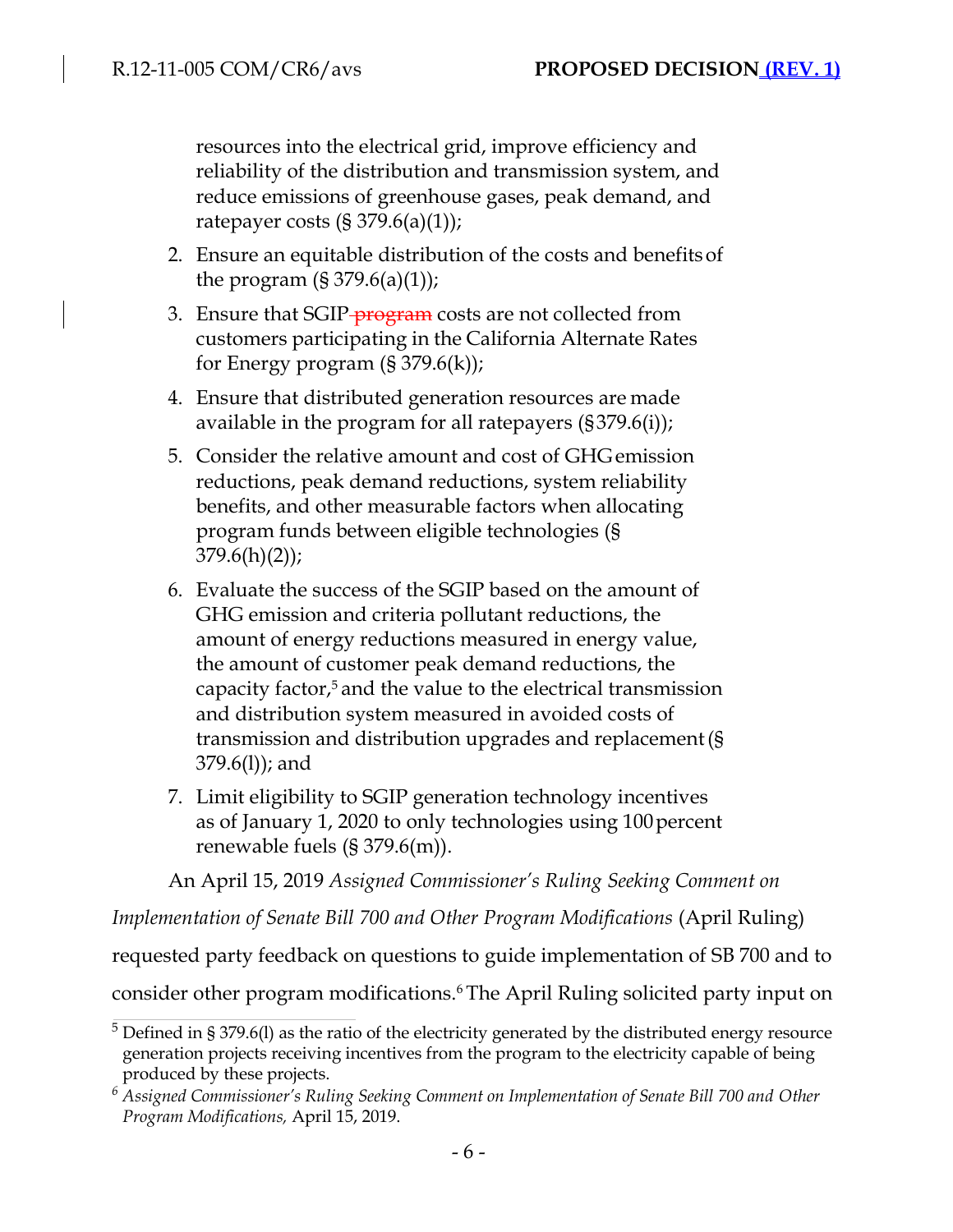the future direction of the SGIP in a wide range of areas. A number of parties filed opening and reply comments.<sup>7</sup>

Decision (D.) 19-08-001 *Approving Greenhouse Gas Emission Reduction Requirements for The Self Generation Incentive Program Storage Budget* (GHG Decision) addresses the requirements of SB 700 that energy storage systems receiving SGIP incentives reduce GHG emissions. D.19-09-027 *Establishing A Self-Generation Incentive Program Equity Resiliency Budget, Modifying Existing Equity Budget Incentives, Approving Carry-Over Of Accumulated Unspent Funds, And Approving \$10 Million To Support The San Joaquin Valley Disadvantaged Community Pilot Projects* (Equity Resiliency Decision) addresses issues identified in the April Ruling pertaining to the SGIP equity budget and implementing components of AB 1144. The Equity Resiliency Decision modifies equity budget program requirements and establishes a \$100 million equity resiliency budget targeting vulnerable customers and customers operating critical facilities or critical infrastructure that are located in Tier 3 and Tier 2 HFTDs.

This decision addresses the remaining requirements of SB 700 and AB 1144 and adopts additional program modifications to improve the ability of the SGIP to meet its goals.

 $7$  On May 30, 2019, 18 parties filed comments in response to the ruling, including San Jose Clean Energy Authority, Sonoma Clean Power Authority, Peninsula Clean Energy Authority and Silicon Valley Clean Energy Authority, (collectively, Joint Community Choice Aggregators, or Joint CCAs), California Solar and Storage Association (CALSSA), the Center for Sustainable Energy (CSE), the California Clean Distributed Generation Coalition (CCDC), GRID Alternatives and California Housing Partnership Corporation (GRID/CHPC), Southern California Edison Company (SCE), California Energy Storage Alliance (CESA), Sunrun Inc. (Sunrun), Sierra Club and Natural Resources Defense Council (SC/NRDC), Pacific Gas and Electric Company (PG&E), Southern California Gas Company (SoCalGas), the California Public Advocates' Office (Cal Advocates), and the National Fuel Cell Research Center (NFCRC), Bloom Energy, Doosan Fuel Cell America (Doosan) and FuelCell Energy (collectively Joint Fuel Cell Parties or JFCP). On July 12, 2019, SC/NRDC, the CCDC, PG&E, CSE, San Diego Gas & Electric Company (SDG&E), Tesla, GRID, SCE, CESA, CALSSA, A.O. Smith, SoCalGas, Sunrun and the JFCP filed reply comments. Marin Clean Energy filed reply comments on June 14, 2019. D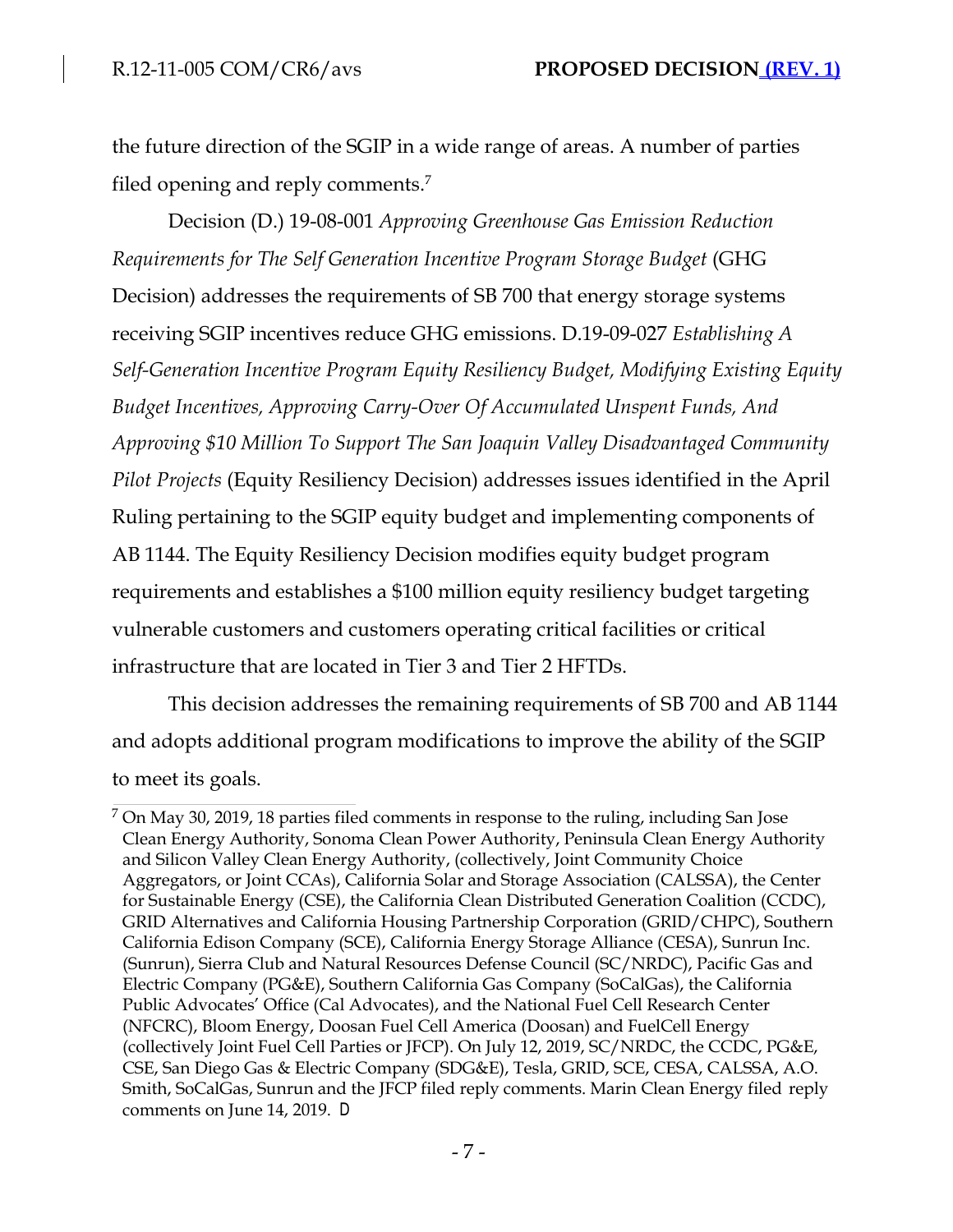# **2. Issues Before the Commission**

The issues to be determined in this decision are the following:

- 1. The amount of ratepayer collections for the SGIP forthe years 2020 to 2024;
- 2. The allocation of newly collected funds across eligible SGIP technologies and customer sectors;
- 3. Program and incentive modifications to improve the ability of SGIP to meet its goals and to provide resiliency services to customers impacted by Public Safety Power Shutoff (PSPS) or other outage events; and,
- 4. Modifications to administrative budget allocations and requirements.

# **3. 2020 to 2024 Ratepayer Collections**

D.17-04-017 authorized new SGIP ratepayer collections of \$166 million annually for the years 2017 through 2019. The April Ruling requested party comment on the following questions:

- What criteria should the Commission use to determine ratepayer collection levels for years 2020-2024?
- Based on your proposed criteria, should the Commission authorize further collections for SGIP? If so, at what level, and in which years?
- Should the Commission authorize the carry-over of accumulated SGIP funds at the end of 2019 for subsequent years? If so, should the Commission reduce the annual collection in 2020 by the amount carried over?

The central criteria to determine new ratepayer collections for the years 2020 through 2024 are the achievements of the SGIP against adopted goals and whether the Commission finds that the SGIP-program can continue to usefully advance these goals. This decision also prioritizes allocation of incentive funds to customers most impacted by PSPS events or located in areas of extreme or elevated wildfire risk.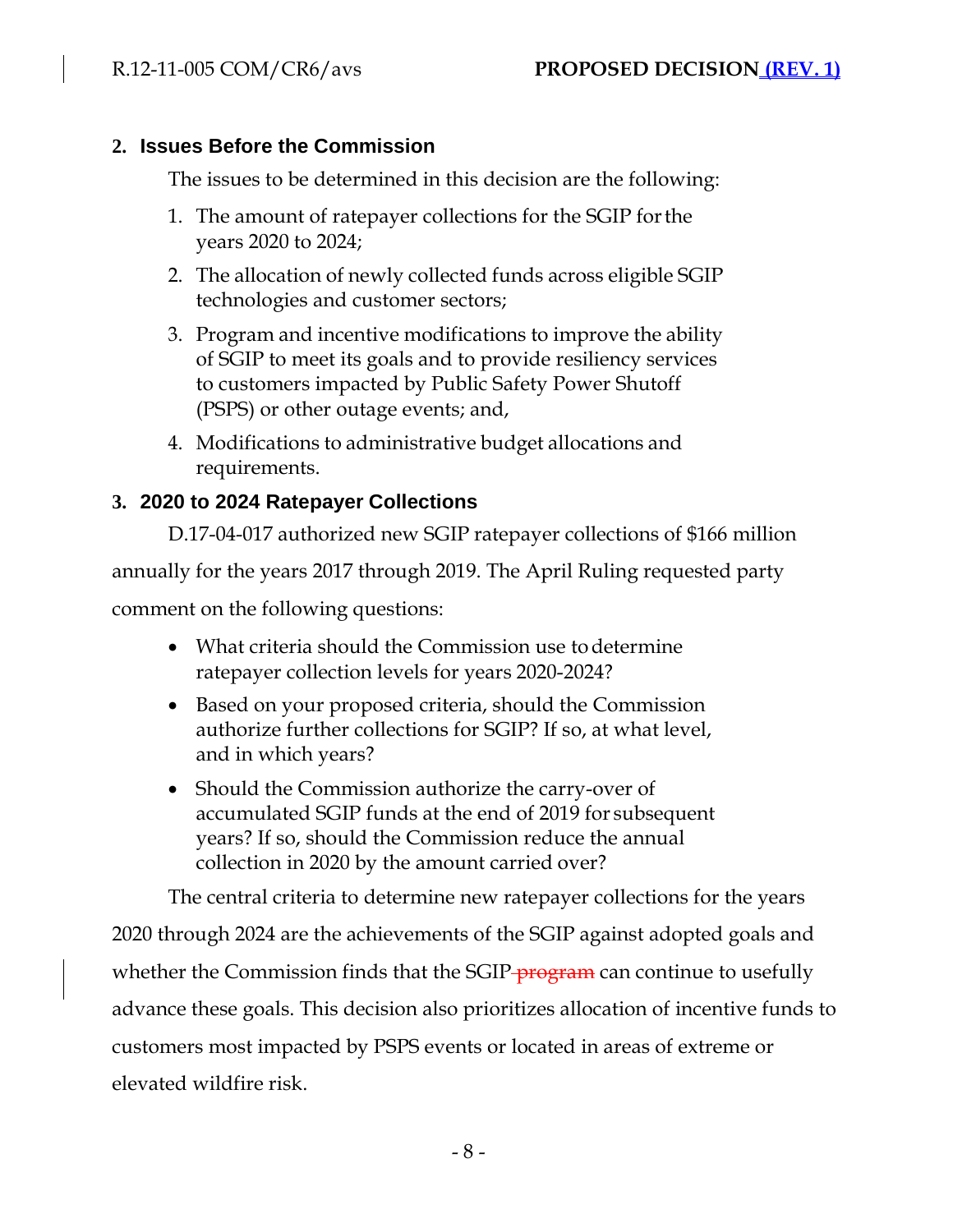D.16-06-055 adopts three co-equal SGIP-**program** goals and two principles

for program design, consistent with statute. These are:

- 1. Environmental benefits: the reduction of GHG emissions and criteria pollutants and the limitation of other environmental impacts, such as water usage;
- 2. Grid support: the reduction or shift of peak demand, improved efficiency and reliability of the transmission and distribution system, lowered grid infrastructure costs, the provision of ancillary services, and ensuring the reliability of customer distributed energy resources;
- 3. Market transformation: supporting technologies withthe potential to thrive in future years without rebates;
- 4. Maximizing ratepayer value; and
- 5. Providing for equitable distribution of benefits among customer classes.

In comments, parties representing the energy storage industry, environmental organizations, and CSE support extending the current level of annual collections by authorizing \$166 million in annual collections for the 2020 to 2024 period. These parties suggest that further investment is needed to continue to develop the energy storage market, particularly energy storage installation businesses that must invest significant resources to develop the technical expertise necessary to thrive in this industry. Parties also cite the important role of storage in integrating solar energy into the grid, and the fact that energy storage resources support increased resiliency to de-energization events during times of increased wildfire risk.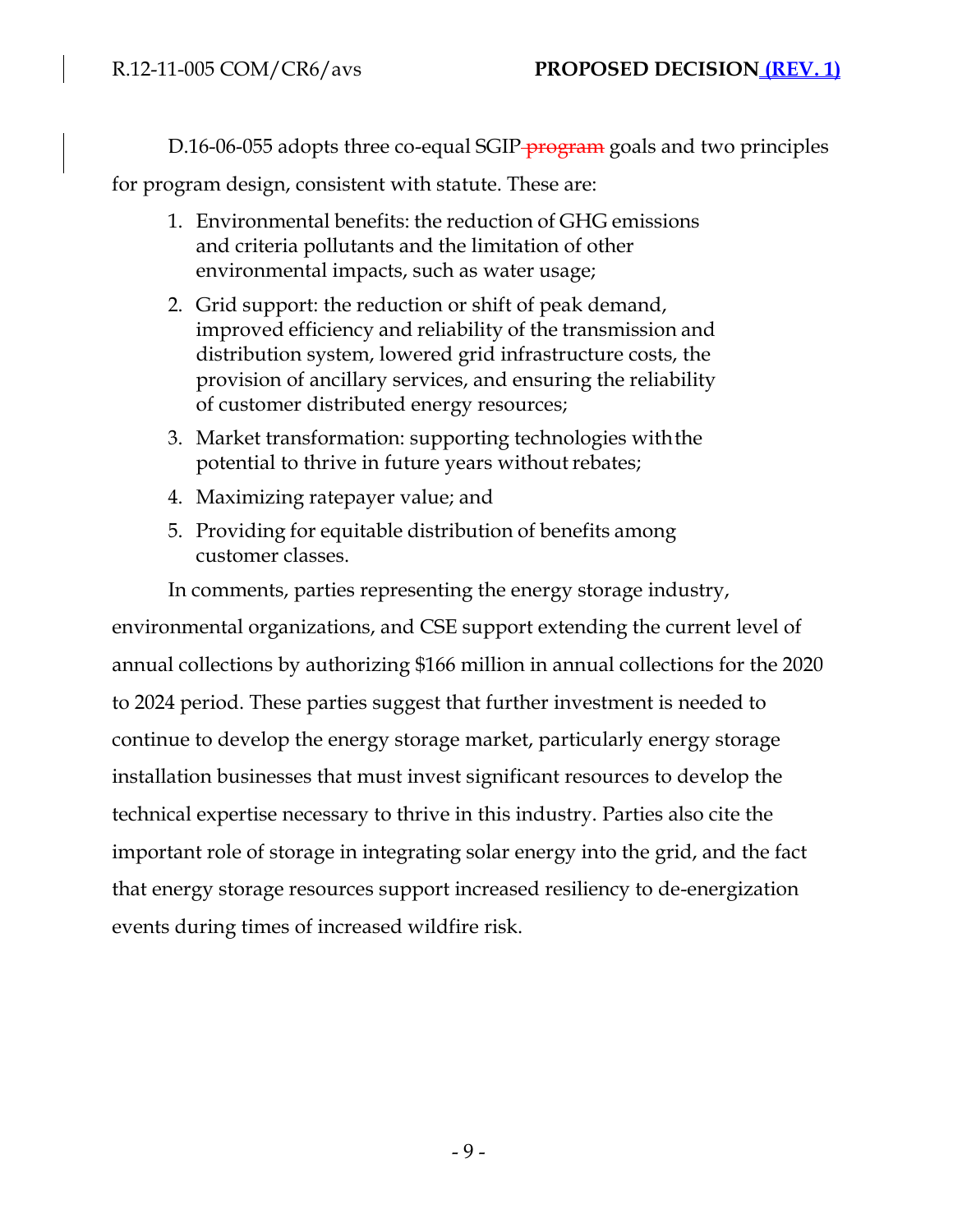Parties opposing the full \$166 million in annual collections for the 2020 to 2024 period authorized in SB 700 include Cal Advocates, PG&E, SoCalGas and SDG&E. These parties argue that SGIP's GHG emissions reduction performance remains unproven and that program administrators (PAs) have significant accumulated unused funds. Cal Advocates argues that authorizing the collection of additional funds for storage technologies is not warranted at this time because SGIP storage technologies have not yet been shown to reduce GHG emissions. SCE recommends the Commission reconsider the collections authorized in SB 700 in two years.

We direct PG&E, SCE, SoCalGas and SDG&E to annually collect \$166 million from their customers from 2020 through 2024 for the SGIP. As we affirmed in D.17-04-017, the Commission continues to see value in SGIP and expects this value to continue through 2025.<sup>8</sup> Energy storage offers customers the resiliency benefits of delivering electricity during PSPS events.<sup>9</sup>SGIP equity resiliency and equity budget incentives allow low-income and vulnerable customers and disadvantaged communities the opportunity to access benefits that would otherwise be unavailable to them due to the relatively high cost of the installed technology. In addition, energy storage systems receiving SGIP incentives support integration of renewable energy into the grid.

<sup>8</sup> SB 700 extends administration of incentive applications through January 1, 2026.

 $9$  By resiliency benefits, we mean here the opportunity for customers to have some amount of electricity when the grid shuts down.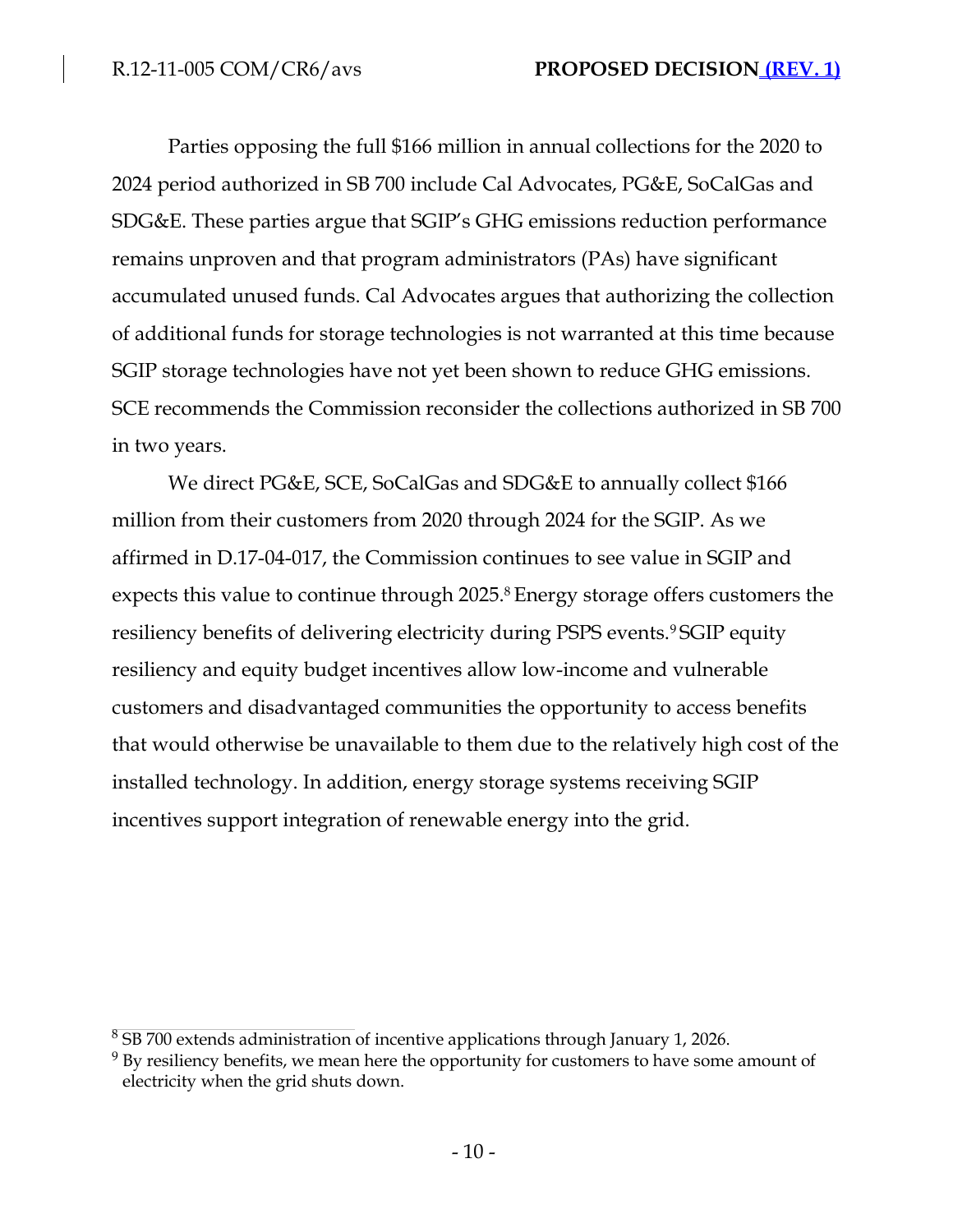SGIP also plays a central role in nurturing developer and installer networks for on-site behind-the-meter energy storage. These networks will support continued growth in California's energy storage market when the SGIP ends. As observed by CSE, "SGIP incentives provide…support so that manufacturers, developers and system operators of distributed resources can gain crucial experience without undertaking insurmountable risk."<sup>10</sup>

Authorizing new annual ratepayer collections of \$166 million between 2020 and 2024 allows the Commission to prioritize allocation of new SGIP funds to customers most impacted by PSPS events, supports market transformation, maximizes ratepayer value, ensures the continued provision of grid services and provides for the equitable distribution of benefits.

We disagree with Cal Advocates and the investor-owned utilities (IOUs) that either no or only limited ratepayer collections should be authorized at this time. Although this would reduce ratepayer impacts in the short term, SB 700 requires the return of *unreserved unallocated SGIP* incentive funds to ratepayers as of January 1, 2026. This mitigates the risk of over-collecting. In addition, waiting two to three years to authorize additional collections as suggested by SCE creates unnecessary uncertainty regarding the stability of SGIP funding, which is particularly important for large-scale projects that have longer planning horizons.

We also do not agree with Cal Advocates that continuing existing levels of ratepayer collections are not justified because of SGIP technologies' GHG emissions performance. After an extensive technical working group process, the Commission in the GHG Decision revised SGIP energy storage guidelines to meet the statutory requirement that SGIP storage systems reduce GHG

<sup>10</sup> CSE, Comments on April Ruling, May 30, 2019 at 2.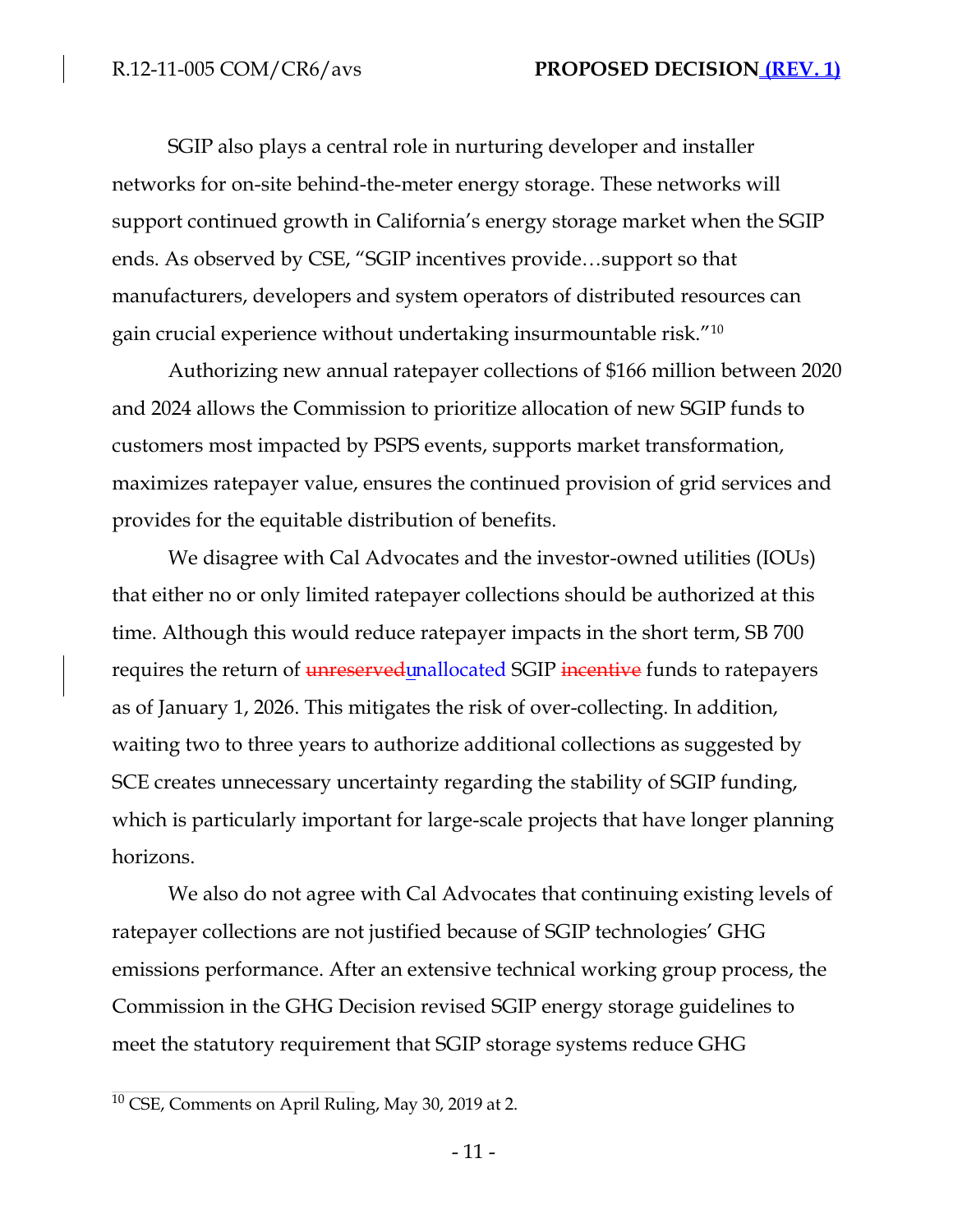emissions. The rules will soon go into effect, so it is premature to reach the conclusion put forth by Cal Advocates. As provided for in the GHG Decision, if subsequent impact evaluations show that SGIP GHG emission reductions goals have not been met, the Commission will revisit our adopted GHG requirements.

D.17-04-017 continues the methodology used in D.14-12-033 to divide annual SGIP collections amongst PG&E, SCE, SDG&E and SoCalGas based onthe proportionate share of energy efficiency funding adopted by the Commission in D.06-12-033 and D.06-01-024. We find no need to change the existing process, which works well. Accordingly, annual SGIP collections for the years 2020 to 2024 shall be allocated as follows:<sup>11</sup>

| Program         | Percent <sup>12</sup> | <b>Annual Collection</b> | <b>Total Collection</b> |
|-----------------|-----------------------|--------------------------|-------------------------|
| Administrator   |                       | (in \$ millions)         | (in \$ millions)        |
| PG&E            |                       | \$73.0472                | \$365.2360              |
| <b>SCE</b>      | 34                    | \$56.4456                | \$282,2280              |
| SDG&E           | 13                    | \$21.5822                | \$107.9110              |
| <b>SoCalGas</b> |                       | \$14,9416                | \$74.780                |
| Total           | 100                   | \$166                    | \$830                   |

**Table 1: Authorized Annual SGIP Ratepayer Collections, 2020-2024**

The Equity Resiliency Decision authorizes the carry-over of approximately \$471 million in accumulated unspent SGIP funds at the end of 2019 for subsequent years, with approximately \$70 million of this for administrative budgets. In line with our reasoning above, we do not reduce annual collections between 2020 and 2024 by the amount of funds carried over. However, Section 3 considers accumulated unused funds in the context of allocating funds across eligible SGIP technology and administrative budgets for the 2020 to 2024 period.

 $11$  Note that Table 1 reflects the total funding authorized 2020-2024, including administrative budget allocations using 2020 – 2024 collections.

<sup>12</sup> D.06-01-024 at 7 (Table 2) first adopted these PA contribution ratios for the California Solar Initiative; D.06-12-003 at 32-33 adopted them for the SGIP.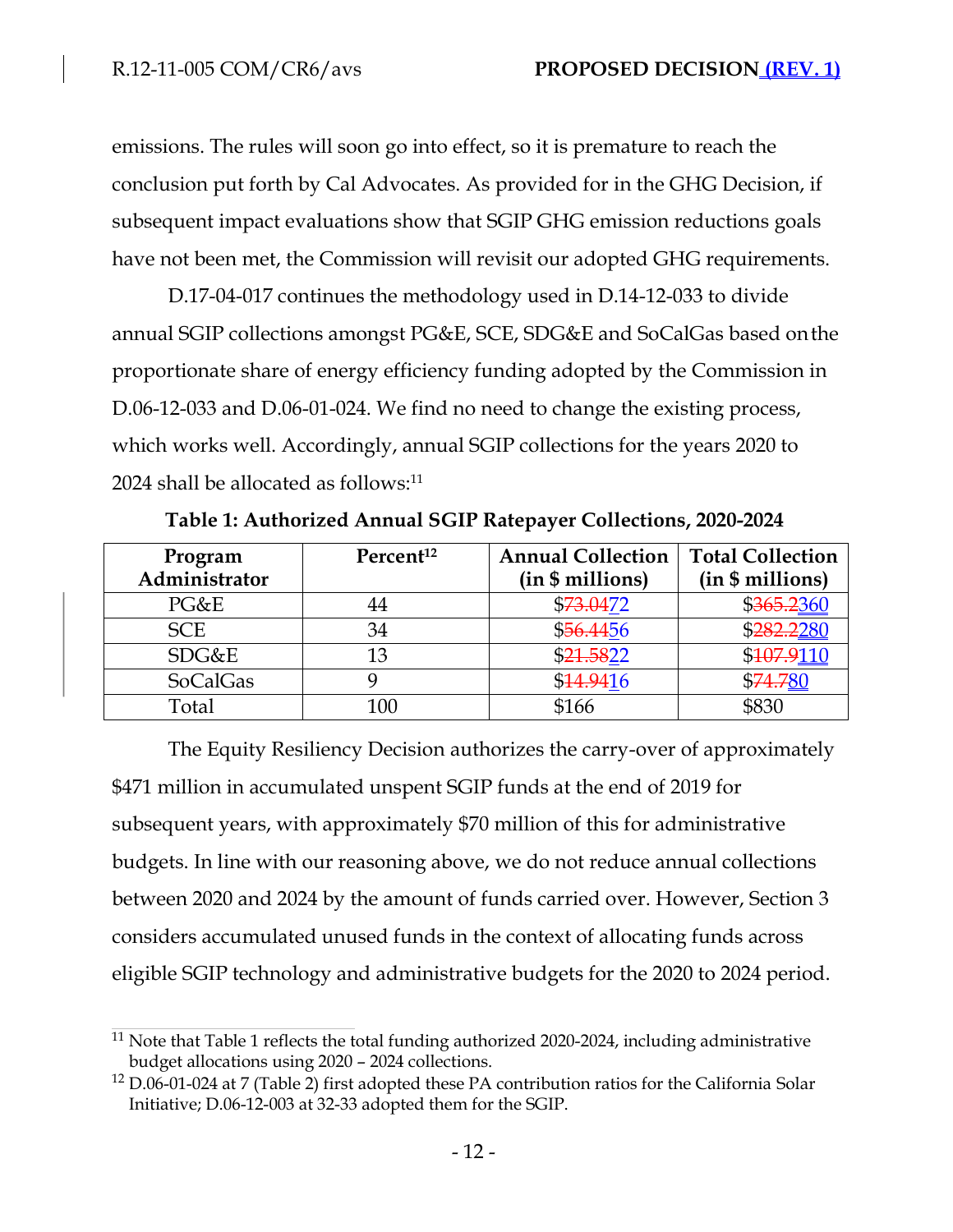#### **3.1. Cost Allocation Across Customer Classes**

D.16-06-055 directs PG&E, SCE, SoCalGas and SDG&E to file Tier 3 advice letters to implement § 379.6(a)(1), which requires the Commission to ensure an equitable distribution of the costs and benefits of SGIP.<sup>13</sup> Resolution E-4926, adopted April 26, 2018, directs PG&E, SCE, SoCalGas and SDG&E to allocate SGIP costs on the basis of the actual benefits resulting from the disbursement of SGIP incentives over the previous three years in PA service territories and to update this allocation annually, on a rolling basis, to account for changes in eligibility and market factors until the program sunsets and unless extended.<sup>14</sup> As mentioned earlier, § 379.6(a)(2) requires the return to ratepayers of any unreserved unallocated SGIP incentive funds remaining as of January 1, 2026.

The customer cost allocation method directed in Resolution E-4926 has worked well to ensure the equitable distribution of the costs and benefits of the SGIP as required in § 379.6(a)(1) and we see no reason to modify this approach. SGIP PAs are also correctly implementing § 379.6(k) via the Public Purpose Program charge.

We direct PG&E, SCE, SoCalGas and SDG&E to each submit a Tier 1 Budget advice letter summarizing the 2020 to 2024 ratepayer collections approved here no later than 90 days after Commission adoption of this decision. PG&E, SCE, SoCalGas and SDG&E shall include in their Budget advice letters an updated cost allocation across customer classes, based on the actual benefits resulting from the disbursement of SGIP incentives over the previous three years in its service territories. PG&E, SCE, SoCalGas and SDG&E shall continue to allocate costs on a rolling basis annually to account for changes in eligibility and

<sup>13</sup> D.16-06-055, Ordering Paragraph 4.

<sup>14</sup> *See* Resolution E-4926 at h ttp://docs.cpuc.ca.gov/PublishedDocs/Published/G000/M213/K658/213658920.PDF.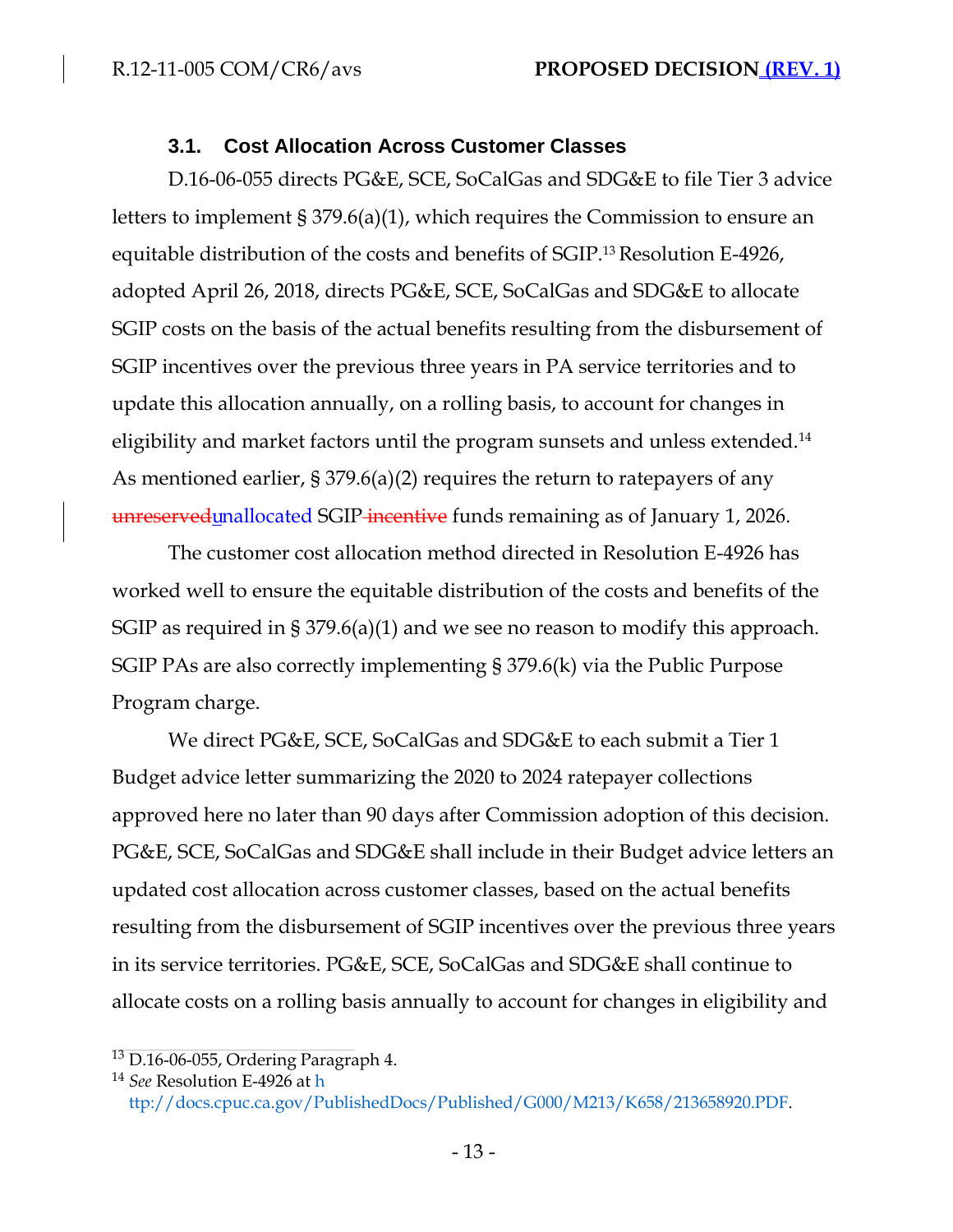market factors, until the program sunsets. In addition, PG&E, SCE, SoCalGas and SDG&E shall indicate in their Budget advice letters, and their next available rate proceedings, their commitment to return to ratepayers all unreserved unallocated SGIP-incentive funds remaining as of January 1, 2026.

### **4. Distribution of SB 700 Funding**

D.16-06-055, D.17-04-017 and D.17-10-004 established SGIP funding allocations across eligible technologies and customer sectors. D.16-06-055 and D.17-04-017 collectively allocated 80 percent of the total 2017-2019 SGIP budget for storage technologies and 20 percent for generation technologies. D.17-04-017 allocated 10 percent of the 2017 - 2019 storage budget to residential projects equal to or smaller than 10 kilowatts (kW) and D.17-10-004 reserved funds for equity budget customers within the residential and large-scale storage budgets. Figure 1 summarizes the current allocation of SGIP funds.<sup>15</sup>

<sup>15</sup> *See* also April Ruling.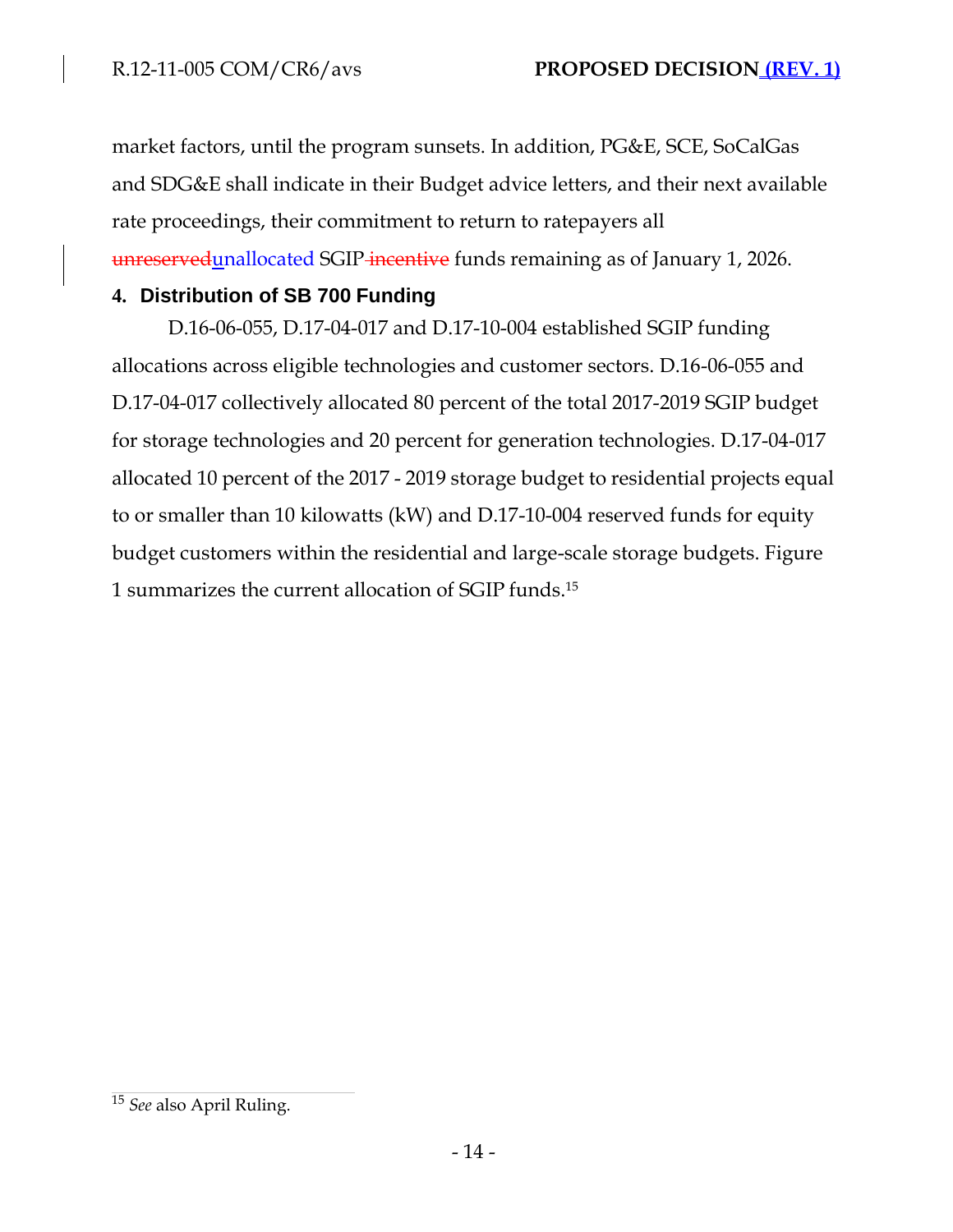

# **Figure 1: Current SGIP Funding Allocations**

The April Ruling requested party comment on whether the Commission should modify the budget allocation between storage and generation projects and between residential and non-residential storage projects for funds collected in 2020-2024.

Section 379.6(h)(2) requires the Commission to consider the following when allocating program funds between eligible technologies:

- The relative amount and cost of GHG emission reductions;
- Peak demand reductions;
- System reliability benefits; and
- Other measurable factors.

Based on statutory requirements, the Commission's adopted SGIP goals, and party comments, our primary considerations to determine SGIP budget allocations for the 2020 – 2024 period are: (1) the performance of eligible technologies in advancing SGIP goals to date and their anticipated future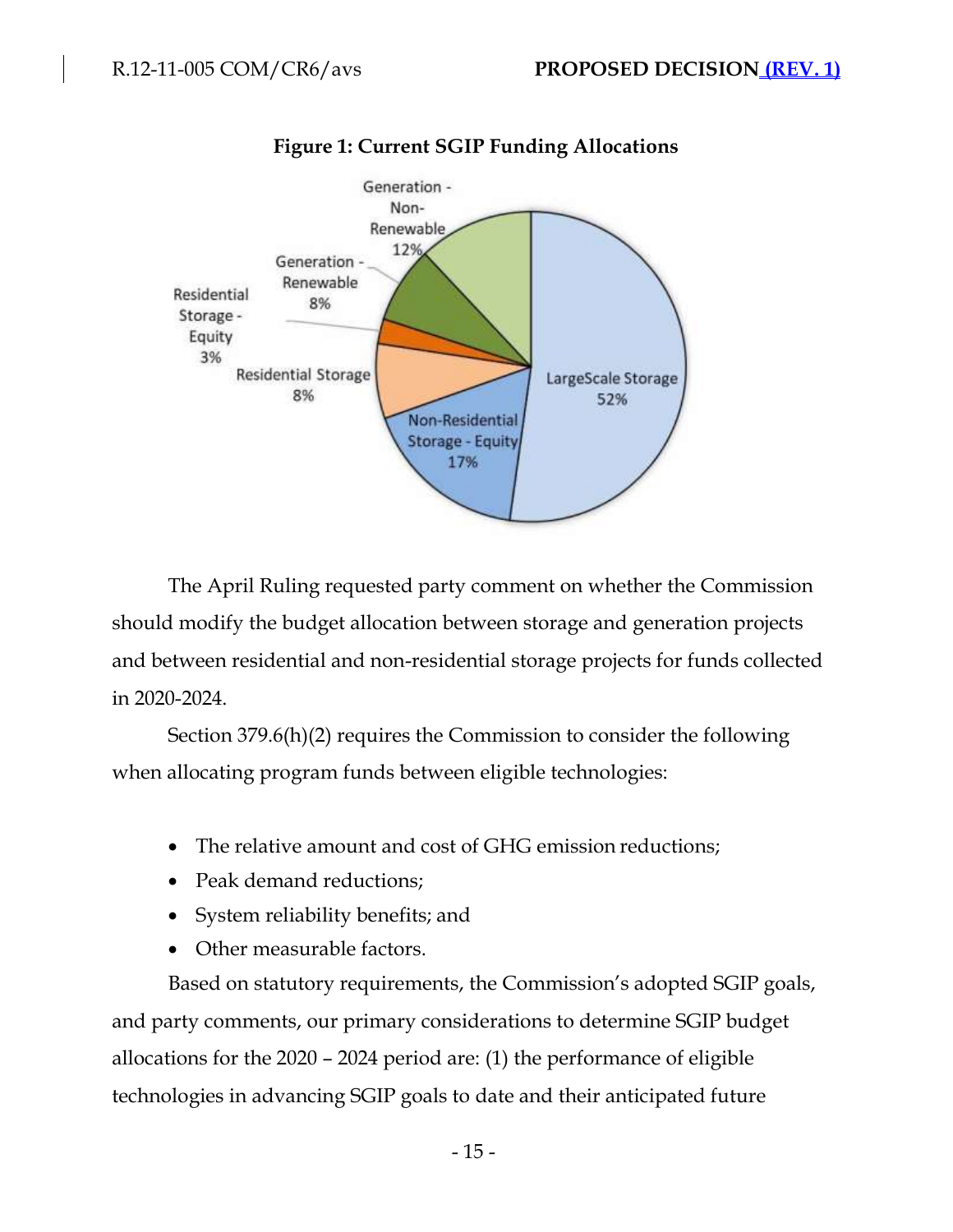performance; (2) anticipated future need and demand for eligible technologies; and, (3) maximizing ratepayer value to provide community benefits.

### **4.1. Renewable Generation Technologies**

In comments, parties were split on whether allocations to generation technologies should decrease or increase. SC/NRDC state that directed biogas projects do not produce incremental renewable energy benefits and represent a windfall for gas companies. These parties recommend the Commission eliminate directed biogas projects as an eligible SGIP technology and allocate just three percent of new collections to renewable generation projects that use on-site biofuels. Sunrun and CESA oppose further budget allocations to generation technologies based on lack of demand. These parties observe that generation technologies comprised less than one percent of total SGIP reservations in 2018.

CSE, CCDC and JFCP recommend increasing the budget allocation for generation technologies and reducing the allocation for energy storage technologies. These parties' rationale is that biofuel projects need larger incentives to encourage developers to bring new projects online and to transform the market so that all fuel cell and combined heat and power (CHP) technologies become 100 percent renewable in the future. They state that the primary driver of low participation in the generation budget in recent years has been the high cost and limited availability of renewable fuels. We discuss this issue more in Section 4.2. SCE and CALSSA recommend retaining the current energy storage and generation budget allocations.

The *2016-2017 SGIP Incentive Program Impact Evaluation* (2016-2017 Report) found that generation technologies reduced GHG emissions during 2016-2017. It found that on-site biogas projects reduced GHG emissions the most and found similar results for reduction of criteria pollutants. In addition, the The 2016-2017

- 16 -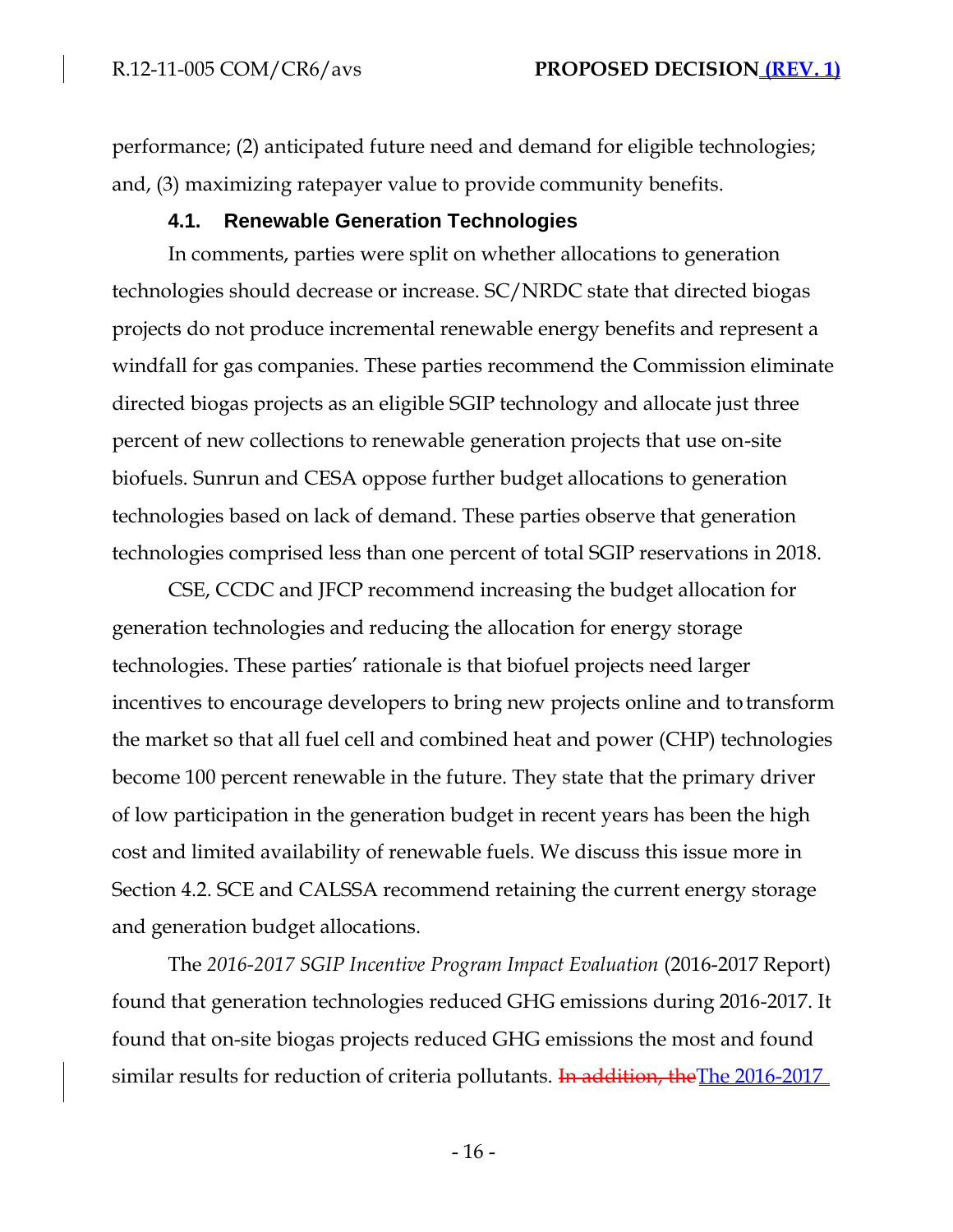Report found that SGIP on-site biogas projects using methane venting as the baseline produced over ten times as many GHG emission reductions per megawatt hour (MWh) of energy generated as did SGIP biogas projects using "flaring" (hereafter referred to as "collect/use/destroy") as the baseline.<sup>16</sup>It further found that "directed biogas in 2017 resulted in a small increase in GHG impacts due to biogas contracts expiring."<sup>17</sup>To date, all SGIP projects using y ented methane as the baseline have been located on dairy farms.<sup>18</sup>

The 2016-2017 Report attributes nearly half of all peak demand reduction from SGIP projects to electric-only fuel cells, while energy storage technologies achieved just one-tenth of that amount. $\frac{1619}{n}$ The 2016-2017 SGIP Report did not assess system reliability benefits. Section 10 discusses additional conclusions from the 2016-2017 Report on renewable generation projects in detail in response to comments on the proposed decision from SC/NRDC.

The 2017 *SGIP Advanced Energy Storage Impact Evaluation* (2017 Storage Report) found that large-scale and residential energy storage SGIP projects increased GHG emissions. $\frac{1720}{2}$ However, the recent GHG Decision extensively modified SGIP GHG emission reduction requirements to address this problem.

On balanceUpon a careful review of the issues, we find that, on balance, a 1512 percent allocation of 2020 to 2024 collections to renewable generation

<sup>16</sup> 2016-2017 SGIP Report at 6-13; CARB's Landfill Methane Regulation standards apply to landfills over a certain size and quality of gas and apply to the large majority of landfills in California. Landfills to which the regulations apply must have a gas collection system that either collect the gas for beneficial use or destroy it in an enclosed combustion system. The SGIP 2016-2017 Report and the 2018 SGIP Renewable Fuel Use Report refer to any project w here gas is required to be collected for beneficial use or destroyed as "flaring." For greater a ccuracy, this decision hereafter refers to "flaring" as "collect/use/destroy." h ttps://ww3.arb.ca.gov/regact/2009/landfills09/landfillfinalfro.pdf.

<sup>&</sup>lt;sup>17</sup> 2016-2017 SGIP Report at 6-14.

<sup>&</sup>lt;sup>18</sup> SGIP Renewable Fuel Use Report, No. 27 (2018), Appendix A, available here: [https://www.cpuc.ca.gov/General.aspx?id=7890](http://www.cpuc.ca.gov/General.aspx?id=7890)

 $\frac{1619}{2016}$ -2017 SGIP Report at ES-4, Figure 6-10 at 6-12 and Figure 6-6 at 6-7.

 $\frac{4720}{2}$ GHG Decision at 5.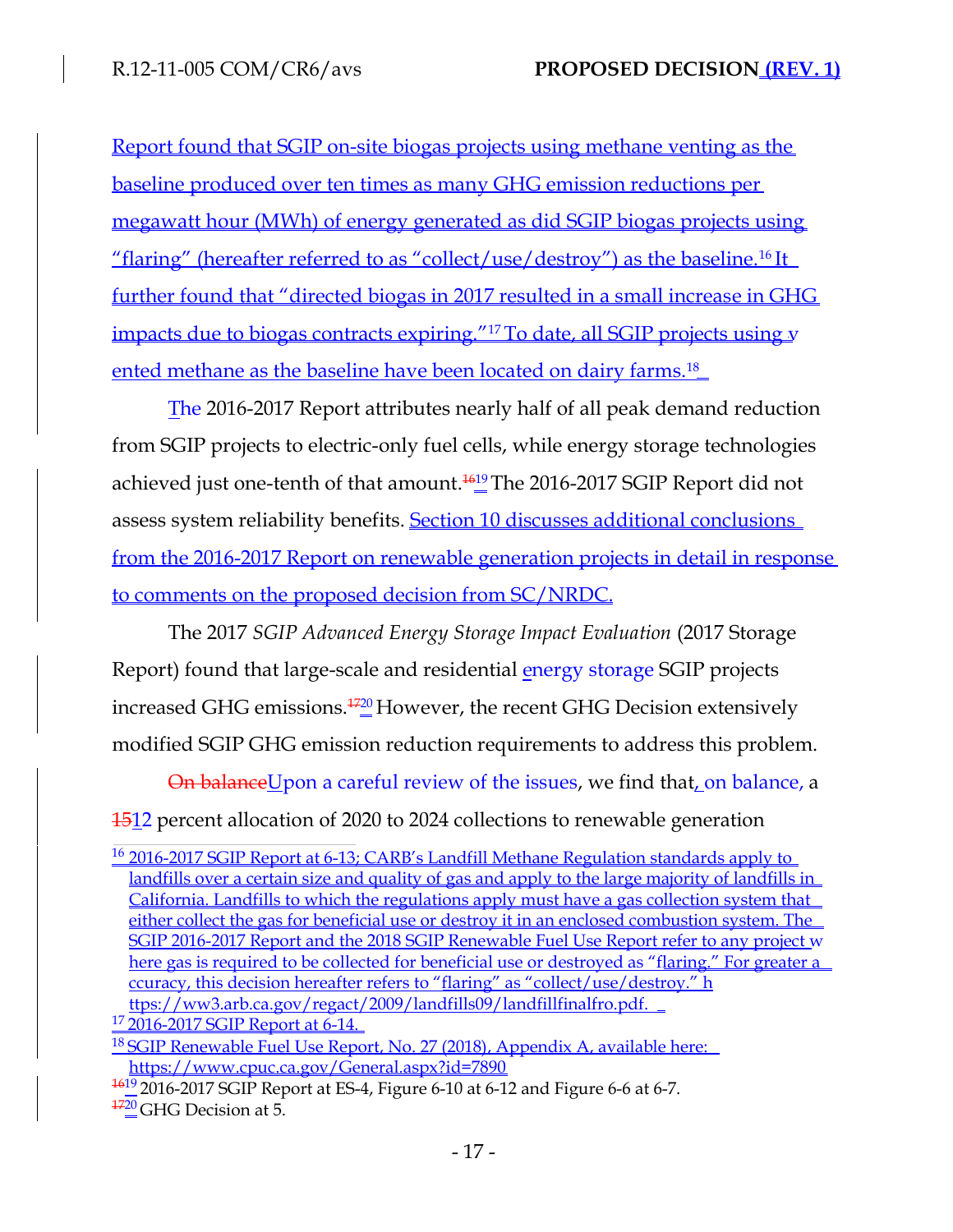projects is reasonable. A 15 at this time. However, we direct SGIP PAs to pause acceptance of incentive applications for renewable generation technologies that use collect/use/destroy as a baseline until such time as this Commission provides additional guidance on SGIP generation technology program requirements in a decision. We intend to open a new SGIP rulemaking in early 2020, and this issue will be a priority. Section 10 provides a detailed discussion of party comments on the proposed decision that inform the approach taken here.

A 12 percent allocation balances the slow uptake of generation incentives in recent years with a relatively strong GHG performance by thesesome g eneration technologies and future promise of growth. In addition, thesefuels, R enewable generation technologies may be able to provide resiliency benefits in areas most affected by PSPS events. A  $\frac{1512}{2}$  percent allocation results in nearly \$129\$104 million in renewable generation technology incentive funds over the coming five-year period, should stimulate developer interest, and should allow for a significant number of projects. Section 5.2 increases renewable generation technology incentive levels with the same aim.

#### **4.2. Energy Storage Technologies**

The Equity Resiliency Decision reallocated accumulated unspent generation incentive funds to establish a \$100 million equity resiliency budget but did not establish allocations for either the equity resiliency or the equity budget using 2020 to 2024 ratepayer collections.

The 2019 SGIP Energy Storage Market Assessment and Cost Effectiveness Report (2019 Report) released December 9, 2019 provides information on current market conditions and key drivers of the cost-effectiveness of energy storage over time. However, the findings in the 2019 report lend themselves to multiple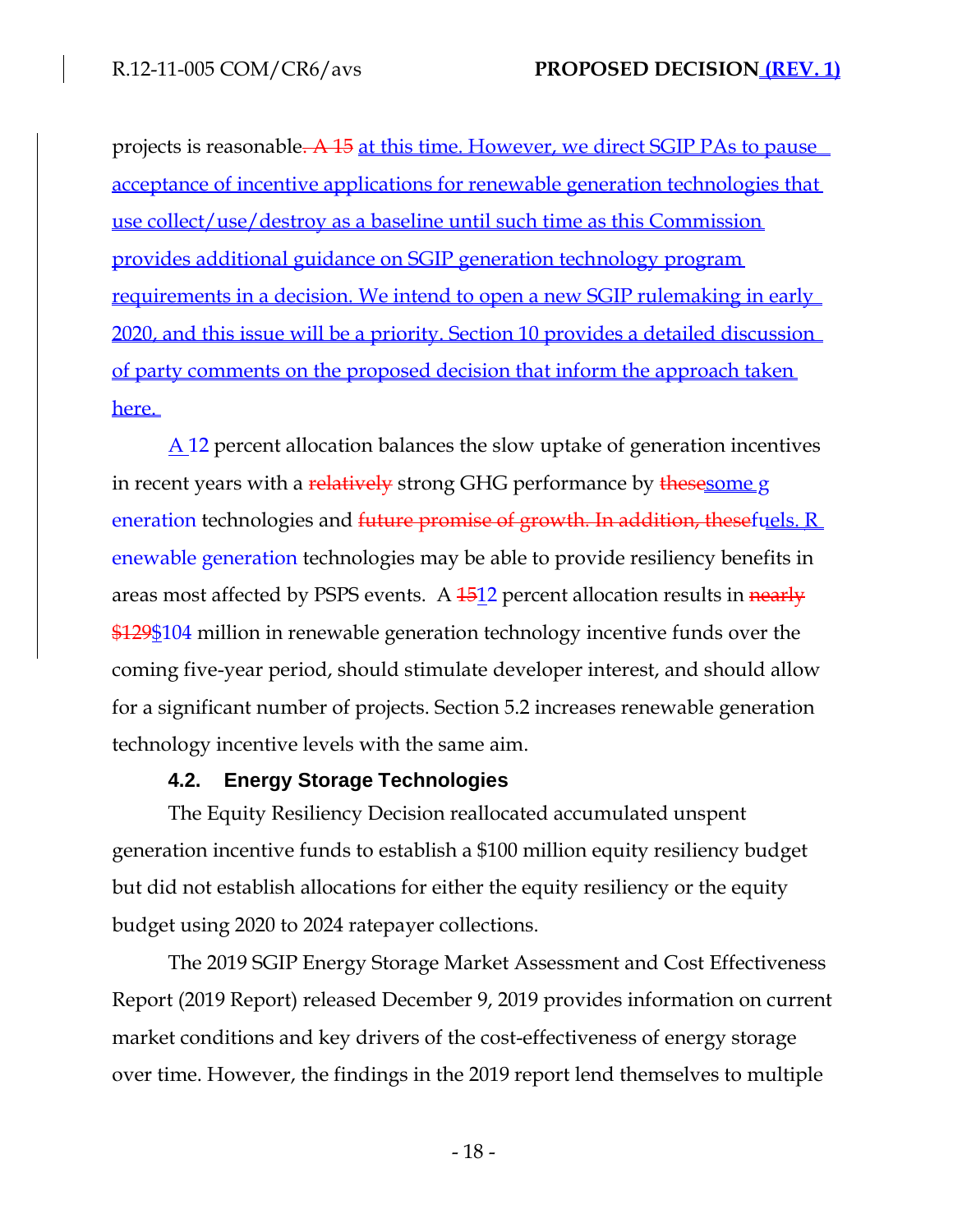interpretations about the likely future cost-effectiveness and market transformation potential of residential and large-scale storage systems. While the 2019 Report provides insight into the current and potential future state of energy storage, we find here that the key factors in determining the 2020 to 2024 storage budget allocations are anticipated customer need, demand, and community benefits. The greatest immediate need is for the SGIP to support the ability of customers with critical resiliency needs to install on-site storage or renewable generation and, in this way, to provide community benefits.

For purposes of the equity resiliency budget, the Equity Resiliency Decision defines residential customers with critical resiliency needs as customers residing in a Tier 3 or Tier 2 HFTD and one of the following: (1) eligible for the equity budget; (2) eligible for the medical baseline program, as defined in D.86087, 80 CPUC 182: or, (3) a customer that has notified their utility of serious illness or condition that could become life-threatening if electricity is disconnected, as defined in D.12-03-054.<sup>4821</sup> The Equity Resiliency Decision defines non-residential customers with critical resiliency needs as those located in a Tier 3 or Tier 2 HFTD that that provide critical facilities to a community located in a Tier 3 or Tier 2 HFTD and eligible for the equity budget. The Equity Resiliency Decision also defines customers living in Tier 3 or Tier 2 HFTDs that have reached an "incentives reserved" stage in one of two ratepayer-funded low-income solar programs as eligible for the equity resiliency budget. $\frac{1922}{2}$ 

We allocate 63 percent of 2020 to 2024 ratepayer collections for SGIP incentives to the equity resiliency budget. A 63 percent allocation to the equity

 $\frac{1821}{1821}$  Equity Resiliency Decision (D.19-09-027) at A1.

 $\frac{1922}{1922}$  Equity Resiliency Decision (D.19-09-027) at A2. For purposes of SGIP equity resiliency budget eligibility, the Equity Resiliency Decision defines the eligible ratepayer-funded low-income solar programs as the Single Family Affordable Solar Homes (SASH) and SASH for disadvantaged communities (DAC-SASH) programs.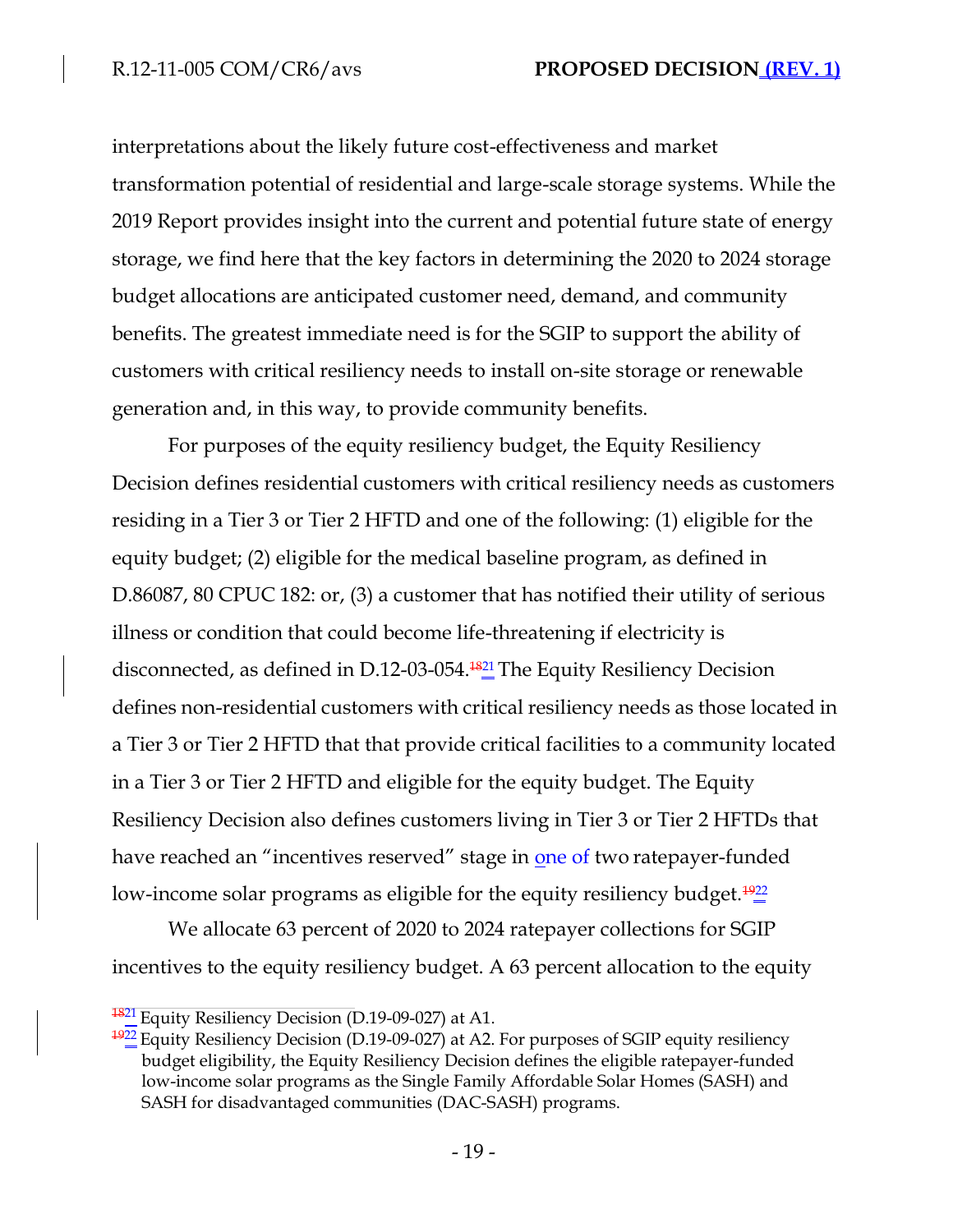resiliency budget prioritizes customers with the greatest immediate need for on-- site storage and advances the Commission's SGIP goals. An equity resiliency budget allocation of 63 percent will help establish developer networks that can continue to serve such communities when the SGIP program sunsets. As explained later, this decision also expands eligibility for the equity resiliency budget by adding customers whose electricity was shut off during two or more discrete PSPS events prior to the date of application for SGIP incentives (*see*  Section 6.2.1).

We also allocate three percent of 2020 to 2024 collections to the "regular" equity budget, a level sufficient to maintain funding for this budget category at approximately three percent of the total 2019-2024 SGIP budget. This allocation will ensure that the opportunity for SGIP participation by low income residential customers is maintained over time.

We do not authorize any funding from 2020 to 2024 collections for the large-scale storage equity budget at this time. Although the Equity Resiliency Decision significantly increased incentives levels to eligible equity budget customers, we do not yet have data indicating how much demand will increase as a result. In the event of increased customer demand for large-scale storage equity budget, section 8 authorizes additional fund shifting authority for SGIP PAs to respond to observed market demand.

WeIn response to party comments on the proposed decision, we reduce funding allocations to general market large-scale storage systems to  $\frac{1210}{1210}$  percent of 2020 to 2024 collections allocated to incentives, down from the current 52 percent. Combined with the approximately \$217 million and \$53 million in accumulated, unspent large-scale storage general market and equity budget funds, large-scale energy storage projects have access to approximately \$368351

- 20 -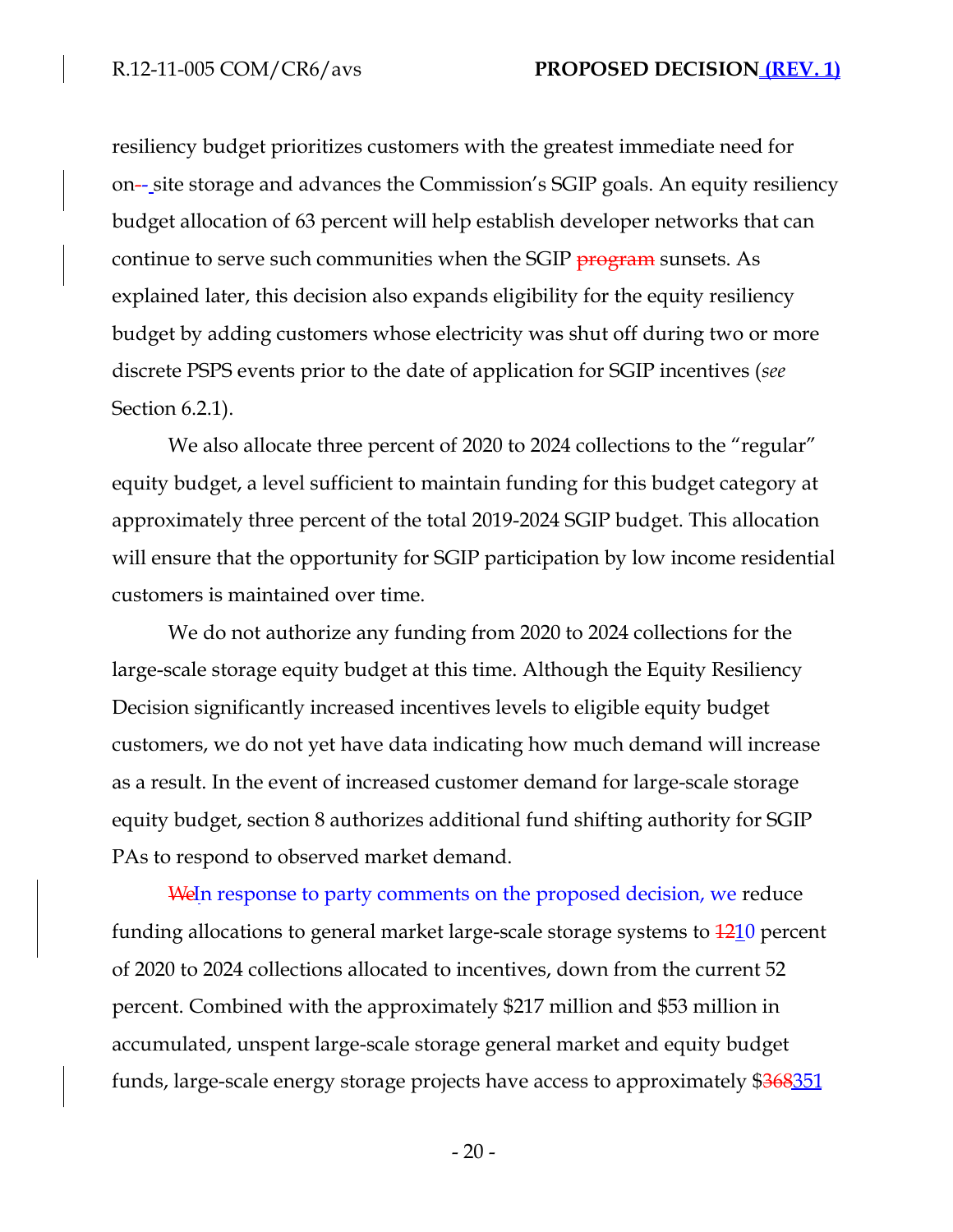million in project incentives through 2025. This significant amount of funding is sufficient to encourage developer investment and is consistent with party comments summarized in section 10 regarding the total SGIP budget allocations to achieve program goals.

We decrease the existing residential storage budget allocation of eight percent only slightly to seven percent. As discussed in Section 5.1.2, this decision adopts a new incentive level for Step 6 small residential storage projects of 20 cents per watt-hour (\$0.20/Wh). At this incentive rate, a median 13.2 kilowatt h our (kWh), two-hour residential storage system would receive a \$2,640 incentive or about 20 percent of the median \$13,500 cost of a residential system. Our adopted 2020 to 2024 residential storage budget allocation provides for a total budget of approximately \$60 million for the 2020 to 2025 period and incentive funds for approximately  $30,00026,000$  new residential systems across Step 6 and Step  $7.\frac{2023}{9}$ 

There is high demand for residential SGIP incentives currently. $\frac{2424}{4}$ Thus, a seven percent residential budget allocation using 2020 to 2024 incentive funds balances evidence of significant, ongoing customer demand for general market residential storage systems with other priorities.

We do not establish a specific 2020 to 2024 budget allocation for **general** m arket heat pump water heaters (HPWH) of five percent, at this time. The In a ddition, the Equity Resiliency Decision approved a HPWH budget of \$4 million for equity budget customers and, yielding an adopted HPWH budget of \$44.7

 $\frac{2023}{2}$  As of late November 2019, nearly 7,300 small residential storage systems have received SGIP incentives. [https://www.selfgenca.com/documents/reports/statewide\\_projects](http://www.selfgenca.com/documents/reports/statewide_projects) (accessed November 26, 2019).

 $\frac{2424}{4}$  As of late November 2019, Step 5 of all PAs' residential storage budgets are fully reserved and over 1,380 customers are waitlisted for incentives. [https://www.selfgenca.com/documents/reports/statewide\\_projects \(](http://www.selfgenca.com/documents/reports/statewide_projects)accessed November 26, 2019).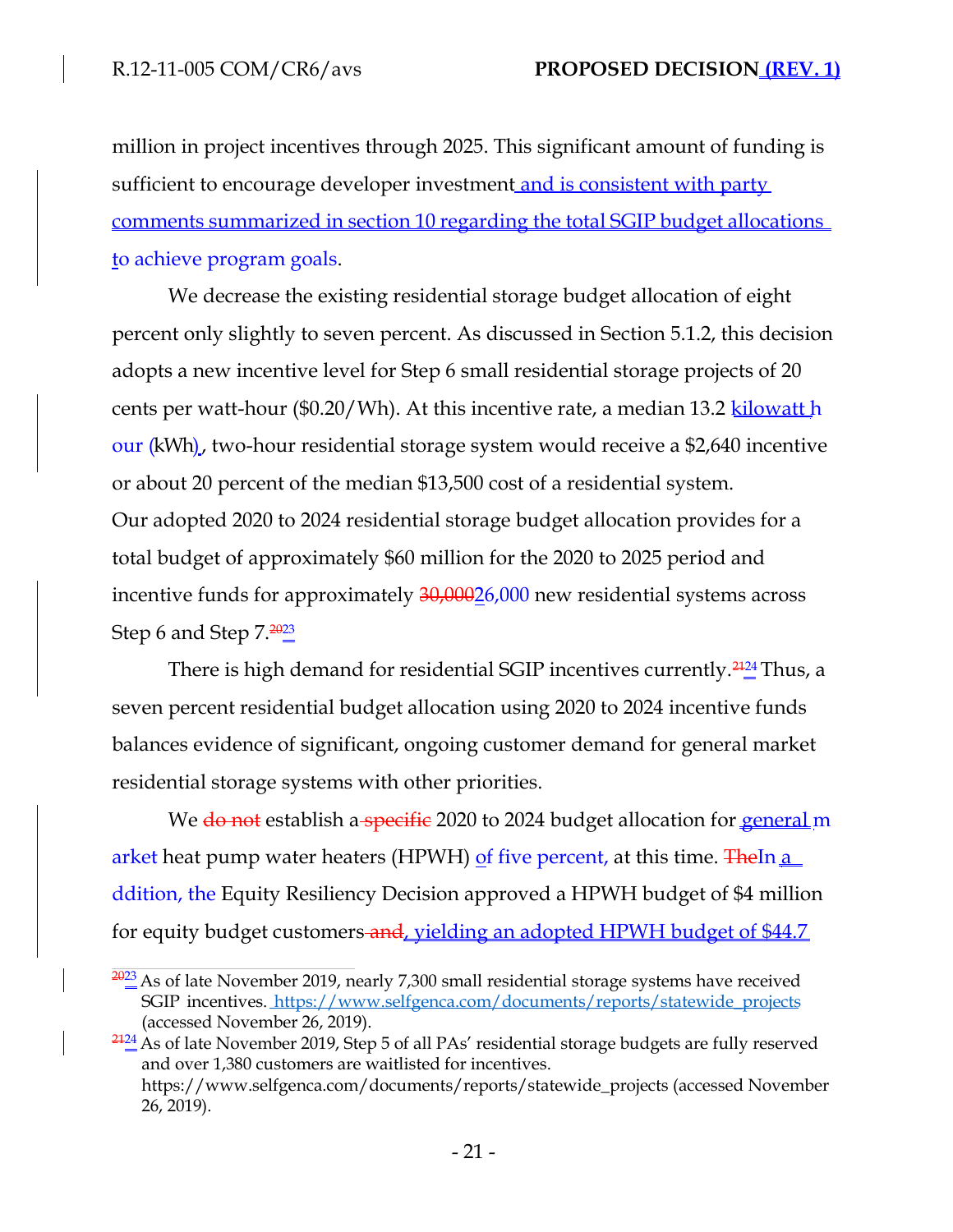million between 2020 and 2025. As directed in D.19-09-027, Commission staff and PAs will hold a workshop in 2020 to explore policies to facilitate participation of this technology in the SGIP. The Commission Consistent with party comments in section 10, allocating SGIP funding from other categories to the HPWH budget promotes SGIP goals.

HPWH deployment may provide GHG reductions that significantly e xceed the five-kilogram carbon dioxide per kWh (kg  $CO<sub>2</sub>/kWh$ ) required for storage system by this Commission in the GHG Decision. The potential grid reliability, utility customer and GHG benefits of HPWHs cannot be realized without a meaningful funding allocation, including through dedicated funding in the SGIP. We may revisit the question of future, dedicatedadditional HPWH budget allocations subsequent to the workshop and related processes. In addition to the guidance provided in D.19-09-027, this workshop will consider whether SGIP should require use of controls to ensure HPWH re-heating off-peak. We also note that, as in the past, thermal energy storage systems remain eligible for all categories of energy storage incentives, if they meet other applicable requirements.

### **4.3. Administrative Budgets**

### **4.3.1. Accumulated Unused Funds**

Currently, seven percent of the SGIP budget for each PA is set aside for program administration, including general administration, marketing, education and outreach (ME&O) and evaluation, monitoring and verification (EM&V) costs. $\frac{2225}{2}$ However, administrative funds collected annually through 2024 must cover administrative costs incurred for up to eight years past the date the last SGIP application will be accepted— January 1, 2026. PA administrative costs incurred past January 1, 2026 include EM&V activities, maintenance of the SGIP  $\frac{2225}{2}$ D.17-04-017 at 3.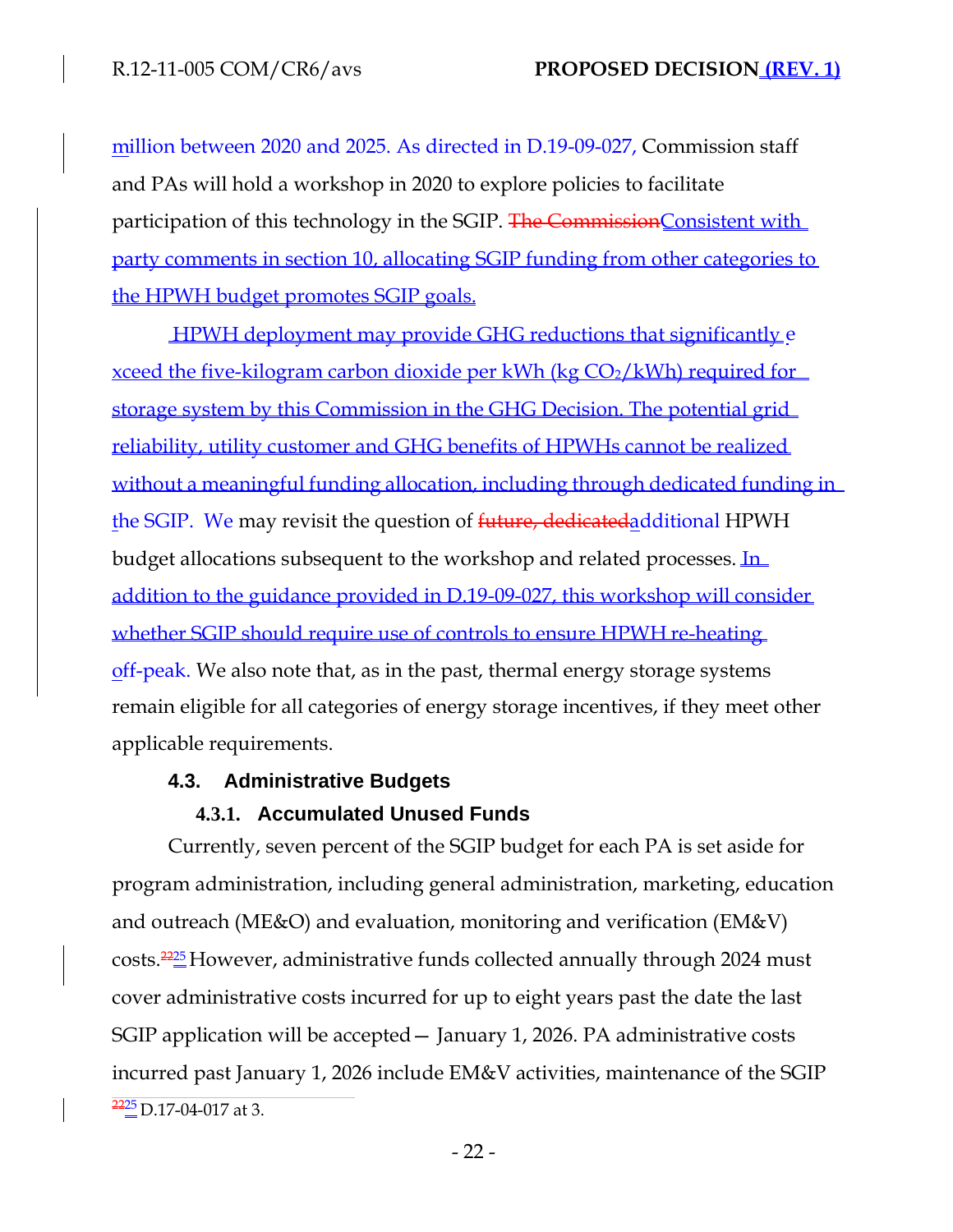application database, and the distribution of performance-based incentives for five years following the installation of systems receiving incentives in late 2025. In addition, EM&V for any given year can take up to 18 months and the Equity Resiliency Decision directed a range of ME&O activities using administrative budget funds. $\frac{2326}{4}$ 

Table 2 below shows PA administrative budgets, estimated annual administrative expenditures averaged over the past three years, and the estimated amount of unused funds accumulated in administrative budgets since the program's inception. The estimated amount of unused funds is based on collections and spending reported prior to November 23, 2019, but some expenditures may not yet be reported.  $\frac{2427}{4}$ Thus, actual values for available funds are likely lower.

**Table 2: PA Administrative Annual Collections, Annual Spend, and Unused Funds**

| Program<br>Administrator | <b>Annual Admin</b><br><b>Collections for</b><br>2017-2019 | Est. Annual<br><b>Admin Spend</b><br>(Averaged Over<br>2016-2018) <sup>2528</sup> | Est. Unused<br><b>Admin Funds</b><br><b>Accumulated to</b><br>Date <sup>2629</sup> |
|--------------------------|------------------------------------------------------------|-----------------------------------------------------------------------------------|------------------------------------------------------------------------------------|
| PG&E                     | \$5,040,000                                                | \$2,980,000                                                                       | \$26,708,673                                                                       |
| <b>SCE</b>               | \$3,920,000                                                | \$2,330,000                                                                       | \$31,589,564                                                                       |
| <b>CSE</b>               | \$1,540,000                                                | \$1,440,000                                                                       | \$2,561,400                                                                        |
| <b>SoCalGas</b>          | \$1,120,000                                                | \$977,000                                                                         | \$7,573,622                                                                        |
| Statewide                | \$11,620,000                                               | \$7,727,000                                                                       | \$68,433,259                                                                       |

As of December 2019, PG&E and SCE have over \$26 million and \$31

million, respectively, in their administrative budgets, primarily because these

PAs rarely spend their full, allocated annual administrative budget. Conversely,

 $\frac{2427}{2}$ PAs report administrative and incentive costs regularly to Energy Solutions, the third-party contractor that manages the SGIP database and public reporting of SGIP statistics. *See* SelfGenCA.com.

 $\frac{2326}{2326}$  D. 19-09-027 at 128.

**<sup>2528</sup>**Source: PA estimates provided to Energy Division staff by January 23, 2019.

<sup>&</sup>lt;sup>2629</sup> Source: PA Budget Details (Internal Only), SelfGenCA.com (accessed November 24, 2019).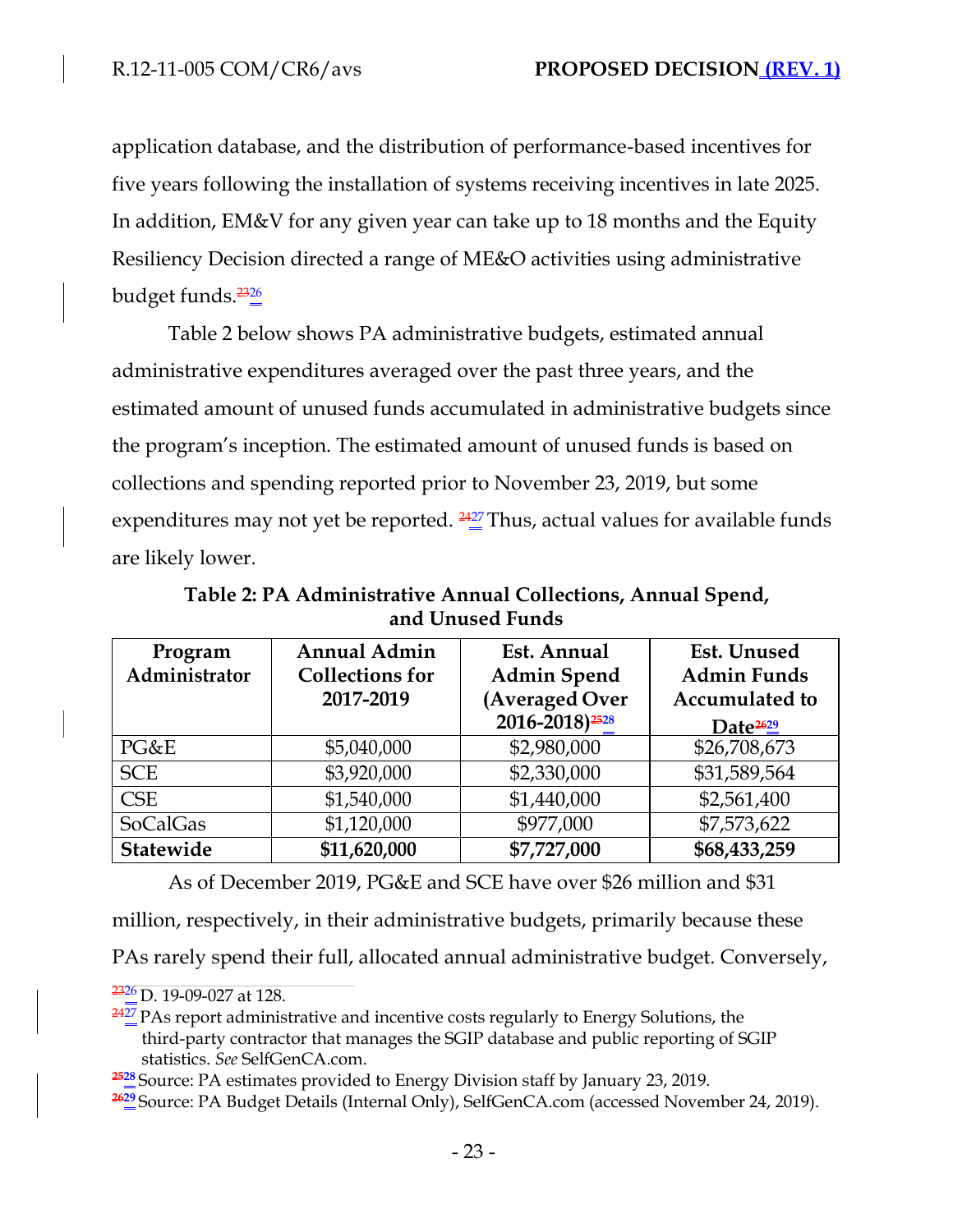CSE and SoCalGas are closer to exceeding their current administrative allocations. CSE has expressed concern that its annual seven percent administrative allocation is insufficient to cover administrative costs that are fixed regardless of the volume of incentives processed.

## **4.3.2. Program Administrator Allocations**

The April 2019 Scoping Ruling asked parties the following questions:

- 1. How should the Commission address the large existing balances in PG&E and SCE's administrative budgets? Should the Commission direct PG&E and SCE totransfer administrative funds to their incentive budgets, cover future administrative expenditures using the existing balances and lower future ratepayer collections accordingly, or a different option?
- 2. What other modifications, if any, should the Commission implement to ensure CSE and SoCalGas collect sufficient funds to cover administrative costs through 2032 without unduly burdening ratepayers?
- 3. D.14-12-033 granted the PAs authorization to shift funding *from* administrative *to* incentive budgets via advice letter, with the caveat that sufficient funding must remain in the administrative budget to pay for any program evaluations or other reports required by the Commission or Energy Division. $\frac{2730}{2}$ Should the Commission authorize the PAs to shift funding from incentive to administrative budgets via advice letter and, if so what criteria should the Commission use to evaluate the request?

Regarding the first question, we direct PG&E and SCE to use their remaining accumulated unspent administrative budgets to fund their SGIP administrative costs subsequent to December 31, 2019. Were the Commission to authorize expenditure of seven percent of PG&E and SCE's 2020 through 2024 budget allocations of \$365.2 million and \$282.2 million respectively (*see* Table 1), this would result in five -year administrative budgets for these PAs of \$25.6

 $\frac{2730}{2}$ D.14-12-033 at 6.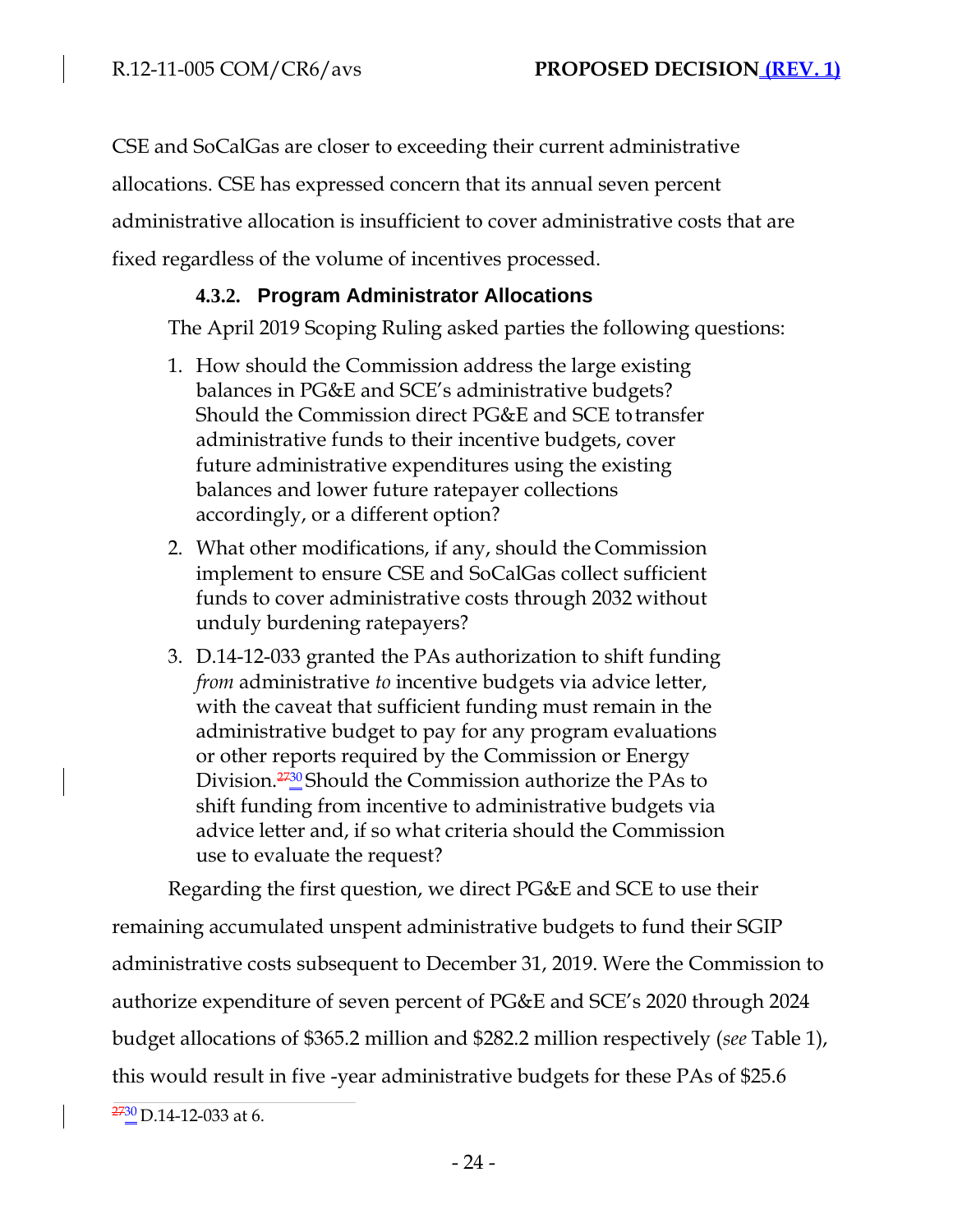million and \$19.8 million respectively. Rather than allocating a portion of 2020 to 2024 collections toward PG&E and SCE's administrative costs, these companies should simply use their existing unused administrative funds. This approach is simple, straightforward and maximizes the funds available to ratepayers of these companies for equity resiliency and other SGIP incentives.

In comments, Cal Advocates and PG&E recommend that the Commission direct PG&E to return PG&E's accumulated unspent administrative funds to ratepayers, but we decline to do so. Our approved approach maximizes the value of SGIP to PG&E and SCE ratepayers because it maximizes funding for customers in immediate need of SGIP incentives for resiliency purposes while simultaneously advancing the SGIP's statutory goals.

SoCalGas does not request additional administrative budget at this time and shall continue with a seven percent allocation for the 2020-2024 period.

Regarding the second question, we increase CSE's allocation for administrative funds from seven to 10 percent for the 2020-2024 period. CSE should have access to a larger administrative budget to ensure its capacity to process the large volume of residential applications experienced in recent years twice the volume of the previous 15 years. Unlike the IOU PAs, CSE lacks a large institutional base of resources to leverage towards SGIP administration. The GHG Decision, the Equity Resiliency Decision, and this decision add administrative complexity to the SGIP-<del>program</del> and all PAs need sufficient funds to undertake the activities the Commission requires of them.

In addition, each SGIP PA shall allocate approximately 10 percent of their adopted annual administrative allocations to the customized Marketing, Education and Outreach (ME&O) Plan required in D.19-09-027 and should work to update the ME&O Plan on an annual basis. PG&E and SCE shall estimate an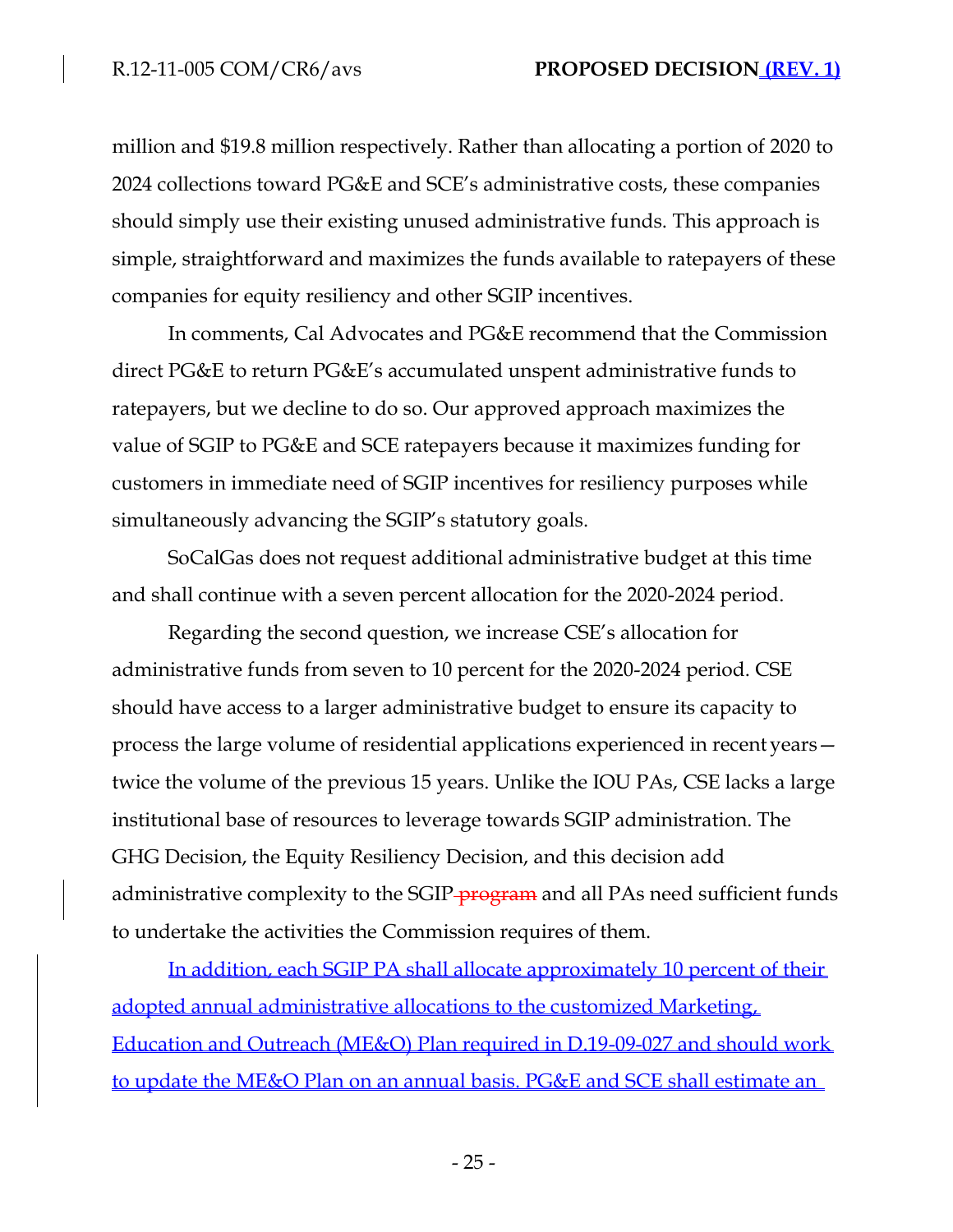annual administrative allocation for this purpose as approximately one-fifth of the accumulated unused funds that we have approved in this decision for their administrative costs subsequent to 2019. We provide further guidance on Commission expectations for the ME&O Plan in section 10.

Table 3 summarizes administrative and incentive budget allocations from the 2020 to 2024 collections for CSE and SoCalGas. Excluding administrative budget allocations, the total statewide SGIP incentive budget available from 2020 to 2024 collections is approximately \$814 million.

|                 | Total 2020 - 2024<br>Allocation (\$<br>millions) | Administrative<br>Allocation (\$ millions) | Incentive<br>Allocation<br>(\$ millions) |
|-----------------|--------------------------------------------------|--------------------------------------------|------------------------------------------|
| CSE             | \$107.9                                          | \$10.79                                    | \$97.11                                  |
| <b>SoCalGas</b> | 574.7                                            | \$5.23                                     | \$69.47                                  |

**Table 3: CSE and SoCalGas Administrative and Incentive Budgets**

# **4.4. Adopted 2020 to 2024 Budget Allocations**

Table 4 summarizes our adopted budget allocations using funds collected during 2020 to 2024 period and presents these alongside remaining accumulated unspent funds as of September 2019.

| Table 4: 2020 to 2024 Adopted Allocations and Total Incentives Budgets |  |  |  |
|------------------------------------------------------------------------|--|--|--|
|                                                                        |  |  |  |

|                         | <b>Currently Authorized</b> |                                                             | <b>Adopted Allocation of 2020-</b><br>2024 Collections |                                                   | <b>Total Incentive Funds</b><br>Available (2019-2025) |         |
|-------------------------|-----------------------------|-------------------------------------------------------------|--------------------------------------------------------|---------------------------------------------------|-------------------------------------------------------|---------|
|                         | Percent <sup>2831</sup>     | Budget as of<br>September<br>201929201932<br>$($$ millions) | Percent                                                | Total Amount<br>$(2020 - 2024)$<br>$($$ millions) | Budget<br>$($$ millions)                              | Percent |
| Renewable<br>generation | 20                          | \$6,760,301                                                 | <b>1512</b>                                            | \$122,097,15097,67<br>7,720                       | \$128,857,451104,<br>438,021                          | 119     |
| Large-scale<br>storage  | 52                          | \$216,818,321                                               | 1210                                                   | \$97,677,72081,398<br>.100                        | \$314,496,041298<br>216,421                           | 2625    |
| Equity-Large<br>Scale   | 17                          | \$52,852,387                                                | $\theta$                                               | \$0                                               | \$52,852,387                                          | 4       |
| Residential<br>storage  | 8                           | \$3,086,504                                                 | 7                                                      | \$56,978,670                                      | \$60,065,174                                          | 5       |
| Equity-<br>residential  | 3                           | \$7,231,691                                                 | 3                                                      | \$24,419,430                                      | \$31,651,121                                          | 3       |

 $2831$  Authorized in D.16-06-055, D.17-04-017 and D.17-10-004 as discussed above.

<sup>2932</sup> Adopted in the Equity Resiliency Decision (D.19-09-027).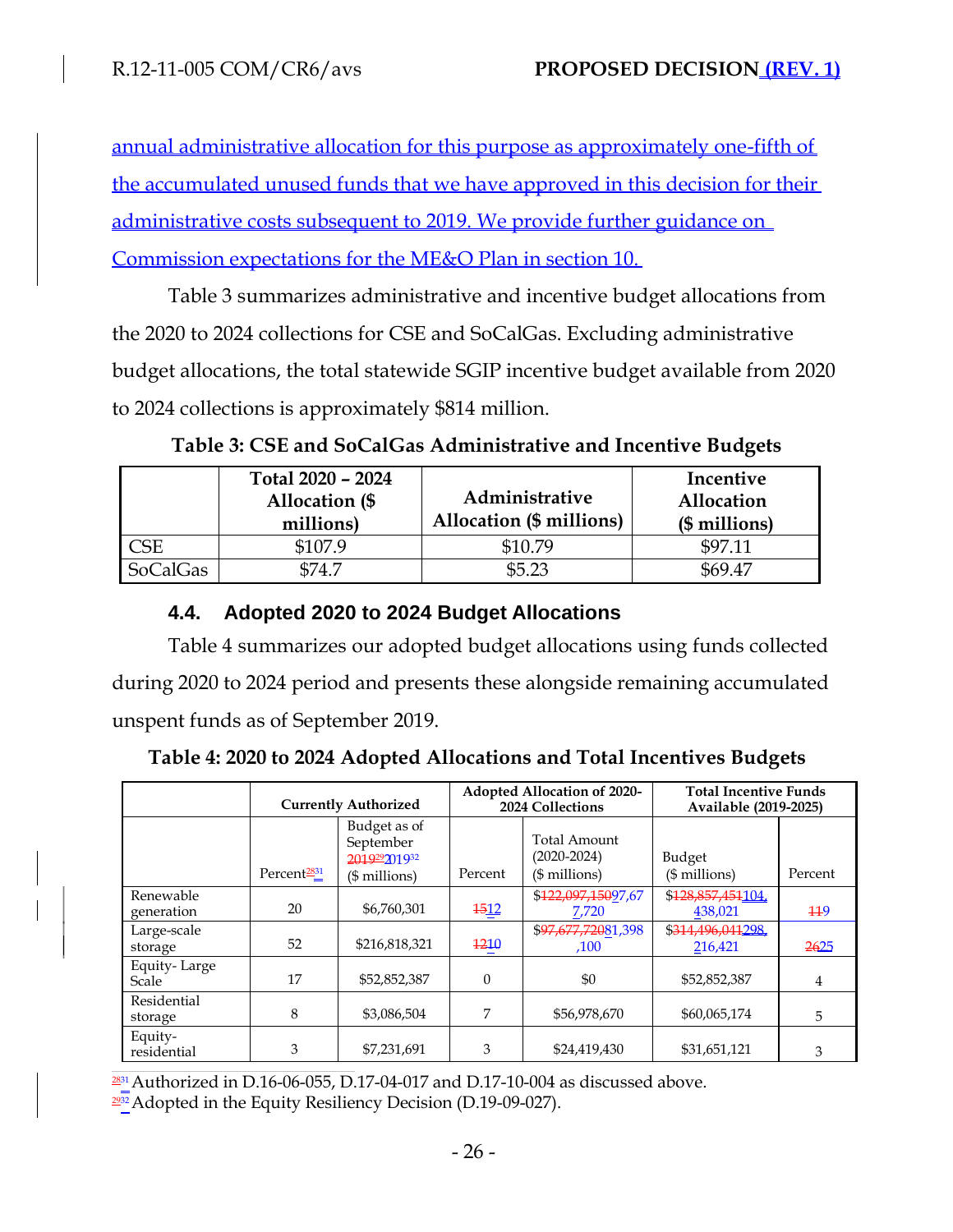| <b>Equity Resiliency</b>            |     | \$100,000,000  | 63       | \$512,808,030 | \$612,808,030   | 50305033 |
|-------------------------------------|-----|----------------|----------|---------------|-----------------|----------|
| <b>HPWH</b> (General)               |     | $\frac{$0}{2}$ |          | \$40,699,050  | \$40,699,050    | $3+$     |
| San Joaquin<br><b>Valley Pilots</b> |     | \$10,000,000   | $\theta$ | $\frac{1}{2}$ | \$10,000,000    |          |
| HPWH (Equity)                       |     | \$4,000,000    |          | \$0           | \$4,000,000     |          |
| San Joaquin<br><b>Valley Pilots</b> |     | \$10,000,000   | $\theta$ | $\frac{$0}$   | \$10,000,000    |          |
| Total                               | 100 | \$400,749,204  | 100      | \$813,981,000 | \$1,214,730,204 | 100      |

To streamline the advice letter submittals required to implement this decision and those required to implement D.19-09-027, we require a three-stage submittal process. This three-stage process supports the SGIP PAs fully opening the equity resiliency budget for residential customer applications no later than March 1, 2020 and opening the equity resiliency budget for non-residential customers by April 1, 2020.

First, PG&E, SCE, SoCalGas and CSE shall submit a Joint Tier 2 Implementation advice letterSupplement to PG&E 4191-G/5714-E et. al. s ubmitted on December 17, 2019 pursuant to D.19-09-027, further revising the SGIP handbook to implement the **program revisions adopted in this decision** specific to equity resiliency budget residential customers, within 12 days of Commission adoption of this decision. Second, PG&E, SCE, SoCalGas and CSE shall submit a Non-Residential Equity Resiliency Joint Tier 2 advice letter revising the SGIP handbook to implement the program revisions adopted in this decision specific to equity resiliency budget non-residential customers on February 18, 2020. Finally, PG&E, SCE, SoCalGas and CSE shall submit a Joint T ier 2 Implementation advice letter revising the SGIP handbook to implement all o ther program revisions and budgets adopted in this decision no later than 90 days from adoption of this decision.

<sup>30</sup> The actual amount is 50.45 percent, rounded to 50 percent.

<sup>&</sup>lt;sup>33</sup> The actual amount is 50.45 percent, rounded to 50 percent.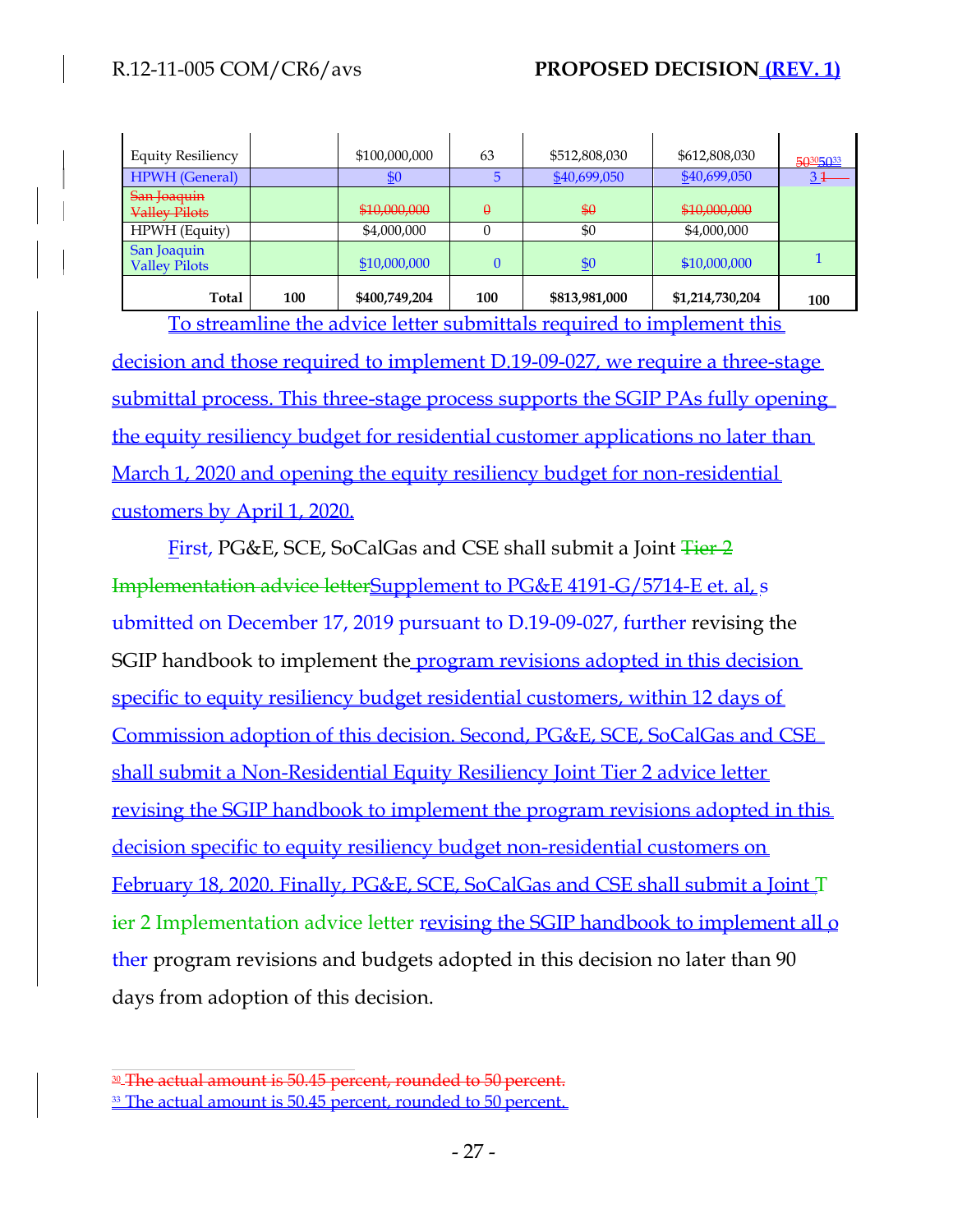### **5. Program and Incentive Modifications**

As of December 2019, all SGIP PAs are in Step 5 for residential storage incentives but insufficient funding remains in this step, so over 1,380 projects have been waitlisted as of December  $2019.3424$  The reverse is true for large-scale storage technologies and for generation technologies. PG&E is in Step 2 of its large-scale storage budget and the other SGIP PAs are in Step 3. In addition, all PAs are in Step 1 of their generation technology budgets.

The April Ruling requested party comment on the reasons for the low participation levels in the generation and large-scale storage budgets asking:

- 1. What are the main drivers for low participation in the generation and large-scale energy storage budgets beginning in 2017?
- 2. What program changes should the Commission consider, if any, to increase subscription in the generation and large-scale storage budgets?
- 3. Are modifications to the incentive levels adoptedin D.16-06-055 and D.17-04-017 warranted?
- 4. Should the Commission adopt additional incentive steps in the storage or generation budgets?
- 5. Should the Commission continue stepping down storage incentive levels by \$0.05/Wh and generation incentive levels by \$0.10/Wh?

The following sections adopt modifications to program requirements, incentive levels and incentive step-down structures for energy storage and generation technologies and allocate 2020 to 2024 ratepayer collections across incentive steps.

<sup>&</sup>lt;sup>3134</sup> [https://www.selfgenca.com/documents/reports/statewide\\_projects \(](http://www.selfgenca.com/documents/reports/statewide_projects)accessed November 26, 2019).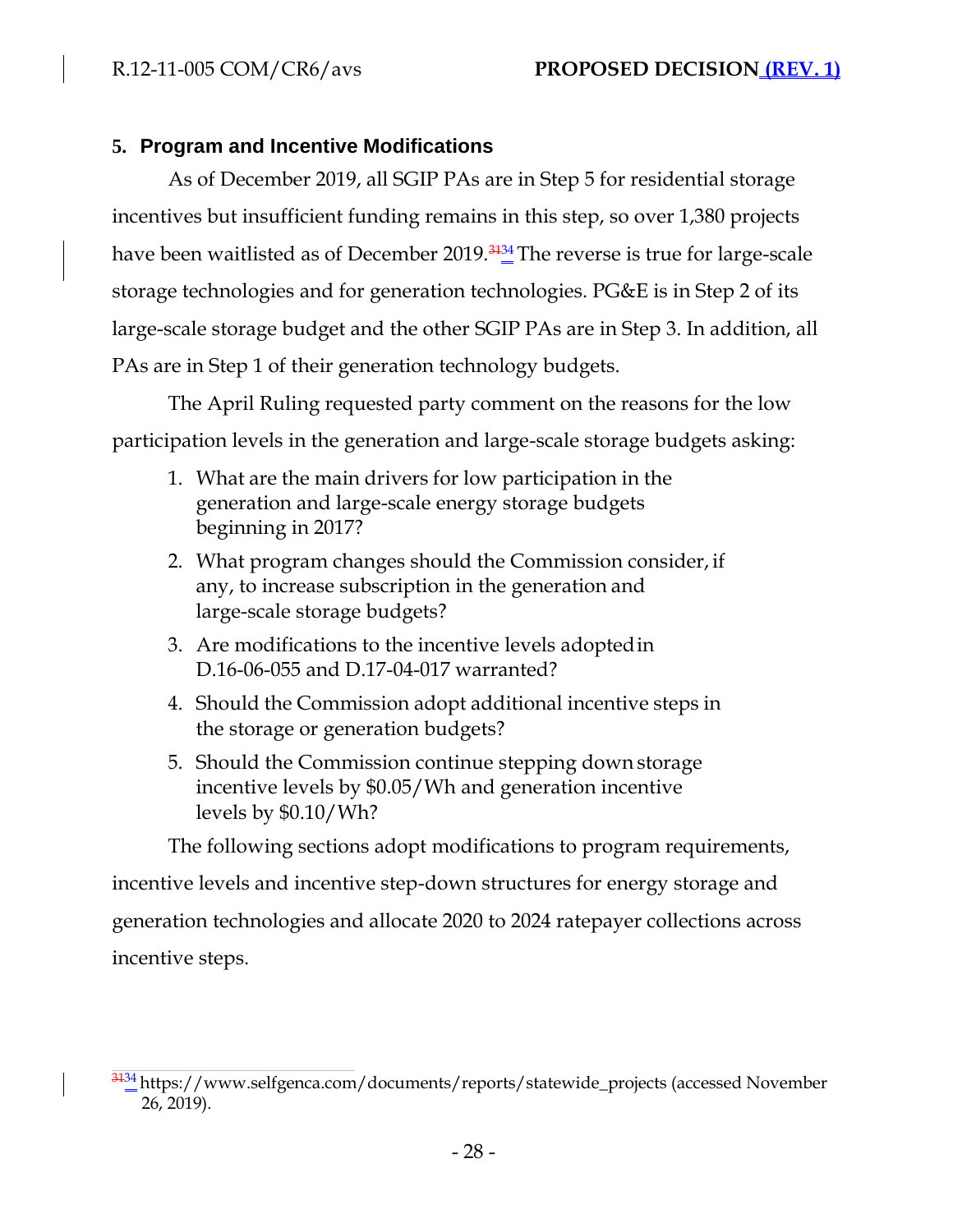# **5.1. Energy Storage Technologies**

## **5.1.1. Large-Scale Energy Storage Incentives**

The Commission in D.16-06-055 and D.17-04-017 modified large-scale storage technology incentive levels as summarized in Table 5. D.17-04-017 reduces SGIP incentives for large-scale storage projects utilizing the federal Investment Tax Credit (ITC).<sup>3235</sup>Modifications to the current program requirements, incentive levels and/or the incentive structure for large-scale energy storage systems should aim to reduce or eliminate barriers to participation.

|                                | Step 1<br>$(\frac{S}{Wh})$ | Step 2<br>(S/Wh) | Step 3<br>(\$/Wh) | Step 4<br>(S/Wh) | Step 5<br>(S/Wh) |
|--------------------------------|----------------------------|------------------|-------------------|------------------|------------------|
| Large-scale<br>storage         | 0.50                       | 0.40             | 0.35              | 0.30             | 0.25             |
| Large-scale<br>storage $+$ ITC | 0.36                       | 0.29             | 0.25              | 0.22             | 0.18             |

**Table 5: Current Large-Scale Energy Storage Incentive Structure**

In comments, CSE and CALSSA identify the major barriers to large-scale storage as long project development lead times, exacerbated by interconnection and application processing delays, and permitting complications. Parties also point to uncertainties regarding new GHG requirements—since updated in the GHG Decision— and how changes in peak hours and demand charges will impact the value proposition of energy storage as barriers to large-scale storage project development. Tesla states that changes in peak hours and demand charges have "had a significant role in reduced demand for storage solutions in the non-residential context" because they have reduced the value of solar production, which has in turn impacted the economics of storage paired with

<sup>3235</sup>*See* D.17-04-017, Table 6 (slow adoption) and D.16-06-055 Tables 1 and 2. *See* Statewide Announcement on May 15, 2017 establishing a lower incentive rate for Step 2 Large-Scale Storage [https://www.selfgenca.com/home/about/.](http://www.selfgenca.com/home/about/)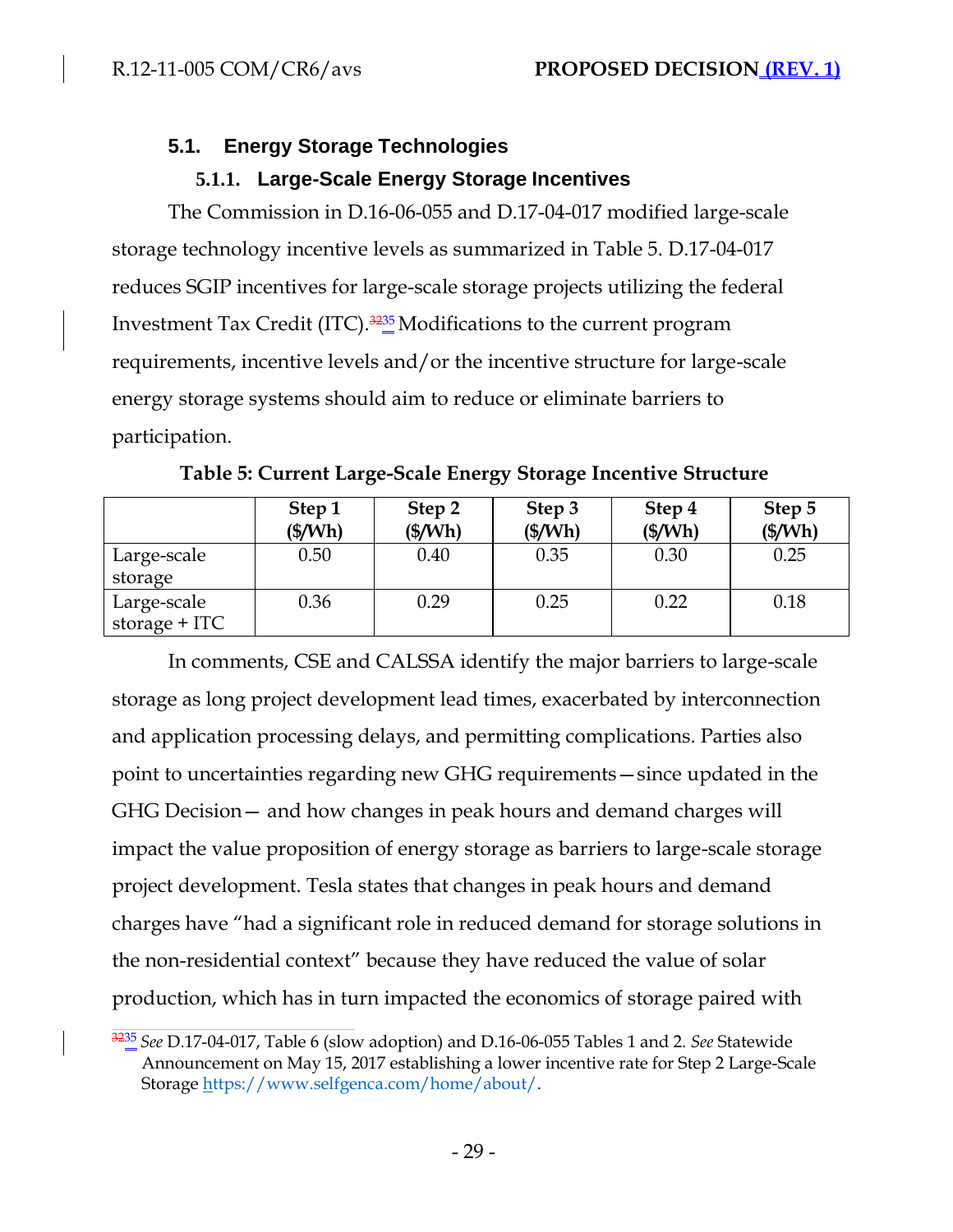solar.<sup>3336</sup>CESA asserts that decreases in SGIP incentives for large-scale storage have outpaced declines in storage system costs, resulting in large-scale storage projects being uneconomic even with incentives.

Several parties state that the decline of the federal ITC to 10 percent in 2022 will negatively impact the economics of large-scale storage projects and that SGIP incentives should be increased. PG&E recommends against increasing large-scale storage incentives, observing that incentives currently offset about 40 percent of the project cost for a large-scale system and that investor certainty is more important than incentive levels. PG&E and SCE recommend moving to an annual incentive step-down structure rather than the current step-down of incentives based on the volume of demand for incentives. PG&E states that this change would reduce administrative complexity for PAs and add certainty for applicants.

To address a potential barrier in a precautionary manner, we eliminate the ITC adjustment to large-scale general and equity budget storage incentives, effective for equipment purchased after December 31, 2021. We also eliminate the ITC adjustment for large-scale equity resiliency and equity budget storage projects for equipment purchased after December 31, 2021. The SGIP PAs shall add a question about system purchase date to large-scale storage incentive applications. We agree that recently adopted changes in peak hours and demand charges, new GHG requirements and the significant reduction to the ITC may impact the economics of large-scale storage projects but cannot at this time precisely predict how. However, long project lead times mean that the decrease in ITC in the coming years will soon or may already have a chilling effecton  $\frac{3336}{1}$ Tesla Opening Comments at 3.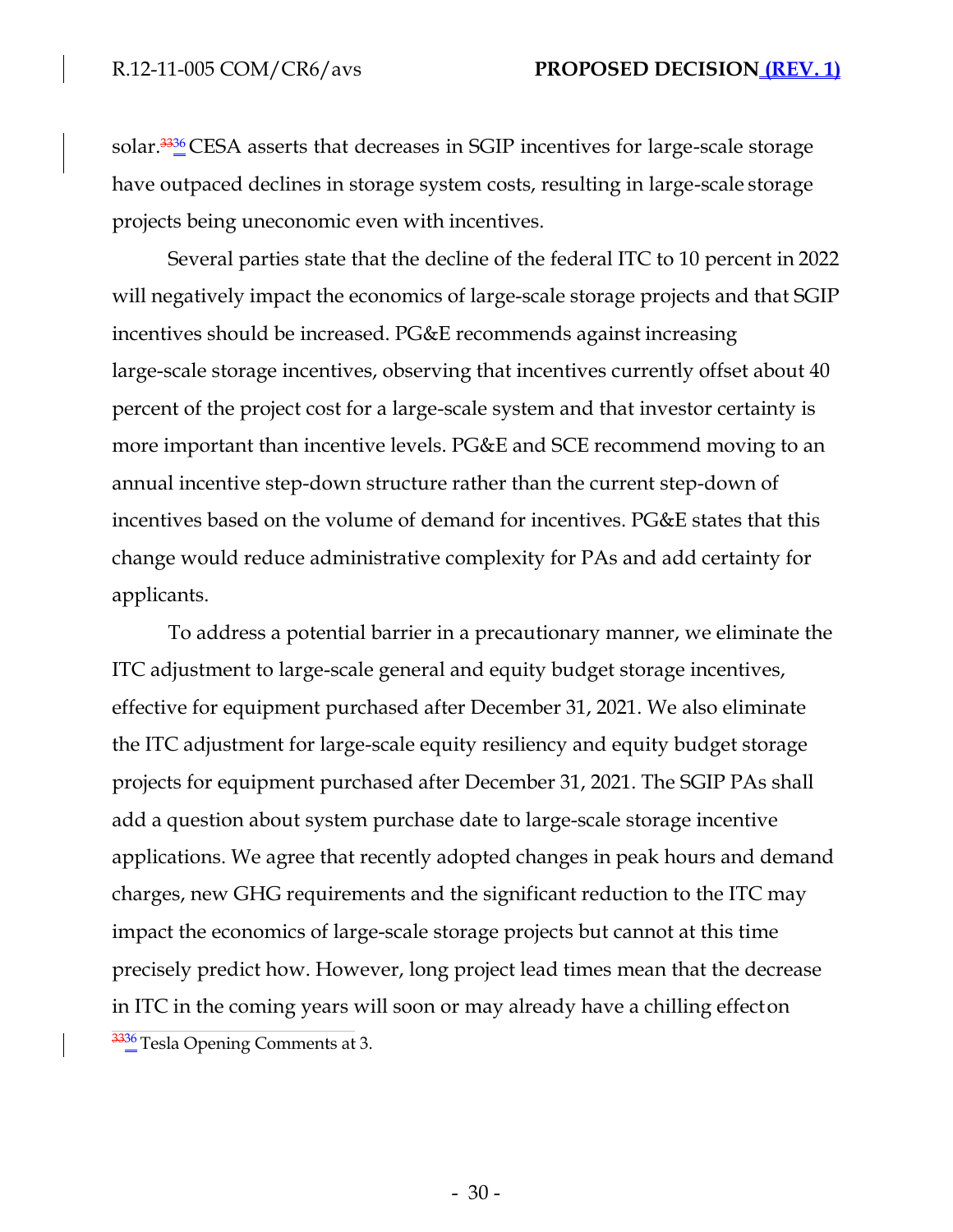large-scale storage project development. $\frac{3437}{4}$  Further, we decline to raise incentive levels for large-scale storage technologies, as we do not have enough information to determine that large-scale storage incentives are too low.

We retain the existing large-scale storage incentive structure adopted in D.16-06-055. The current incentive structure supports market transformation by encouraging a competitive application process and this goal outweighs the potential administrative benefits of moving to an annual step-down structure as proposed by PG&E and SCE. The Commission in D.16-06-055 adopted the current step-down structure in specifically to link declining incentive levels with the volume of incentives awarded.

We allocate the nearly \$98 million in 2020 to 2024 collections for large-scale storage incentives equally across the existing Step 3 to Step 5 (*see* Table 4). Allocating 2020 to 2024 collections equally across the existing large-scale energy storage incentive steps reasonably integrates new and existing unused funds and provides stability. We direct the SGIP PAs to revise the 20 percent developer caps based on the new total statewide budgets adopted for large-scale storage Step 3 through Step 5.

#### **5.1.2. Residential Energy Storage Incentives**

The residential storage incentive structure adopted in D.16-06-055 and D.17-04-017 is summarized in Table  $6.\frac{3538}{4}$ 

 $\frac{3437}{2}$  Less than half of SGIP large-scale storage projects approved from 2017 through 2019 used th e ITC. However, storage must be paired with solar to receive the ITC, and nearly 70 percent of large-scale SGIP storage projects paired with solar approved during 2017-2019 used the ITC. SGIP Project Database (Internal Only), SelfGenCa.com (accessed November 21, 2019).

<sup>3538</sup>*See* D.17-04-017, Table 6 and D.16-06-055 Tables 1 and 2. D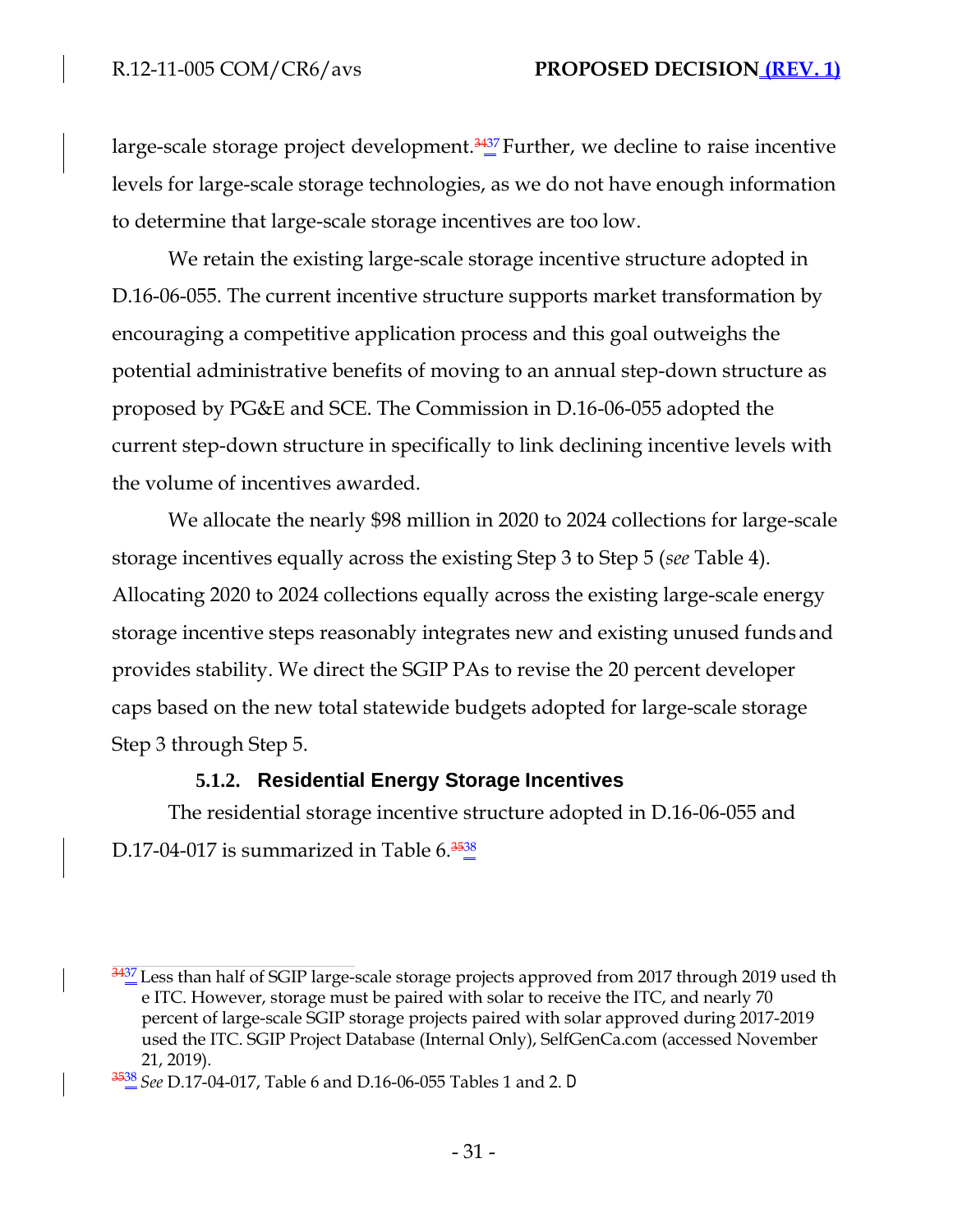|                                                 | Step 1            | Step 2           | Step 3    | Step 4    | Step 5           |
|-------------------------------------------------|-------------------|------------------|-----------|-----------|------------------|
|                                                 | $(\frac{2}{3}Wh)$ | $(\frac{S}{Wh})$ | (\$/Wh)   | (\$/Wh)   | $(\frac{S}{Wh})$ |
| Residentia<br>l storage<br>$\epsilon$ =10<br>kW | \$0.50/W          | \$0.40/Wh        | \$0.35/Wh | \$0.30/Wh | \$0.25/Wh        |

**Table 6: Residential Energy Storage Incentive Structure**

Parties generally support adding additional incentive steps to the residential storage budget, declining at a rate of either \$0.05/Wh per step or \$0.02/Wh per step. Sunrun recommends not reducing incentive steps below \$0.20/Wh, stating that a level below this amount would make residential storage projects uneconomic.

We continue the residential budget's existing \$0.05/Wh incentive step-down structure through 2025. In order to maximize the number of customers able to access incentives, we authorize two additional steps, Steps 6-7, and allocate the 2020 to 2024 funds allocated to the residential storage budget equally across these two steps. Our adopted approach continues the \$0.05/Wh step-down adopted in D.16-06-055 and continues the equal allocation across residential incentive steps adopted in D.17-04-017. This approach continues a stable structure with a successful track record.

Table 7 summarizes our approved residential storage budget allocation across incentive steps using funds collected from 2020 to 2024.

|                                 | Step 6    | Step 7    |
|---------------------------------|-----------|-----------|
| Residential storage (<=10 kW)   | \$0.20/Wh | \$0.15/Wh |
| Budget Allocation (\$ millions) | \$28.49   | \$28.49   |

**Table 7: Residential Storage Incentive Step Allocation (2020 to 2024 Collections)**

We do not approve Sunrun's suggested \$0.02/Wh incentive step-down rate or a floor of \$0.20/Wh for residential incentives because we do not have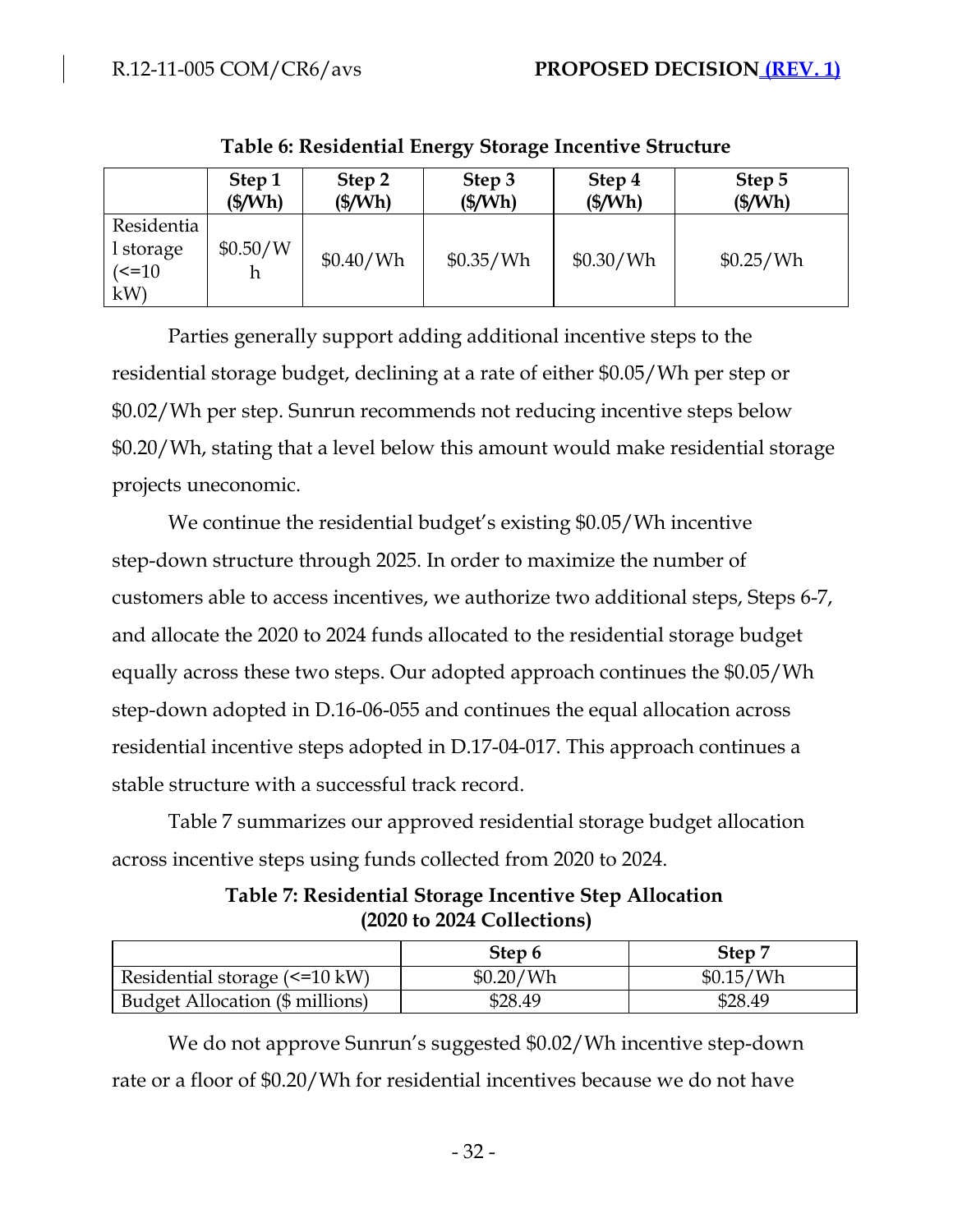evidence that an incentive level lower than \$0.20/Wh will make residential storage systems uneconomical. Demand for residential SGIP storage incentives has been high in the last year. In addition, the SGIP 2017 Impact Evaluation found that a primary value obtained by residential customers installing storage is the system's ability to provide backup power. $\frac{3639}{2}$ This suggests some residential customers remain willing to invest in storage regardless of energy bill savings or payback period.

## **5.1.3. Equity Resiliency Incentives**

Table 8 summarizes equity resiliency and equity budget incentive levels as approved in the Equity Resiliency Decision. The Equity Resiliency Decision did not approve a step-down structure for equity resiliency incentives and we do not adopt one here.

### **Table 8: Equity Resiliency and Equity Budget Storage Incentive Levels**

|                              | Incentives (no step-down) |
|------------------------------|---------------------------|
| Equity resiliency incentives | \$1.00/Wh                 |
| Equity budget incentives     | \$0.85/Wh                 |

We direct SGIP PAs to allocate the full nearly \$513 million equity resiliency budget approved here to the single incentive level approved in the Equity Resiliency Decision. In addition, as discussed in section 10, SGIP PAs shall update the SGIP handbook to remove sizing limitations based on inverter size for equity resiliency projects and projects using the resiliency incentive adder. This change will help ensure that projects intended for resiliency purposes can size systems more appropriately to on-site needs.

In addition, we clarify that specific resiliency projects may receive full incentives for a system that is sized above peak load if this is necessary due to m odular component sizes to accommodate the customer's peak load. However,

 $\frac{3639}{2}$ SGIP 2017 Storage Impact Evaluation at 1-24 and 1-27.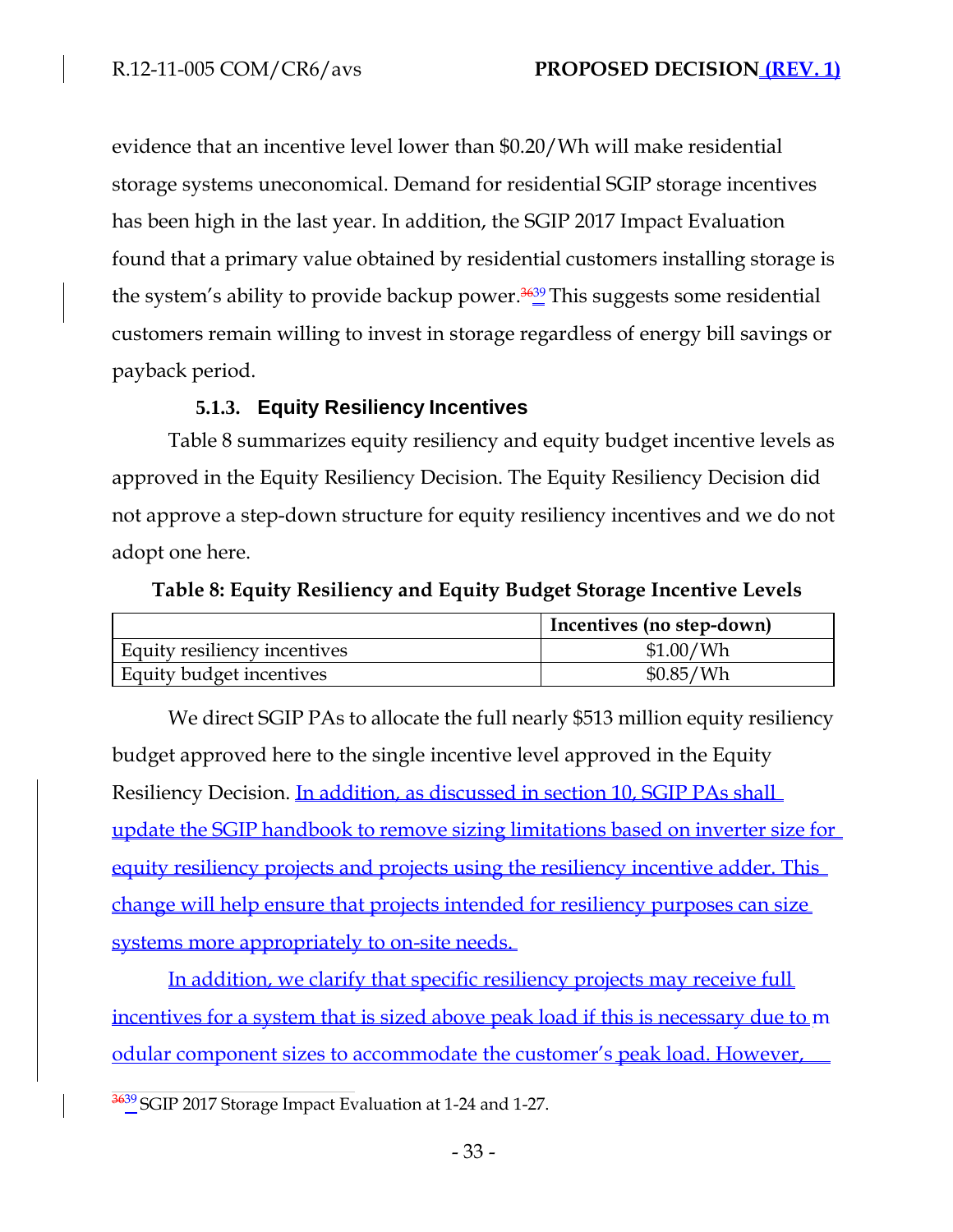the project must demonstrate proof of this need before the incentive can be paid. Apart from these two changes, incentive awards for resiliency projects shall continue to be based on existing SGIP sizing rules.<sup>40</sup> Section 10 discusses this issue further.

# **5.2. Renewable Generation Technologies**

D.16-06-055 adopted updated incentive levels for generation technologies, as summarized in Table 9. All PAs are currently in Step 1 for generation technologies.

|                                          | Step 1                                    |                                                              |                                 | Step 2                                                              | Step 3                          |                                                                     |
|------------------------------------------|-------------------------------------------|--------------------------------------------------------------|---------------------------------|---------------------------------------------------------------------|---------------------------------|---------------------------------------------------------------------|
|                                          | Incentiv<br>e per<br>Watt (W)<br>Capacity | Max.<br>Incentiv<br>e <sub>w</sub><br><b>Biogas</b><br>Adder | Incentiv<br>e per W<br>Capacity | Max.<br>Incentiv<br>e <sub>w</sub><br><b>Biogas</b><br><b>Adder</b> | Incentiv<br>e per W<br>Capacity | Max.<br>Incentiv<br>e <sub>w</sub><br><b>Biogas</b><br><b>Adder</b> |
| Wind                                     | \$0.90                                    | n/a                                                          | \$0.80                          | n/a                                                                 | \$0.70                          | n/a                                                                 |
| Waste heat to power                      | \$0.60                                    | n/a                                                          | \$0.50                          | n/a                                                                 | \$0.40                          | n/a                                                                 |
| Pressure reduction<br>turbine            | \$0.60                                    | \$1.20                                                       | \$0.50                          | \$1.10                                                              | \$0.40                          | \$1                                                                 |
| <b>Internal Combustion</b><br><b>CHP</b> | \$0.60                                    | \$1.20                                                       | \$0.50                          | \$1.10                                                              | \$0.40                          | \$1                                                                 |
| Microturbine CHP                         | \$0.60                                    | \$1.20                                                       | \$0.50                          | \$1.10                                                              | \$0.40                          | \$1                                                                 |
| Gas turbine CHP                          | \$0.60                                    | \$1.20                                                       | \$0.50                          | \$1.10                                                              | \$0.40                          | \$1                                                                 |
| Fuel cell CHP                            | \$0.60                                    | \$1.20                                                       | \$0.50                          | \$1.10                                                              | \$0.40                          | \$1                                                                 |
| Fuel cell electric only                  | \$0.60                                    | \$1.20                                                       | \$0.50                          | \$1.10                                                              | \$0.40                          | \$1                                                                 |

|  |  |  | Table 9: Generation Technology Incentive Levels Adopted in D.16-06-055 |
|--|--|--|------------------------------------------------------------------------|
|  |  |  |                                                                        |
|  |  |  |                                                                        |

Section 379.6(m) requires that as of January 1, 2020, generation technologies receiving SGIP incentives must only use renewable fuels. In addition, D.16-06-055 requires all SGIP renewable generation projects to meet the California Energy Commission's renewable portfolio standard requirements.

In comments on the April Ruling, CCDC and JFCP state that the entryinto force of § 379.6(m) combined with a limited availability of directed biogas delivered by pipeline has stymied SGIP renewable generation projects. JFCP

<sup>40</sup>SGIP handbook Section 5.3.2[, https://www.cpuc.ca.gov/sgip/.](http://www.cpuc.ca.gov/sgip/)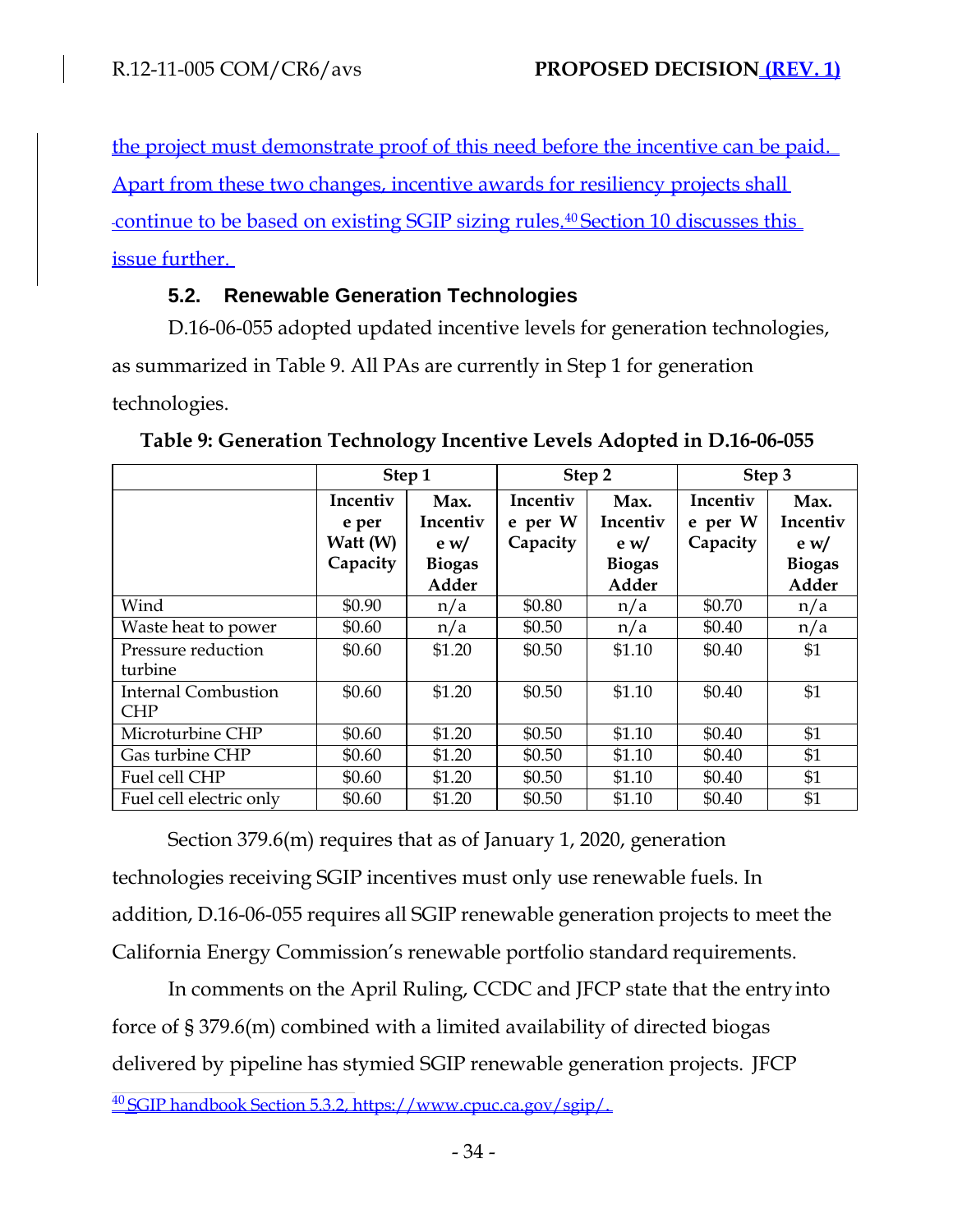states that directed biogas for renewable generation projects is uneconomical because the California Low Carbon Fuel Standard and the Federal Renewable Fuel Standard offer large incentives for bio-methane for transportation uses, which has driven up demand and prices. Reflecting this barrier, developers have submitted only 17 valid SGIP renewable generation technology applications since the Commission adopted D.16-06-055. $\frac{3741}{4}$ 

CCDC and JFCP request that the Commission ameliorate these barriers by increasing incentives for SGIP biofuel generation projects. JFCP states that the SGIP incentive of \$3.11/W for on-site CHP fuel cells and directed biogas projects in place prior to D.16-06-055 serves as a benchmark. SoCalGas observes that the SGIP generation technology incentive level of \$2.00/W that existed in 2011 induced substantial participation by renewably fueled generation projects at that time. CSE also supports increasing incentives for renewable generation projects.

Sierra Club/NRDC recommend that the Commission remove directed biogas projects from SGIP eligibility. Sierra Club/NRDC state that tracking and verification systems are not sufficient to ensure that directed biogas projects produce incremental environmental benefits. They also observe that the SGIP 2018 *Self-Generation Incentive Program: Renewable Fuel Use Report No. 27* found that most directed biogas contracts only require the project to use renewable fuels for five years, after which the project operates on 100 percent natural gas.  $\frac{3842}{4}$ 

We modify the incentive levels approved in D.16-06-055 to return incentives for renewable generation projects to \$2.00/W with no step-down structure. Renewable generation projects offer value to California's grid and

 $\frac{3741}{6}$ SGIP Project Database, SelfGenCa.com (accessed November 21, 2019).

<sup>&</sup>lt;sup>3842</sup> Sierra Club/NRDC, Opening Comments at 12; 2018 *Self-Generation Incentive Program*: *Renewable Fuel Use Report No. 27* at 1-6; [https://www.cpuc.ca.gov/uploadedFiles/CPUC\\_Public\\_Website/Content/Utilities\\_and\\_In](http://www.cpuc.ca.gov/uploadedFiles/CPUC_Public_Website/Content/Utilities_and_In) dustries/Energy/Energy\_Programs/Demand\_Side\_Management/Customer\_Gen\_and\_Stor age/SGIP-RenewableFuel-Rpt27.pdf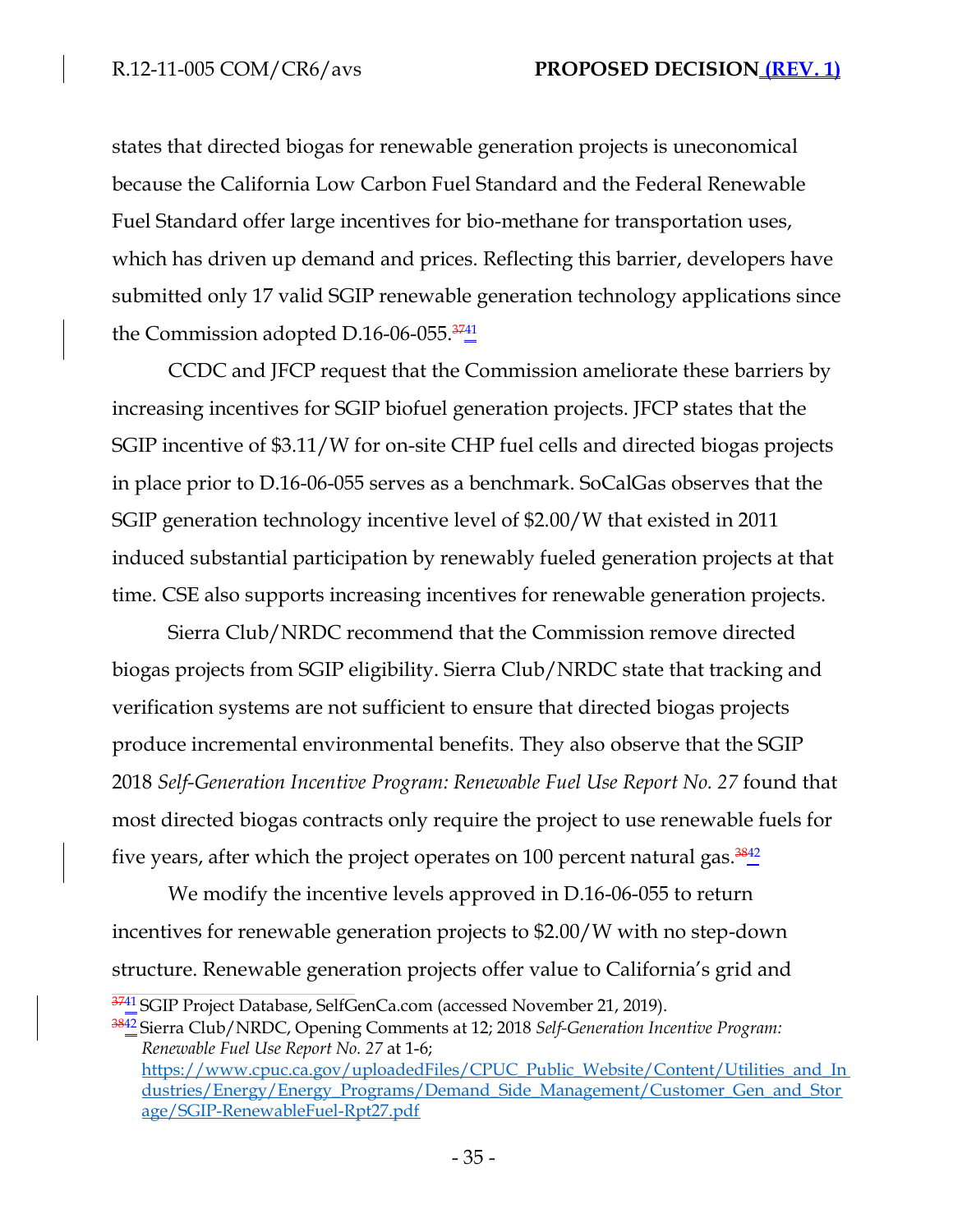provide reliable GHG emission reductions. Because we have limited information on the incentive level necessary to cover the increased costs of renewable biofuels, we set incentive levels lower than the \$3.11/W recommended by the JFCP but approve a significant renewable generation resiliency adder in Section 7.2.2. This approach balances a lower general market incentive level with a higher resiliency incentive adder to encourage developers to prioritize outreach to customers with critical resiliency needs.

As mentioned, § 379.6(m) requires that as of January 1, 2020, generation technologies receiving SGIP incentives must only use renewable fuels. This requirement applies to all new SGIP generation projects on an ongoing basis and for as long as the equipment is used. To enforce this, we continue the current requirement that all renewable generation projects that use directed biogas provide a contract for biogas supplies for a minimum of 10 years, prior to receiving an SGIP incentive. Limiting SGIP renewable generation projects to those with a 10-year contract for biogas supply and operation is a reasonableway to ensure compliance with § 379.6(m)'s requirement that SGIP generation projects only use renewable fuels. $\frac{3943}{4}$ 

To address the need for tracking and verification systems that ensure that directed biogas projects produce incremental environmental benefits, we direct the SGIP PAs to monitor the directed biogas market and authorize them to submit a Tier 2 advice letter to propose appropriate additional tracking and verification requirements for SGIP directed biogas projects, as needed.<sup>4044</sup> The SGIP PAs shall submit an advice letter if, in consultation with Commission staff,

 $\frac{3943}{2}$ SGIP handbook at 83, [https://www.cpuc.ca.gov/sgip/.](http://www.cpuc.ca.gov/sgip/)

 $\frac{4044}{40}$  Renewable energy credits obtained through the Western Regional Energy Generation Information System for electricity generated may be sufficient to establish environmental benefits.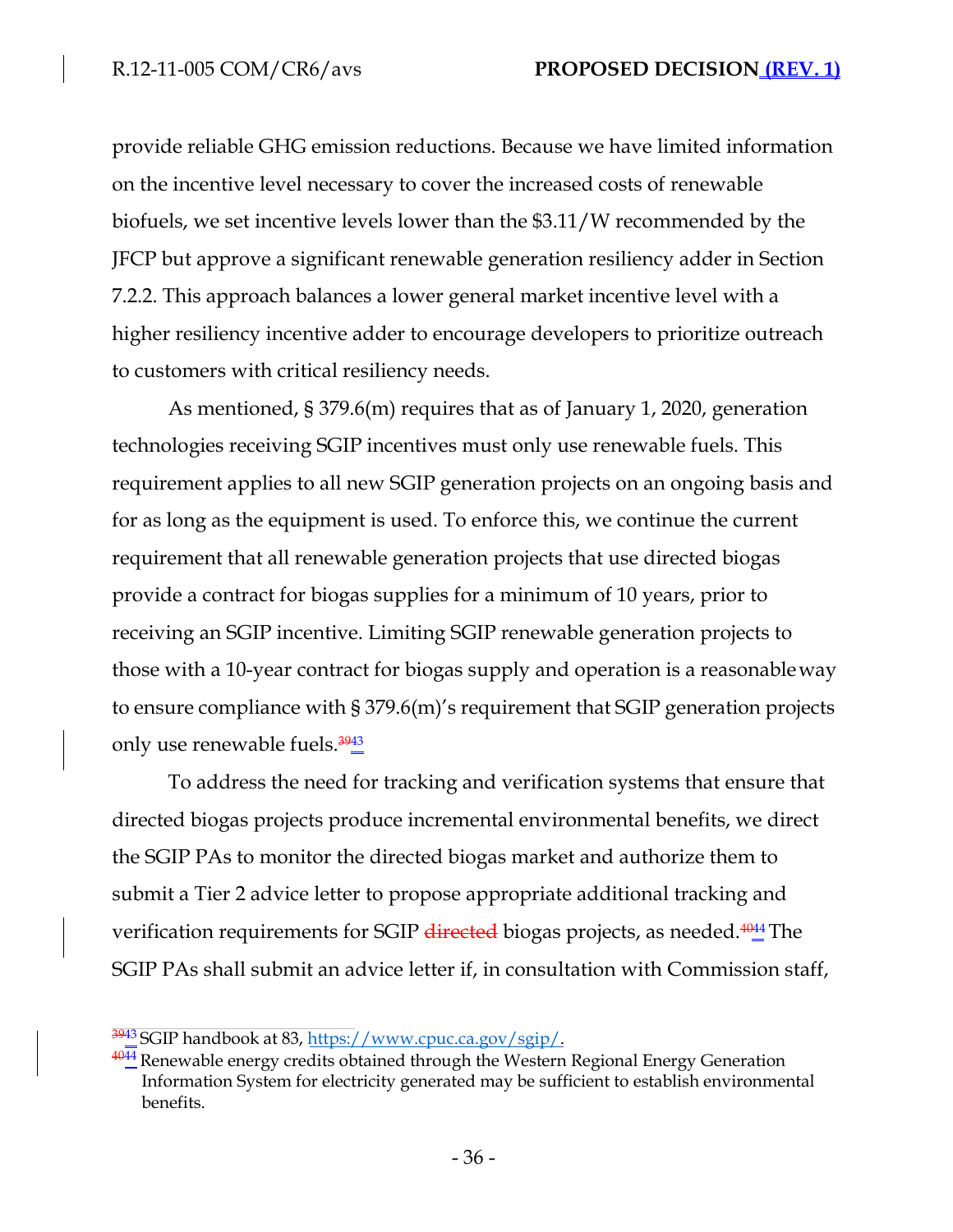they come to believe that existing directed biogas tracking and verification systems are not ensuring incremental environmental benefits.

As discussed in Sections 4.1 and 10, however, this decision directs SGIP PAs to pause acceptance of incentive applications for biomethane generation technologies using collect/use/destroy as the baseline until this Commission provides additional guidance in a decision we will issue in the next SGIP rulemaking.

### **6. Equity Resiliency Program Updates**

### **6.1. Application Start Date**

The Equity Resiliency Decision at Ordering Paragraph (OP) 3 directs the SGIP PAs to begin accepting applications for equity resiliency budget incentives no later than April 1, 2020. The Equity Resiliency Decision at OP 3 also authorizes the SGIP PAs to accept equity resiliency budget applications on January 1, 2020 or any other time prior to April 1, 2020 if the PA implements the requirements for new residential customers adopted in the GHG Decision at the same time.<sup>4145</sup> The Equity Resiliency Decision at OP 4 authorizes the SGIP PAs to start implementing the requirements of the GHG Decision for new residential customers on January 1, 2020, or any other time prior to April 1, 2020, if they are able to do so.

In view of the changed circumstances resulting from the October 2019 PSPS events, we direct the SGIP PAs to begin accepting equity resiliency applications for small-scale residential (*i.e.* less than or equal to 10 kW) projects no later than March 1, 2020. We also accelerate the effective date for launch of the GHG requirements approved in the GHG Decision for new small-scale residential SGIP projects to no later than March 1, 2020. The scale and scope of PSPS events of late 2019 warrant accelerating these launch timelines to help

 $\frac{4145}{6}$  Equity Resiliency Decision, OP 3.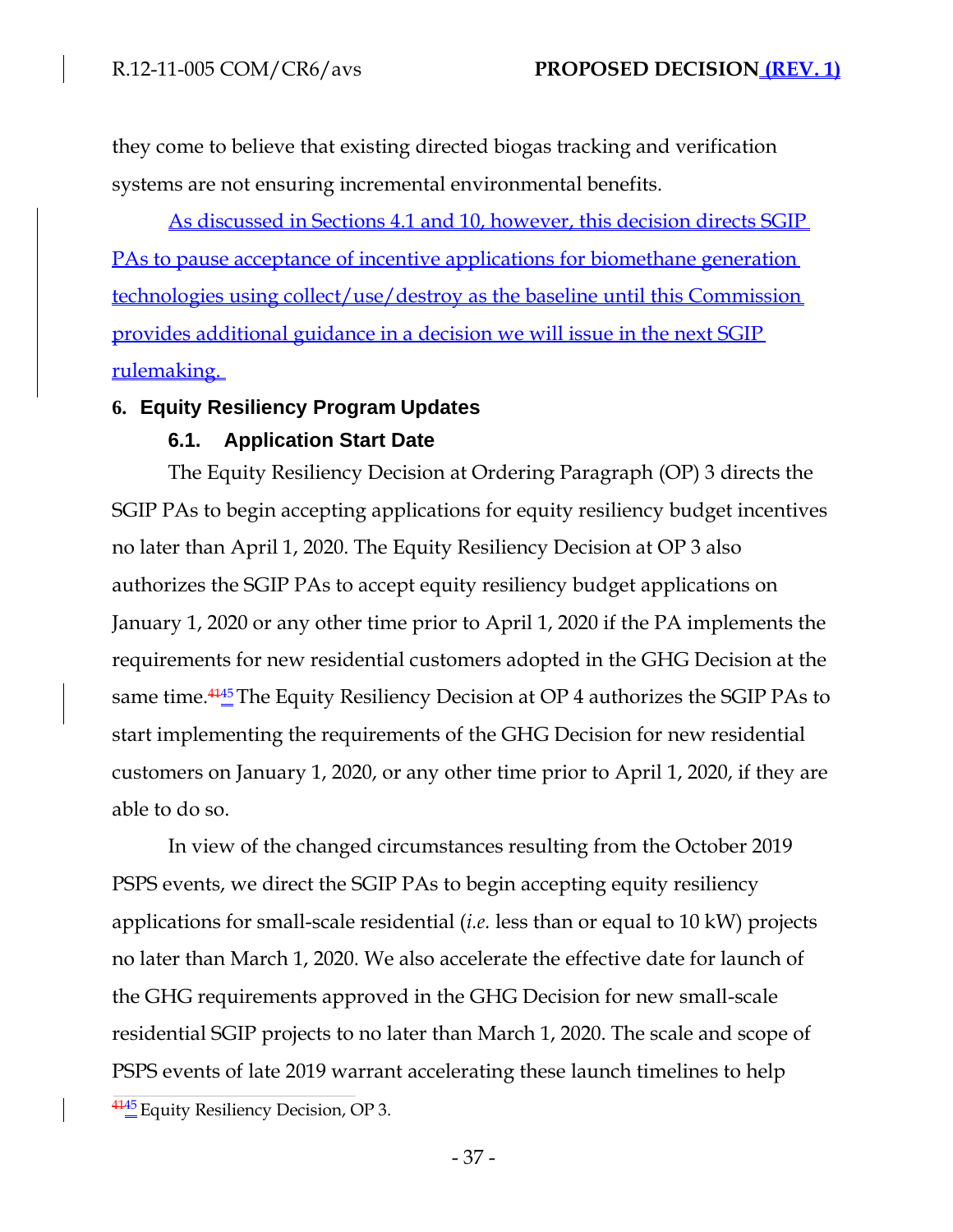eligible customers install on-site batteries as soon as possible prior to the 2020 critical wildfire season. The PAs are able to accelerate the timeframe to accept small-scale residential equity resiliency budget applications and the effective date for GHG requirements for small-scale residential systems and should do so to support customers with critical resiliency needs.

## **6.2. Eligibility Criteria**

The Commission in the Equity Resiliency Decision defined customers with critical resiliency needs and approved such customers as eligible for the equity resiliency budget. The Equity Resiliency Decision defines residential customers with critical resiliency needs as customers residing in a Tier 3 or Tier 2 HFTD and one of the following: (1) eligible for the equity budget; (2) eligible for the medical baseline program, as defined in D.86087, 80 CPUC 182; or (3), a customer that has notified their utility of serious illness or condition that could become life-threatening if electricity is disconnected, as defined in D.12-03-054. The Equity Resiliency Decision defines non-residential customers with critical resiliency needs as those located in a Tier 3 or Tier 2 HFTD that provide critical facilities or critical infrastructure to a community located in a Tier 3 or Tier 2 HFTD that is eligible for the equity budget. The Equity Resiliency Decision also approves customers living in Tier 3 or Tier 2 HFTDs that have incentives reserved in the SASH or DAC-SASH low-income solar programs as eligible for the equity resiliency budget.

## **6.2.1. Customers De-energized During PSPS Events**

In comments on the April Ruling, many parties urged the Commission to grant customers eligibility for the equity resiliency budget if they are based in "PSPS zones." The Equity Resiliency Decision did not approve this approach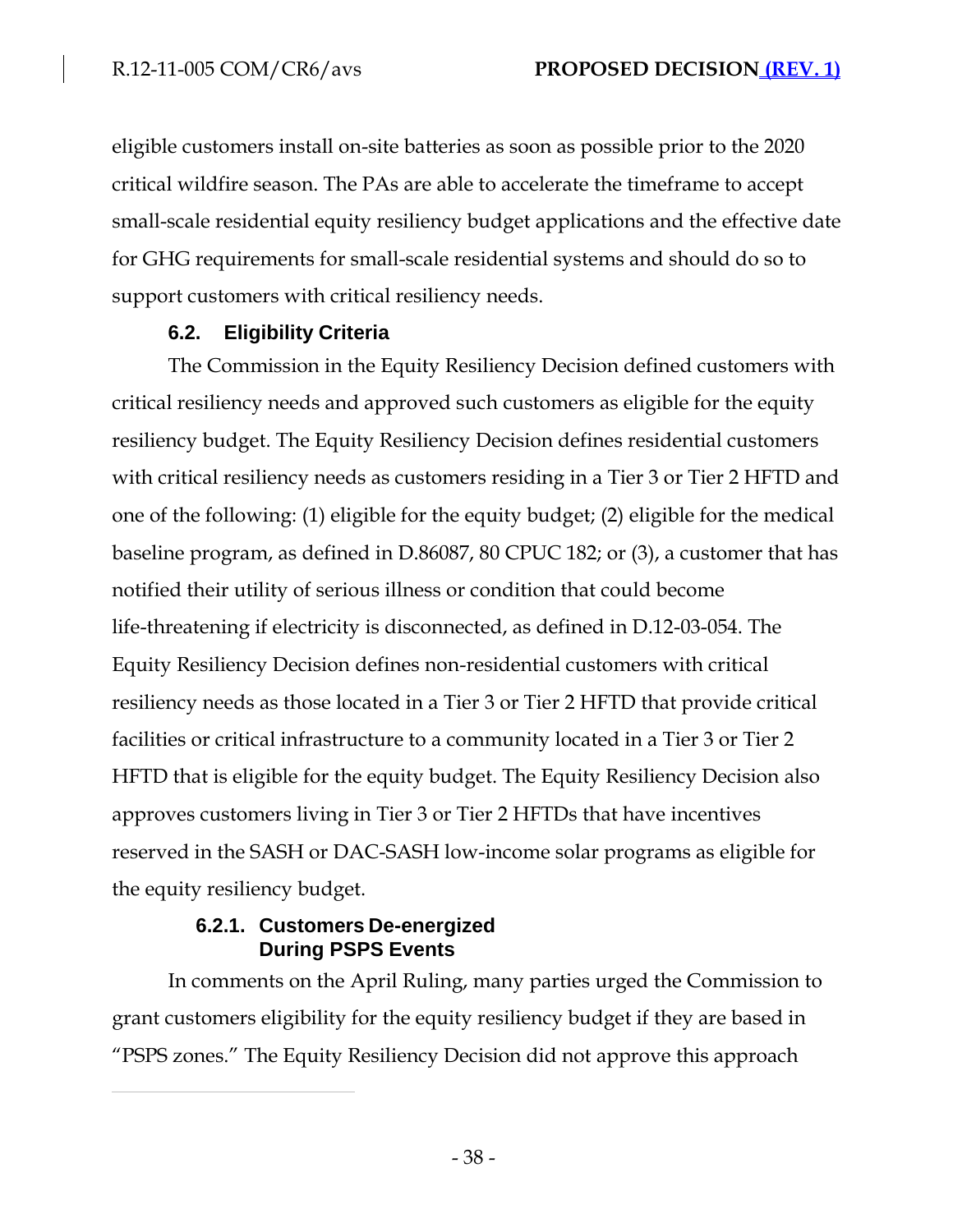based on a lack of information, stating that PSPS zones "have not yet been clearly defined nor reviewed by the Commission." $4246$ 

PSPS events in 2019 impacted over a million PG&E customers in unprecedented large-scale shut-offs of power.<sup>4347</sup> The broad geographic area in which electric meters were de-energized during the events gave the Commission a better sense of the potential impacts of PSPS events outside Tier 3 or Tier 2 HFTDs. This new information justifies updating the eligibility criteria for the SGIP equity resiliency budget to better include customers most impacted by PSPS events. In addition, on October 14, 2019, Commission President Marybel Batjer outlined steps to minimize the size and magnitude of future PSPS events.  $\frac{4448}{9}$ 

We update the equity resiliency budget eligibility criteria adopted in the Equity Resiliency Decision to include any customer whose electricity was shut off during two or more discrete PSPS events prior to the date of application for SGIP incentives that meets the other equity resiliency budget eligibility criteria. We update the equity resiliency budget eligibility criteria to the following:

Residential customers with critical resiliency needs— defined as customers residing in a Tier 3 or Tier 2 HFTD <u>or whose</u> electricity was shut off during two or more discrete PSPS e vents prior to the date of application for SGIP incentives and one of the following: (1) eligible for the equity budget; (2) eligible for the medical baseline program, as defined in D.86087, 80 CPUC 182; or (3), a customer that has notified their utility of serious illness or condition that could become life-threatening if electricity is disconnected, as defined in D.12-03-054.

 $\frac{4246}{ }$  Equity Resiliency Decision at 23. <sup>4347</sup>*See*

<http://docs.cpuc.ca.gov/PublishedDocs/Published/G000/M317/K701/317701325.PDFe> *Order Instituting Investigation on the Commission's Own Motion on the Late 2019 Public Safety Power Shutoff Events* at

<http://docs.cpuc.ca.gov/PublishedDocs/Published/G000/M319/K527/319527577.PDF> <sup>4448</sup><http://docs.cpuc.ca.gov/PublishedDocs/Published/G000/M317/K701/317701325.PDF>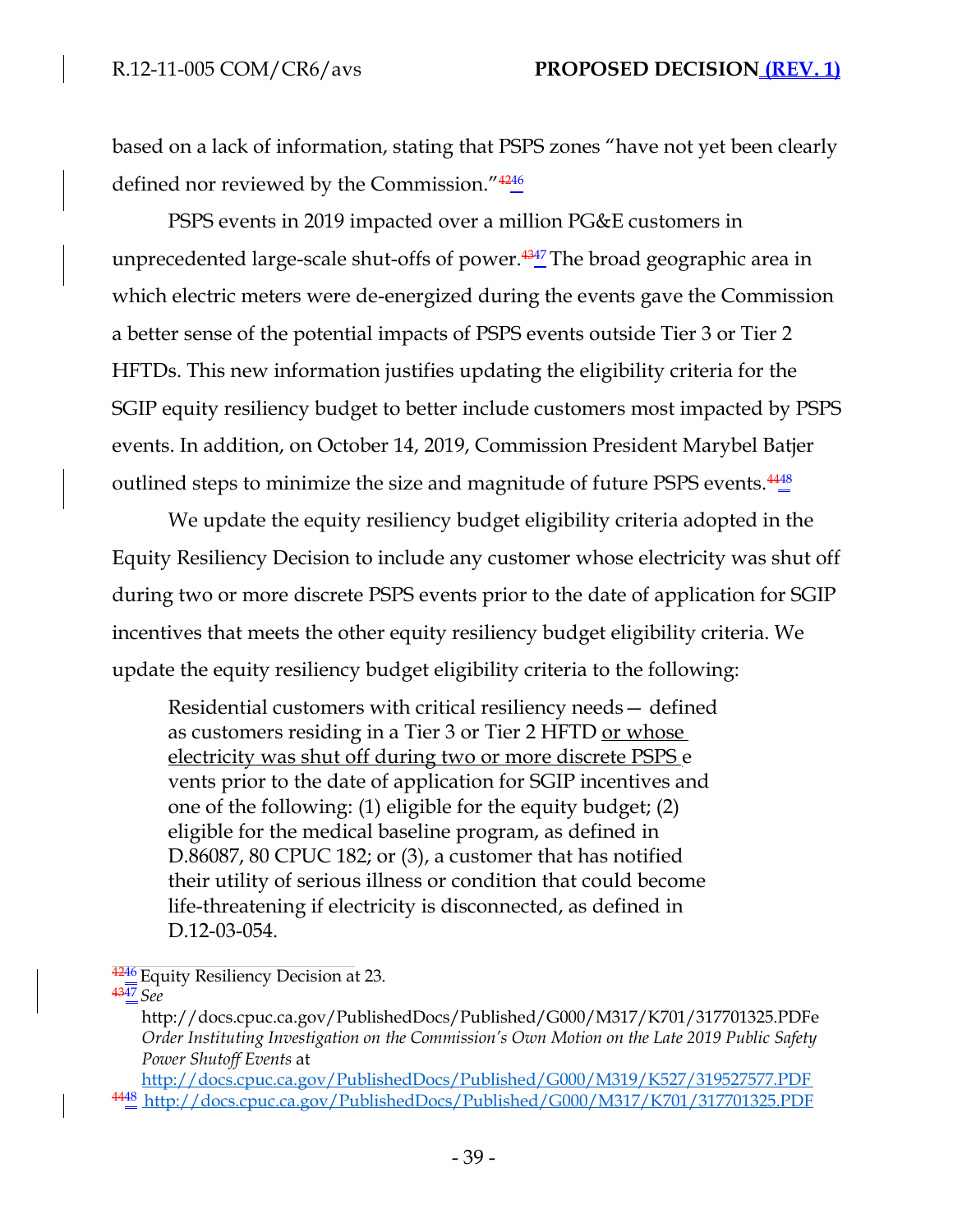Non-residential customers with critical resiliency needs defined as customers that provide critical facilities or critical infrastructure to a community eligible for the equity budget and located in a Tier 3 or Tier 2 HFTD or whose electricity was shut off during two or more discrete PSPS vents prior to the date of application for SGIP incentives.

Customers living in Tier 3 or Tier 2 HFTD or whose electricity was shut off during two or more discrete PSPS events prior to the date of application for SGIP incentives who have incentives reserved in the SASH or DAC-SASH low-income solar program.

Expanding eligibility criteria for the equity resiliency budget to include customers whose electricity was shut off during two or more discrete PSPS events prior to the date of application for SGIP incentives will help customers most at risk of having their electricity shut-off during PSPS events install on-site batteries prior to the 2020 critical wildfire season. In addition, limiting eligible customers to those whose electricity was shut off during two or more discrete PSPS events prior to the date of application for SGIP incentives helps target the larger incentive funds to those customers most likely to be impacted by PSPS events in the future. The Commission has the authority to revise the eligibility criteria for the equity resiliency budget and should do so to be as responsive as possible to customers' needs for backup power during PSPS events.  $\frac{4549}{4}$ 

As indicated in the Equity Resiliency Decision, the Commission has not yet defined PSPS zones and this decision does not take this step. However, the IOUs have lists of customers whose electricity has been shut off during two or more discrete PSPS events and can further refine these lists as necessary. $\frac{4650}{9}$ We

<sup>4549</sup>*See Opening Remarks of CPUC President Batjer* at the Emergency Meeting Called for October 18, 2019 and the *Governor's Letter to the CPUC*, sent October 14, 2019 at h [ttps://www.cpuc.ca.gov/deenergization/.](http://www.cpuc.ca.gov/deenergization/)

<sup>4650</sup>*See Order Instituting Investigation on the Commission's Own Motion on the Late 2019 Public Safety Power Shutoff Events* at [http://docs.cpuc.ca.gov/PublishedDocs/Published/G000/M319/K527/319527577.PDF.](http://docs.cpuc.ca.gov/PublishedDocs/Published/G000/M319/K527/319527577.PDF)

 $-40-$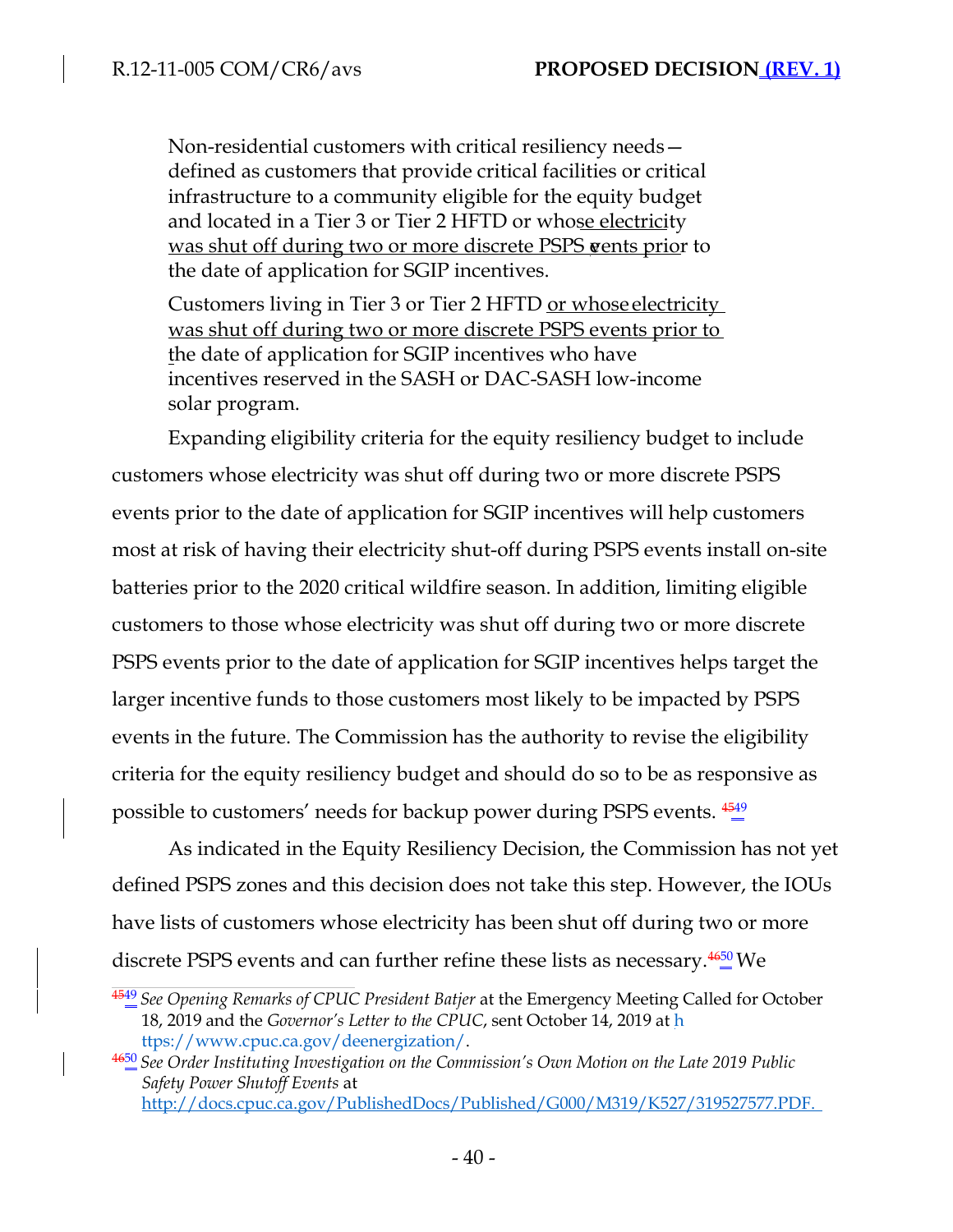understand that the approach adopted in this decision is a rough approximation and not a perfect indicator, but this method can be quickly implemented and is the best means available to identify customers most likely to be subject to PSPS events until better information becomes available. We will work toward developing a more refined method of identifying customers likely to have their electricity turned off during PSPS events in the future. Once identified, we will replace the criteria adopted in this decision with an updated approach. We also recognize that due to hardening of the distribution systems and other investments we may need to narrow the eligibility criteria because fewer areas may be subject to PSPS events in the future.

Until such time as we update our approach, IOU parties to this proceeding shall utilize lists of customer meters whose electricity was shut off during two or more discrete PSPS events prior to the date of application for SGIP incentives when determining customer eligibility for equity resiliency incentives and shall further refine these lists to improve their accuracy as needed. In addition, we  $\underline{We}$ direct SDG&E and SCE to actively cooperate with CSE and SoCalGas respectively to support the timely validation of customer eligibility for the equity resiliency budget, including providing detailed information regarding customers subject to discrete PSPS events. We also direct SoCalGas to actively collaborate with the Los Angeles Department of Water and Power to identify customers whose electricity was turned off during two or more discrete PSPS events prior to applying SGIP incentives.

Finally, as discussed in section 10, we direct the electric IOUs toensure there is a method for all customers, or their authorized representative, toidentify the circuit they are served by from their bill or online, or otherwise and to verify if they were subject to two or more PSPS events. Provision of SGIP customer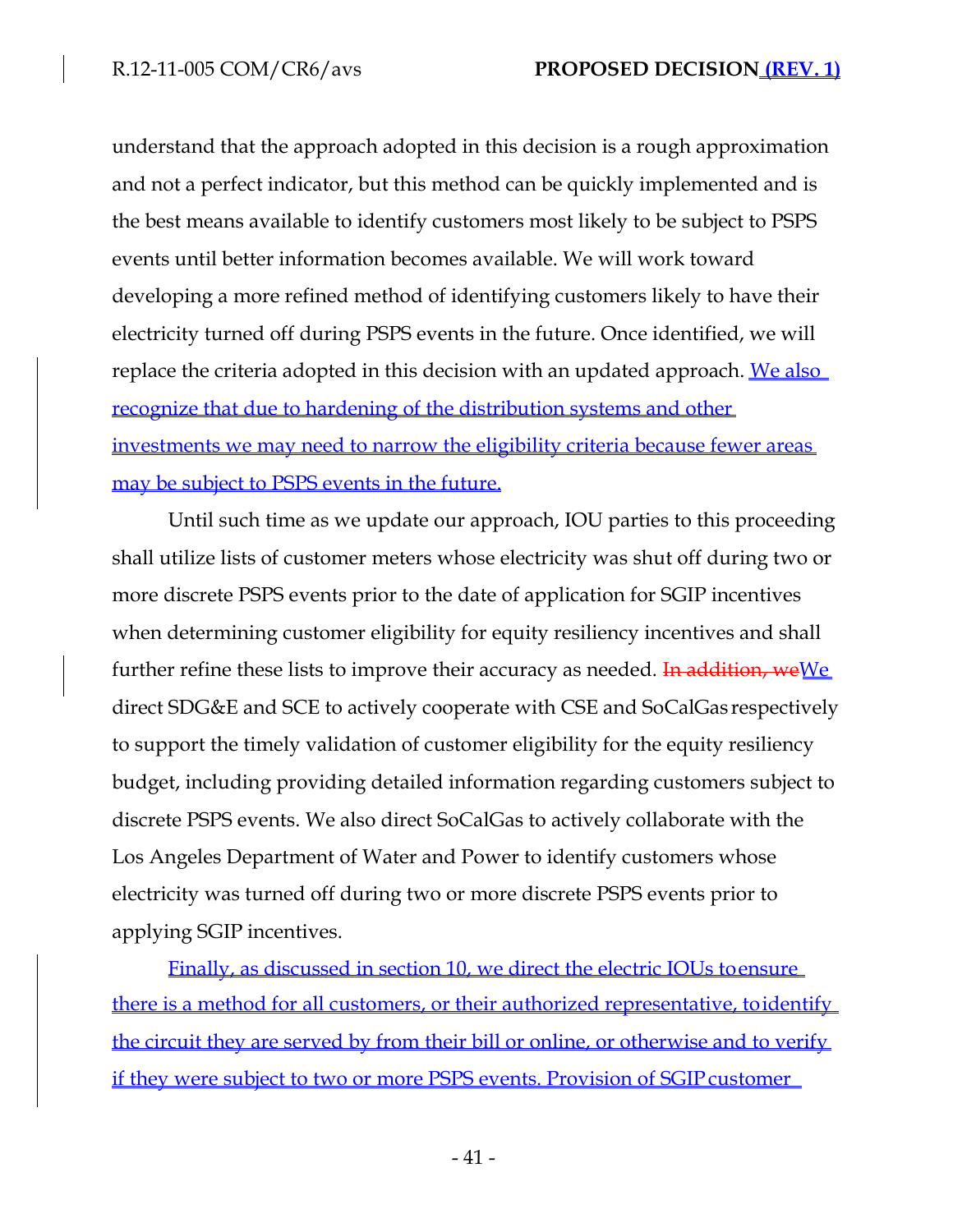eligibility information in a form other than through a publicly available map or list will support developer identification of eligible customers in an appropriate manner and help ensure customer use of the adopted resiliency incentives. The SGIP PAs shall revise the SGIP handbook to describe the methods.

We also direct electric IOUs to post on the SGIP portal a master list of all circuits that have had two or more PSPS events and the dates and times of the events. The electric IOUs shall update the lists within 30 days of any new PSPS event. In addition, as recommended by Sunrun, we direct SGIP PAs to work with Commission staff and the SGIP TWG to consider additional ways to facilitate developer identification of customers eligible for resiliency incentives that do not violate customer privacy or raise security concerns.

Further, as discussed in Section 10, each SGIP PA, including CSE in c ollaboration with SDG&E, should include its working definition of "discrete PSPS event" in the Joint Tier 2 Implementation advice letter required in this decision. To facilitate the objectives of this decision, the SGIP PAs and SDG&E should strive to use a standardized definition of this phrase to determine SGIP resiliency incentive eligibility, as practicable.

## **6.2.2. Additional Customers with Critical Resiliency Needs**

This section adds several types of customers to the list of those with critical resiliency needs adopted in the Equity Resiliency Decision.<sup>4751</sup>

The October 2019 PSPS events revealed the centrality of grocery stores, corner stores, markets and supermarkets (jointly "markets") to customers' ability to withstand PSPS events. The PSPS events also highlighted the risk borne by

*See* also *PSPS Rollup Spreadsheet* at [https://www.cpuc.ca.gov/deenergization/](http://www.cpuc.ca.gov/deenergization/) and<sup>D</sup> [https://www.cpuc.ca.gov/uploadedFiles/CPUCWebsite/Content/News\\_Room/NewsUpd](http://www.cpuc.ca.gov/uploadedFiles/CPUCWebsite/Content/News_Room/NewsUpd) ates/2019/De-energization%20Event%20History%20Thru%2019%20NOV%2019%20(as%20o f %2022%20NOV%2019).xlsx D

<sup>4751</sup>*See* D.19-09-027 at A-3 through A-4.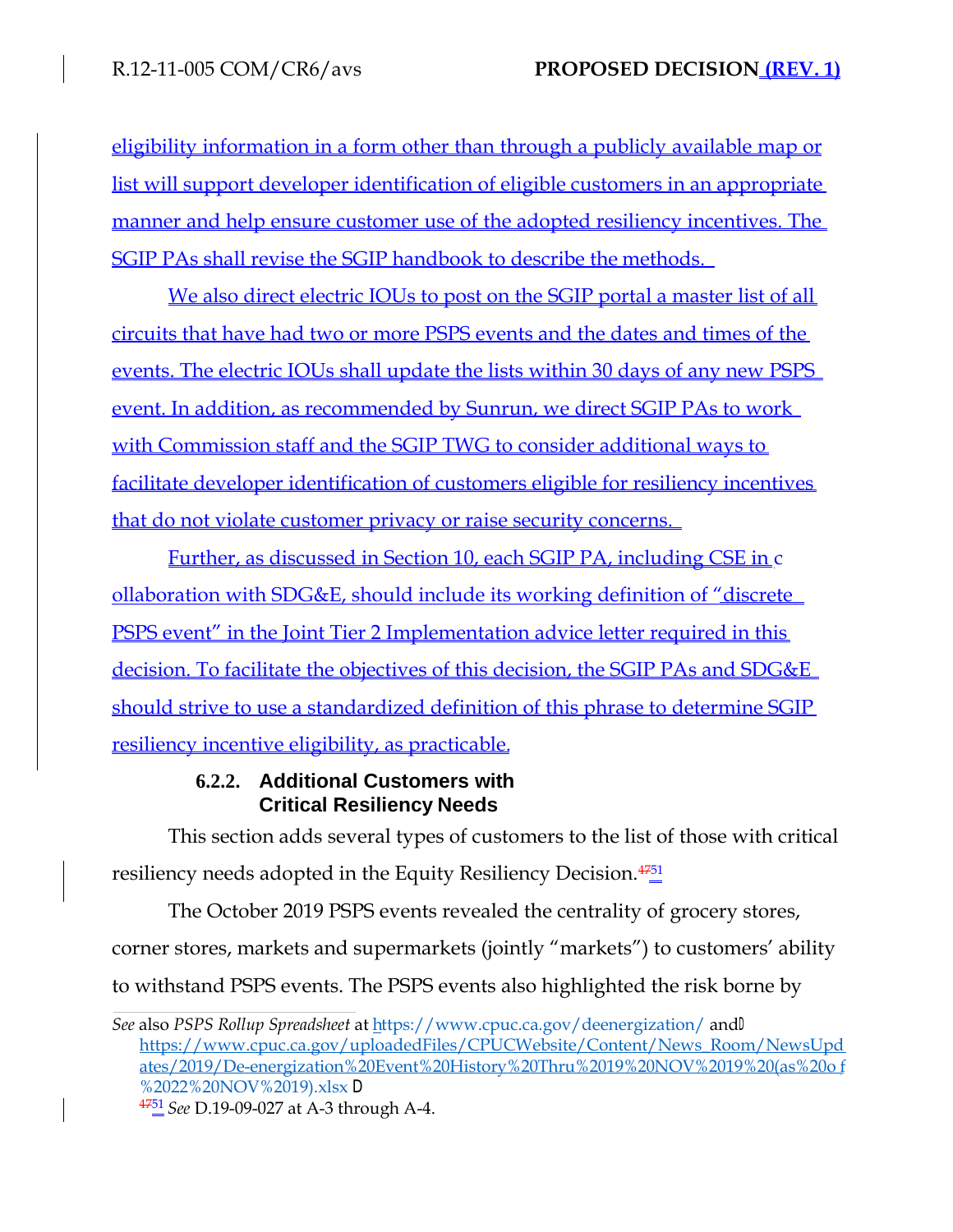rural residents that source water from wells using electric pumps. $4852$  Currently, markets are not designated as critical facilities in the Equity Resiliency Decision nor are households with electric pumps explicitly eligible for the equity resiliency budget.

We add markets to the list of non-residential customers providing critical facilities or infrastructure adopted in the Equity Resiliency Decision, if the market is a small business that has average annual gross receipts of \$15 million or less over the last three tax years, as measured at a single location. This is the same definition of "small business" adopted in D.17-01-004 to establish eligibility criteria for equity budget incentives. Adopting this definition here ensures that equity resiliency funds are directed to smaller businesses that lack the financial means to independently install on-site storage. $49\frac{1}{2}$  Designating markets as critical facilities for SGIP purposes supports residents of impacted communities to purchase necessities during PSPS events and, in some cases, to find an air-conditioned space.

We also define households relying on electric pump wells for water supplies residing in Tier 3 or Tier 2 HFTDs, or whose electricity was shut off during two or more discrete PSPS events prior to the date of application for SGIP incentives as customers with critical resiliency needs and eligible for the equity resiliency budget incentives. Defining such customers as having critical resiliency needs helps address their drinking water, sanitation and fire response needs during a PSPS or other power outage event.

 $\frac{4852}{2}$  Letter from Matt Kingsley, Member, Rural County Representatives of California to Honorable Benjamin Hueso, Chair, Senate Energy, Utilities and Communications Committee, November 5, 2019 (copied to CPUC Commissioners), at: [https://www.rcrcnet.org/barbed-wire-november-08-2019#story-2](http://www.rcrcnet.org/barbed-wire-november-08-2019#story-2)

<sup>4953</sup>*See* Decision 17-01-004, Conclusion of Law #9.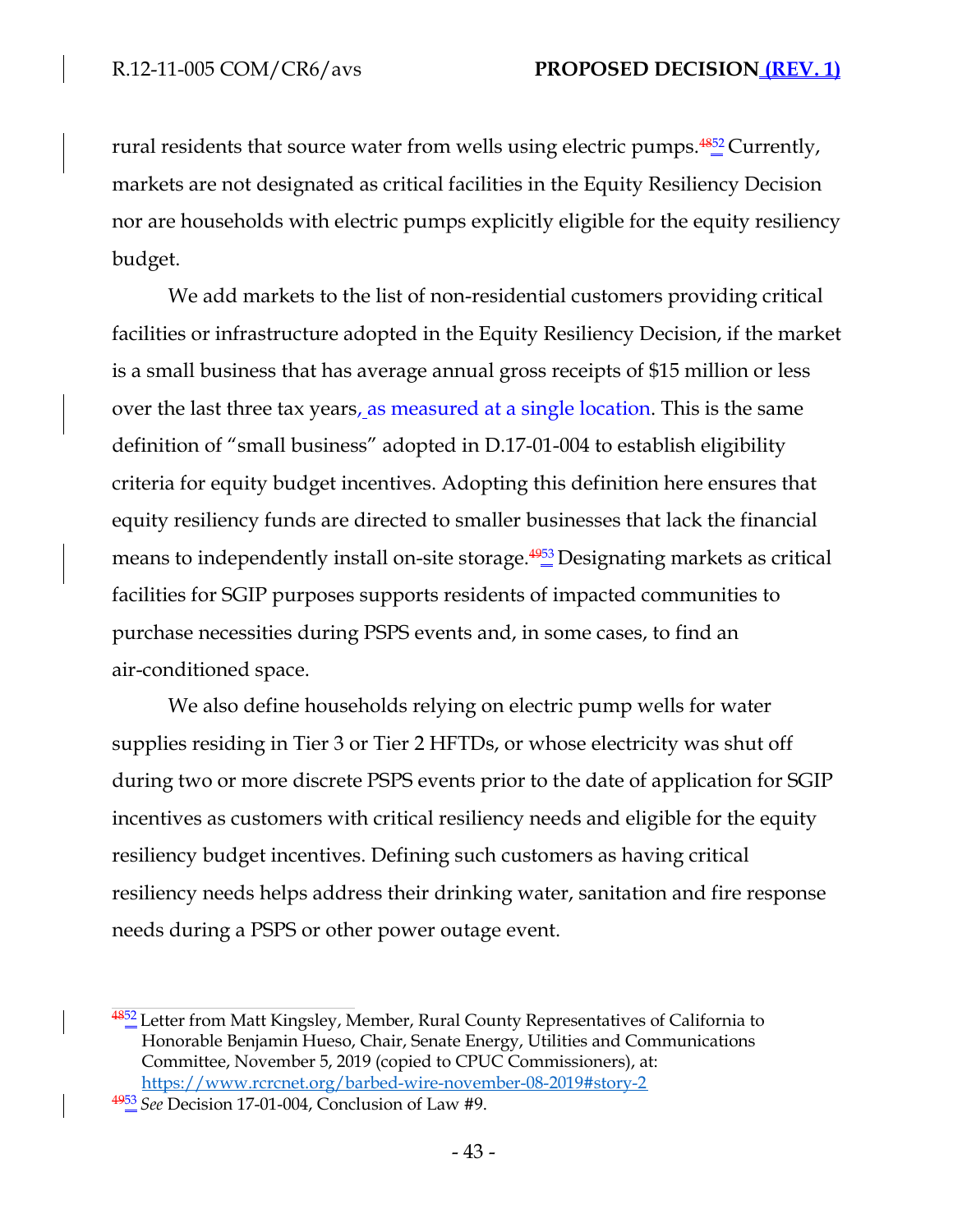We define two additional types of customers as having critical resiliency needs. These are Independent Living Centers and Food Banks. During the October 2019 PSPS events, Independent Living Centers served as ad hoc PSPS centers for individuals living with disabilities, providing mobile backup services and support services.<sup>5054</sup><sub>29</sub> U.S. Code § 796a defines a Center for Independent Living as a consumer-controlled, community-based, cross-disability, nonresidential private nonprofit agency for individuals with significant disabilities (regardless of age or income) that— (a) is designed and operated within a local community by individuals with disabilities; and (b) provides an array of independent living services, including, at a minimum, independent living core services as defined in 29 U.S. Code § 705(17).

Food Banks are essential sources of food for lower-income families during PSPS events or wildfires. $\frac{5455}{2}$  U.S. Code § 7501 defines a Food Bank as a public or charitable institution that maintains an established operation involving the provision of food or edible commodities, or the products of food or edible commodities, to food pantries, soup kitchens, hunger relief centers, or other food or feeding centers that, as an integral part of their normal activities, provide meals or food to feed need persons on a regular basis. It is reasonable to add Independent Living Centers and Food Banks as defined by federal statute to the list of non-residential customers with critical resiliency needs, and we do sohere.

<sup>5054</sup>*See* PG&E Emergency Preparedness Resource Page for Individuals with Access and Functional Needs at [https://www.pge.com/en\\_US/safety/emergency-preparedness/natural-disaster/wildfires](http://www.pge.com/en_US/safety/emergency-preparedness/natural-disaster/wildfires) /independent-living-centers.page (accessed November 26, 2019).

<sup>5155</sup>*See* California Health and Human Services Agency PSPS Resource Guide at [https://www.chhs.ca.gov/blog/2019/10/25/public-safety-power-shutoffs-resource-guide/](http://www.chhs.ca.gov/blog/2019/10/25/public-safety-power-shutoffs-resource-guide/) (accessed November 26, 2019). D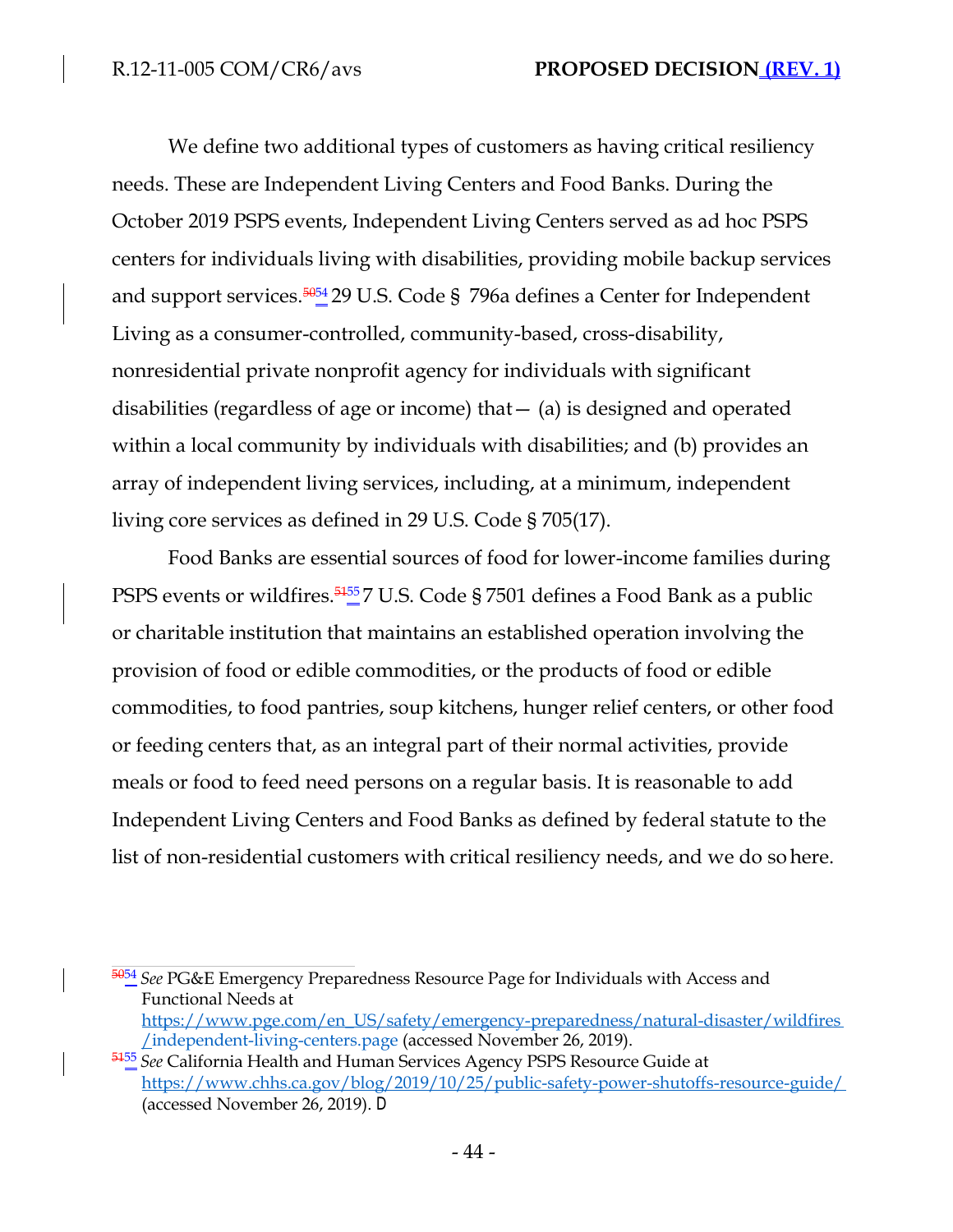We also clarify here that that electrical and critical load panel and wiring

upgrade costs are allowable costs for equity resiliency and equity budget projects

(*see* section 10).

# **7. Program Modifications to Support Resiliency Amongst General Market Customers**

The April Ruling asked parties to comment on a series of questions relating

to the value of storage for resiliency purposes during PSPS or other types of

outages. The April Ruling asked:

- 1. Should the Commission seek to promote SGIP projectsthat provide resiliency benefits to customers and/or communities facing risks of a wildfire, wildfire-related de-energization events, or other adverse event?
- 2. Should the Commission adopt a "resiliency adder" to existing incentives for storage and/or generation projects that provide resiliency benefits to customers and/or communities to help address wildfire, wildfire-related de-energization event, or other risks? If so, what should be the eligibility criteria?
- 3.
- 4. Should projects receiving a resiliency adder be required to demonstrate or attest that they will provide resiliency benefits?
- 5. Should the Commission modify the existing SGIP incentive structure to facilitate storage projects that have a discharge duration that exceeds two hours?

## **7.1. Defining Non-ResidentialCustomers with Critical Resiliency Needs**

As discussed above, the Equity Resiliency Decision defines customers with critical resiliency needs that are eligible for the equity resiliency budget. Section 6.2 expands equity resiliency budget eligibility to include customers subject to PSPS events, markets, foodbanks, independent living centers, and customers relying on electric-pump wells for water supply. It is reasonable to similarly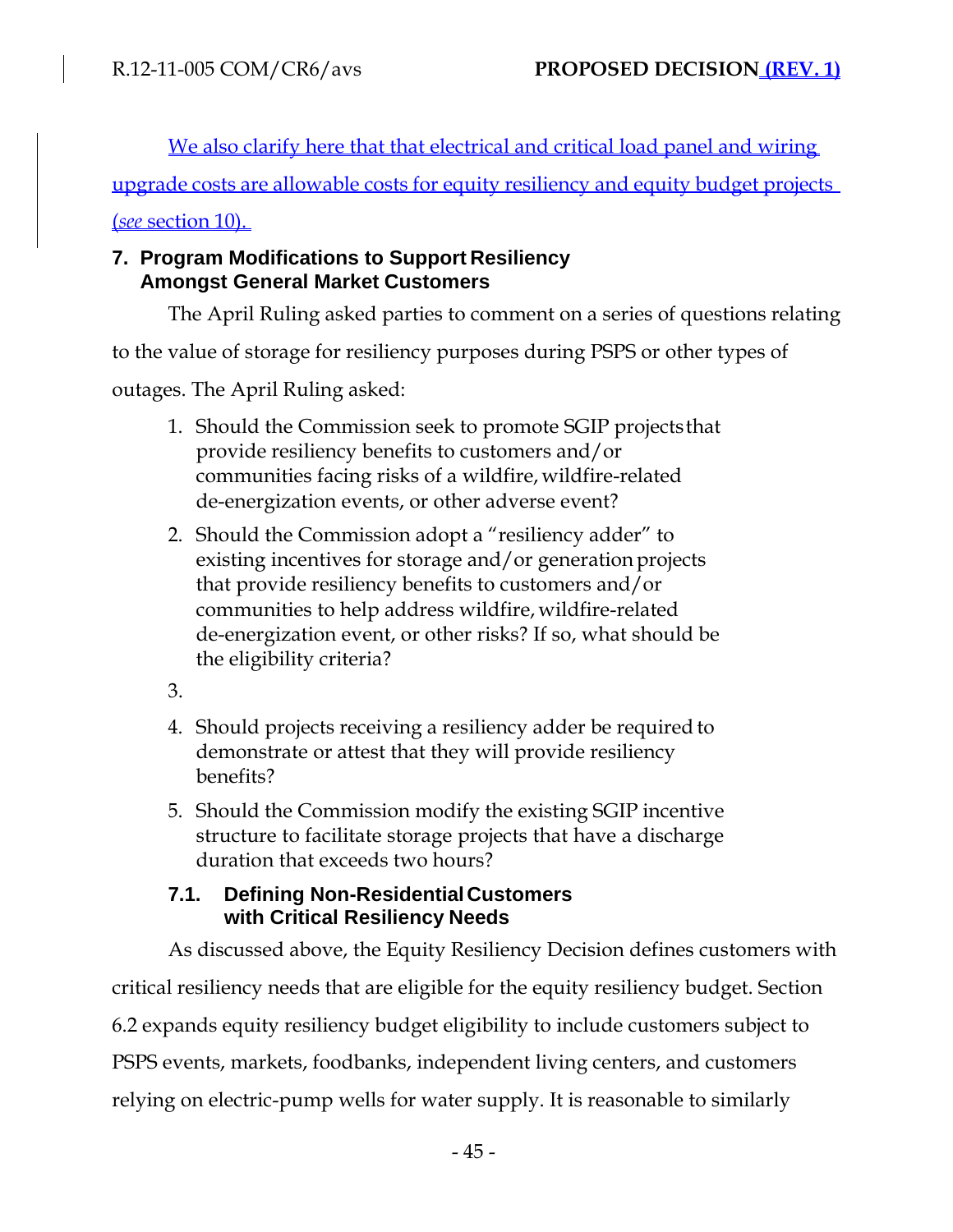define general market non-residential customers with critical resiliency needs and to offer them a resiliency incentive adder, with the exception that we do not adopt an "equity" requirement for the general market resiliency adder.

We define general market non-residential customers with critical resiliency needs as those customers that provide critical facilities or infrastructure to one or more communities in a Tier 3 or Tier 2 HFTD or a community with customers whose electricity was shut off during two or more discrete PSPS events. We clarify that if a non-residential customer with critical resiliency needs provides critical facilities or infrastructure to at least one community eligible for the equity budget, that non-residential customer is eligible for equity resiliency budget incentives. Reflecting the Equity Resiliency Decision as modified in Section 6.2, non-residential general market customers with critical resiliency needs include the following:

Police stations; fire stations; emergency response providers as defined in D.19-05-042; emergency operations centers; 911 call centers, also referred to as Public Safety Answering Points; medical facilities including hospitals, skilled nursing facilities, nursing homes, blood banks, health care facilities, dialysis centers and hospice facilities; public and private gas, electric, water, wastewater or flood control facilities; jails and prisons; locations designated by the IOUs to provide assistance during PSPS events; cooling centers designated by state or local governments; and, homeless shelters supported by federal, state, or local governments; grocery stores, corner stores, markets and supermarkets that have average annual gross receipts of \$15 million or less as calculated at a single location, over the last three tax years; independent living centers; and, f ood banks.

# **7.2. General Market Resiliency Adder**

In comments on the April Ruling, most parties supported a \$0.15/Wh incentive adder for SGIP storage projects intended to enhance customers' ability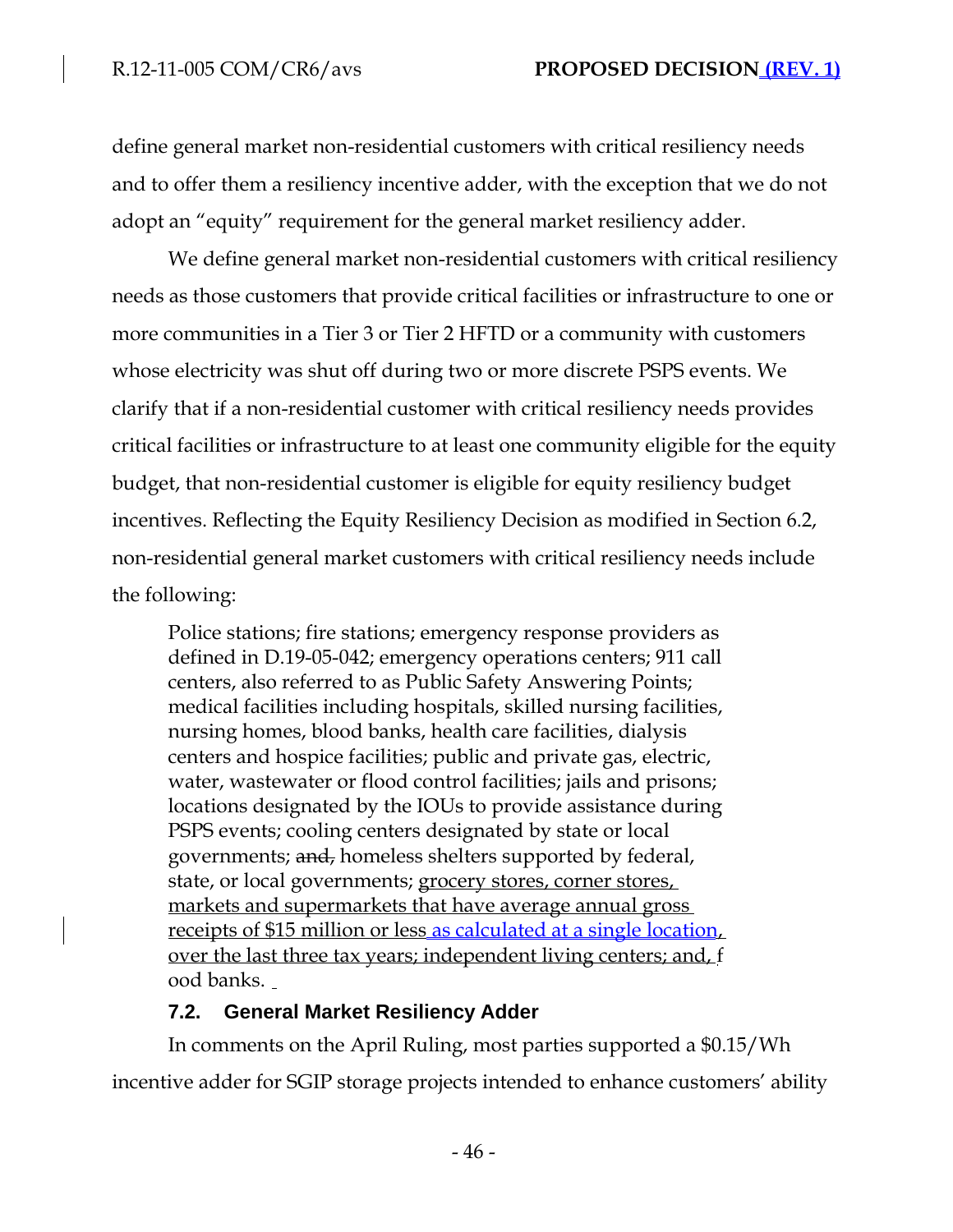to withstand PSPS and similar outages. The Equity Resiliency Decision adopted a \$1.00/Wh incentive for the equity resiliency budget to address the barrier of lack of capital or financing faced by such customers. It approved access to the same incentive level for non-residential customers that serve equity budget-eligible communities at extreme or elevated risk of wildfire through the provision of critical facilities or infrastructure.

#### **7.2.1. Large-Scale Storage Technologies**

We approve a \$0.15/Wh resiliency adder for general market large-scale storage projects for non-residential customers with critical resiliency needs. We do not approve a storage resiliency adder for general market residential customers.

The key consideration in establishing a general market resiliency adder is making on-site storage systems affordable for non-residential customers that provide critical facilities during PSPS events. Our adopted resiliency adder will cover approximately 50 percent of costs for large-scale storage technologies through Step 5. This effectively prioritizes use of SGIP incentives by the communities and businesses negatively impacted by PSPS and other outage events. This adder should encourage developers to focus their outreach on customers eligible for the resiliency adder and we expect that the majority of the general large-scale storage incentive funds will be awarded to projects that qualify for the resiliency adder.

We do not adopt a general market residential resiliency adder. As discussed earlier, there is substantial evidence of demand for residential storage incentives at present. Moreover, while general market residential incentives are still available without any income restrictions, it is appropriate to maintain the focus of the SGIP-**program** on lower-income households that cannot afford

- 47 -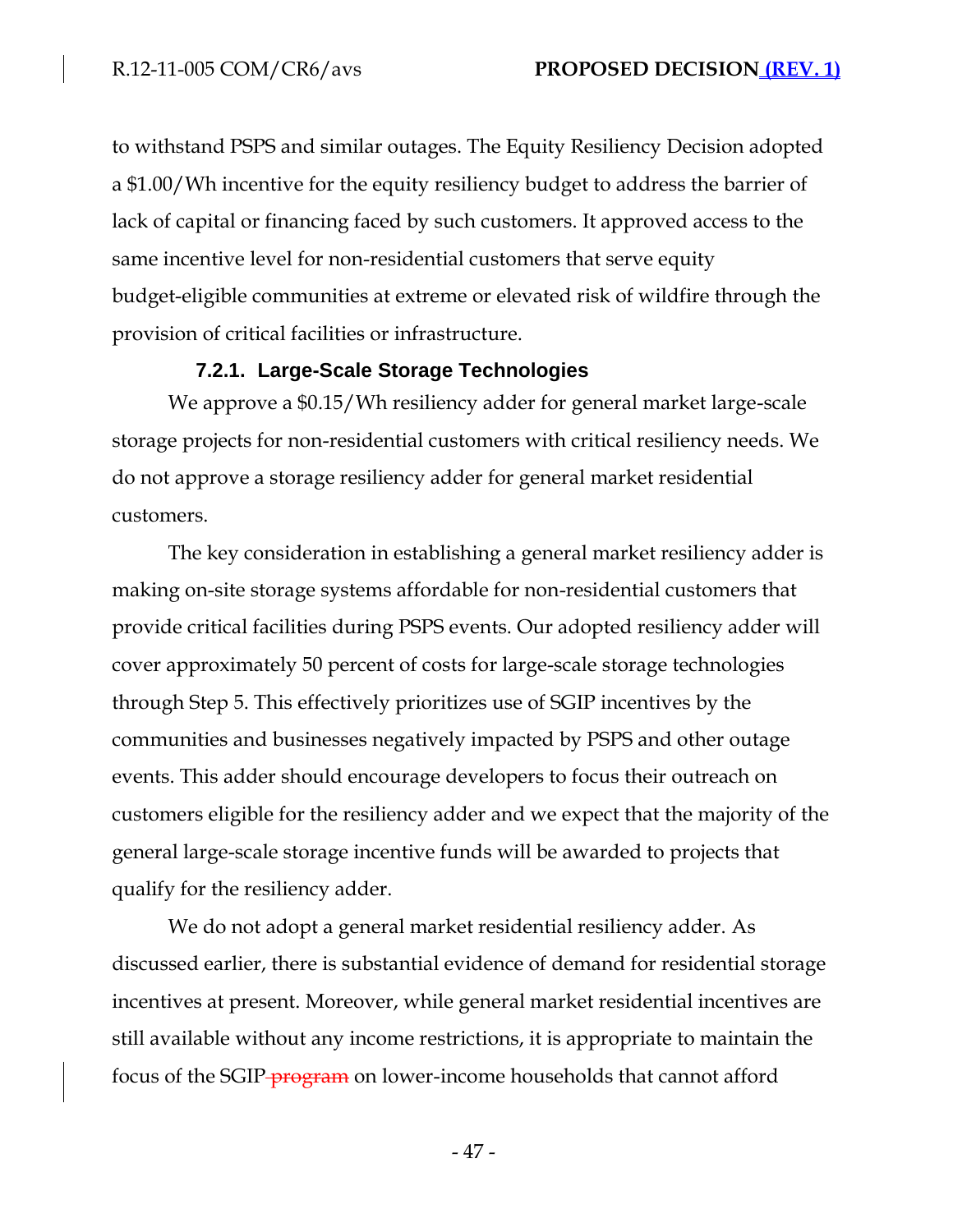storage without significant subsidies. However, to encourage storage developers to target residential customers living in Tier 3 or Tier 2 HFTDs or residential customers whose electricity has been turned off during two or more discrete PSPS events, we adopt a "soft target" that half of the general market residential incentive budget will be used by residential customers that meet these criteria. SGIP PAs shall implement the "soft target" by pausing acceptance of SGIP applications from residential customers who do not live in a Tier 3 or Tier 2 HFTD, or who did not have their electricity turned off in two or more discrete PSPS events prior to applying for SGIP incentives, once the PA's incentive a wards for such customers have reached 50 percent of that PA's available incentives for each residential incentive step.

Adopting a "soft target" for general market residential customers located in areas subject to PSPS events or that live in areas of extreme or elevated fire risk helps ensure that customers most likely to benefit from the resiliency services provided by storage learn about and use SGIP incentives. Commission staff should ensure that subsequent SGIP impact evaluation reports summarize performance in this area.

### **7.2.2. Renewable Generation Technologies**

Section 5.2 adopts a general market generation technology incentive level of \$2.00/W. This section considers a generation technology resiliency adder for customers with critical resiliency needs.

In comments on Equity Resiliency Decision, CCDC, JFCP and SoCalGas support significantly increasing incentives for renewable generation projects located in communities eligible for the equity budget or with critical resiliency needs. SoCalGas recommends adopting a base incentive of \$4.50/W for equity budget generation projects and a \$0.50/W resiliency adder for projects located in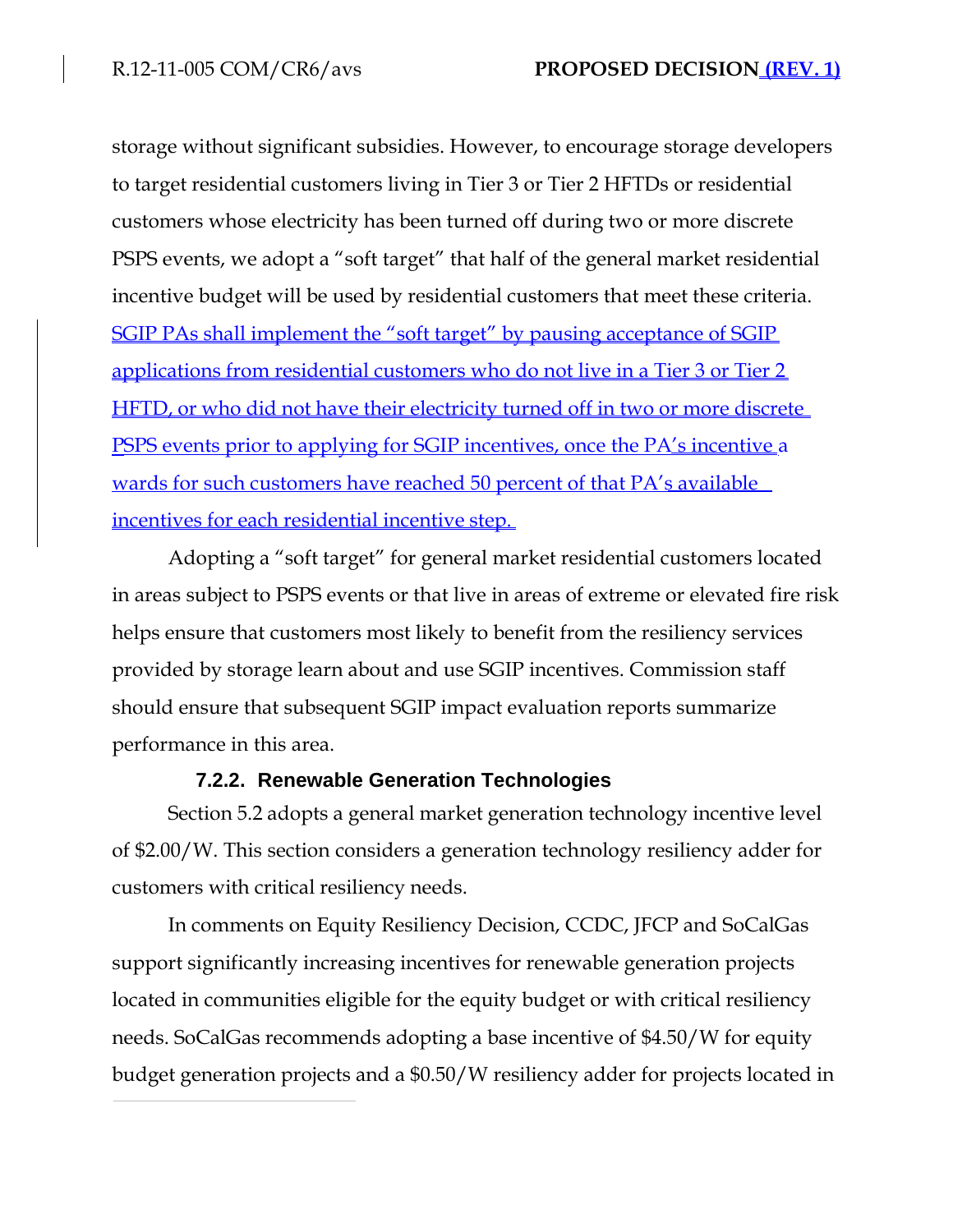communities with critical resiliency needs. $\frac{5256}{2}$ SoCalGas notes that a \$4.50/W incentive level was adopted in D.09-09-048 to offset the cost of developing a generation project using renewable fuels and that the SGIP awarded 59 renewable generation incentives between 2010 to 2013. $\frac{5357}{9}$ 

We adopt a renewable generation resiliency adder incentive of \$2.50/Wfor renewable generation projects. Combined with the base incentive of \$2.00/W, this results in an incentive of \$4.50/W for renewable generation projects intended for resiliency purposes. Customers eligible for the equity resiliency budget and general market customers with critical resiliency needs as defined here are eligible for the renewable generation resiliency adder. Reflecting current SGIP policy, customers receiving SGIP renewable generation incentives, either with or without a resiliency adder, may apply for SGIP energy storage incentives up to a limit of \$5 million per project. $\frac{5458}{9}$ 

Renewable generation technologies can provide critical resiliency services to non-residential customers serving their communities during PSPS events. Providing a significant incentive adder for renewable generation projects for customers with critical resiliency needs supports such customers' ability to weather PSPS events and reflects the Commission's desire to prioritize use of SGIP incentives by customers facing wildfire related outages. We do not limit the renewable generation resiliency adder to only equity budget or equity resiliency customers for ease of administration and because this could be too restrictive to achieve the level of participation provided for in our approved budget.

<sup>5256</sup>*See* "Comments on Proposed Decision Establishing a Self-Generation Incentive Program Equity Resiliency Budget, Modifying Existing Equity Budget Incentives, Approving Carry-Over of Accumulated Unspent Funds, and Approving \$10 Million to Support the San Joaquin Valley Disadvantaged Community Pilot Projects" filed on August 29, 2019 by SoCalGas; *see* also JFCP and CCDC comments filed the same day.

<sup>5357</sup> SGIP Project Database, SelfGenCa.com (accessed November 23, 2019).

<sup>5458</sup> SGIP handbook at 27, available at h

[ttps://www.selfgenca.com/documents/handbook/2019.](http://www.selfgenca.com/documents/handbook/2019)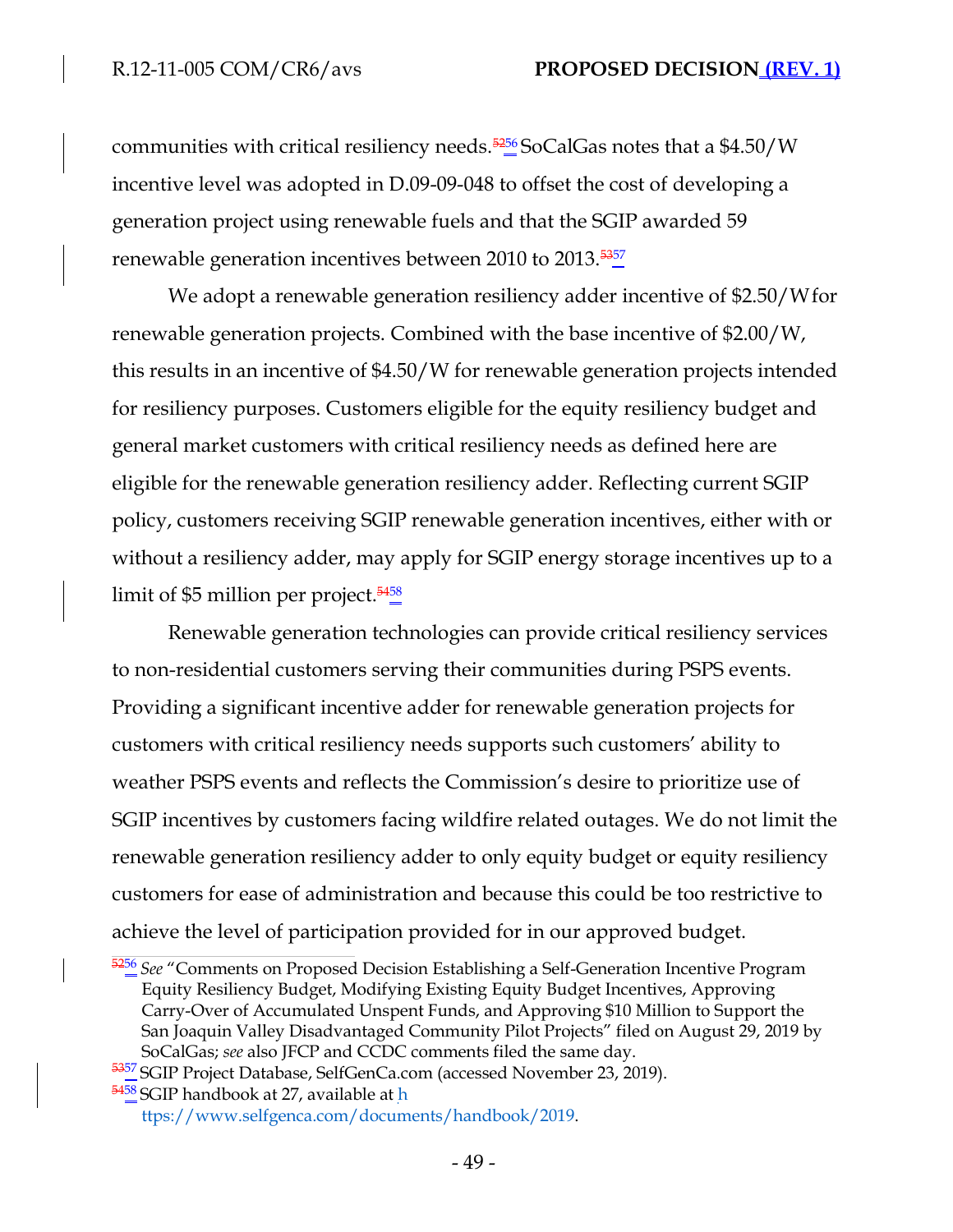# **7.3. Additional Information Requirements**

The Equity Resiliency Decision adopted additional information submittal requirements for all equity resiliency energy storage projects and all equity budget projects with a longer than two-hour discharge duration. $\frac{5559}{2}$  These additional requirements are designed to ensure that projects intended for resiliency purposes are able to island and continue to operate when the distribution system is experiencing an outage. $\frac{560}{4}$ 

Specifically, the Equity Resiliency Decision requires developers applying for the equity resiliency incentive or an equity budget project with a longer than two-hour discharge duration to:

- 1. Provide an estimate of how long a project's fullycharged battery will provide electricity for the relevant facility average load during an outage;
- 2. Indicate whether a project's critical loads can and will be isolated;
- 3. Provide an estimate of how long the project's fullycharged battery will provide electricity to critical uses during an outage;
- 4. Provide an estimate of how long the project can operate in less-than favorable circumstances, such as if an outage occurs when the battery has been discharged or during the winter (if paired with solar);
- 5. Summarize information given to the customer abouthow the customer may best prepare the storage system to

<sup>&</sup>lt;sup>5559</sup> Equity Resiliency Decision (D.19-09-027) at A3-A4.

<sup>5660</sup>*See* the Equity Resiliency Decision (D.19-09-027) at 42. The term "island" and "islanding" as used in Equity Resiliency Decision describe the situation where a behind-the-meter battery system provides electricity to some or all of a customer's loads at that site during a grid outage. In contrast, the IOUs' Rule 21 Tariffs define islanding as "a condition on distribution provider's distribution system in which one or more Generating Facilities deliver power to customers using a portion of distribution provider's distribution system that is electrically isolated from the remainder of distribution provider's distribution system." *See* for example, PG&E's Rule 21 Tariff, Section C, available here: [https://www.pge.com/tariffs/assets/pdf/tariffbook/ELEC\\_RULES\\_21.pdf](http://www.pge.com/tariffs/assets/pdf/tariffbook/ELEC_RULES_21.pdf)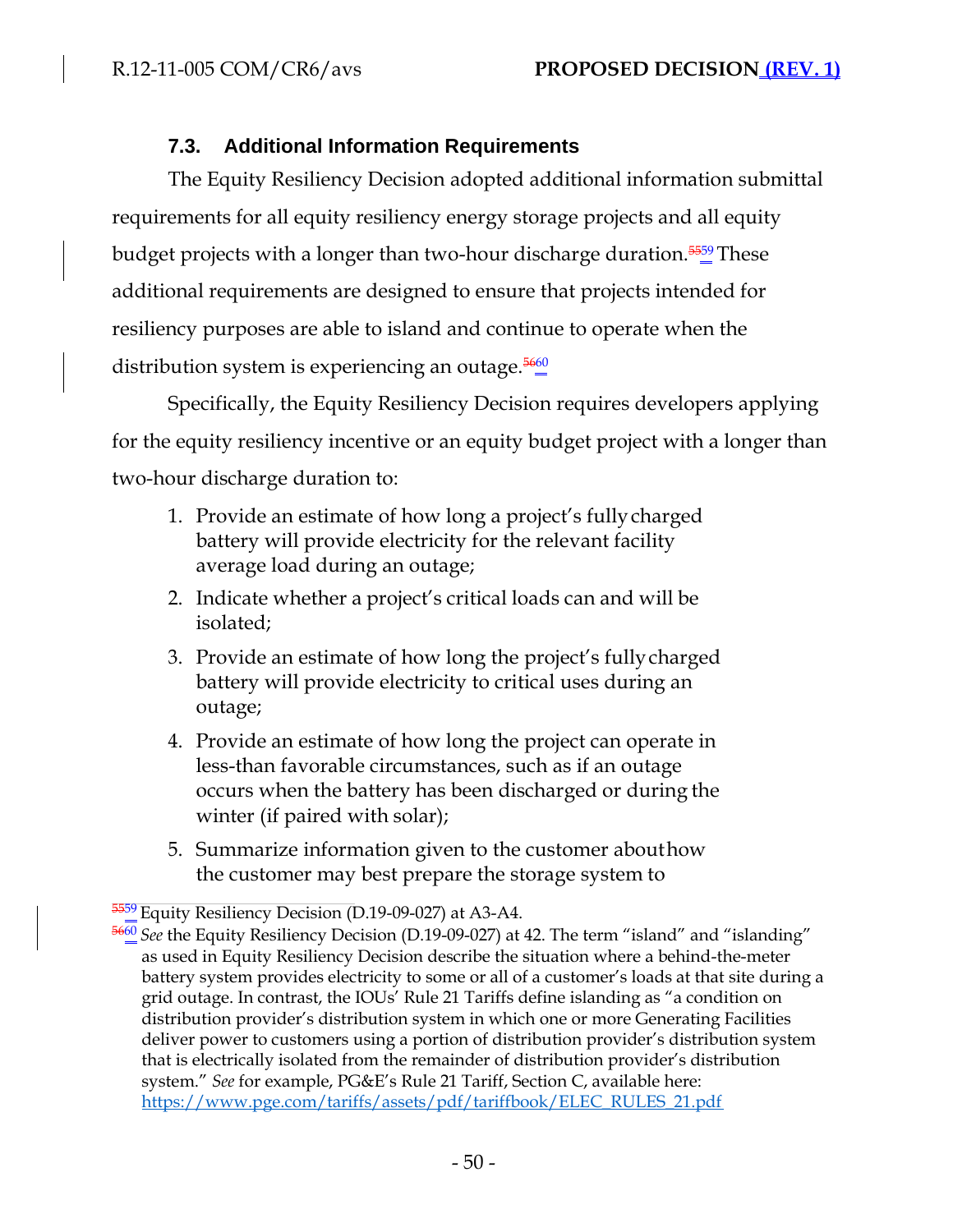provide backup power, in the case of a PSPS event announced in advance;

- 6. Attest to the truth of the information provided;
- 7. Provide an attestation from the customer indicating that he or she received this information prior to signing a contract; and
- 8. Demonstrate that an Authority Having Jurisdiction has approved plans showing that the system can operate in island mode, has inspected the system after installation and has authorized operation. $\frac{5761}{4}$

As the Commission found in the Equity Resiliency Decision, expanding information submittal requirements for projects applying for resiliency adder incentives ensures that customers installing SGIP projects with the expectation that they will provide resiliency services are basing this on accurate information about both the capabilities and limitations of the system when the grid is down. We require the same safeguards for renewable generation projects applying for resiliency adder incentives to ensure that such systems are capable of islanding during an outage and that customers installing generation systems with the intent to use them during outages are aware of their capabilities and limitations.

The Equity Resiliency Decision required the SGIP PAs to develop standard forms for customer and developer attestations in consultation with the SGIP Technical Working Group, and to notify disability advocates of the opportunity to participate in the discussion. Requiring the same steps for general market energy storage and renewable generation projects applying for a resiliency incentive adder will help ensure that general market customers also benefit from the envisioned protections.

Similarly, the Equity Resiliency Decision reviewed Rule 21 interconnection tariff, national, state, local and SGIP rules and concluded that these are adequate <sup>5761</sup>*See* Equity Resiliency Decision (D.19-09-027) atA3-A4.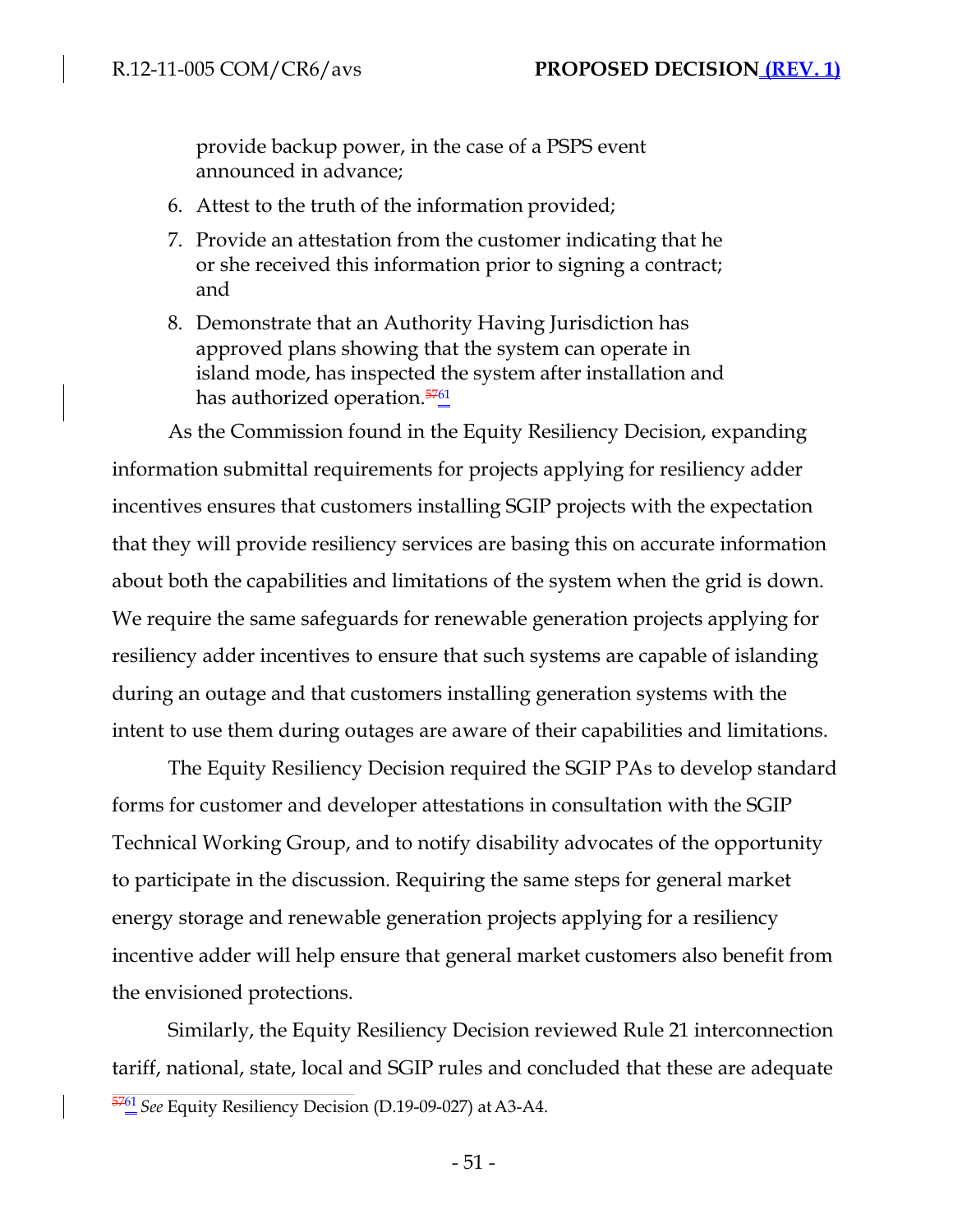to address the safety risks posed by installing storage systems, including systems installed for resiliency purposes, and that there is no evidence that additional safety protocols are needed for SGIP systems using storage for resiliency purposes. As in the Equity Resiliency Decision, we find that Rule 21 interconnection tariffs, national, state, local and SGIP rules are adequate to address the safety risks posed by the installation of general market storage and renewable generation systems for resiliency purposes.

### **7.4. AB 1144 Requirements**

AB 1144 states that the Commission must allocate at least 10 percent of ratepayer funds collected for SGIP in 2020 for storage or eligible distributed generation for customers that operate a critical facility or critical infrastructure serving communities in HFTDs to support resiliency during a de-energization event.<sup>5862</sup> This decision authorizes \$166 million in annual collections from 2020 to 2024. AB1144 would require a 2020 allocation of \$16.6 million to support resiliency. Adopted allocations far exceed this amount. The Equity Resiliency Decision and this decision approve approximately \$202.6 million in incentives for the equity resiliency budget in 2020 (\$100 million carried over from 2019 and \$102.6 million in 2020). In addition, this decision approves over \$236 million in 2020 for critical facilities that do not qualify for the equity resiliency budget but that do qualify for the resiliency adder for large-scale storage projects. With respect to incentives for distributed generation, this decision authorizes a resiliency adder for critical facilities that serve communities in HFTDs to support resiliency during a PSPS event. These incentives equal approximately \$31.1 million in 2020.

<sup>5862</sup>*See* Public Utilities Code section 379.9(a).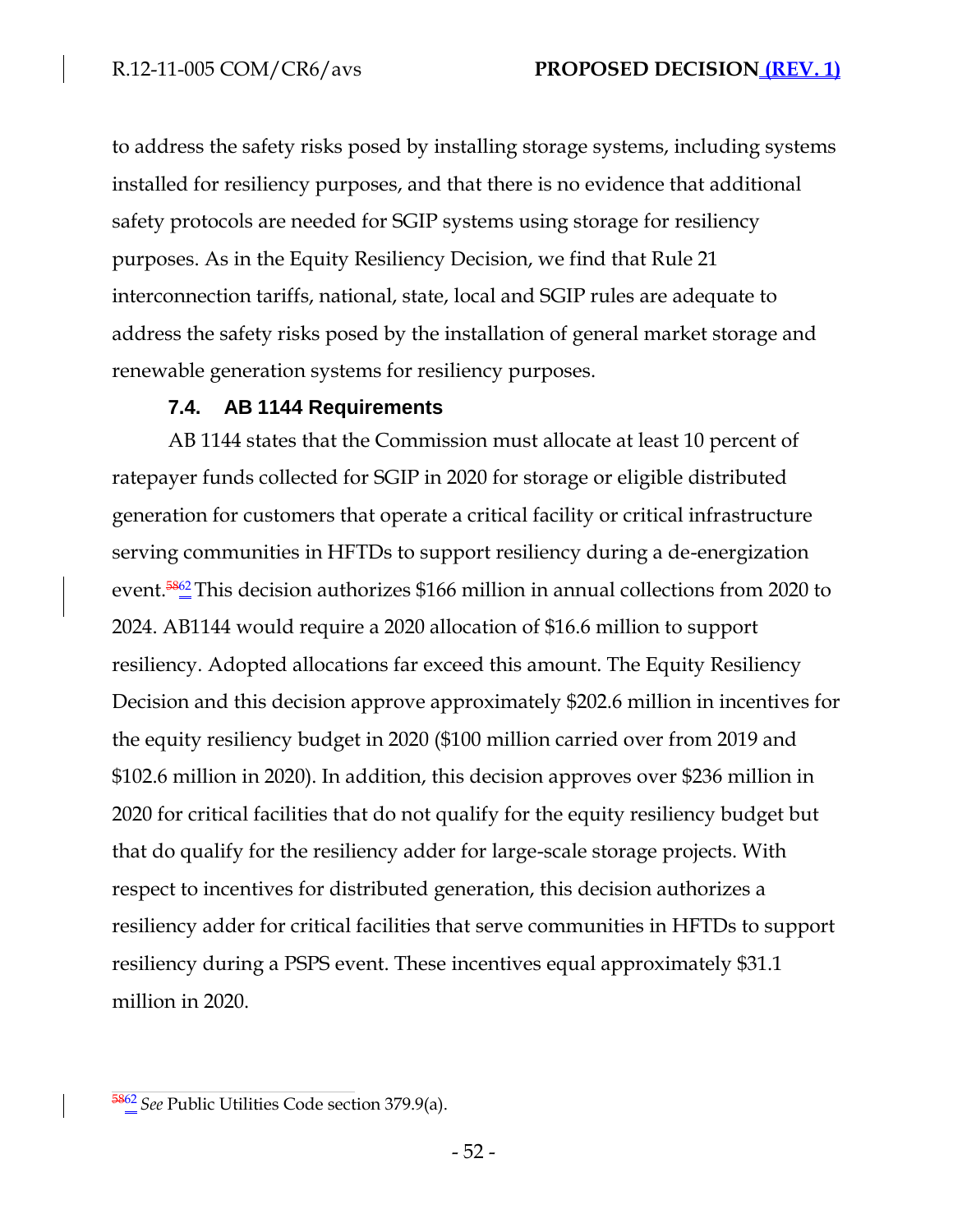AB 1144 states that in allocating funds collected from ratepayers between 2020 and 2024, the Commission must prioritize funding to projects for eligible customers that do all of the following:

- 1. Demonstrate a financial need;
- 2. Operate a critical facility or critical infrastructure serving communities in high fire threat districts during a deenergization event; and
- 3. Demonstrate coordination with the electrical corporation serving the customer's community, relevant local governments and the California Office of Emergency Services.<sup>5963</sup>

The Equity Resiliency Decision and this decision prioritize incentive allocations in accordance with the first two criteria. To address the third criteria, we direct SGIP PAs to include a question regarding the applicant's coordination with their local governments and the Office of Emergency Services in SGIP application materials for non-residential equity resiliency budget projects and projects applying for general market resiliency adder incentives. Projects that notify their local governments that they intend to or have installed on-site storage or renewable generation meet the criterion of demonstrating coordination with their local government and the Office of Emergency Services. **Equity resiliency** budget applicants must demonstrate through their response to this question that coordination has or will take place with their local government and the Office of Emergency Services and SGIP PAs shall deprioritize processing an application if the customer does not demonstrate this.

In addition, in accordance with AB 1144, the SGIP evaluation report issued in 2022 shall include an evaluation of the performance and impact of the

<sup>&</sup>lt;sup>5963</sup> See Public Utilities Code section Section 379.9(b)(2).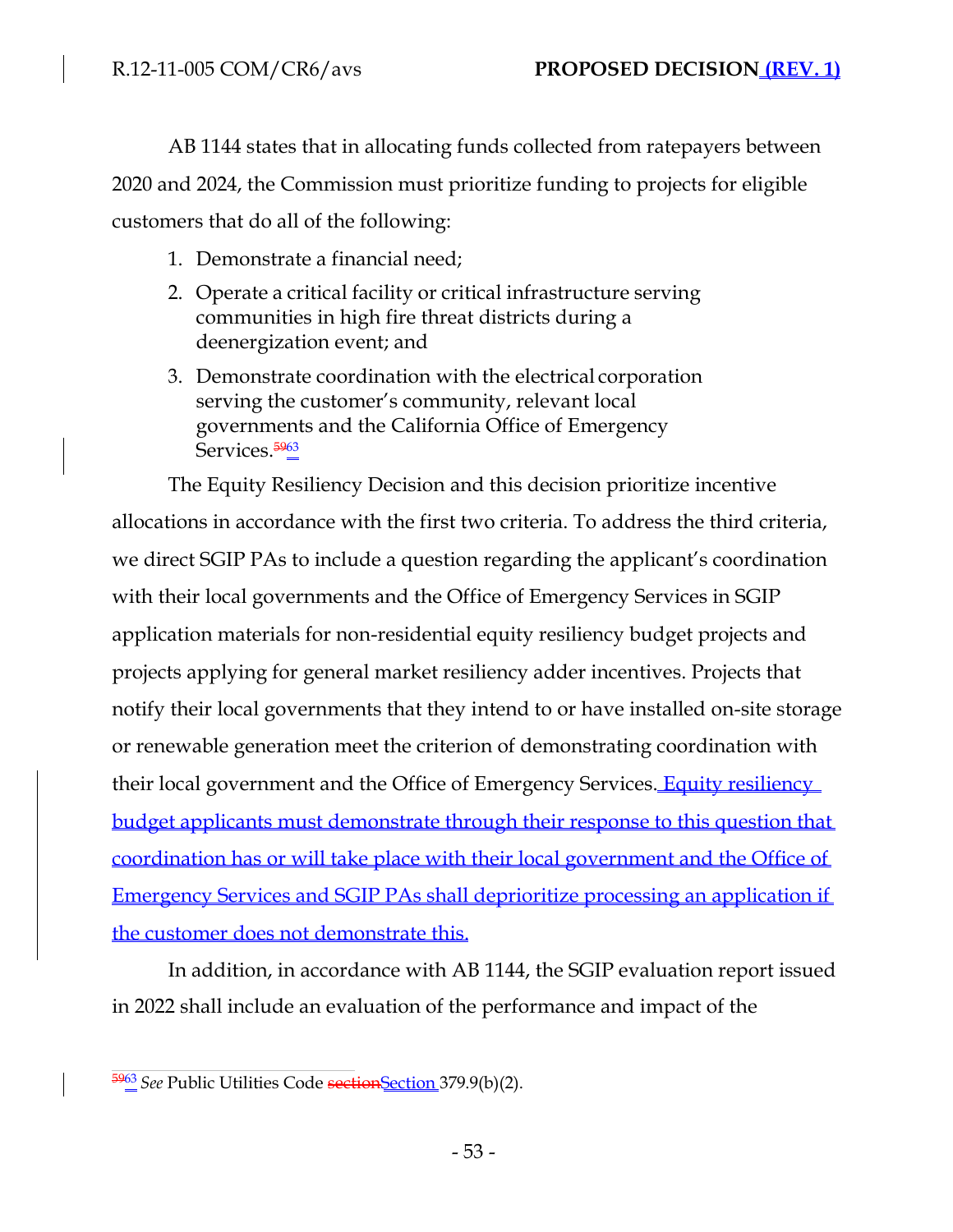non-residential projects receiving funding from the equity resiliency budget in 2020, using the factors listed in the statute.  $\frac{6064}{9}$ 

# **7.5. Duration Step Down Incentive Structure**

The Commission adopted a duration step-down incentive structure for storage systems in D.16-06-055 to limit the proportion of incentives claimed by large projects utilizing economies of scale. The Equity Resiliency Decision modified this step-down structure for equity resiliency projects. Table 10 summarizes the current structure.

| <b>Energy Storage</b><br>Duration (per kW) | Percentage of Full Incentive-<br><b>General Market</b><br>(adopted in $D.16-06-055$ ) | Percent of Full Incentive- Equity &<br><b>Equity Resiliency Budgets</b><br>(adopted in Equity Resiliency<br>Decision) |  |
|--------------------------------------------|---------------------------------------------------------------------------------------|-----------------------------------------------------------------------------------------------------------------------|--|
| Zero to two hours                          | 100 percent                                                                           |                                                                                                                       |  |
| Two to four hours                          | 50 percent                                                                            | 100 percent                                                                                                           |  |
| Four to six hours                          | 25 percent                                                                            | 50 percent                                                                                                            |  |
| Greater than six hours                     | $0$ percent                                                                           | $0$ percent                                                                                                           |  |

**Table 10: Current Incentive Step Down Structure for Storage Technologies**

Parties strongly support modifying the general market energy storage incentive step-down structure to support longer duration storage that provides increased backup power for customers during outages.

We approve the incentive step-down structure adopted in the Equity Resiliency Decision for SGIP general market energy storage systems. The rationale provided in the Equity Resiliency Decision to support modifying the incentive step-down structure for equity budget and equity resiliency storage projects applies equally well to general market storage projects. Modifying the step-down in incentives for storage systems with longer than a two-hour discharge provides customers with more system design and configuration options to ensure they are able to meet their specific resiliency needs during PSPS and other outage events.

<sup>6064</sup>*See* Public Utilities Code Section 379.9(b)(4).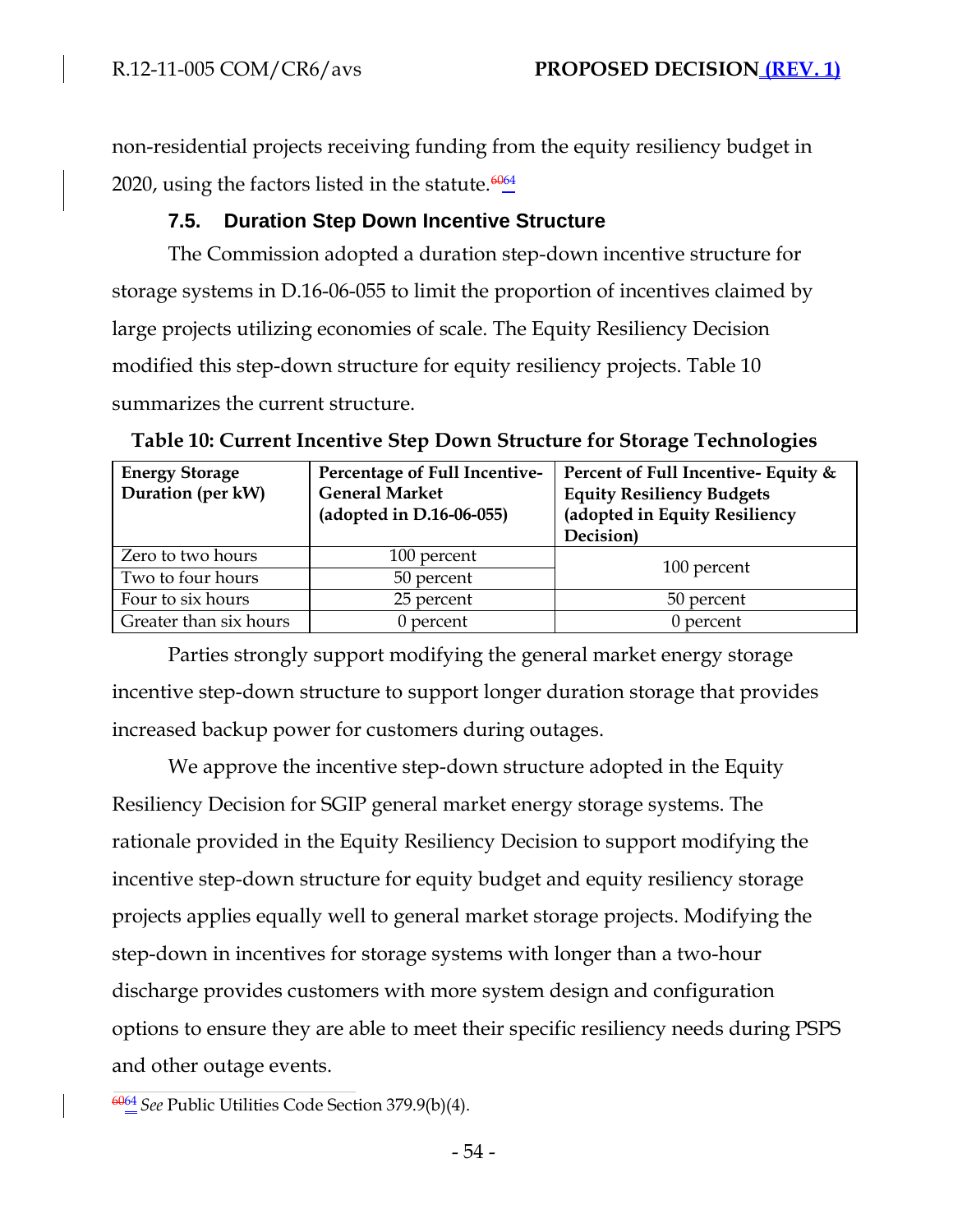In addition, as required in Equity Resiliency Decision, all general market SGIP storage projects must meet all GHG emission reduction, cycling and other system and operational requirements adopted by this Commission. The Commission prohibited the use of SGIP incentives for projects intended to be used only or primarily to provide backup power in D.01-03-073. Longer duration SGIP storage projects are well suited to provide resiliency services during PSPS or other outage events but must also provide the grid and GHG emission reduction services required by § 379.6 and this Commission.

#### **8. Incentive Application Processing Targets**

In comments, CALSSA and CESA state that long administrative processing times create regulatory uncertainty for SGIP large-scale storage projects. CALSSA observes that average incentive processing times for large-scale and residential storage systems have increased significantly in the last two years. From 2018 through 2019, the average time from developer submission of a large-scale storage project application to incentive reservation was 97 days.  $\frac{6465}{8}$ These average incentive processing times are not consistent with our goal of providing SGIP incentives to enhance resiliency to PSPS events in time for the next critical fire season.

The Commission directs the PAs to adequately staff the SGIP with sufficient resources to advance an incentive from the time of its submittal to "in review" status within 10 days and to fully process incentive applications. xcluding the time the application is in "suspended" status, within a pproximately 45 days of receipt.– 60 days, on average. Further, the SGIP PAs shall work with stakeholders to develop reasonable timeline expectations for each step of the application review process and for SGIP PA response times to

<sup>&</sup>lt;sup>6165</sup>SGIP Project Database, SelfGenCa.com (accessed November 21, 2019).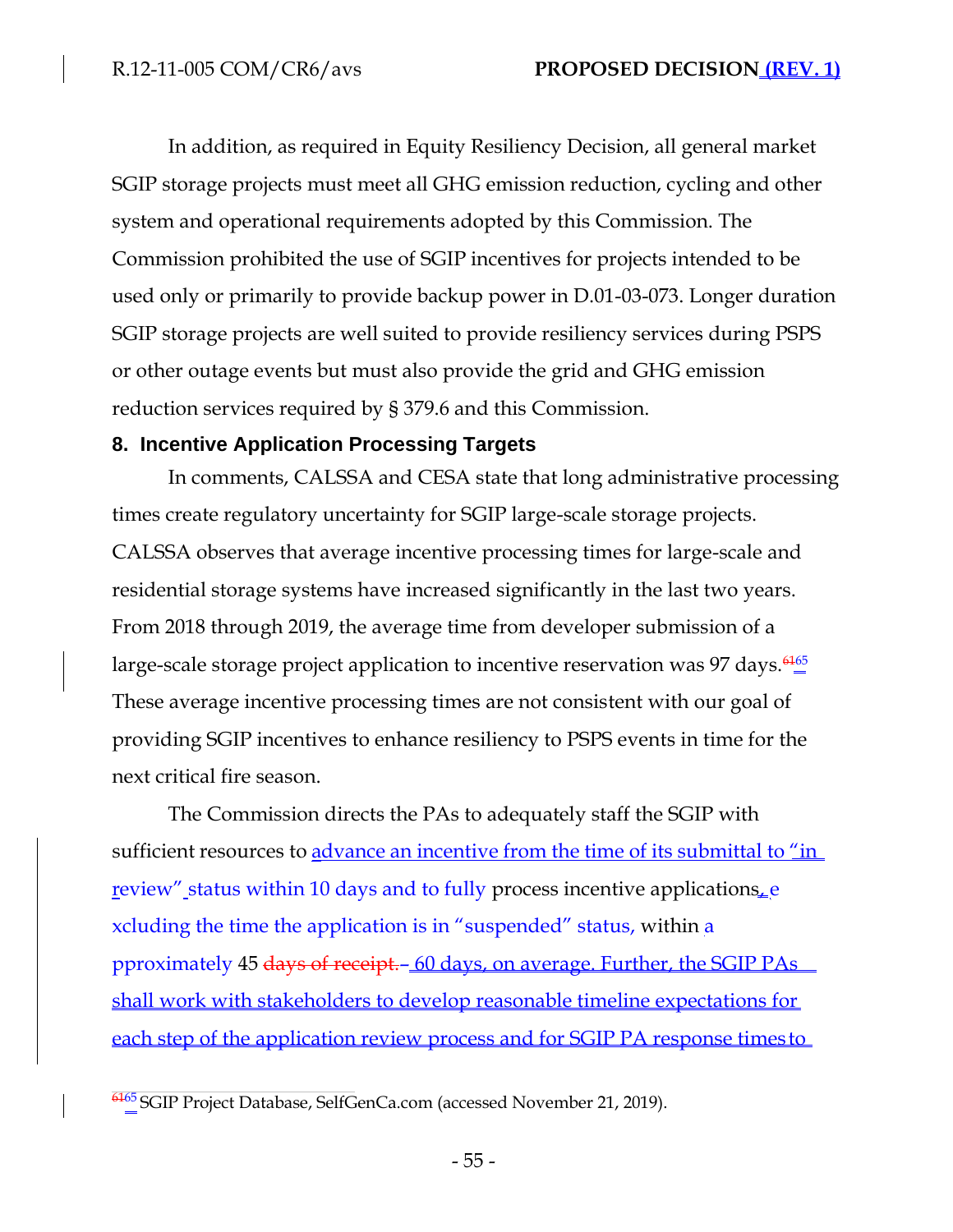developer email inquiries. SGIP PAs shall prioritize processing equity resiliency incentive applications.

We direct the SGIP PAs to include in the Tier 2 Implementation advice letter required in this decision a summary of the steps they have and will take to accelerate incentive processing times and other key administrative functions as identified in prior decisions in R.12-11-005 (including the GHG Decision and Equity Resiliency Decision) and previous SGIP rulemakings. We direct the SGIP PAs to annually file a notice summarizing their average, fastest and slowest incentive processing times for all technology budget categories to the service list of R.12-11-005. The SGIP PAs shall also annually post this information to the SGIP website (currently www.selfgenca.com).

### **9. Fund Shifting Authority**

D.16-06-055 authorizes SGIP PAs to file advice letters to transfer funds between the residential and non-residential storage budgets. $\frac{6266}{4}$  In comments on the April Ruling, CSE requests that the Commission grant SGIP PAs additional advice letter authority to transfer funds between the generation and storage budgets. SCE requests PA authority to shift funds between all technology incentive budget categories. These PAs argue that this authority would maximize the flexibility of PAs to respond to market conditions and help ensure that large amounts of SGIP funds are not constrained in an individual technology budget category with little demand. CSE also requests authority to transfer funds from incentive to administrative budgets.

SGIP budget allocations approved in this decision should remain stable for several years to clearly signal available funding to developers. After that, providing PAs with the flexibility to alter budget allocations in response to market demand increases the effectiveness of the SGIP in its final years.

 $\frac{6266}{2}$ D.16-06-055 at 24.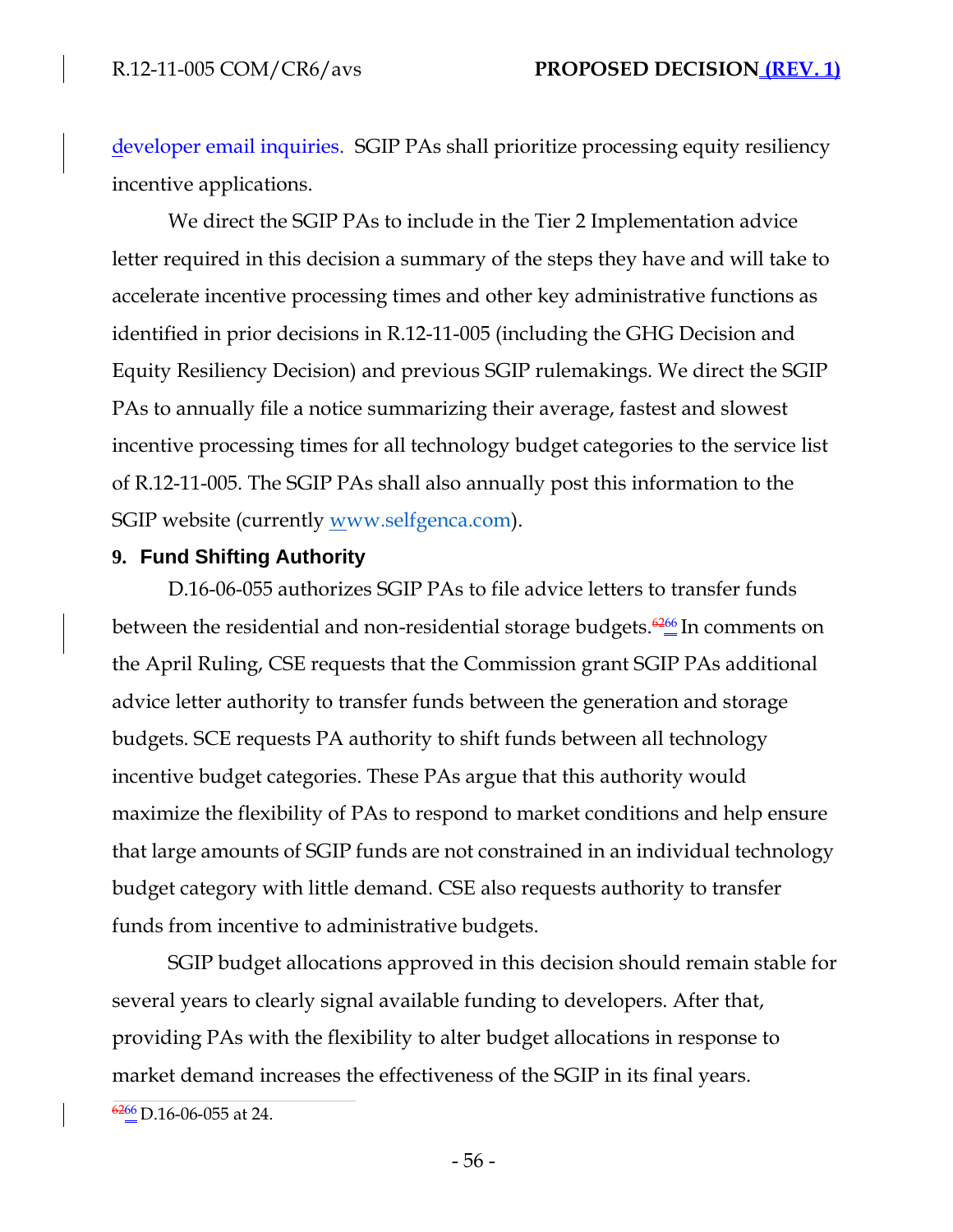Expressly authorizing SGIP PAs to propose shifting funds between generation and storage budgets and between storage budget sub-categories—in an advice letter subject to Commission review—enhances this effectiveness. The Commission's goal is for SGIP incentive funds to be exhausted by December 31, 2025.

With these caveats, CSE's and SCE's requests regarding transferring funds between incentive budget categories are reasonable and are granted. We authorize SGIP PAs to submit Tier 2 advice letters to transfer funds between technology incentive budgets after December 31, 2023.2022. An SGIP PA should submit such an advice letter if it has reason to believe based on market conditions that there are likely to be unreserved funds in a given technology budget at the end of 2025 in its service territory. An SGIP PA submitting a fund transfer advice letter should provide a compelling rationale for its proposal.

We do not approve CSE's request for PA authority to submit an advice letter to transfer funds from incentive to administrative budgets. Although our modifications to SGIP create some uncertainty regarding administrative budget requirements, we expect PAs to stay within their administrative budget allocations. We disagree with CSE that the Commission should revisit administrative budget allocations in two years, as this is not necessary and may also encourage excessive administrative cost increases.

#### **10. Comments on Proposed Decision**

The proposed decision in this matter was mailed to the parties in accordance with Section 311 of the Public Utilities Code and comments were allowed under Rule 14.3 of the Commission's Rules of Practice and Procedure. Comments were filed on-*by* and reply comments were filed on .January 3, 2020 by SDG&E, PG&E,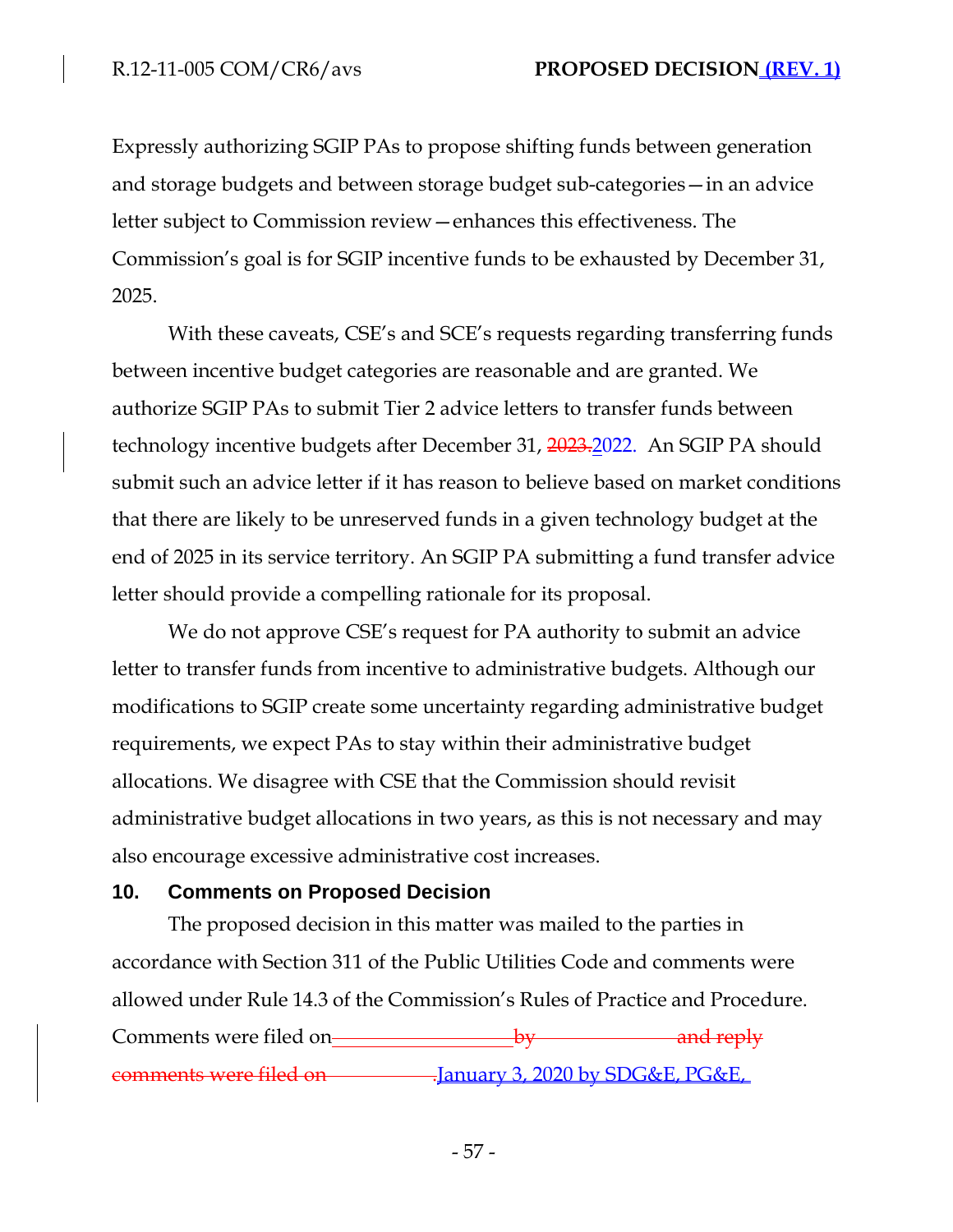SoCalGas, SCE, CSE, GRID, SC/NRDC, Sunrun, Tesla, CALSSA, CESA, Cal Advocates, CCDC, NFCRC, Marin Clean Energy (MCE), the Climate Center, Rural County Representatives of California (RCRC) and A.O. Smith. Reply comments were filed on January 8, 202 by SCE, SoCalGas, CESA, Cal Advocates, MCE, CCDC, CSE, Tesla, GRID, SC/NRDC, CALSSA and the City of San Jose. RCRC filed a motion for party status on December 30, 2019 and Bradford White Corporation, the Climate Center and Rheem Manufacturing Company filed motions for party status on January 3, 2020. The assigned ALJ issued an email ruling approving these motions for party status on January 15, 2020.

Party comments addressed a number of substantive and procedural issues and we have made several substantive and procedural modifications to the final decision in response.

1. Renewable Generation and HPWH Technologies

Party comments on the proposed decision differ markedly on the question of the appropriate funding allocation level, eligibility criteria, incentive levels and other program requirements for renewable generation technologies. SoCalGas, NFCRC and CCDC advocate for increasing funding allocations and incentive levels for renewable generation technologies. SC/NRDC recommends reducing renewable generation budgets from 15 to five percent and establishing a HPWH budget of 10 percent of annual collections with the difference. Similarly, A.O. Smith suggests educing funding from the allocations included in the proposed decisions to provide 10 percent of annual collections to HPWH. City of San Jose i n reply comments supports A.O. Smith's proposal.

SC/NRDC also recommend limiting eligible renewable generation technologies to on-site generated fuel or, absent these changes, explicitly requiring retention and retirement of all environmental attributes of procured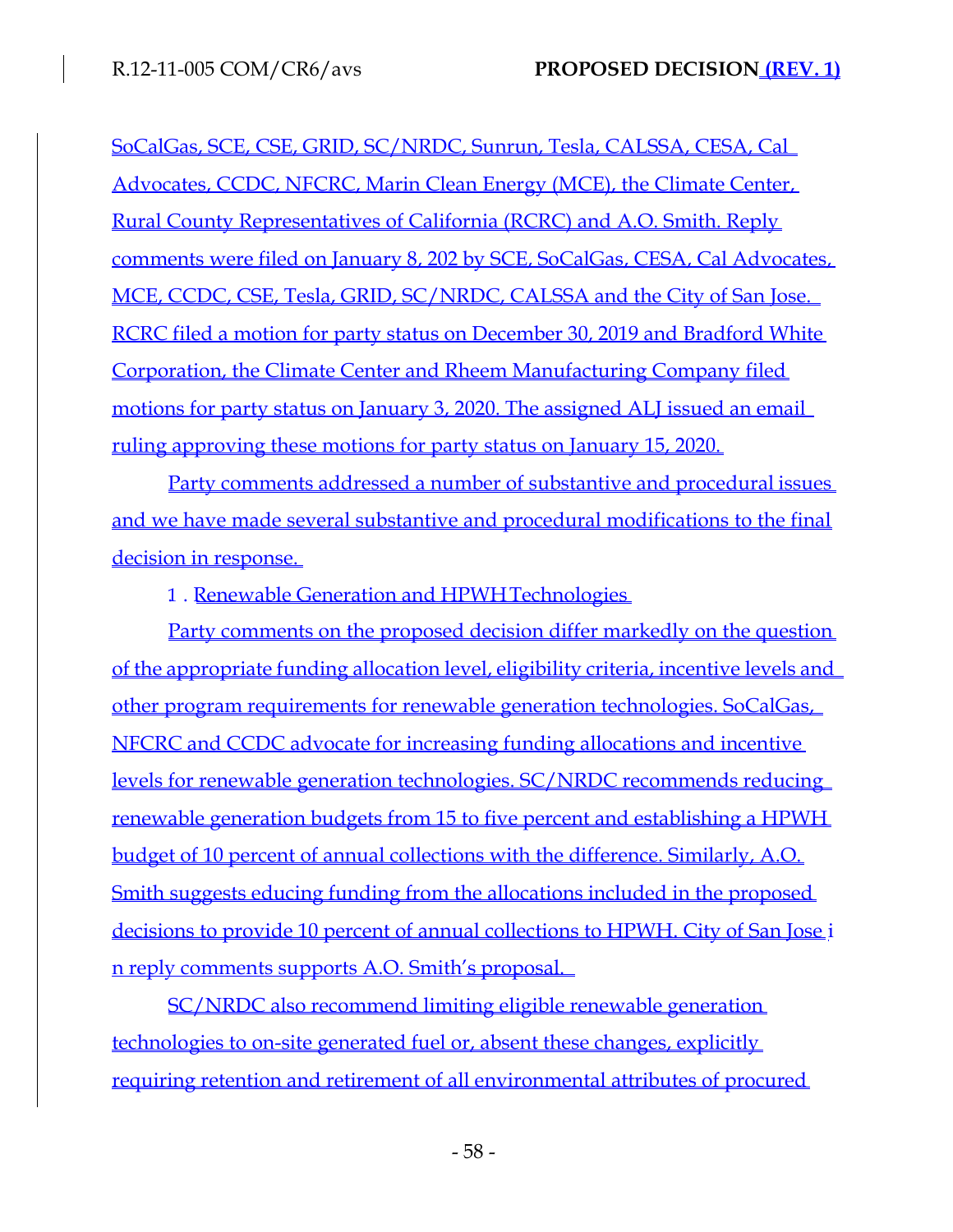biomethane, on-site visits to verify actual biomethane generation from contracted sources, and public disclosure of the sources and quantities of procured biomethane. SC/NRDC contend that the PD made factual errors to justify a renewable generation allocation of 15 percent.

Specifically, SC/NRDC indicate that the proposed decision inadvertently attributed significant GHG emission reductions to all biofuels projects whereas the 2016-2017 Report indicates that the GHG benefits of using directed biogas from landfills or wastewater treatment plants that would otherwise be captured are minimal and will decrease over time. SC/NRDC explain that regulations require the collection and beneficial use or destruction of methane from these types of methane sources and, as such, SGIP can only consider the use and associated emission reductions of CO<sub>2</sub> after the captured methane is combusted when estimating GHG benefits. Because of this, SC/NRDC observe that the sole GHG benefit of directed biogas projects is displacement of grid electricity, which is rapidly becoming less carbon intensive.

SC/NRDC observe that this GHG benefit from directed biogas projects is further undermined because SGIP projects only contract for renewable fuel for as long as necessary to receive incentive funding. As such, SC/NRDC assert, the proposed decision supports installation of generation that will revert to fossil fuel use upon expiration of SGIP reporting requirements. SC/NRDC cite the 2016-2017 SGIP Report, which found that, "most directed biogas projects have f ulfilled their five-year terms and will likely continue operating on natural gas."<sup>67</sup> These parties go on to state that the highest GHG impact under SGIP has been from on-site biogas projects co-located at dairies and that this is because methane

<sup>67</sup> SC/NRDC "Comments on Proposed Decision" at 6; see also 2016-2017 SGIP Report at 1-6, Figure 6-11.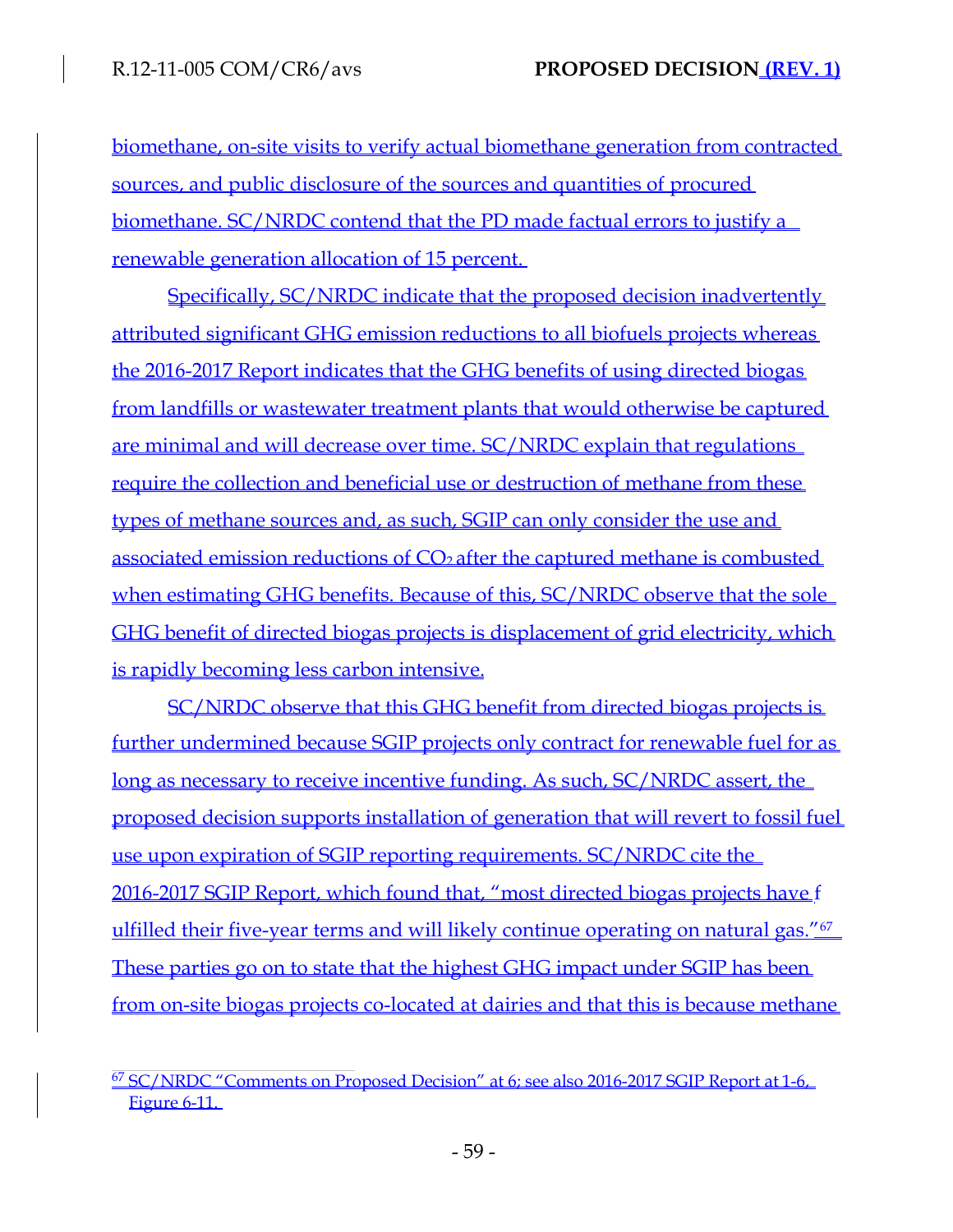capture from dairies is not currently required so the baseline assumption is that the methane would otherwise be released (vented) into the atmosphere.

The second substantive set of concerns raised by SC/NRDC is that the proposed decision did not include verification of the source and retirement of environmental attributes for directed biogas that equal those adopted by the California Air Resources Board (CARB) for the Low Carbon Fuel Standard (LCFS). SC/NRDC observe that LCFS incentives vary depending on the carbon intensity of the source fuel whereas the SGIP has not taken this step. SC/NRDC further observe that CARB has classified biomethane fuel as "high risk" with "high potential for misreporting" and that CARB therefore requires rigorous verification protocols including on-site visits that are not required by SGIP.<sup>68</sup> SC/NRDC observe that CARB also requires the retirement of all environmental attributes associated with biomethane generation, including avoided fossil gas use and methane destruction where the methane would otherwise be vented. $69$ 

SC/NRDC state that, "in failing to require contracting and retirement of these attributes, SGIP enables their double counting, fails to ensure the integrity of asserted GHG benefits from biogas projects, and raises serious questions as to whether previously claimed GHG benefits from biogas projects have not also been claimed by other entities."<sup>70</sup>To address these concerns, SC/NRDC recommend that to the extent directed biogas projects remain eligible for a renewable generation incentive, the final decision should explicitly require retention and retirement of all environmental attributes of procured biomethane,

<sup>68</sup> SC/NRDC Comments on Proposed Decision at 7-8; California Air Resources Board, Biomass-Derived Fuels Guidance for California's Mandatory GHG Reporting Program at 7 (January 11, 2019), https://ww3.arb.ca.gov/cc/reporting/ghg-rep/guidance/biomass.pdf; California Code Regulations Section 95501(b)(3) and 40 C.F.R Section 80.1472. <sup>69</sup> *Ibid; See* also California Code Regulations Section 95488.8(i)(2)(C). <sup>70</sup> SC/NRDC, Comments on Proposed Decision at 8.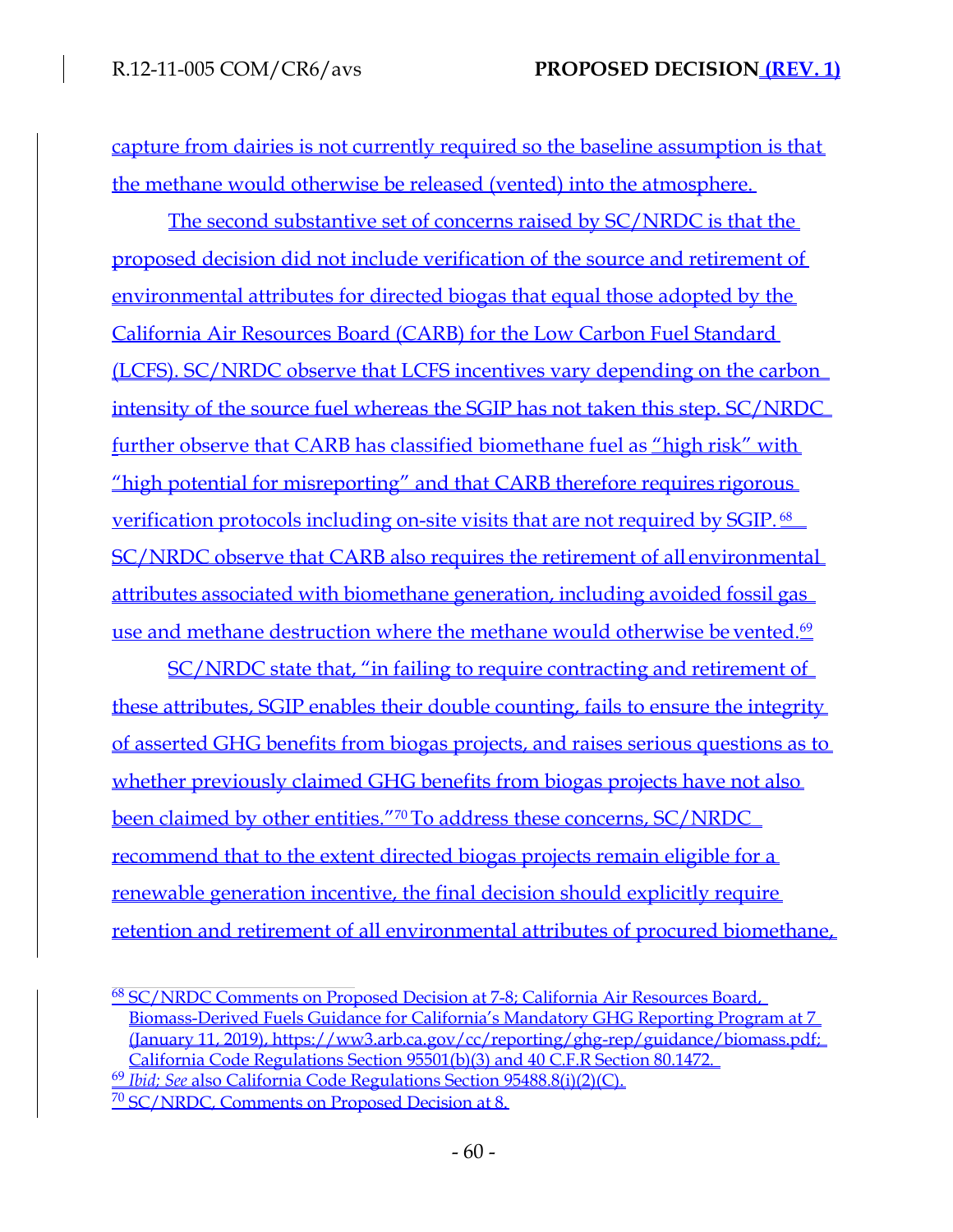on-site visits to verify actual biomethane generation from contracted sources, and public disclosure of the sources and quantities of procured biomethane.

SC/NRDC also observe that in 2017 the California Energy Commission (CEC) restricted directed biogas projects for purposes of the Renewable Portfolio Standard (RPS) to those that demonstrate that they provide an environmental benefit to California, but that the SGIP has yet to take this step.

Finally, SC/NRDC assert that the market transformation potential for fuel cells is limited. To support this claim, these parties point to the proposed decision's use of an incentive level first adopted 10 years ago to inform the renewable generation resiliency incentive as evidence of the lack of change.

Based on these concerns, SC/NRDC recommend that the Commission redirect 10 percent of annual collections from the renewable generation budget to a HPWH set-aside. A.O. Smith and City of San Jose support a similar reallocation of SGIP collections to HPWH projects. SC/NRDC contend that HPWH deployment would provide GHG reductions that significantly exceed the 5 kg CO2/KWh required for storage system by this Commission in D.19-08-001 and that HPWHs provide resiliency benefits by storing heated water. SC/NRDC state that the grid reliability, utility customer and GHG benefits of HPWHs will not be realized without a meaningful funding allocation.

SoCalGas, NFCRC and CCDC oppose SC/NRDC's recommendation to reduce the 2020 – 2024 renewable generation allocation to five percent in reply comments on the proposed decision, but do not address the substantive concerns summarized here. Therefore, the following discussion closely reviews SC/NRDC's assertions of factual error in the proposed decision.

We agree with SC/NRDC that the proposed decision was in error when it attributed equal GHG emissions reductions to all SGIP renewable fuel sources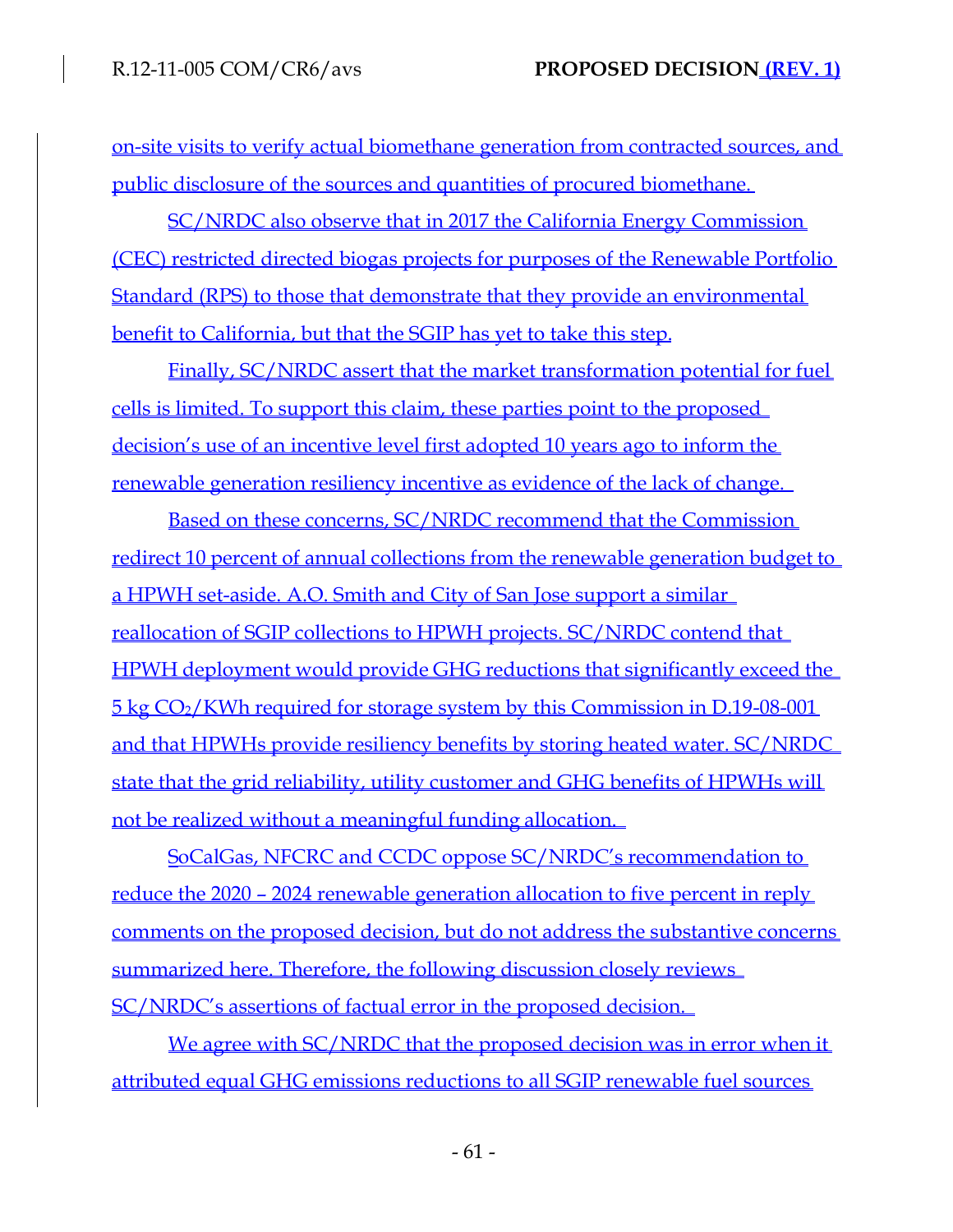rather than stating that the majority of SGIP renewable biogas project GHG emission reductions have originated from on-site projects with methane venting as the baseline.<sup>71</sup> Since 2006, SGIP has provided incentives to 10 dairy projects in PG&E territory and all of these projects use renewable biogas produced on-site to power internal combustion engines that produce electricity.<sup>72</sup>These on-site dairy projects are the only SGIP renewable biogas projects to date that have utilized v enting as the baseline.<sup>73</sup>

In 2016 and 2017, these 10 projects produced 26 and 40 percent of total GHG emission reductions from SGIP renewable biogas projects respectively, although they represented just below five percent of total rebated capacity for SGIP renewable fuel projects at that time. In contrast, directed renewable biogas projects produced 24 and 13 percent of total GHG emission reductions from SGIP biogas projects in 2016 and 2017 respectively, while representing 33 percent of t otal rebated capacity for SGIP renewable biofuel projects. <sup>74</sup>The proposed decision erred by failing to recognize that Figure 6-2 in the 2016-2017 Report referred to GHG emission benefits produced by fuel cells using both non-renewable and renewable fuels, as was allowed for SGIP generation projects through 2019.

Our closer review of SGIP evaluation reports indicates that for projects using renewable fuels only, GHG emission reductions from projects using a

 $^{71}$  2016-2017 Report at 6-12, Figure 6-11.

<sup>&</sup>lt;sup>72</sup> SGIP Renewable Fuel Use Report No. 27 (2018), Appendix A, available here: [https://www.cpuc.ca.gov/General.aspx?id=7890.](http://www.cpuc.ca.gov/General.aspx?id=7890)

 $^{73}$  SGIP Renewable Fuel Use Report No. 27 (2018) at 2-3 states that the biogas source of directed biogas projects is not always known but that historically, the primary source of SGIP directed biogas has been landfill gas. The 2016-2017 Report at C-10 states that the baseline for out-of-state directed biogas could not be confirmed but due to financial constraints was assumed to be procured only from large biogas sources such as large landfills and the renewable fuel baseline assumed for all directed biogas projects is collect/use/destroy.

 $^{74}$  2016-2017 Report, 6-14, Figure 6-12, and Appendix C, Table C-4; SGIP Report No. 27 at 2-4, Figure 2-3.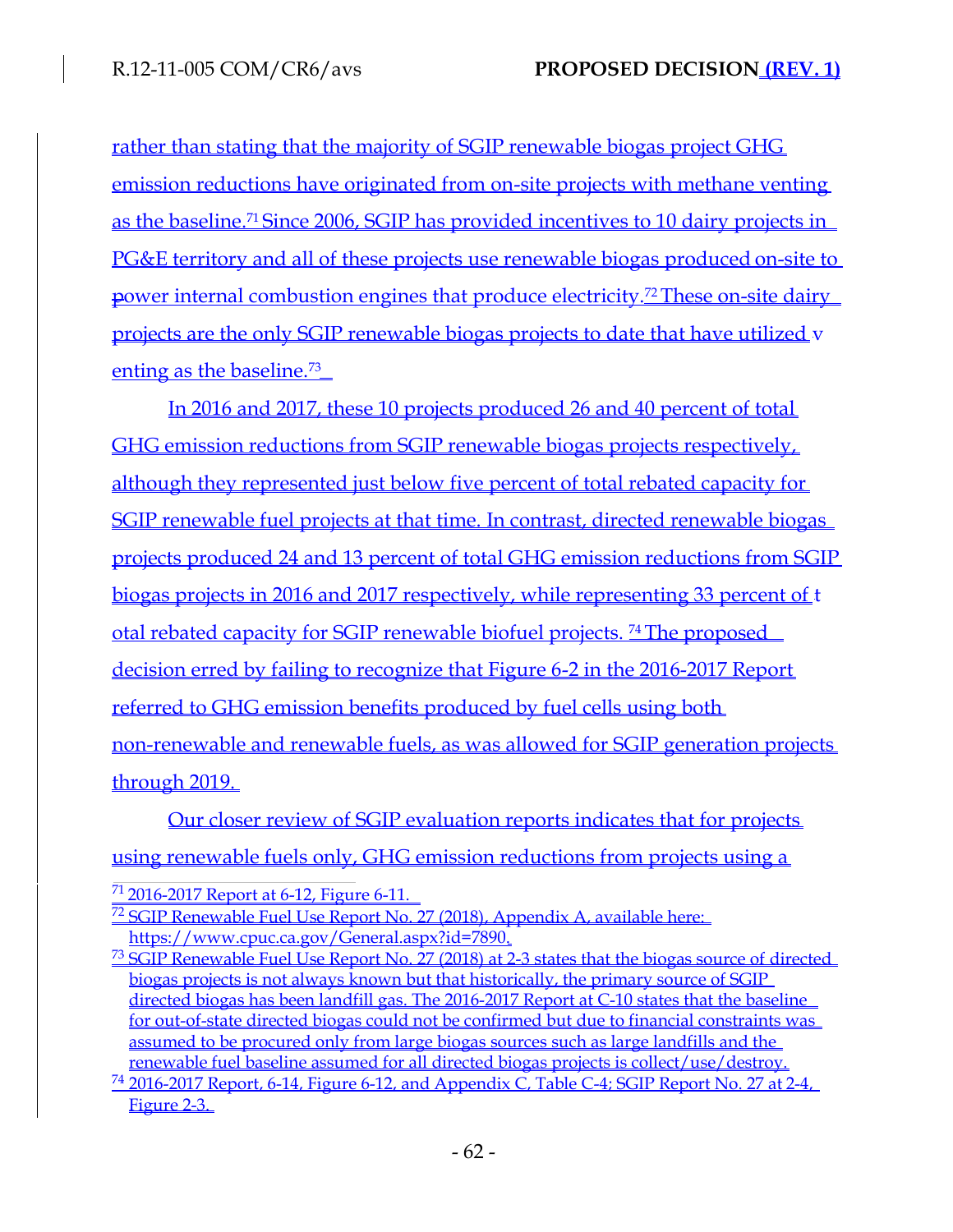vented biomethane baseline greatly exceeds those from projects using a capture/use/destroy biomethane baseline. SGIP technologies with collect/use/destroy the biomethane as the baseline achieved reductions of between 0.16 and 0.48 metric tons CO<sub>2</sub> per MWh in 2016-2017 whereas internal combustion engines with venting biogas baselines achieved GHG emission r eductions of between 5.52 and 7.61 metric tons  $CO<sub>2</sub>$  per MWh. As asserted by SC/NRDC, this significant discrepancy is because where collect/use/destroy is assumed to already be required by regulation, GHG emission reductions from SGIP biogas projects comprise  $CO<sub>2</sub>$  only.<sup>75</sup> SGIP biomethane collect/use/destroy projects include combined heat and power and all-electric fuel cells and microturbines. Fuels for these technologies were derived from methane captured at landfill, wastewater treatment plant and food processing facilities that would otherwise have been collected and used for beneficial purposes or destroyed.<sup>76</sup>

SC/NRDC are also correct that SGIP rules currently require that directed biogas projects meet minimum renewable fuel use requirements for 10 years. This decision clarifies that new SGIP projects must use only renewable fuels on an ongoing basis and for as long as the equipment is used.<sup>77</sup> However, SC/NRDC are correct and that enforcement of renewable fuel use after the initial 10 year period as envisioned in the proposed decision would be challenging.

 $\frac{75}{2}$  On a per mass unit basis, the global warming potential of methane (CH<sub>4</sub>) is 21 times that of CO2 (2016-2017 Report at 6-12). While the report does not explicitly state it, this would be on a 100-year basis for comparing the global warming potential of carbon dioxide and methane.

<sup>76</sup> Requirements regarding venting and the collection and beneficial use or destruction of biogas projects are governed by a variety of regulations in California. At the local level, venting and the collection, beneficial use or destruction of methane at different types of biogas facilities is regulated by California's 35 air quality agencies. At the state level, the CARB provides guidelines for control of methane and other volatile organic compounds from biogas facilities. At the federal level, New Source Performance Standards and Emission Guidelines regulate methane capture and use. SGIP Renewable Fuel Use Report No. 27 (2018) at 4-2.

<sup>77</sup> Conclusion of Law #13.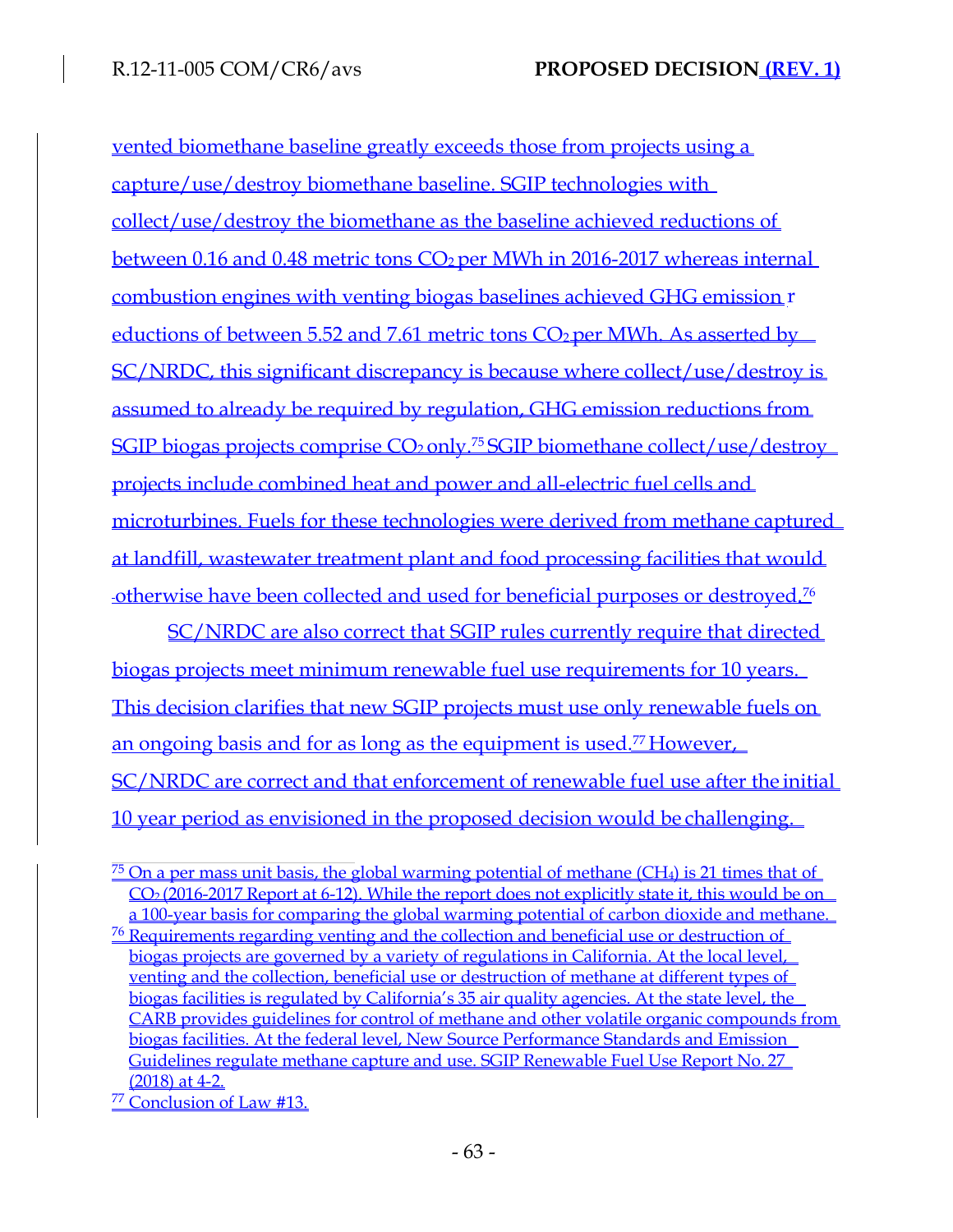SC/NRDC are also correct that the GHG emissions intensity of the grid has and will continue to decline, assuming the state continues progress on its adopted G HG emission goals.<sup>78</sup>

We agree with SC/NRDC that verification of conditions at the source of the production of biofuels used in SGIP projects is not as rigorous as that required by CARB. SGIP does not require on-site verification of fuel injection or extraction points or that projects demonstrate that the environmental attributes of such fuels are not claimed elsewhere.<sup>79</sup> In 2018, while not finding evidence of non-compliance at SGIP fuel extraction points, SGIP evaluators did report a concerning level of missing or inaccurate records that rendered it infeasible to d etermine the compliance status of "numerous" on-site and directed biogas p rojects.<sup>80</sup>

SGIP's directed biogas verification requirements stem from the 2009 Commission decision that first approved use of these fuels. However, D.09-09-048 did not require SGIP directed biofuels projects to demonstrative e xclusive rights for the environmental attributes of the directed biogas.<sup>81</sup> Instead, D.09-09-048 requires applicants to provide an attestation from the fuel supplier that the fuel provided "meets currently applicable renewable portfolio standard ( RPS) eligibility requirements for biogas injected into a natural gas pipeline," but l imits RPS eligibility requirements applicable to SGIP to "the source of the biogas, t he conditions of its injection, and the measurement of biogas supply only."<sup>82</sup>

<sup>78</sup> 2016-2017 Report, Appendix B.

<sup>79</sup> SGIP handbook at 66-67.

 $80$  SGIP Renewable Fuel Use Report No. 27 (2018) at 1-5 – 1-6 and 3-9.

 $81$  D,09-09-048 at 9-10 noted one party's comments on renewable attributes but did not further discuss this topic.

<sup>82</sup>D.09-09-048 at 9-11, footnote 10.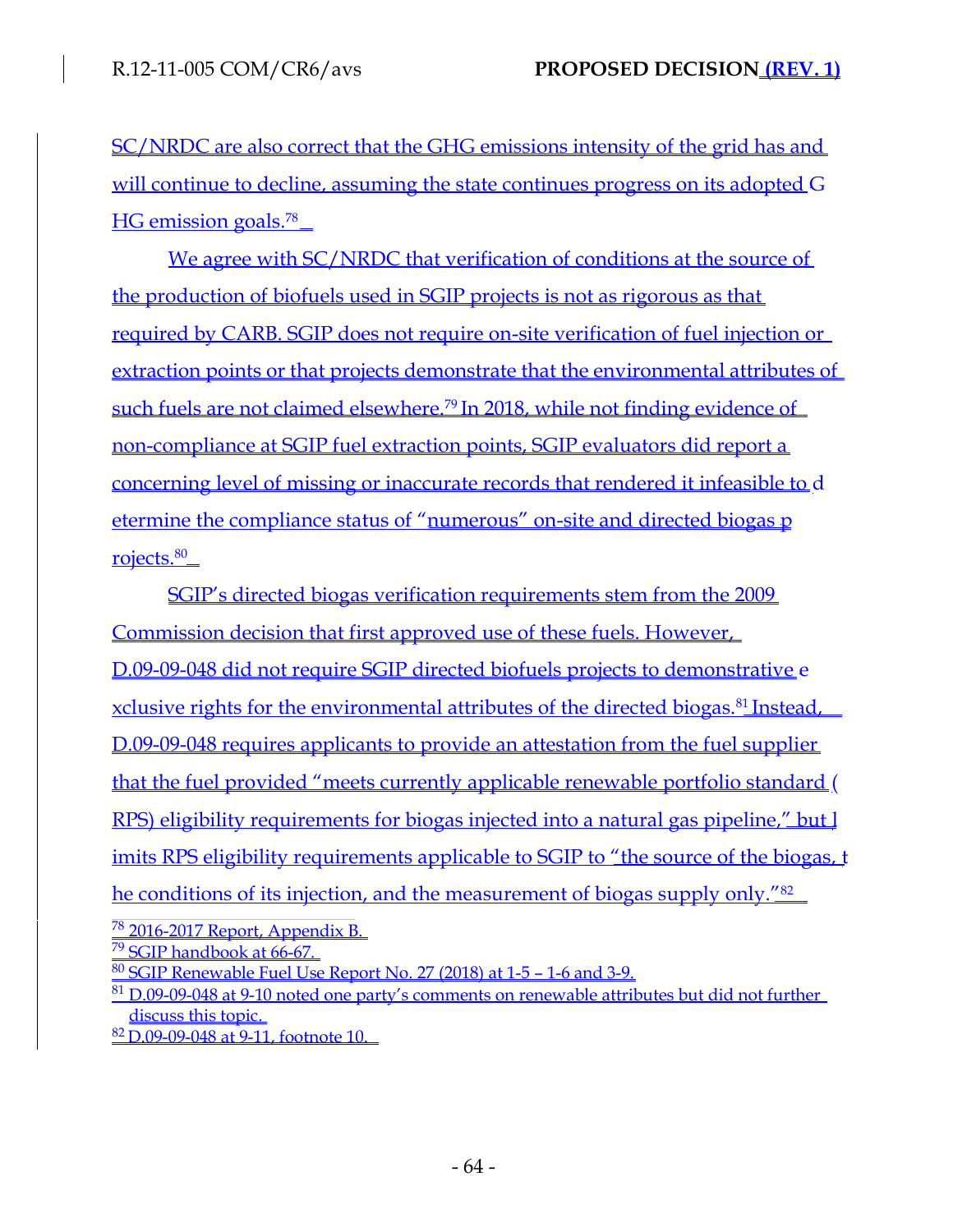RPS biofuel procurement eligibility requirements as of early 2020 require exclusive ownership and retirement of environmental attributes.<sup>83</sup>

SC/NRDC are correct in asserting that the SGIP has not explicitly required projects to demonstrate that they provide environmental benefits as is currently required for RPS biofuel projects despite the Commission in D.11.09-015 excluding out-of-state directed biogas as an eligible fuel in part to ensure e nvironmental benefits for California ratepayers.<sup>84</sup> We note that although D.16-06-055 further revised program requirements to require SGIP's biogas e ligibility requirements to match the eligibility requirements of the CEC's revised RPS eligibility guidelines, the SGIP handbook does not yet appear to have been modified to require a specific demonstration of environmental benefits to C alifornia at this time.<sup>85</sup>

In sum, SC/NRDC have raised some valid questions SGIP renewable generation technologies and the associated budget, program requirements, and relative environmental benefits.

To address these substantive issues, we take several steps. The final decision reduces the 15 percent annual budget allocation for renewable

<sup>83</sup> *See* California Energy Commission Renewable Portfolio Standard Eligibility, Ninth Edition (Revised) at 12-13 (April, 2017) [https://www.energy.ca.gov/programs-and-topics/programs/renewables-portfolio-standard](http://www.energy.ca.gov/programs-and-topics/programs/renewables-portfolio-standard) /renewables-portfolio-standard-0.

 $84$  D.11-09-015 at 21: "given the concerns raised regarding the ability to verify out-of-stateld irected biogas, as well as the lack of local environmental benefits to Californial ratepayers, we will exclude it from SGIP eligibility." The SGIP handbook at 111 states that "directed biogas can only be procured from in-state suppliers," but states at 66 that, "directed renewable fuel must be injected into a common carrier pipeline system that is either within the Western Electricity Coordinating Council (WECC) region or interconnected to a common carrier pipeline system located within the WECC region," a contradiction that requires our further investigation.

 $85$  D.16-06-055 at Conclusion of Law 8 states that "SGIP's biogas eligibility requirements should be modified to match the eligibility requirements of the California Energy Commission's RPS guidelines," and at 19 states "SGIP directed biogas eligibility requirements should be revised to be aligned with those of the California Energy Commission."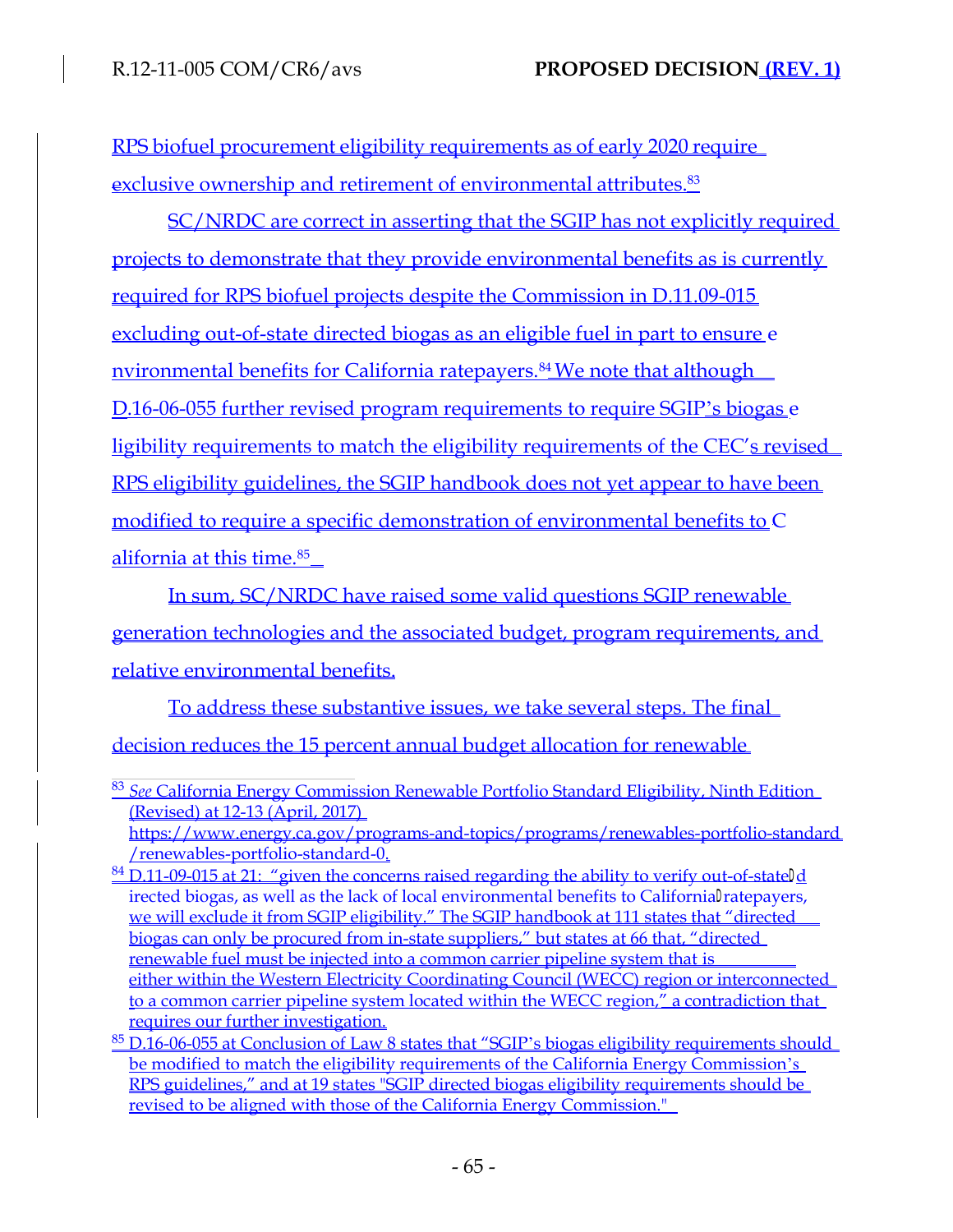generation projects to 12 percent and allocates these three percent of annual collections to a general market HPWH budget. Consistent with SC/NRDC, A.O. Smith, and SJCE's comments, the final decision also reduces the large-scale storage budget from 12 percent to 10 percent and allocates an additional two percent to HPWHs, bringing total annual collections for the general market HPWH budget to five percent.

Due to the numerous questions raised that we wish to investigate further, we direct SGIP PAs to pause acceptance of incentive applications for renewable generation technologies using biomethane with a collect/use/destroy baseline until the Commission provides further direction. This will allow the Commission to make a more informed determination of whether to adopt SC/NRDC's recommendations. We clarify that the new renewable generation incentive levels and budgets adopted in this decision are approved for use by all other renewable generation projects during this pause period, including projects using directed biogas that would otherwise be vented.

In the upcoming SGIP rulemaking, which we intend to open early in 2020, we will revisit the performance of renewable generation technologies to date and the appropriate program requirements, incentive levels and budgets. Amongst other changes, the next SGIP rulemaking will consider adopting the same or similar requirements for tracking biomethane used in SGIP projects as those r equired by the CARB in the LCFS to verify the source of an SGIP project'sbiofuel and to ensure no double counting of the environmental benefits. Further, the next SGIP rulemaking may consider requirements regarding biomethane p rocurement and environmental benefits modeled on the CEC's RPS rules and/or other requirements. The potential changes discussed in this paragraph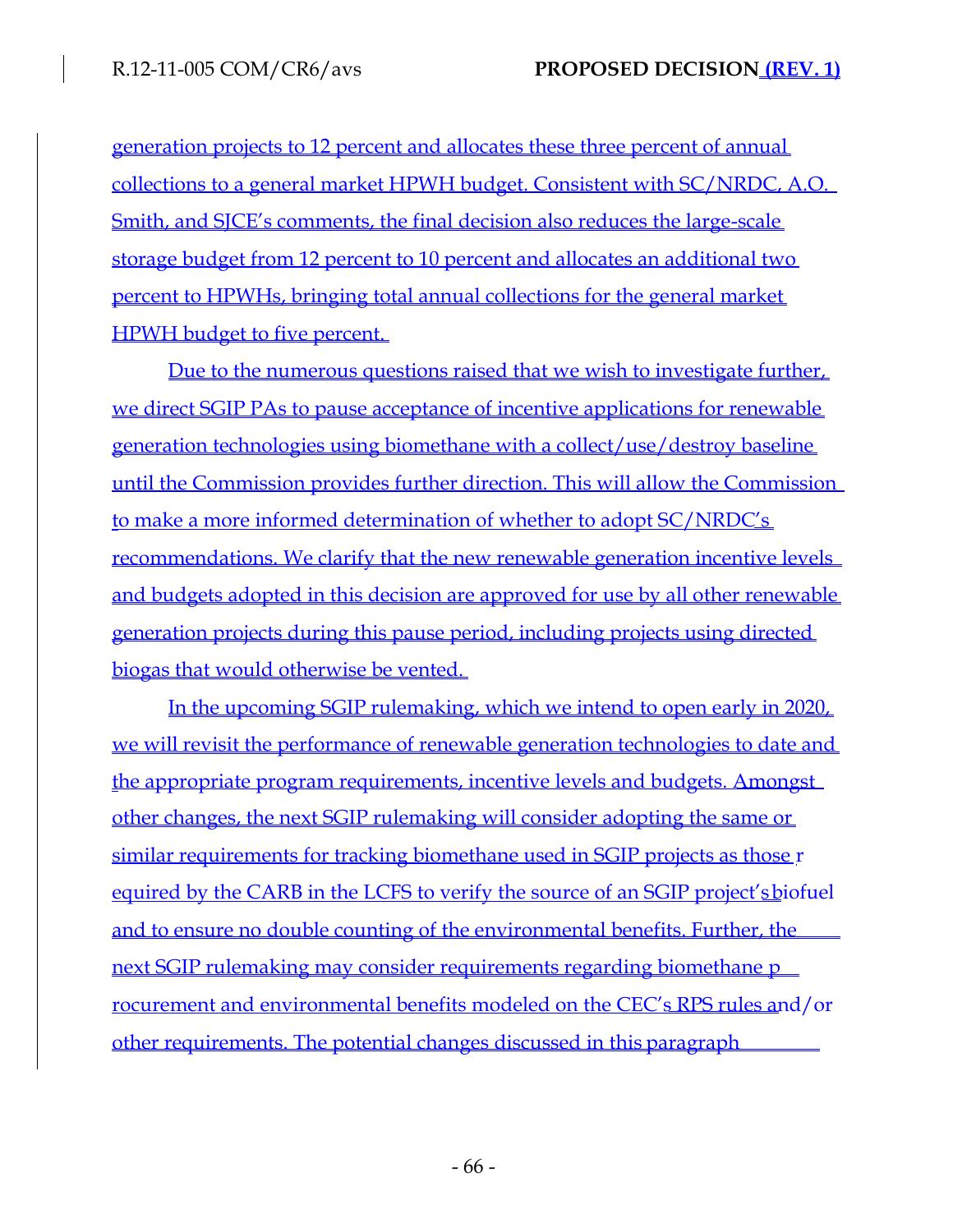may be imposed on all projects that submit an incentive application after the date of this decision.

In addition to directing SGIP PAs to pause acceptance of incentive applications for renewable generation technologies using collect/use/destroy as the biomethane baseline until this Commission provides further direction, we will convene a workshop on renewable generation technologies in the second or third quarters of 2020. Subsequently, the new SGIP rulemaking may revisit the question of the appropriate level of annual budget allocations using SB 700 funds for renewable generation technologies that use biofuels.

2. Fund Shifting Authority

Many parties recommend that the Commission authorize the SGIP PAs to submit advice letters proposing fund shifts between and among technology categories prior to December 31, 2023, as set forth in the proposed decision, including CSE, CALSSA, SoCalGas, CCDC and Tesla, whereas Cal Advocates strongly opposes any changes.

We agree with Cal Advocates that our intent is to set a clear signal regarding Commission funding priorities for the SGIP for the next five years. However, to provide some increased flexibility, we move forward the authorized fund shifting advice letter submittal date by one year, to December 31, 2022. However, we note that the Energy Division, assigned ALJ, or assigned Commissioner may propose modification of funding allocations in this or a subsequent SGIP rulemaking at any time.

3. . IncentiveLevels

CALSSA and CESA argued for increased starting incentive levels for large-scale storage and an ongoing "rachet-up" mechanism in comments on the proposed decision, as these parties and Sunrun also recommended in comments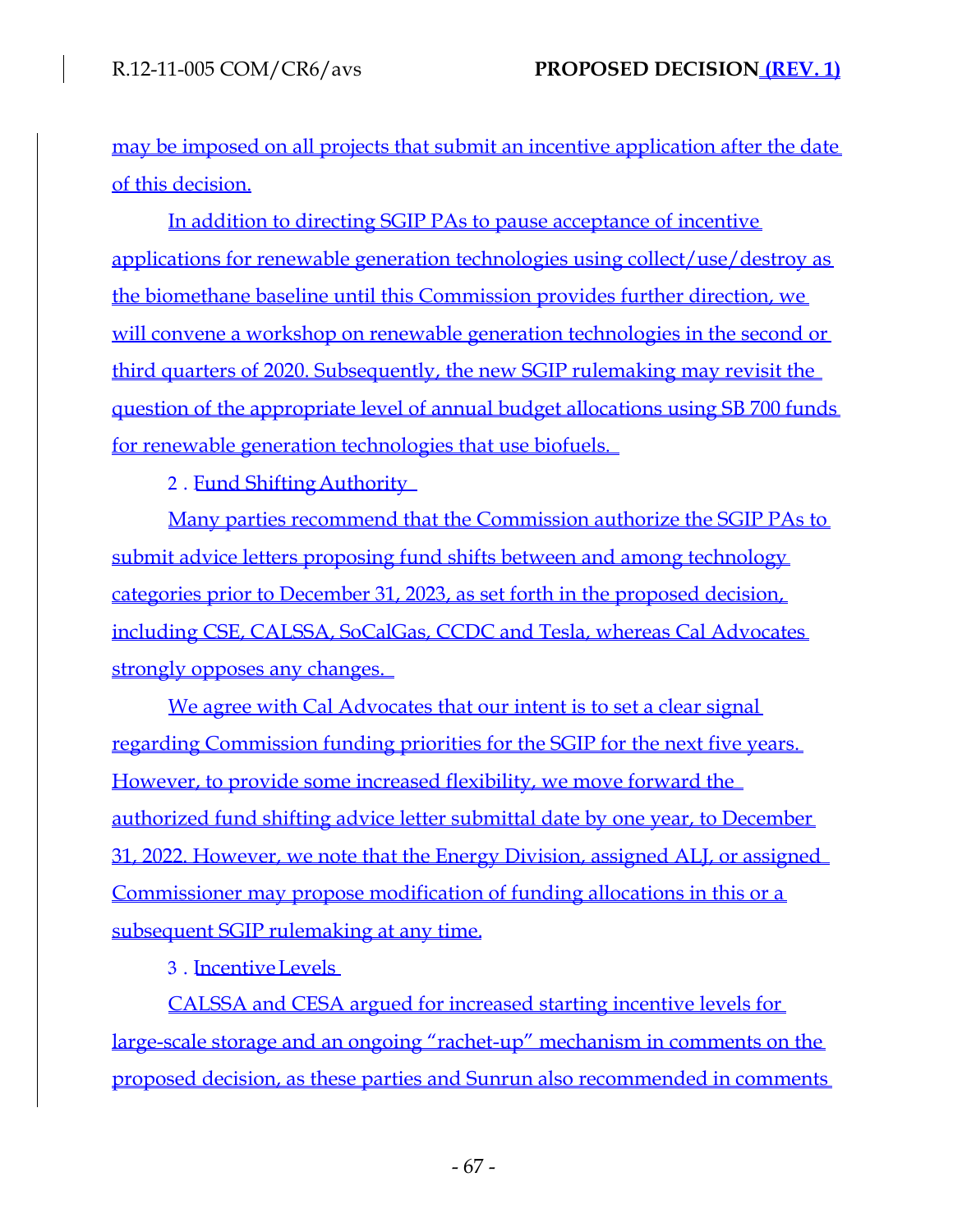on the April Ruling. Broadly speaking, these parties state that current Step Three incentive level for large-scale storage (\$.35/Wh and \$.25/Wh if using the ITC) are insufficient to ensure favorable economics due to reduction in the value proposition of solar plus storage systems driven by Commission adoption of new TOU periods. We do not make the recommended changes at this time as we considered and rejected these same arguments when preparing the proposed decision and parties did not provide new factual information in their comments to persuade us differently. In addition, as stated throughout this decision, our desire is to encourage heightened developer attention to investment opportunities for customers with critical resiliency needs or eligible for resiliency adder incentives, for whom this decision adopts substantial incentive levels.

Regarding residential incentive levels, CALSSA and Sunrun both objected to the proposed decision's approach of adopting a two-step residential incentive that moves from \$0.20/Wh to \$0.15/Wh, as they had in comments on the April Ruling. These parties point to the impact of the expected end of the residential ITC at the end of 2022, stating that this will negatively impact the economics of residential storage projects. Although parties did not discuss the residential ITC in comments on the April Ruling, we were aware of and considered this change to the ITC when adopting general market residential incentive levels in the proposed decision and make no change on this issue in the final decision.

4. . DeveloperCap

Sunrun, Tesla, CESA and CSE comment that the Commission should revise the developer cap for the general market energy storage budget categories in order to forestall stranding incentive funds if active developers reach their cap and there are insufficient additional applications within a given time frame, such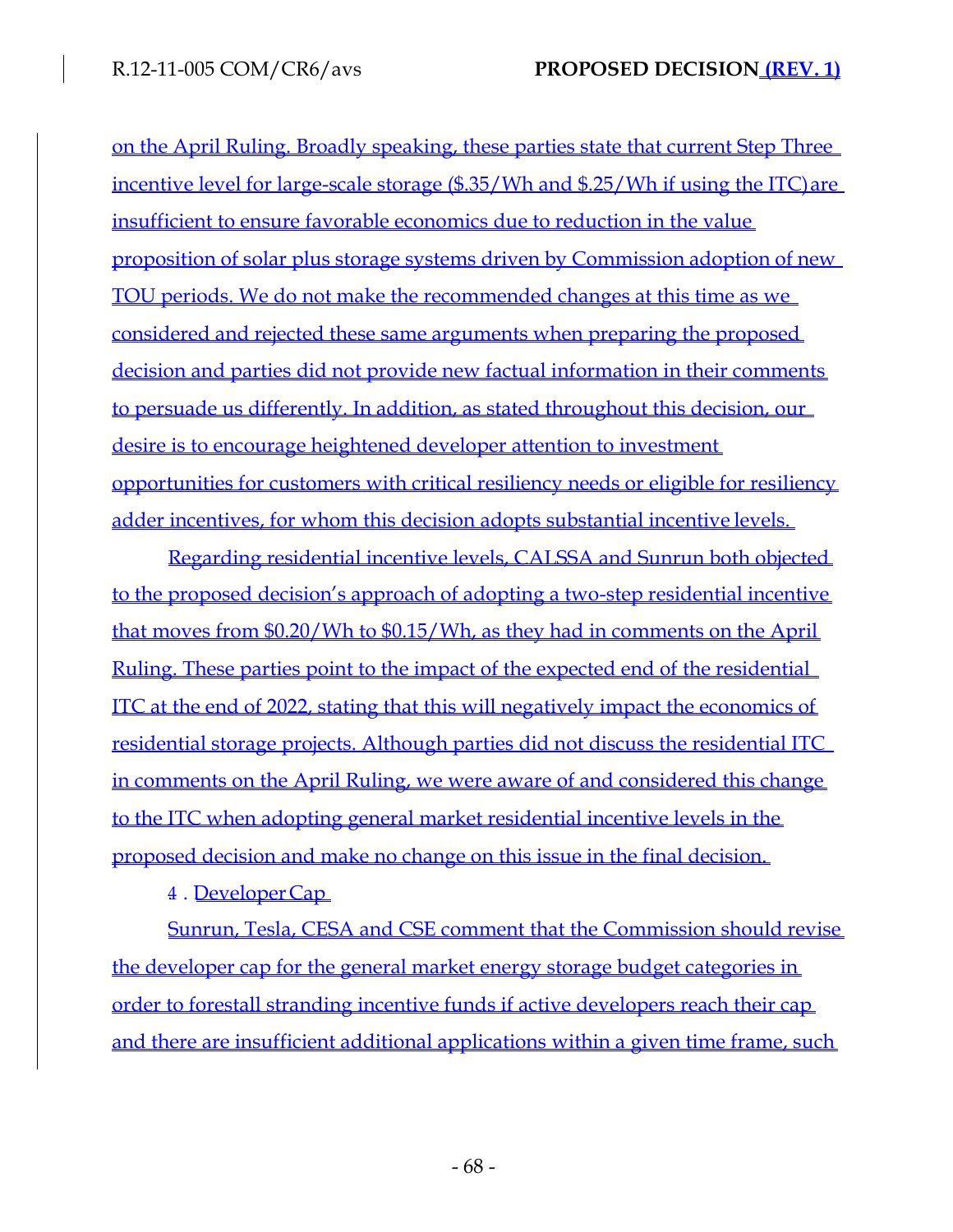as within 90 or 180 days. Sunrun recommends eliminating the developer cap altogether.

The final decision directs SGIP PAs to submit a Tier 2 advice letter seeking suspension or modification of the developer cap for a specific incentive step if the incentive step has been open at least 12 months, at least two entities have reached their cap, and there is otherwise low participation in the incentive step. Commission staff shall consider overall customer resiliency needs, market conditions and developer participation levels in the incentive step when reviewing this advice letter. This approach encourages diverse developer participation but allows for suspension of our adopted developer cap in specific instances where developer participation is limited.

5. Storage System Sizing Restrictions

CALSSA, CESA and Tesla recommend specific modifications to SGIP system sizing rules in comments on the proposed decision in order to facilitate larger sized systems intended for resiliency purposes. Cal Advocates opposes any substantive changes but supports CESA's recommendation to address this potential constraint by removing limitations on inverter size for resiliency projects.

The final decision removes SGIP sizing limitations based on inverter size for equity resiliency projects and projects using the resiliency incentive adder. In addition, specific resiliency projects may receive full incentives for a system that is sized above peak load if this is necessary due to modular component sizes to accommodate the customer's peak load, but the project applicant must demonstrate proof of this need before the incentive can be paid. Apart from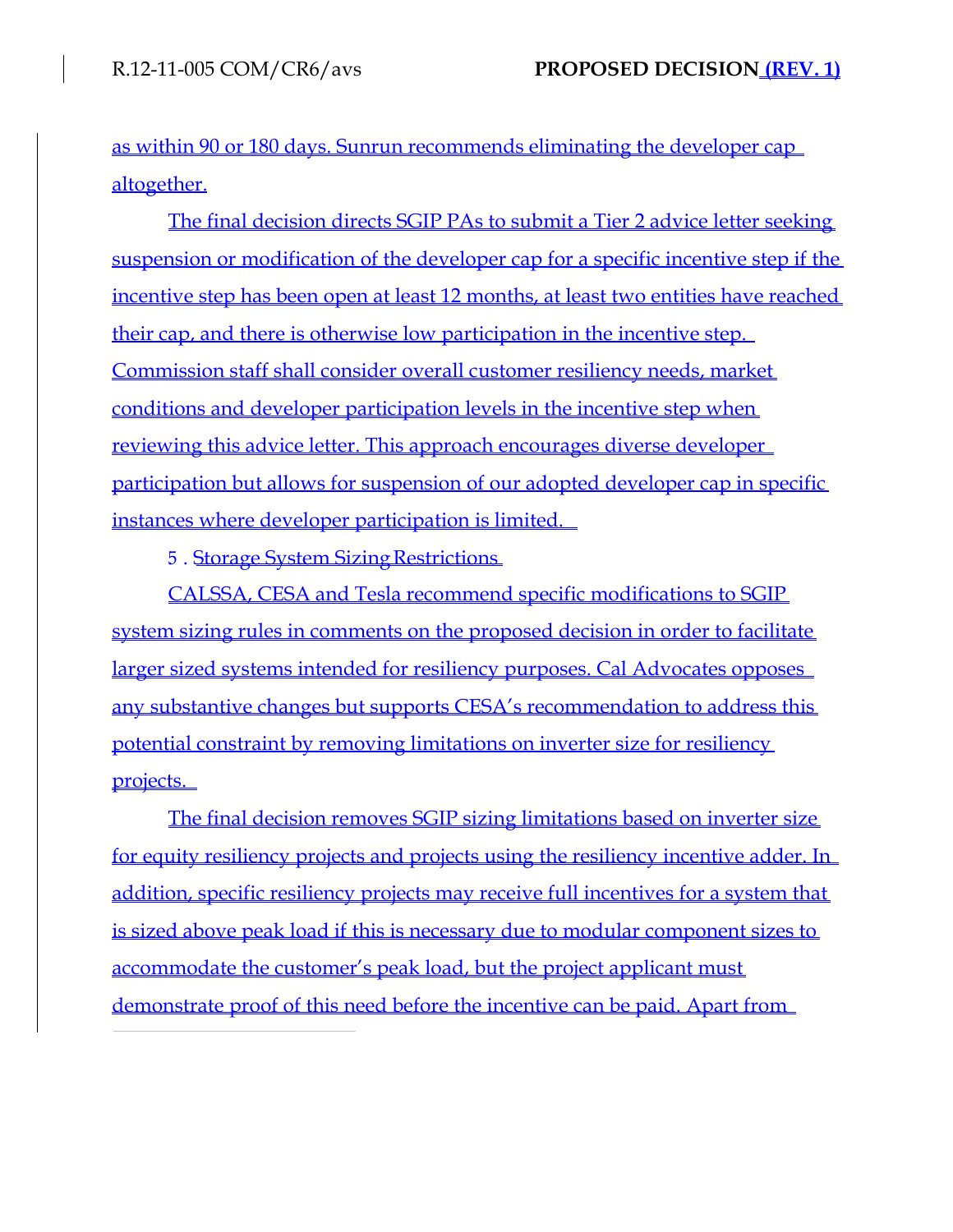these two component-specific changes, incentive awards for resiliency projects shall continue to be based on existing SGIP sizing rules.<sup>86</sup>

Under existing SGIP sizing requirements, the availability of inverters only in specific sizing increments could result in the installation of systems for such customers that fall below the peak or critical loads during PSPS events. In addition, installing critical load panel may not always provide a viable alternative to address resiliency needs as can be costly, may require customers to shut down for several days during installation, and would necessarily limit such customers to critical loads during a PSPS event.

In addition, we are cognizant that although CALSSA, CESA and Tesla recommended revisions to SGIP system sizing rules in the April Ruling, parties comments in response to the proposed decision added more and complex detail to these earlier requests. Because we do not have a full understanding of how current sizing rules may impact customer resiliency benefits, the extent of the n eed for rule modifications to facilitate systems' providing longer duration backup power, or the right "amount" of resiliency that is appropriate to incentivize, we authorize the SGIP PAs to submit additional any revisions to SGIP sizing requirements they believe are appropriate in one more of the implementation advice letters required in this decision.

6. Equity Resiliency Eligibility Criteria including Customers **Subject to PSPS Events** 

CALSSA, CESA, Tesla and Sunrun recommend requiring SGIP PAs to provide maps or publicly-available downloadable maps of customers eligible for

<sup>86</sup> SGIP handbook, Section 5.3.2 states that energy storage projects, whether paired or stand-alone may be sized up to the Host Customer's previous 12-month annual peak demand for systems that are rated above 10 kW but that projects with future load growth can be sized up to future peak demand, but the load must be substantiated before the incentive can be paid. Systems that are rated at 10 kW or less are exempt from the sizing requirement. SGIP 2019 Handbook. h [ttps://www.selfgenca.com/documents/handbook/2019.](http://www.selfgenca.com/documents/handbook/2019)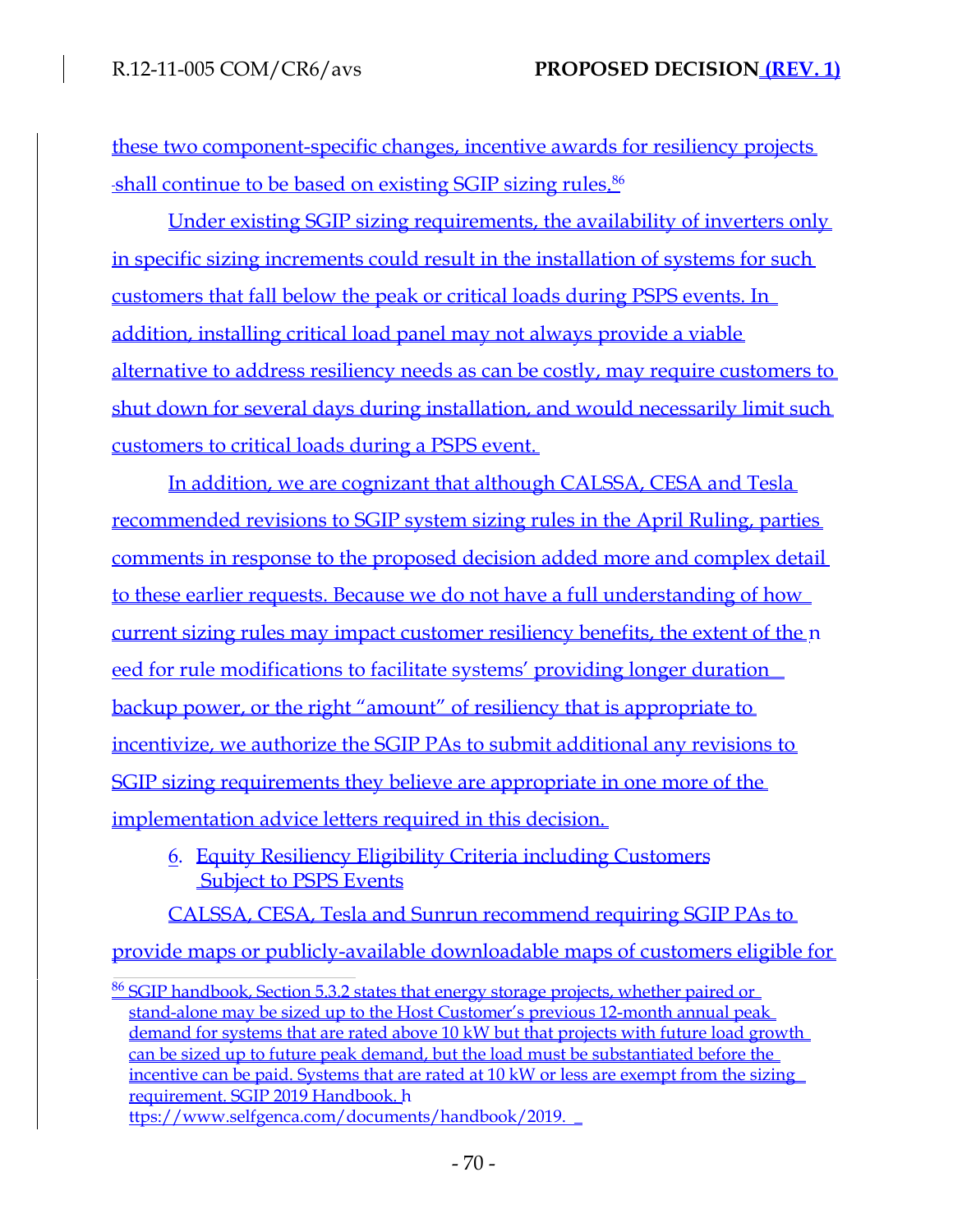resiliency incentives, stating that this would help developers identify customers. Cal Advocates cautions that there may be customer privacy and/or security concerns with publicly posting maps for this purpose.

The final decision requires the electric IOUs to ensure there is a method for all customers, or their authorized representative, to: (1) identify the circuit they are served by from their bill or online, or otherwise; and, (2) verify if they were subject to two or more PSPS events. Provision of SGIP customer eligibility in a form other than through a publicly available map or list will support developer identification of eligible customers in an appropriate manner and help ensure customer use of the adopted resiliency incentives. The SGIP handbook shall be revised to describe the methods. In addition, the final decision requires electric IOUs to post on the SGIP portal a master list of all circuits that have had two or m ore PSPS events and the dates and times of the events.<sup>87</sup>The electric IOUs shall update the lists within 30 days of any new PSPS event. In addition, as recommended by Sunrun, the final decision directs the SGIP PAs to work with Commission staff and the SGIP TWG to consider additional ways to facilitate developer identification of customers eligible for resiliency incentives that do not violate customer privacy or raise security concerns.

Sunrun requested that the Commission define "discrete PSPS event" as entailing a 24-hour duration. The final decision does not take this step, as shorter durations of de-energization negatively impact customers who should likewise be accorded eligibility for resiliency incentives. To provide additional clarity, however, each SGIP PA, including CSE in collaboration with SDG&E, should i nclude its working definition of "discrete PSPS event" in the Joint Tier 2

 $87$  The Commission's website has all PSPS events in a spreadsheet, listed in chronological order. *See:* CPUC De-energization Spreadsheet (under Utility De-energization Reports) on the Commission's De-energization (PSPS) Webpage, at: h [ttps://www.cpuc.ca.gov/deenergization/.](http://www.cpuc.ca.gov/deenergization/)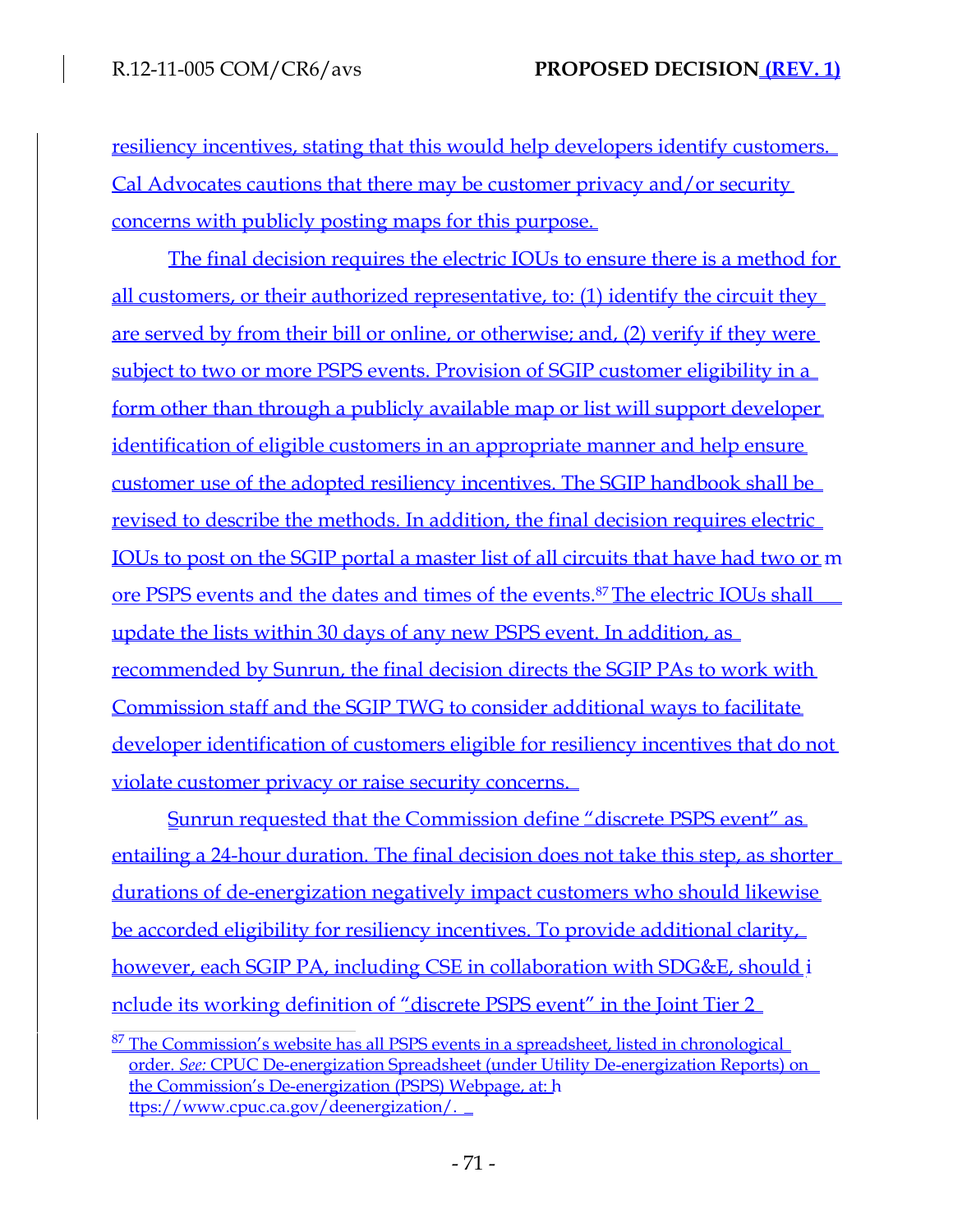Implementation advice letter required in this decision. To facilitate the objectives of this decision, the SGIP PAs and SDG&E should strive to use a standardized definition of this phrase to determine SGIP resiliency incentive eligibility, as practicable.

We also modify the final decision to clarify, as requested by PG&E, that the definition of markets eligible for equity resiliency incentives is one with less than \$15 million in annual revenues, as calculated at a single location. We do not otherwise expand the definition of customer eligibility for the equity resiliency budget at this time.

7. . Residential General Market Customer "SoftTarget"

PG&E comments on the proposed decision request clarification of C ommission expectations of SGIP PA enforcement of the "soft target" outlined in t he proposed decision. PG&E is referring here to the proposed decision's requirement that 50 percent of the general market residential budget using SB 700 funds will be used by residential customers living in Tier 3 or Tier 2 HFTDs or who had their electricity turned off in two or more discrete PSPS events prior to applying for SGIP incentives.

The objective of the "soft target" adopted in this decision is to encourage developers to significantly redirect their customer outreach efforts to HFTD and PSPS areas. To support this focus, the final decision clarifies Commission expectations for enforcement of this "soft target." The final decision clarifies that SGIP PAs shall administer the "soft target" by pausing acceptance of SGIP applications from residential customers who do not live in a Tier 3 or Tier 2 HFTD, or who did not have their electricity turned off in two or more discrete P SPS events prior to applying for SGIP incentives, once the PA's incentive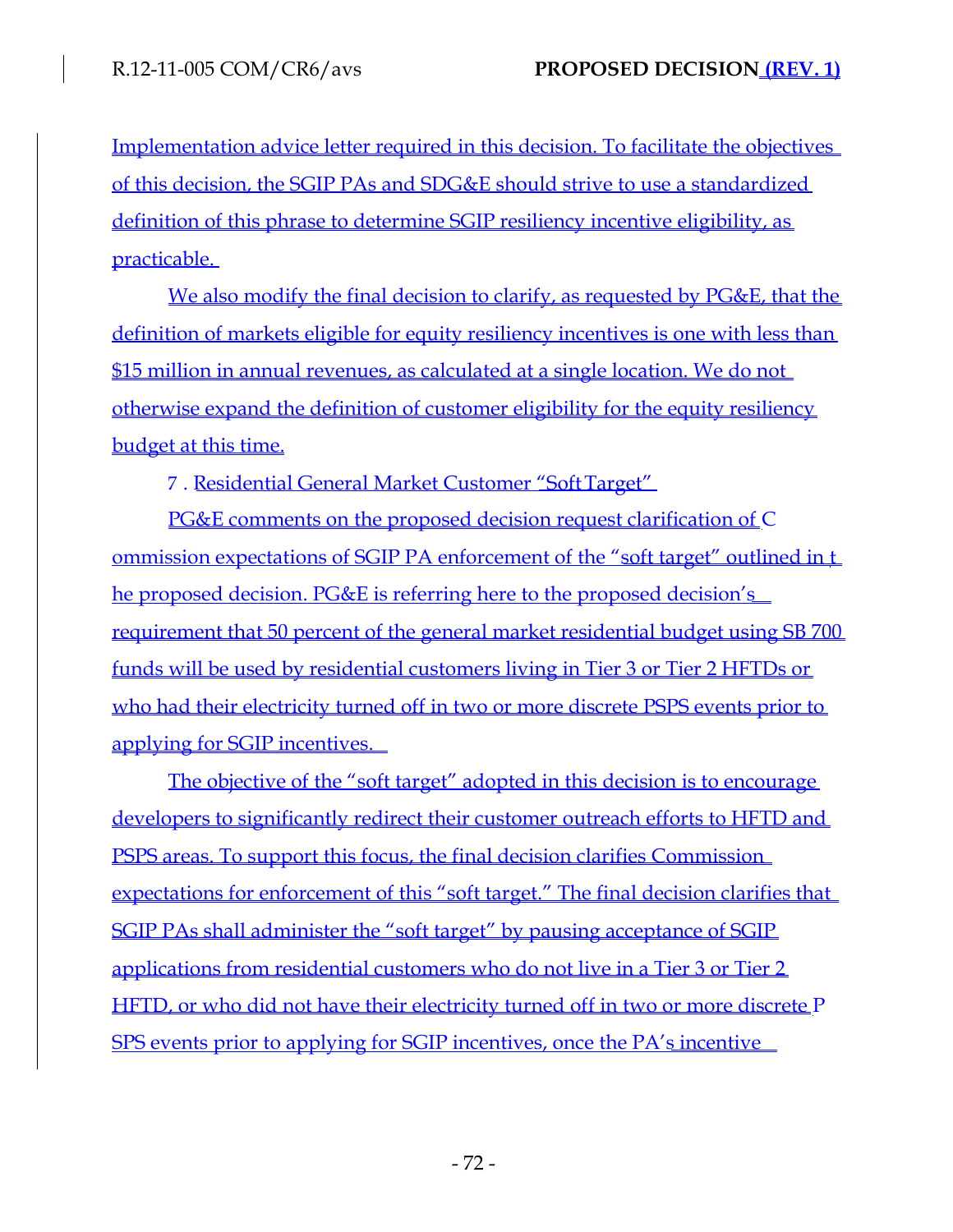awards for such customers have reached 50 percent of that PA's available incentives for each residential energy storage incentive step.

8. Clarification of Application Processing Requirements

Several parties request clarification regarding the proposed decision's inclusion of a 45-day target for SGIP application processing. These parties provide a number of supplemental suggestions. CALSSA recommends that the Commission clarify the processing target as entailing a 10-day processing time for each step in the application review process for a total of not more than 45 days. SoCalGas states that a total of 45 days to process applications is reasonable if it excludes the period of time an application is in "suspended" status. Tesla comments that the Commission should direct PAs and stakeholders to work together to develop reasonable timeline expectations for application review and for SGIP response times to developer email inquiries.

The final decision adopts these three recommendations by requiring the PAs to adequately staff the SGIP with sufficient resources to advance an incentive from the time of its submittal to "in review" status within 10 days and to fully process incentive applications, excluding the time the application is in "suspended" status, within approximately 45 – 60 days. SGIP PAs shall work with stakeholders to develop reasonable timeline expectations for each step of the application review process and for SGIP PA response times to developer email inquiries.

9. ME&ORequirements

GRID, CSE, MCE and the City of San Jose request additional clarification o n Commission expectations regarding ME&O for the 2020-2025 period. CSE's comments point out a discrepancy between Commission direction on the budget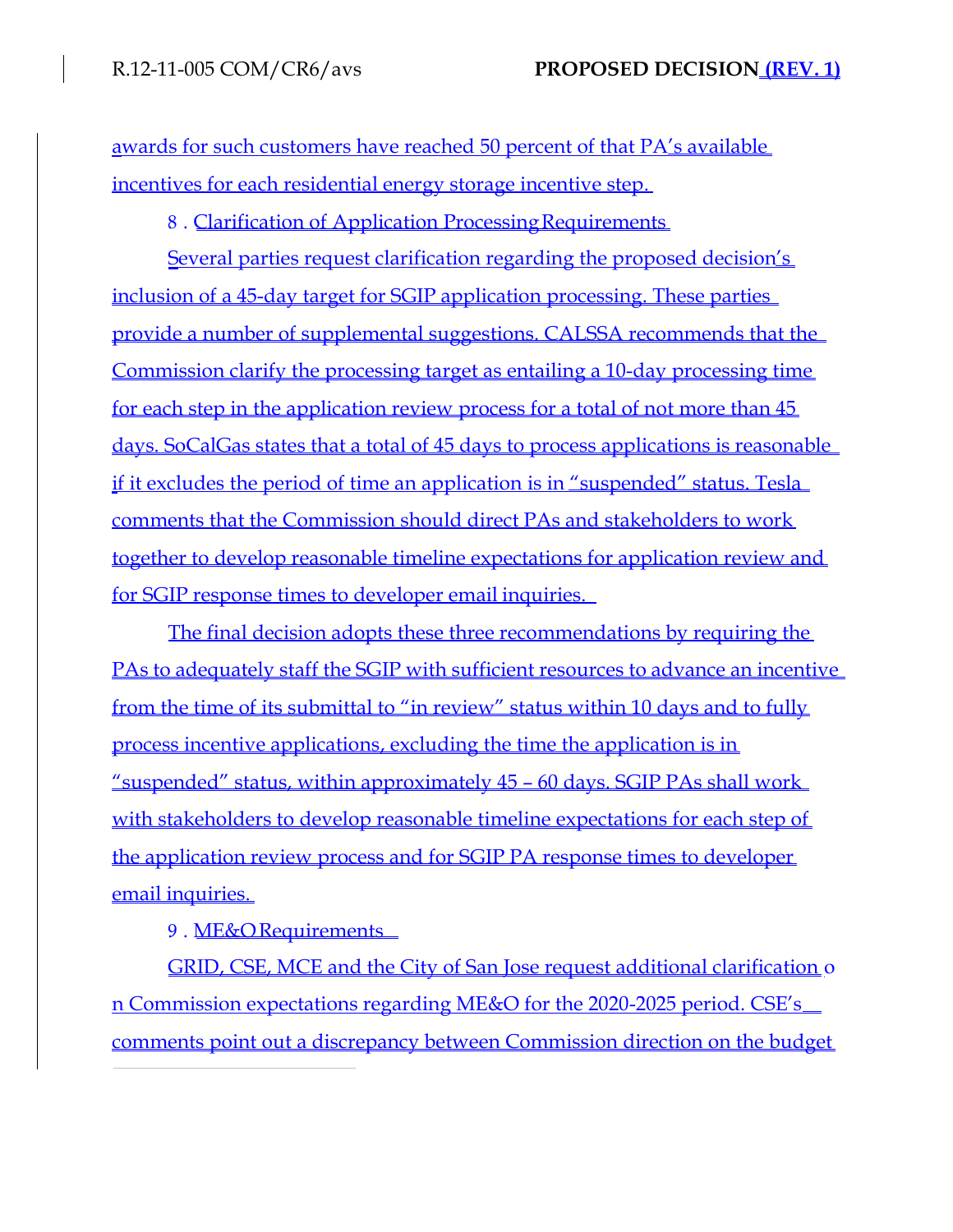sources, levels and frequency of ME&O funding in D.19-09-027.<sup>88</sup> CSE also asks if the ME&O Plan required in D.19-09-027 is intended to be an annual or longer-term plan. MCE, GRID and the City of San Jose suggest a need for specific annual ME&O funding allocations for low-income solar PAs, CCAs and local governments in order to ensure participation of these groups in the ME&O Plan required in D.19-09-027. These parties assert that the proposed decision omitted this point and request that the final decision set aside a portion of the 2020-2024 SGIP PA administrative budget out for this purpose.

In response to these comments, the final decision clarifies that each SGIP PA shall allocate approximately 10 percent of their adopted annual administrative allocations to the customized ME&O Plan required in D.19-09-027 and should update the ME&O Plan on an annual basis. The final decision further clarifies that PG&E and SCE shall estimate an annual administrative allocation for this purpose as approximately one-fifth of their accumulated unused funds, which we have approved in this decision for administrative costs subsequent to 2019.

The final decision does not direct specific funding carve-outs for ME&O Plan implementation partners as recommended by MCE, GRID and the City of San Jose. However, CSE and MCE are correct that D.19-09-027 required development of a "customized" equity resiliency and equity budget ME&O plan. We clarify here that the Commission's intent in D.19-09-027 is for SGIP PAs to develop a ME&O plan that extends well beyond an IOU-led mass marketing approach. D.19-09-027 outlines requirements and expectations for development

 $88$  The discrepancy in D.19-09-027 is between OP 7(f), which directs SGIP PAs to "allocate a sufficient budget to accomplish the objectives of the [ME&O] Plan of approximately 10 percent of annual administrative expenditures," and page 56, which states that, "the PAs shall allocate no more than 10 percent of their accumulated unused administrative budgets to fund the Plan."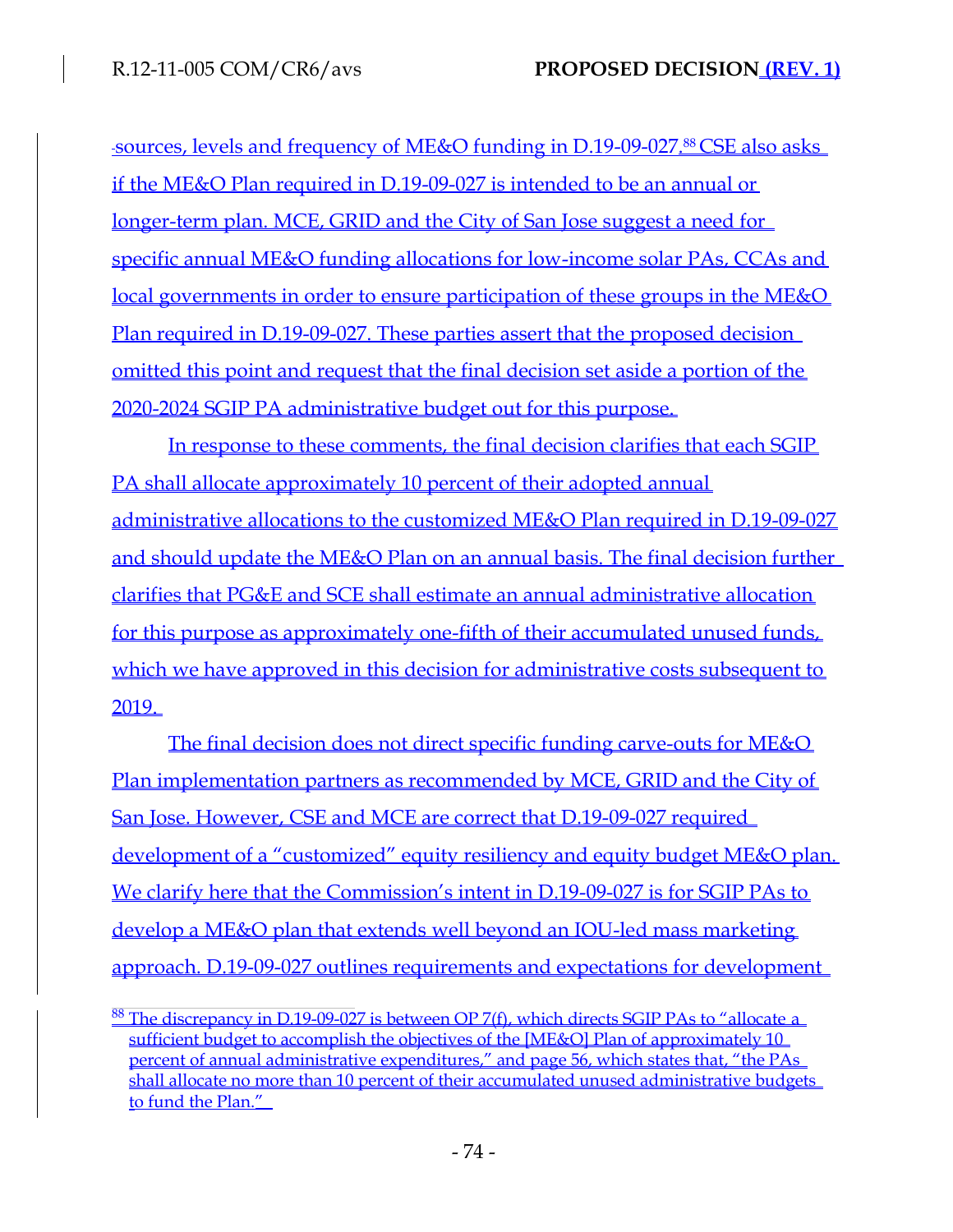of a customized ME&O Plan for the equity resiliency and equity budgets that will necessarily result in a targeted and community-based approach. It would seem difficult if not impossible for the SGIP PAs to accomplish this targeted and community-based approach without partnering with and appropriately funding interested local governments, CCAs and/or low-income solar PAs.

10. 0. Annual Collections and Continuous Availability of Funds

SoCalGas and CSE state that the proposed decision contained errors in the calculation of each IOU's proportion of annual ratepayer collections. As stated by these parties, D.06-12-033 directed the distribution of SGIP budgets among the PAs in millions.<sup>89</sup> In addition, as SoCalGas correctly asserts, D.17-04-017 states that, "PG&E, SCE, SoCalGas and SDG&E, shall collect on an annual basis, through 2019, *double* the amount collected for SGIP in the 2008 calendar year based on the proportionate share methodology adopted in D.06-12-033 and D.06-01-024."<sup>90</sup>Since the distribution of \$166 million using the percentages in Table 1 differs slightly from a doubling of the amounts in millions directed in D.06-12-033, the final decision amends Table 1 to reflect the doubling methodology articulated in D.17-04-017. As approved in D.16-06-055, SGIP incentive funds are available on a continuous basis.

1 Coordination with Other Relevant Ratepayer Funded Programs and Requirements Pursuant to AB 1144

Cal Advocates comments that additional direction to the PAs is required to avoid duplicative funding of backup electrical resources as authorized in Section 8386(c)(6)(C) or other ratepayer funded sources. We concur and the final decision directs the SGIP PAs to assess any ratepayer-funded program with

<sup>89</sup>D.06-12-033 at 33, Table 2.  $90$  D.17-04-017 at 10, emphasis added, and OP 1b.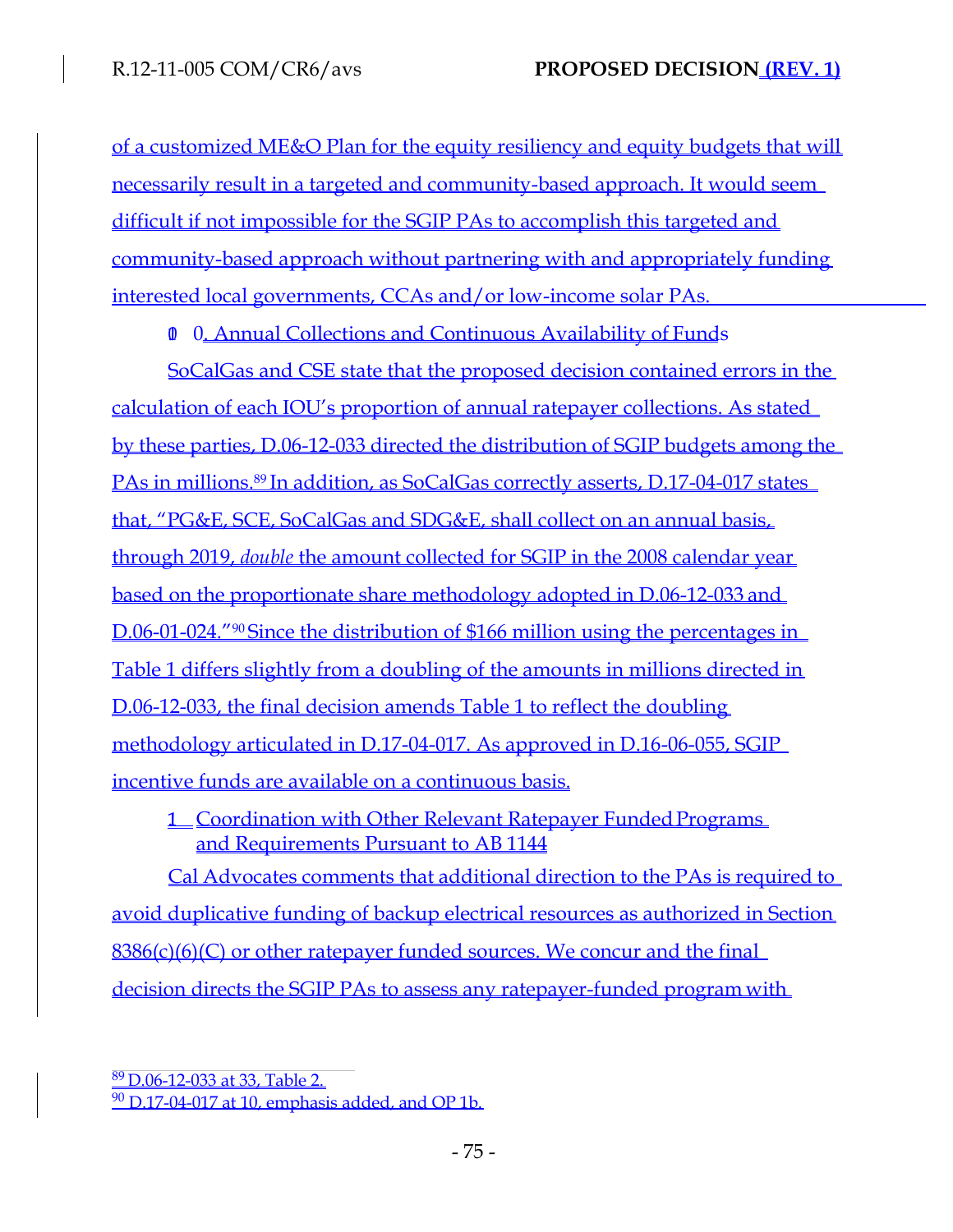potential to provide duplicative funding for resources intended to provide behind-the-meter backup power and to develop a process to prevent this.

**2** Streamlining of R.12-11-005 AL filing timelines

CALSSA recommends that the final decision consolidate advice letter filings ordered here and those ordered in D.19-09-027. We agree that a partial consolidation of advice letters could help decrease stakeholder confusion and demands on Commission staff. The final decision provides direction to SGIP PAs to accomplish this.

Specifically, the final decision directs the SGIP PAs to: (a) submit a Joint Supplement to PG&E 4191-G/5714-E, submitted December 17, 2019 pursuant to D.19-09-027, that further revises the SGIP handbook to implement the program revisions adopted in this decision specific to equity resiliency budget residential customers within 12 days of Commission adoption of this decision; (b) submit a Joint Tier 2 Non-Residential Equity Resiliency advice letter revising the SGIP handbook to implement the program revisions adopted in this decision specific to non-residential equity resiliency budget customers on February 18, 2020;  $\frac{91}{2}$ and, (c) submit a Joint Tier 2 Implementation advice letter revising the SGIP handbook to implement all other program revisions and budgets adopted in this decision no later than 90 days from adoption of this decision.

As indicated in D.19-08-001, the start date for the GHG requirements adopted in that decision for non-residential projects is no later than April 1, 2020.

13. Customer Coordination with Local Governments and the California Office of Emergency Services pursuant to AB 1144.

<sup>91</sup> *See* letter, "Approval of Joint Request by Self-Generation Incentive Program Administrators for an Extension of Time to Comply with the Full Requirements of Ordering Paragraph 7 subsections (a), (b), (d), and (e) of Decision 19-09-027" issued by Commission Executive Director Alice Stebbins on December 17, 2019.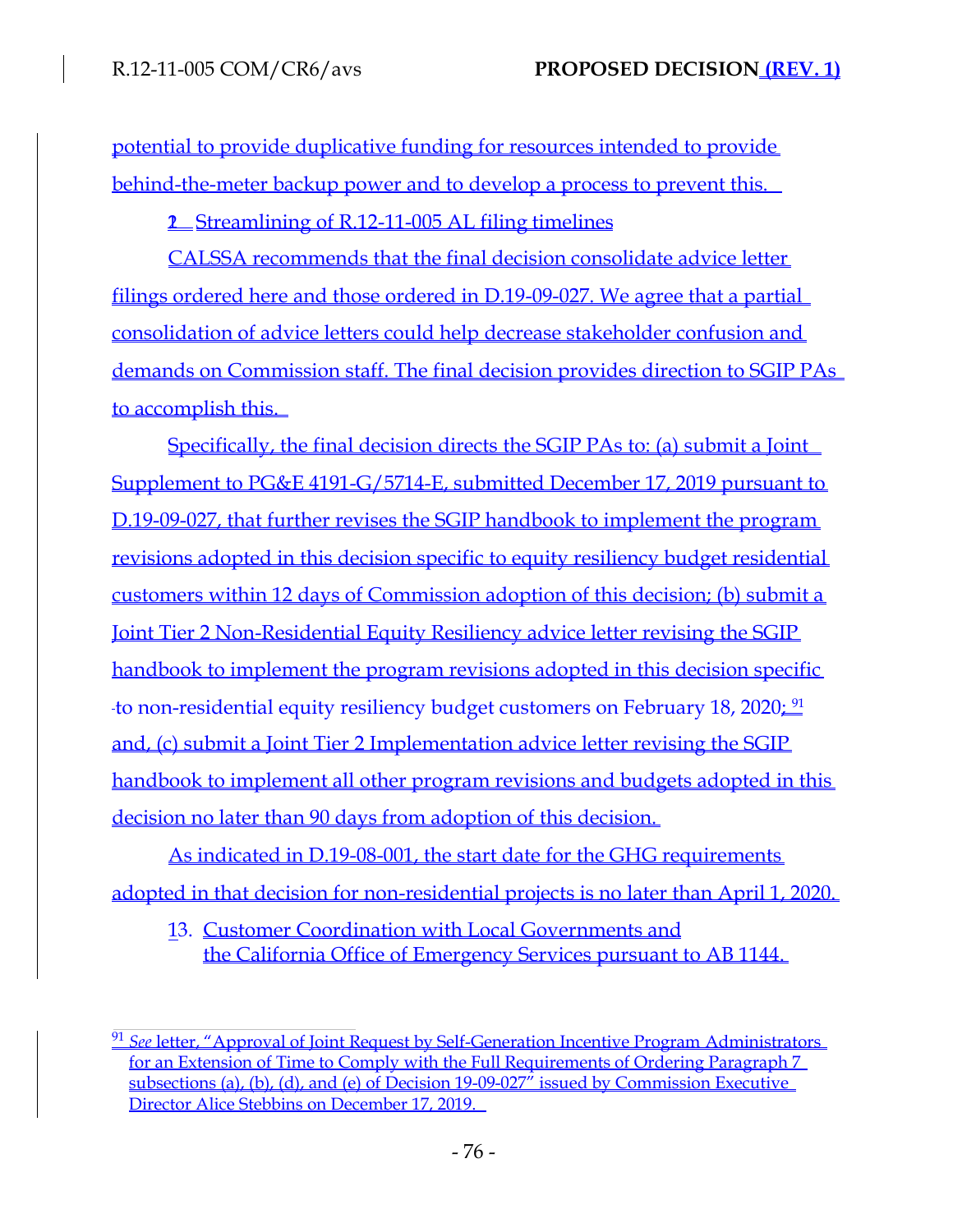SCE requested clarifications on Commission expectations regarding customer coordination with local governments and the California Office of Emergency Services pursuant to AB 1144 in its comments on the proposed decision. The final decision clarifies that equity resiliency budget applicants must demonstrate through their response to this question that coordination has or will take place with their local government and the Office of Emergency Services and requires SGIP PAs to deprioritize processing an application if the customer has not demonstrated this.

14. Correction of Inadvertent Omission in D.19-09-027

Finally, we clarify an inadvertent omission in D.19-09-027 in the final decision, specifically that electrical and critical loads panel and wiring upgrades are allowable costs for equity resiliency and equity budget projects. The intent of D.19-09-027 is that the higher incentives adopted for equity and equity resiliency budgets may be used towards these costs.

D.19-09-027 considers GRID, CESA, and CALSSA's comments on these likely additional costs for low income customers and/or critical facilities serving them that these parties made on the April Ruling and that proposed decision. Tesla raises the issue again in comments on this proposed decision.<sup>92</sup> D.19-09-027 as adopted discusses parties comments on the "additional costs of traveling to remote HFTD areas, electrical panel and wiring upgrades in some cases, and replacement parts and maintenance costs that could lead some projects to exceed an average cost of \$0.85/Wh, a cost that is based on current SGIP residential participants who are unlikely to face the same barriers as equity budget

<sup>92</sup>CESA, Comments on Equity Resiliency Proposed Decision, August 29, 2019 at 4; CALSSA, Comments on Equity Resiliency Proposed Decision, August 29, 2019 at 3, and GRID, Comments on Equity Resiliency Proposed Decision, August 29, 2019 at 4.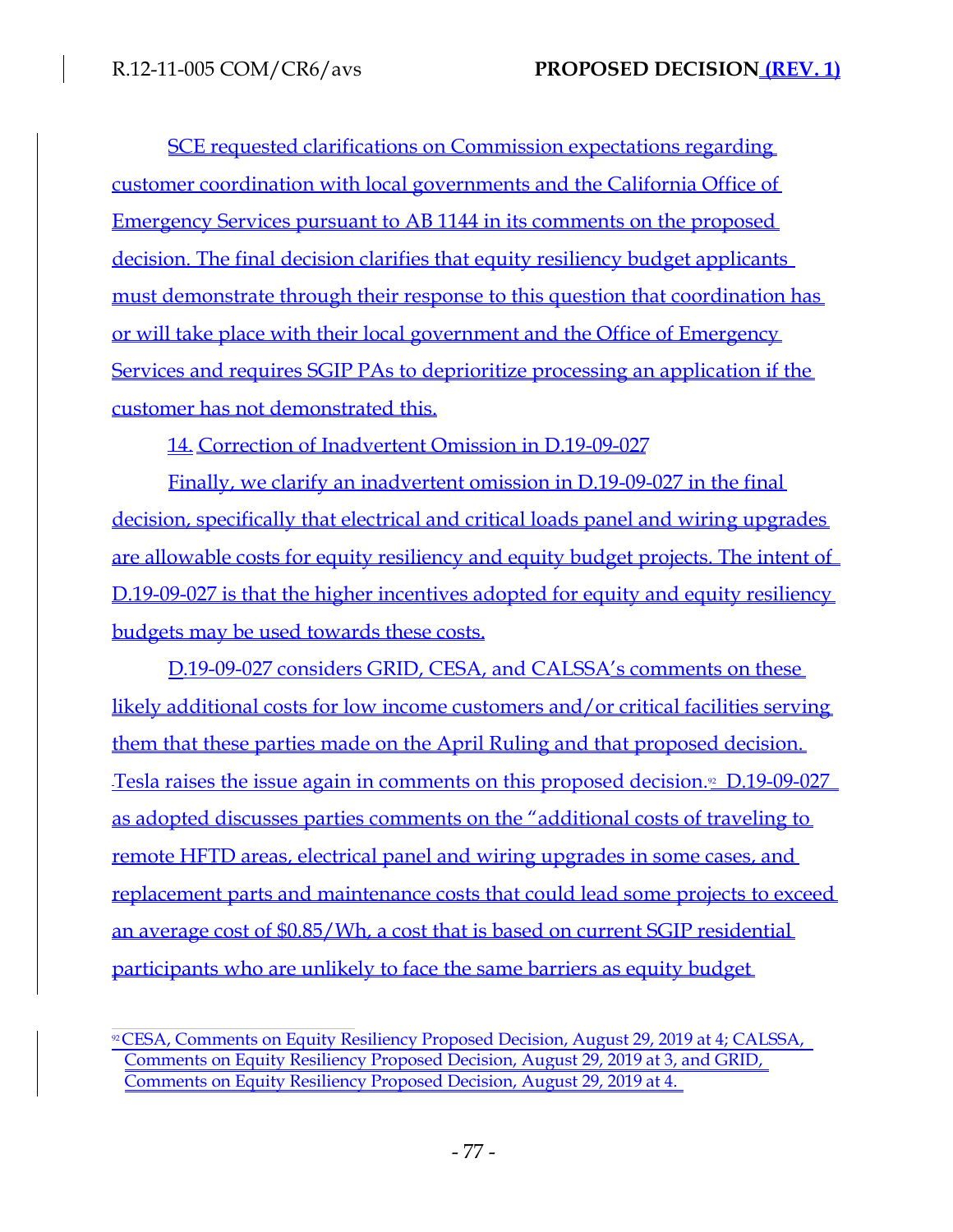customers," but omits a specific clarification that some of these additional costs are allowable costs for equity resiliency and equity budgets.<sup>93</sup>

To minimize confusion or delay, this final decision clarifies that electrical and critical load panel and wiring upgrade costs are allowable costs for equity resiliency and equity budget projects. We emphasize, however, that SGIP sizing restrictions continue to apply to all projects as do related restrictions adopted in D.19-09-027, specifically that "vendors/developers shall not sell a residential storage system that receives incentives for a total price (before incentives) that is greater than the price they sell a comparable system that does not receive i ncentives."<sup>94</sup>

### **11. Assignment of Proceeding**

Clifford Rechtschaffen is the assigned Commissioner and Cathleen A. Fogel is the assigned ALJ in this proceeding.

## **Findings of Fact**

New Collections and Budget Allocations

1. Authorizing 2020 to 2024 ratepayer collections of \$166 million annually enables prioritization of SGIP funds to the customers most impacted by PSPS events, supports market transformation, maximizes ratepayer value, ensures the continued provision of grid services and provides for the equitable distribution of benefits.

2. The customer cost allocation method approved in Resolution E-4926 ensures the equitable distribution of SGIP costs and benefits as required in § 379.6(a)(1) and SGIP PAs are correctly implementing §379.6(k) via the Public Purpose Program charge.

93 D.19-09-027 at 38. <sup>94</sup> D.19-09-027 at 38.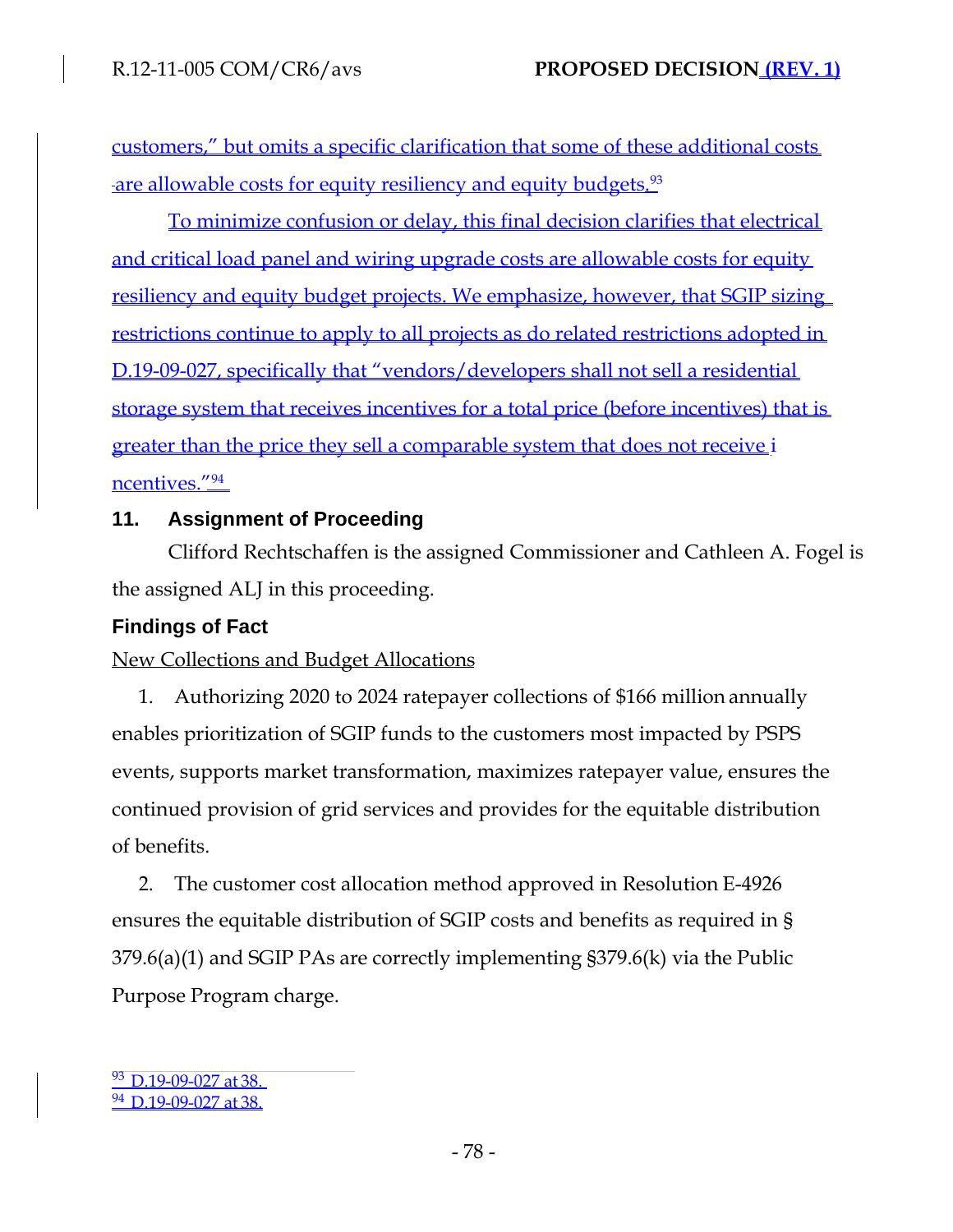3. A 1512 percent allocation of 2020 to 2024 ratepayer collections for SGIP incentives to renewable generation projects balances limited demand for incentives in recent years with a strong GHG performance by some renewable t echnology fuels, results in nearly \$129\$104 million in renewable generation incentive funds through 2025,2025 and should stimulate developer interest, and is reasonable...

4.. Pausing administrator acceptance of SGIP renewable generation project applications using collect/use/destroy as the biomethane baseline will allow the Commission to make a more informed determination of whether to adopt SC/NRDC's recommendation to further limit SGIP eligibility to certain resources on a permanent basis.

5.. 4. The key criteria to determine allocation of 2020 to 2024 ratepayerfunds are anticipated customer demand and need, and community benefits.

6.. 5. Allocating 63 percent of 2020 to 2024 funds for SGIP incentives tothe equity resiliency budget prioritizes customers with the greatest immediate need for on-site storage, provides community benefits, and advances SGIP's goals.

7.. 6. Suspending allocation of new large-scale energy storage equity budget funds until such time as demand increases supports the prioritization of 2020 to 2024 funds to equity resiliency budget customers.

8.. 7. Allocating three percent of 2020 to 2024 collections to the residential equity budget supports increased participation in SGIP by low-income customers regardless of where they live.

9.. 8. SGIP's general market large-scale and non-residential equity storage budgets had approximately \$269 million in accumulated unused funds remaining as of September 2019.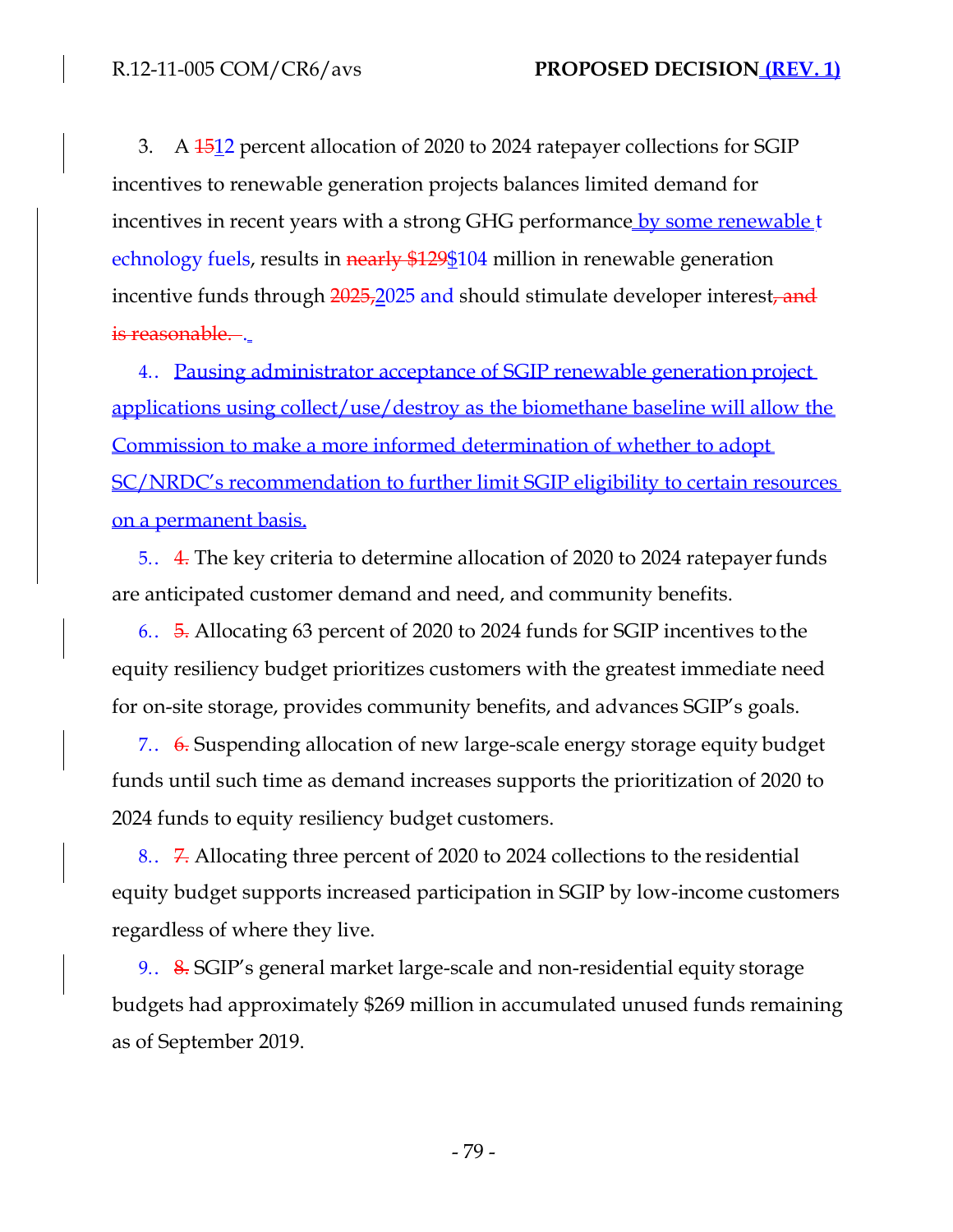10.0. 9. Reducing 2020 to 2024 funding allocations for general market large-scale storage technologies to  $\frac{1210}{2}$  percent of incentive funds results in over \$314351 million in total available funds for such projects through 2025, with additional funds available in the large-scale energy storagegeneral market and equity budget. **projects through 2025**.

11.1.  $10$ . Adjusting the residential storage budget allocation to seven percent of 2020 to 2024 collections for incentives results in a total budget of approximately \$60 million, provides incentive funds for 31,000 new residential systems and balances ongoing customer demand for general market residential storage systems with other priorities.

12.2. <u>HPWH deployment may provide GHG reductions that significantly</u> exceed the five kg CO<sub>2</sub>/kWh required for storage system by this Commission in the GHG Decision.

13.3. Adopting a five percent annual budget allocation for HPWHs supports deployment of these technologies at scale and the realization of their potential grid reliability, utility customer and GHG benefits.

Energy Storage Incentives

14.4. <del>11.</del> In recent years, 70 percent of SGIP large-scale storage projects paired with solar have used the federal ITC.

15.5. 12. The current large-scale storage incentive structure supports market transformation, and this outweighs the potential administrative benefits of moving to an annual step-down structure.

16.6. 13. Continuing with the general market residential incentive step-down structure adopted in D.16-06-055 and D.17-04-017 and equally allocating 2020 to 2024 funds across two new incentive steps continues a stable incentive design with a successful track record.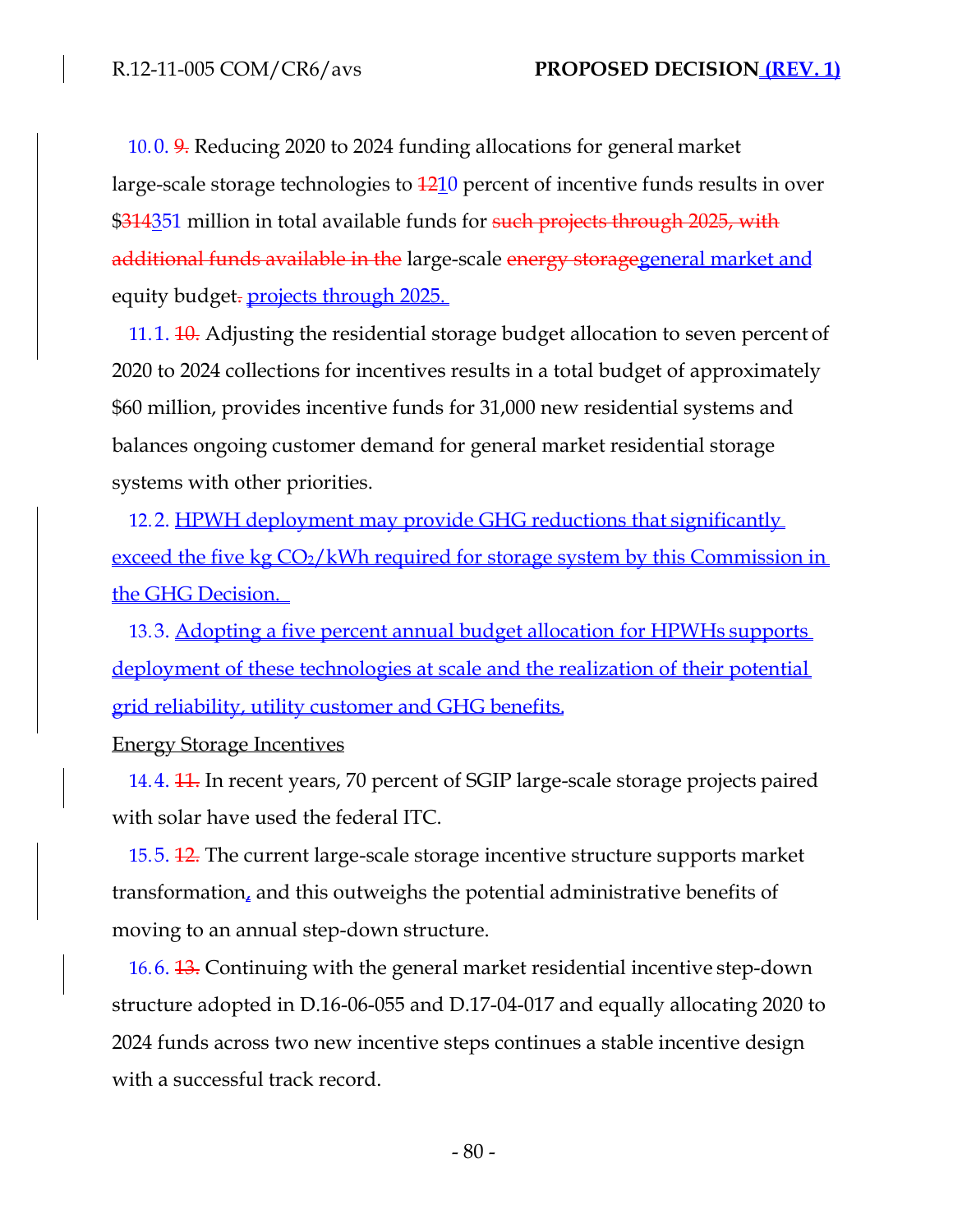17.7. 14. Adopting a 50 percent spending "soft target" for general market residential customers located in areas subject to PSPS events or that live in areas of extreme or elevated fire risk helps ensure that customers most likely to benefit from the resiliency services provided by storage learn about and use SGIP incentives.

Renewable Generation Technologies

18.8. 15. Renewable SGIP renewable generation technologies using on-site biogas with venting as the baseline have a solid track record of providing GHG emission reductions.

19.9. On-site biogas SGIP projects with venting as the baseline produced over ten times as many GHG emission reductions per MWh of energy generated as did SGIP biogas projects with collect/use/destroy as the biomethane baseline in 2016-2017 and directed biogas in 2017 resulted in a small increase in GHG impacts due to biogas contracts expiring.

20.0. To date, all SGIP projects using vented methane as the baseline have been located on dairy farms.

21.1.  $\frac{16}{16}$ . An incentive level of \$4.50/W has been shown to successfully stimulate increased adoption of SGIP renewable generation projects.

22.2. 17. Paired on-site renewable generation and storage projects have the ability to provide continuous backup power for a longer duration than storage projects alone.

23.3. **18.** It is reasonable to approve a renewable generation technology incentive structure that prioritizes SGIP participation by the customers most negatively impacted by PSPS events, which are customers whose electricity has been shut off during two or more discrete PSPS events.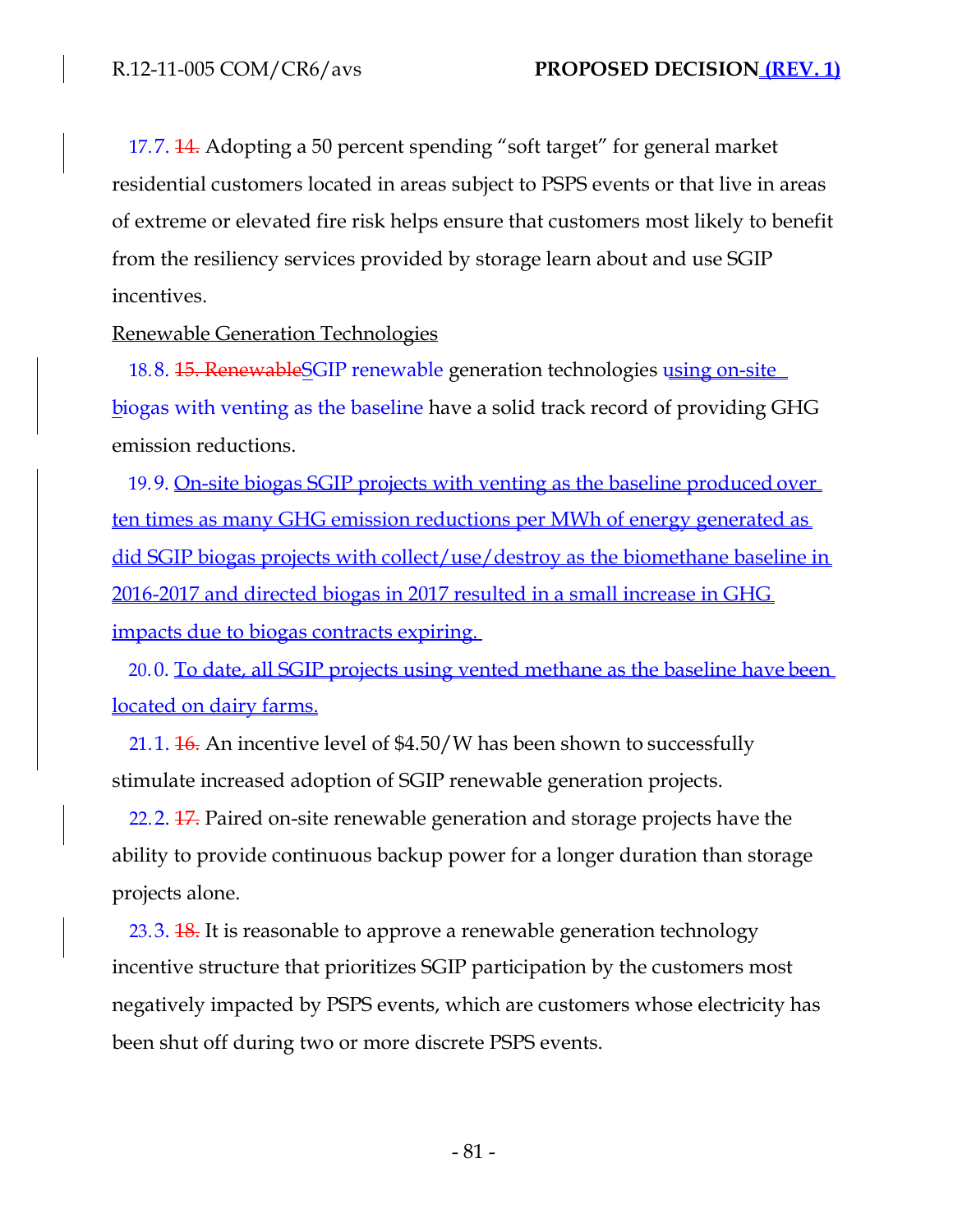24.4. 19. Approving a renewable generation technology incentive of \$2.00/W with no step-down structure for general market customers and a resiliency adder of \$2.50/W for customers with critical resiliency needs encourages developers to prioritize outreach to customers most negatively impacted by PSPS events.

25.5. 20. Providing a significant incentive adder for renewable generation projects for customers with critical resiliency needs supports such customers' ability to withstand PSPS events and reflects the Commission's desire to prioritize use of SGIP incentives by customers facing wildfire related outages.

26.6.  $21$ . Section 379.6(m) requires that as of January 1, 2020, generation technologies receiving SGIP incentives must only use renewable fuels.

27.7. 22. Limiting SGIP generation projects to those with a 10-year contractfor biogas supply and operation  $\frac{1}{2}$  is a reasonable way to ensure compliance with the statute's requirement that SGIP generation projects only use renewable fuels.

28.8. 23. Some parties are concerned that existing tracking and verification systems may not ensure that directed biogas projects produce incremental environmental benefits.

### Equity Resiliency Budget

29.9. 24. D.19-09-027 directed SGIP PAs to begin accepting equity resiliency budget applications on April 1, 2020 to coincide with launch of the GHG emission reduction requirements adopted in D.19-09-001.

30.0. 25. The PSPS events of 2019 warrant accelerating the April 1, 2020 equity resiliency program start date for accepting small-scale residential equity resiliency budget applications to no later than March 1, 2020 to help eligible customers install on-site energy storage prior to the 2020 critical wildfire season.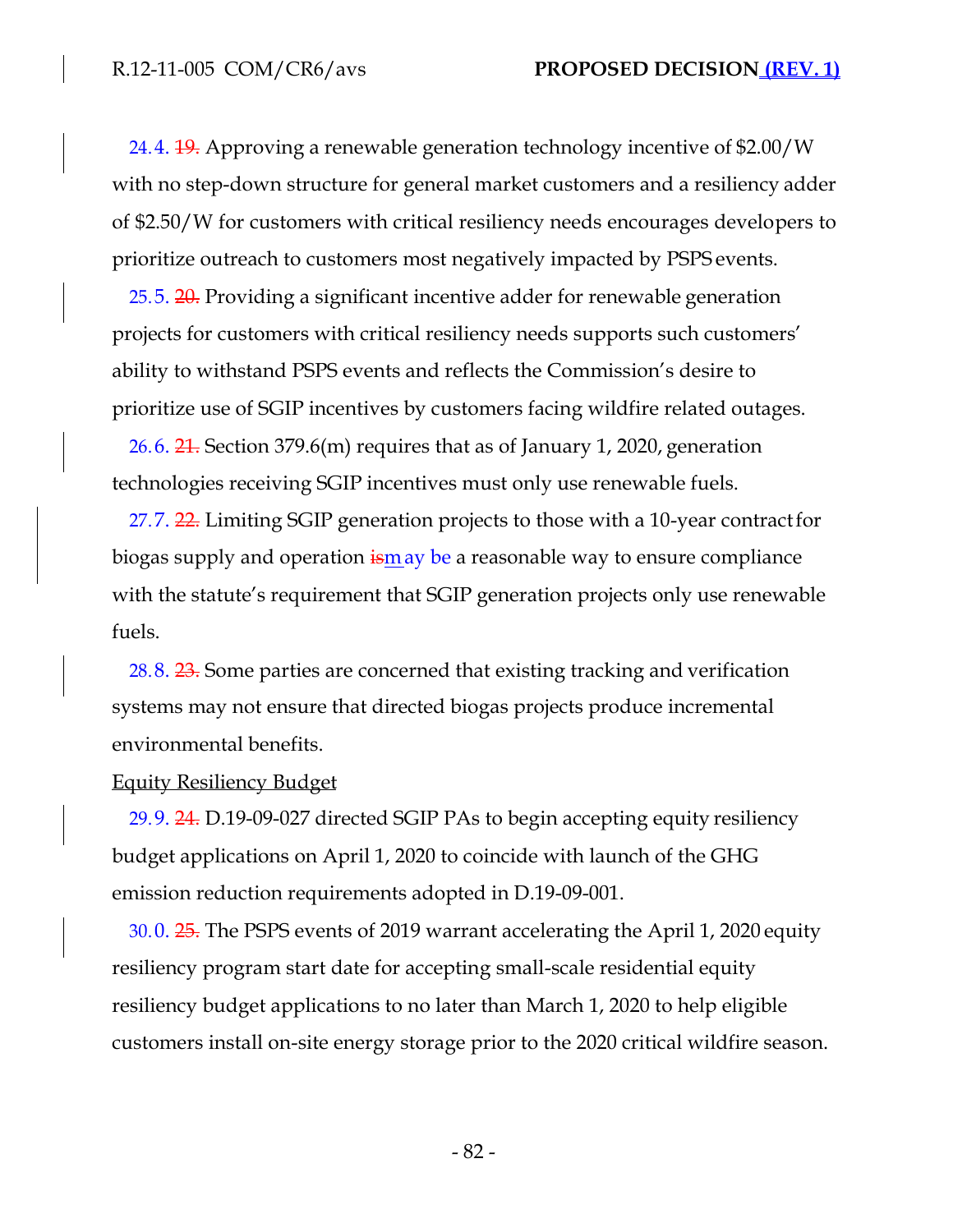31.1. 26. D.19-09-027, OP 4 authorizes the SGIP PAs to start implementing the requirements of D.19-08-001 for new residential customers on January 1, 2020, or any other time prior to April 1, 2020, if they are able to do so.

32.2. 27. SGIP PAs are capable of accepting small-scale residential equity resiliency budget applications and moving the effective date for the new small-scale residential GHG emission reduction requirements adopted in D.19-08-001 to no later than March 1, 2020.

33.3. 28. The broad reach of meters de-energized during the 2019 PSPS events has given the Commission a clearer sense of the potential impacts of such events outside of Tier 3 or Tier 2 HFTDs and justifies updating the eligibility criteria for the equity resiliency budget to better include customers most impacted by PSPS events.

34.4. 29. Expanding eligibility criteria for the equity resiliency budget toinclude customers whose electricity was shut off during two or more discrete PSPS events prior to the date of application for SGIP incentives will help customers most at risk of having their electricity shut-off during PSPS events install on-site batteries prior to the 2020 critical wildfire season.

35.5. 30. Limiting eligible customers to those whose electricity was shut off during two or more discrete PSPS events prior to the date of application for SGIP incentives helps target the larger incentive funds to those customers most likely to be impacted by PSPS events in the future.

36.6. 31. Identifying customers whose electricity was shut off during two or more discrete PSPS events prior to the date of application for SGIP incentives as customers with critical resiliency needs is  $a$  rough approximation and not a perfect indicator, but is a method that can be quickly implemented and is the best

- 83 -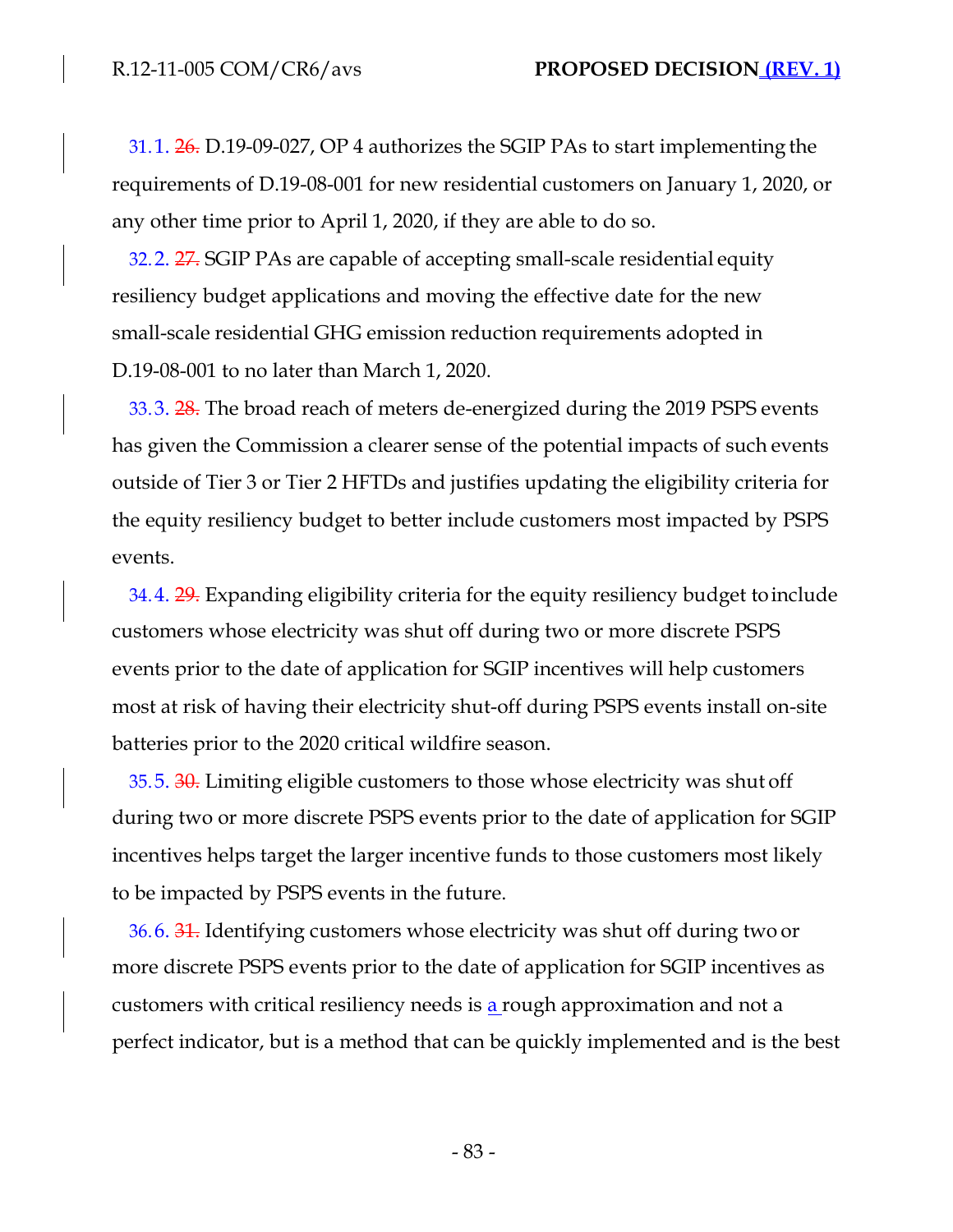means available to identify customers most likely to be subject to PSPS events until better information becomes available.

37.7. 32. The IOUs have lists of customer meters de-energized during PSPS events and can further refine these to improve their accuracy as necessary.

38.8. Requiring the electric IOUs to ensure there is a method for all customers, or their authorized representative, to identify the circuit they are served by from their bill or online, or otherwise, and to verify if they were subject to two or more PSPS events will support developer identification of eligible SGIP customers in an appropriate manner and help ensure customer use of the adopted resiliency incentives.

39.9. 33. The October 2019 PSPS events revealed the centrality of grocery stores, corner stores, markets and supermarkets to customers' capacity to weather PSPS events.

40.0. 34. Independent Living Centers served as ad hoc PSPS centers for individuals living with disabilities, providing mobile backup services and support services during the October 2019 PSPS events.

41.1. 35. Food Banks are essential sources of food for lower-income families during PSPS events or wildfires.

42.2. 36. Designating markets (grocery stores, corner stores, markets and supermarkets), independent living centers, and food banks as critical facilities for SGIP purposes supports communities with critical resiliency needs.

43.3. 37. Limiting the designation of markets with critical resiliency needs to grocery stores, corner stores, markets and supermarkets with average annual gross receipts of \$15 million or less over the last three tax years as calculated at a single location directs funds to smaller businesses that  $\frac{may}{day}$  lack the financial means to install on-site storage without subsidies.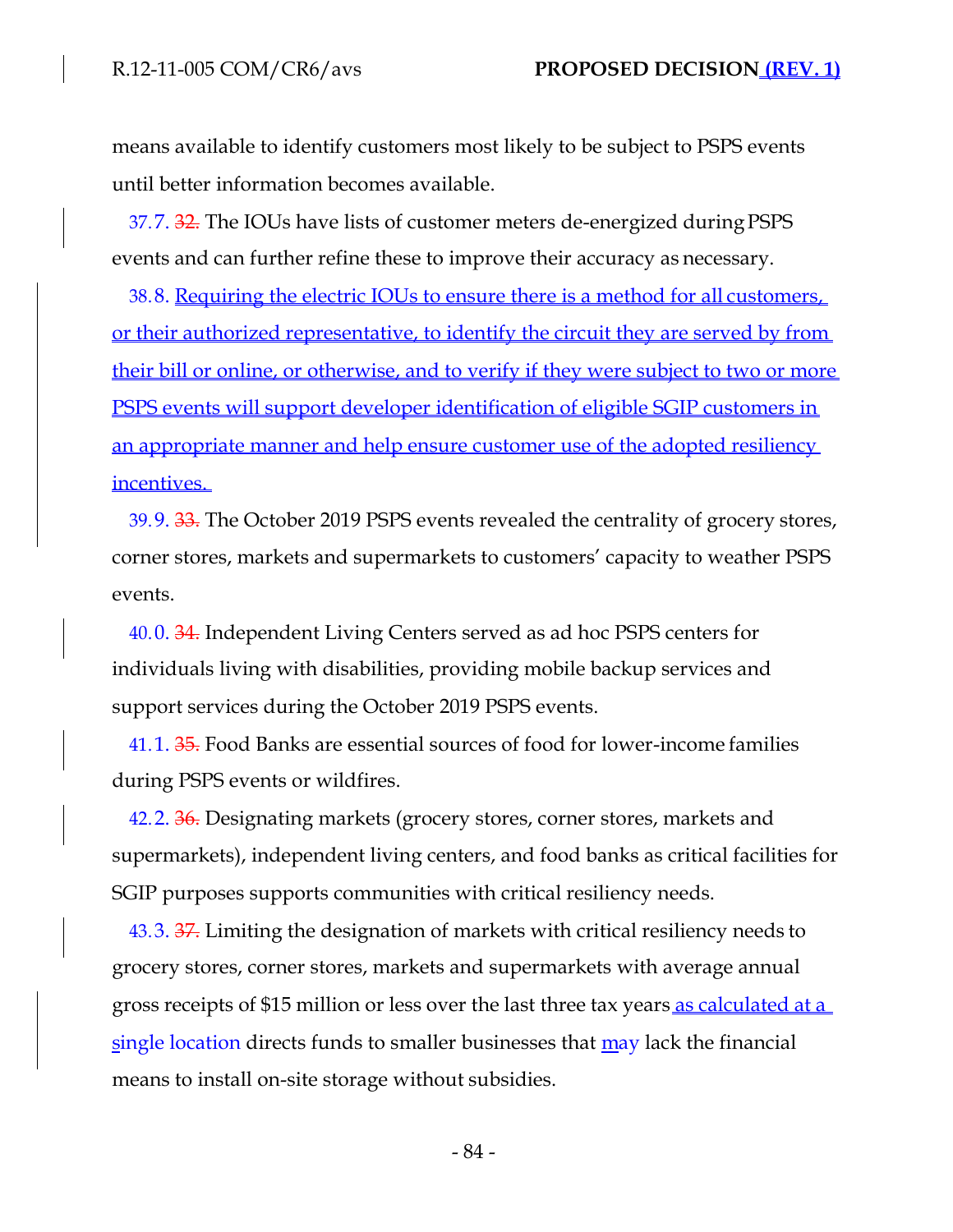44.4. 38. The October 2019 PSPS events highlighted challenges for rural residents relying on electric pump wells for water supplies.

45.5. 39. Defining households relying on electric pump wells for water supplies as customers with critical resiliency needs, if they reside in Tier 2 or Tier 3 HFTDs or if they are customers whose electricity was shut off during two or more discrete PSPS events prior to the date of application for SGIP incentives helps address such customers' critical drinking water, sanitation and fire response needs.

46.6. It would assist customer participation if the SGIP PAs use a standardized definition of the phrase "discrete PSPS event" to determine SGIP resiliency incentive eligibility and if PAs work with Commission staff and stakeholder to explore appropriate ways to facilitate developer identification of customers eligible for resiliency incentives.

General Market Resiliency Adder

47.7. 40. Longer duration SGIP storage projects are well suited to provide resiliency services during PSPS or other outage events.

48.8. 41. Modifying the incentive step-down structure for general market storage systems with longer than a two-hour discharge increases incentives for systems suitable to provide backup power for customers during PSPS and other outage events.

49.9. 42. Defining general market non-residential customers with critical resiliency needs similarly to non-residential equity resiliency customers, with the exception that there is no equity requirement for a general market resiliency adder, supports such customers' increased SGIP participation.

50.0. 43. Defining a non-residential customer with critical resiliency needs as eligible for the equity resiliency budget if that customer provides critical facilities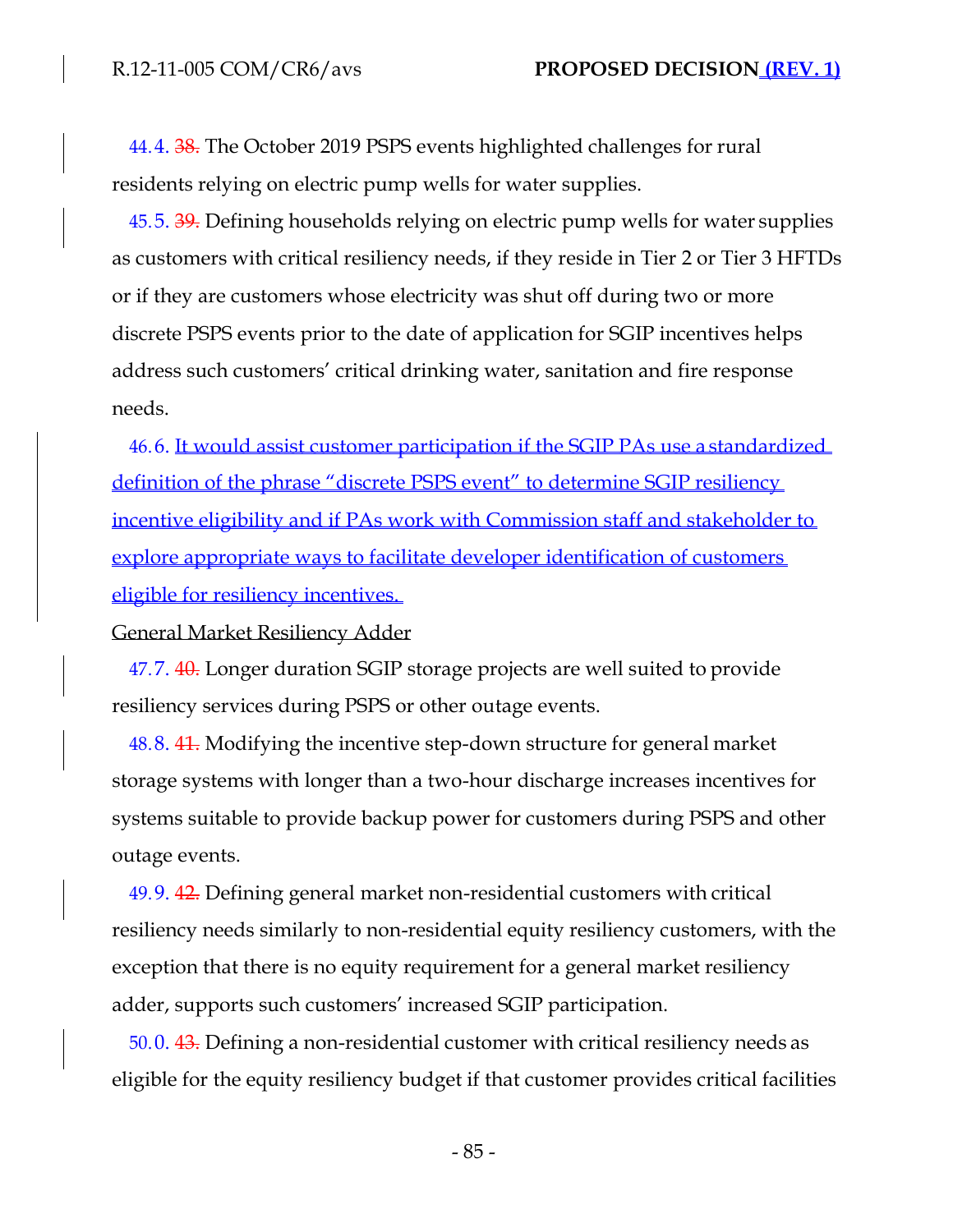to at least one community eligible for the equity resiliency budget helps ensure that the higher equity resiliency incentives are targeted where they are most needed.

51.1. 44. A resiliency adder of \$0.15/Wh intended to cover 50 percent of current large-scale storage costs through Step 5 encourages timely use of SGIP incentives by the communities and businesses most impacted by wildfires and PSPS events.

52.2. 45. Adopting new information submittal requirements for general market energy storage and renewable generation projects applying for resiliency adder incentives ensures that customers installing such systems with the expectation that they will provide resiliency services are basing this on accurate information about their capabilities and limitations.

53.3. 46. Rule 21 interconnection tariffs, national, state, local and SGIP rules are adequate to address the safety risks posed by the installation of general market energy storage and renewable generation systems for resiliency purposes.

54.4. 47. AB 1144 requires the Commission to allocate at least \$16.6 millionof SGIP funds collected in 2020 to projects meeting the criteria identified in Public Utilities Code Section 379.9(b).

55.5. 48. The Commission is making available a total of \$202.6 million inequity resiliency budget incentives in 2020.

56.6. 49. Requiring projects applying for resiliency incentives to notify their local governments that they intend to or have installed on-site storage is a reasonable way to meet the criterion of demonstrating coordination with local government and the California Office of Emergency Services required in AB 1144.

57.7. Modifying the SGIP handbook to remove sizing limitations based on inverter size for equity resiliency projects and projects using the resiliency

- 86 -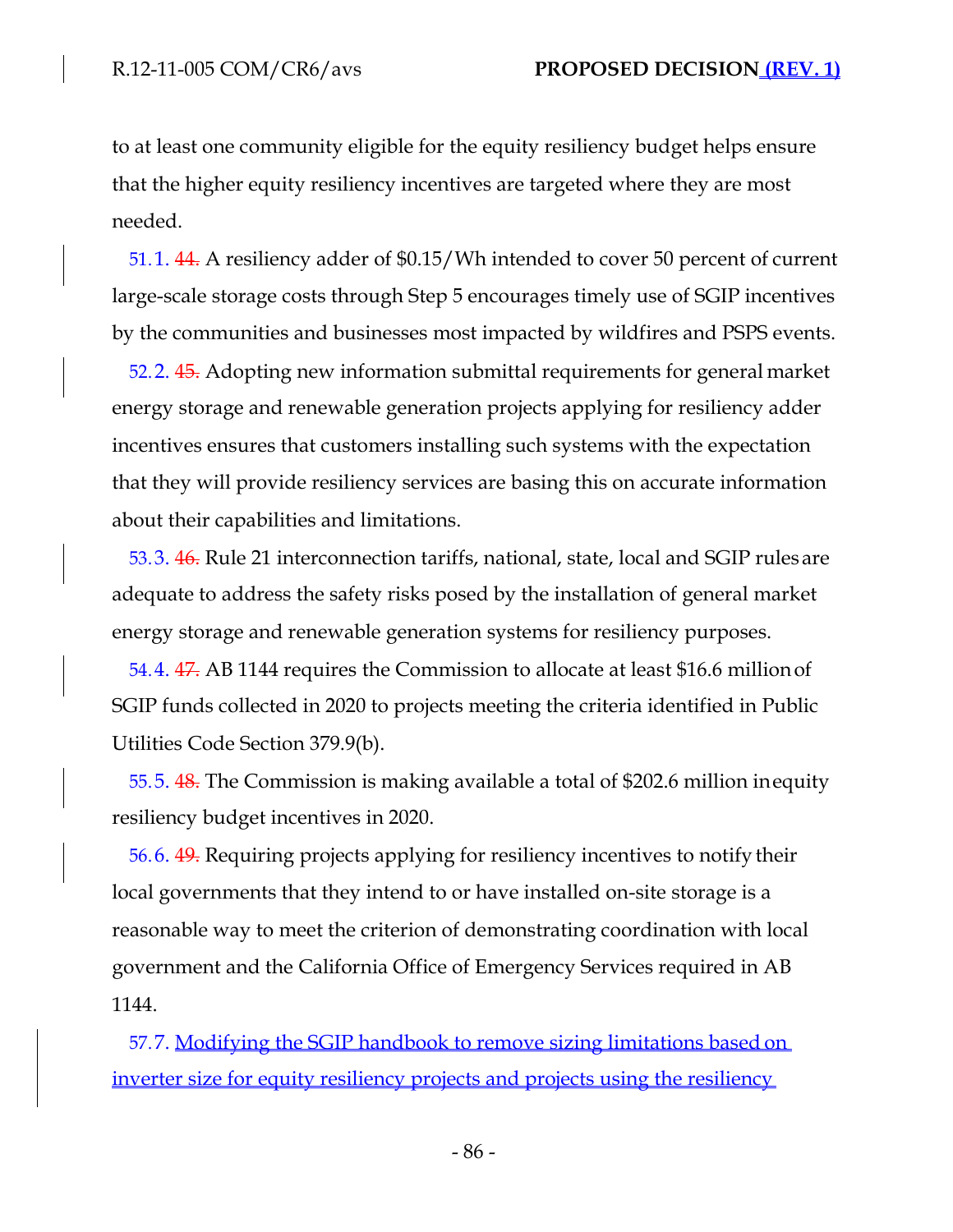incentive adder will help ensure that these types of projects can size systems more appropriately to on-site needs.

58.8. To address modular component sizing restrictions, allowing resiliency projects to be sized larger than peak load in certain circumstances will help ensure adequate power for critical services during a PSPS event.

Administrative Budgets and Requirements

59.9. 50. As of December 2019, PG&E and SCE have over \$26 million and \$31 million, respectively, in accumulated unused SGIP administrative budgets.

60.0. 51. CSE lacks a large institutional base of resources to leverage towards SGIP administration and authorizing a larger administrative budget for this PA ensures its continued capacity to process the large volume of residential applications experienced in recent years and to manage SGIP administrative functions through 2033.

61.1. 52. Average SGIP PA incentive processing times for large-scale and residential storage systems were 97 days in 2018 and 2019, which not is consistent with the Commission's goal of providing SGIP incentives to enhance resiliency to PSPS events in time for the next critical fire season.

62.2. Coordination between SGIP and other sources of ratepayer funding for backup electrical resources, such as that authorized in Section 8386(c)(6)(C), is necessary to avoid duplicative funding.

63.3. A three-stage advice letter submittal process to implement the SGIP revisions adopted in this decision supports the SGIP PAs fully opening the equity resiliency budget for residential customer applications no later than March 1, 2020 and opening the equity resiliency budget for non-residential customers by April 1, 2020.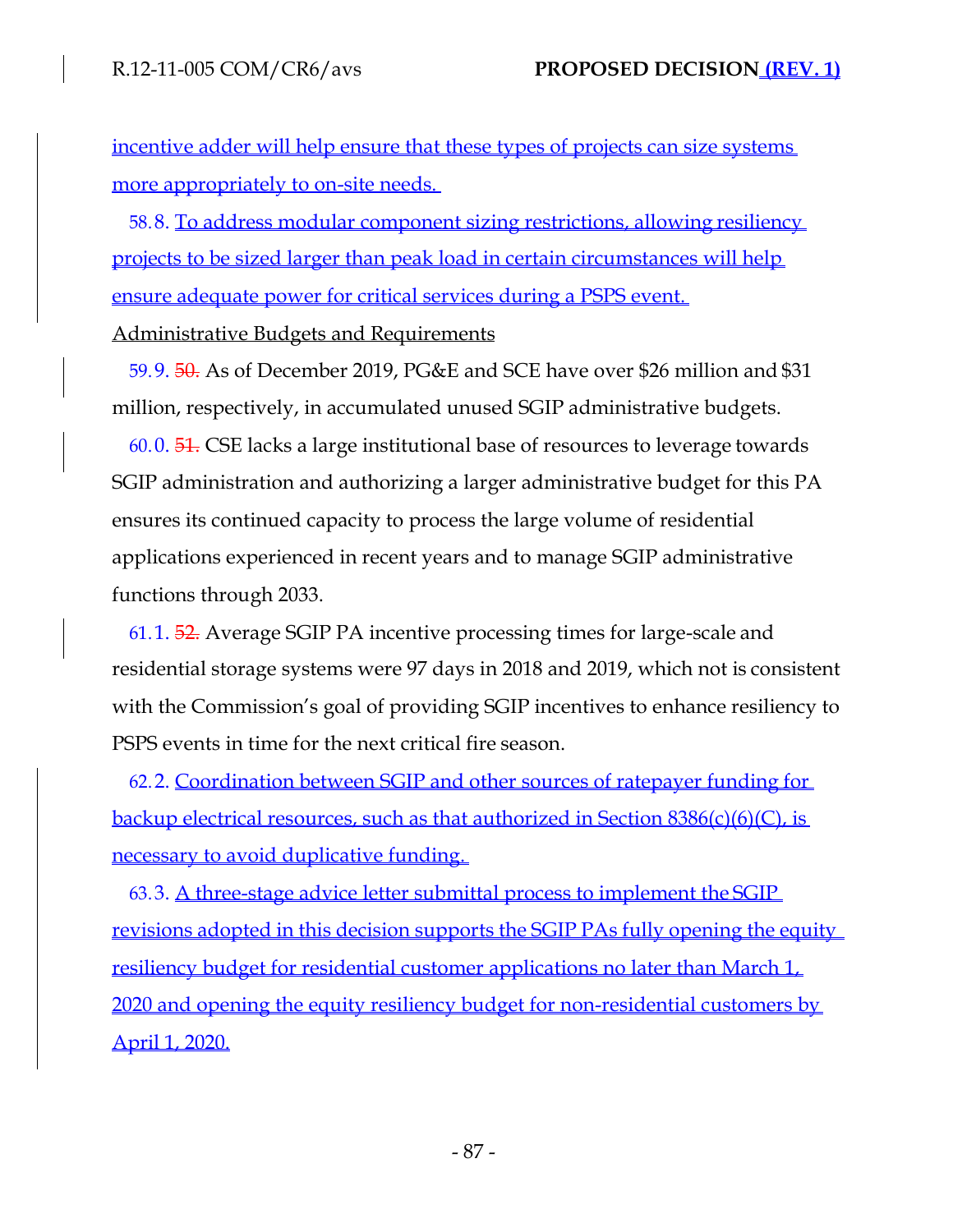64.4. D.19-09-027 contained an inadvertent error regarding ME&O Plan budget sources and levels and an inadvertent omission regarding equity resiliency and equity budget allowable costs, which this decision can correct.

65.5. Requiring SGIP PAs to submit an advice letter to suspend the developer cap in certain instances encourages diverse developer participation but allows for suspension of the developer cap where developer participation is limited. Fund Shifting Authority

66.6. 53. SGIP budget allocations approved in this decision should remain stable through 20232022 but providing PAs with the flexibility to propose fund shifting after that in response to market demand increases SGIP's effectiveness in its final years.

### **Conclusions of Law**

1. The Commission should direct PG&E, SCE, SoCalGas and SDG&E to annually collect \$166 million from their customers from 2020 through 2024 for the SGIP and should use the methodology adopted in D.17-04-017 to determine individual utility collections.

2. The Commission should direct PG&E, SCE, SoCalGas and SDG&E to submit Tier 1 Budget advice letters implementing 2020 to 2024 ratepayer collections no later than 90 days after Commission adoption of this decision and to include an updated cost allocation proposal across customer classes based on the approach approved in Resolution E-4926.

3. The Commission should allocate 2020 to 2024 ratepayer collections for SGIP incentives as follows:  $\frac{1512}{2}$  percent for renewable generation technologies, 63 percent for the equity resiliency budget,  $\frac{1210}{2}$  percent for the general market large-scale storage budget, seven percent for the general market residential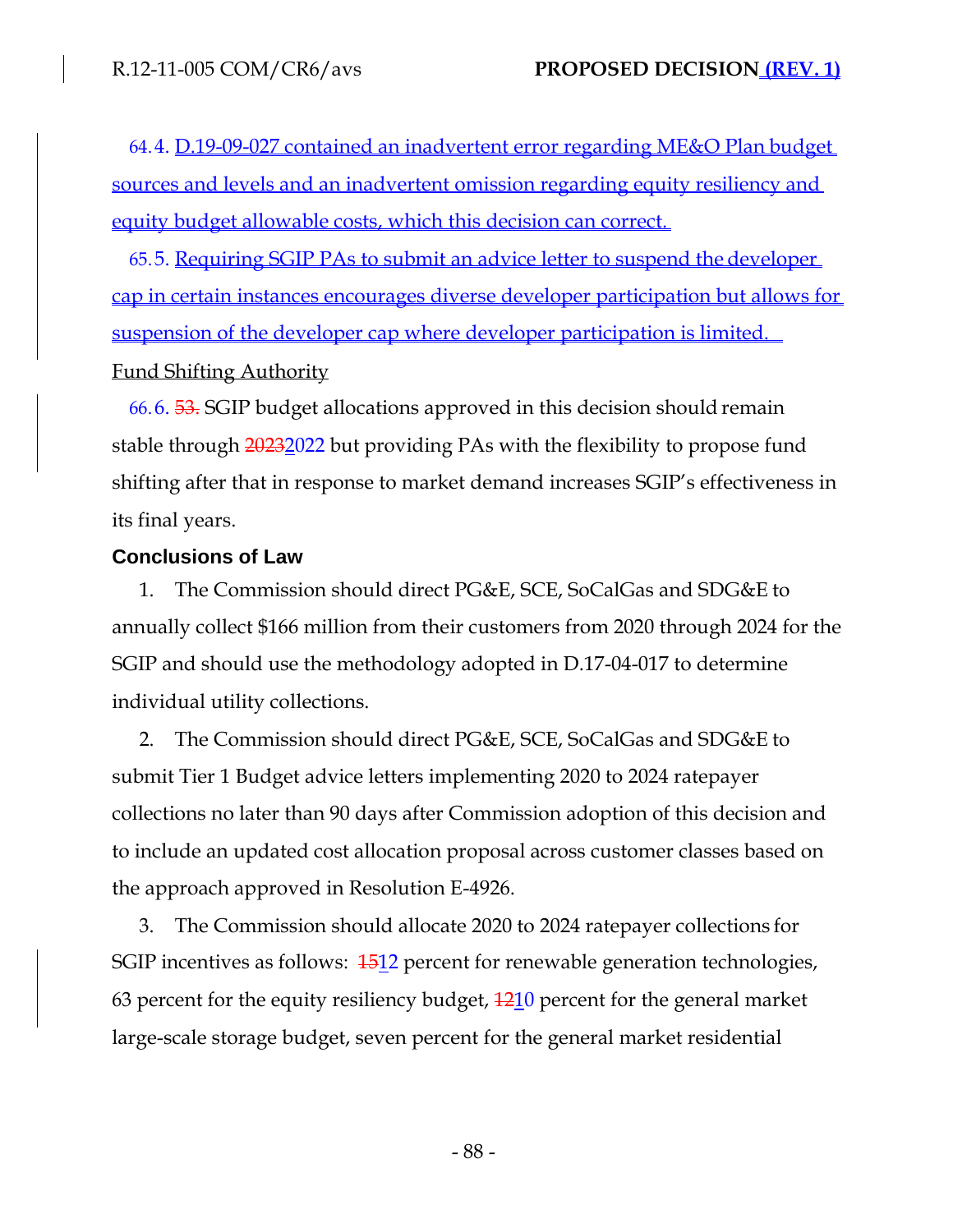budget, and three percent for the residential equity budget, and five percent for general market HPWHs.

4. The Commission should direct the SGIP PAs to immediately pause acceptance of incentive applications for renewable fuel technologies using collect/use/destroy as the biomethane baseline until this Commission adopts a decision providing further guidance.

5.. 4. To address a potential barrier, the Commission should eliminate the federal ITC adjustment to incentives for equipment purchased after December 31, 2021.

6.. 5. The Commission should retain the existing SGIP large-scale storage incentive step-down structure and should allocate 2020 to 2024 collections for this budget equally across existing incentive Steps 3 to 5.

7.. 6. The Commission should direct the SGIP PAs to adjust the 20 percent developer cap based on the new adopted statewide large-scale storage budgets in Steps 3 to 5.

8.. 7. The Commission should direct the SGIP PAs to establish a \$0.15/Wh resiliency adder for large-scale storage projects limited to general market customers with critical resiliency needs as defined in this decision.

9.. 8. The Commission should direct the SGIP PAs to establish a renewable generation incentive level of \$2.00/W with no step-down structure for general market customers and a renewable generation resiliency incentive adder of \$2.50/W for customers with critical resiliency needs as defined in this decision.

10.0. 9. The Commission should direct the SGIP PAs to establish two new residential storage incentive steps and to allocate the 2020 to 2024 residential storage budget equally across these two steps.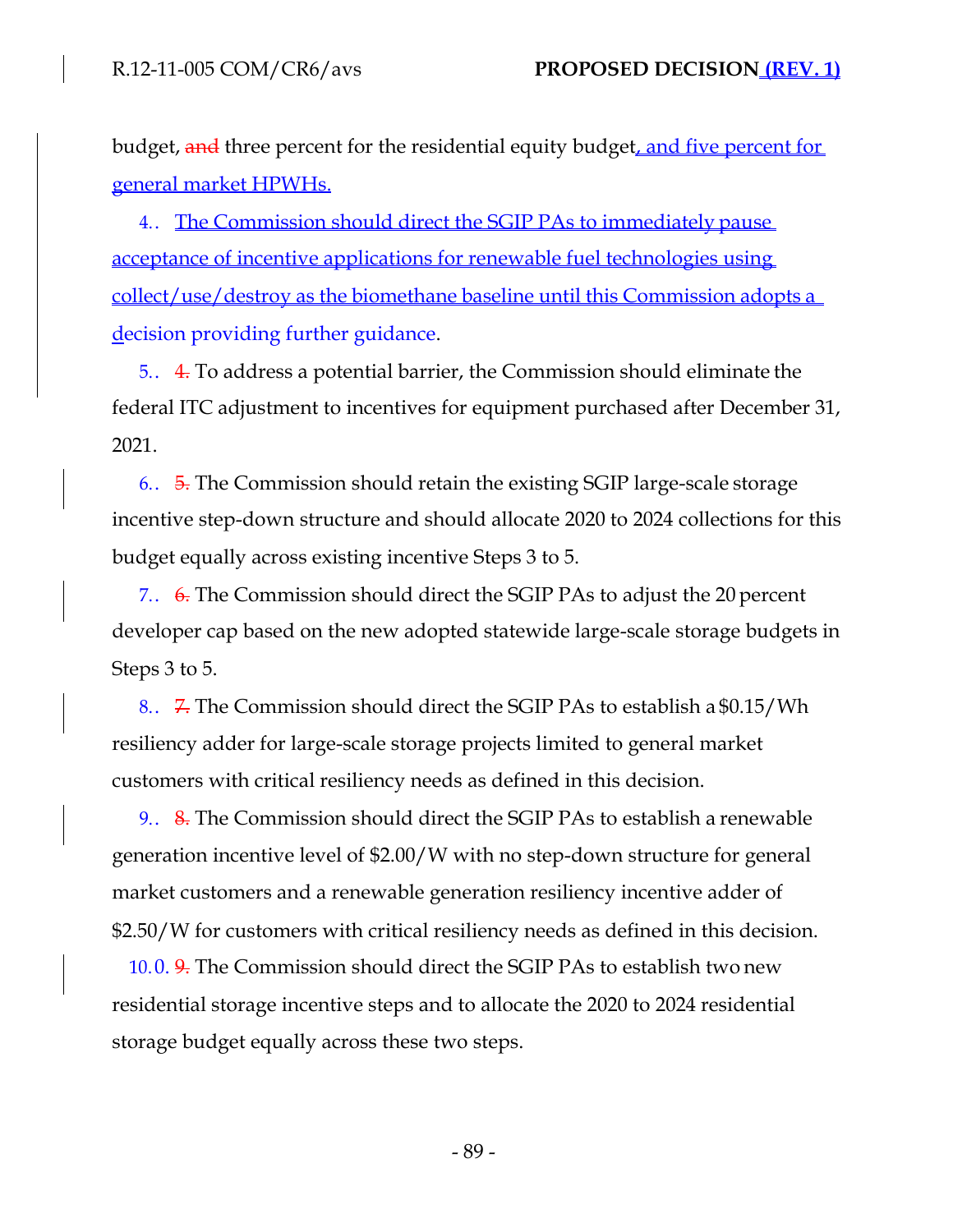11.1. <del>10.</del> The Commission should direct the SGIP PAs to adopt a "soft target" that half of the general market residential incentive budget will be used by residential customers living in Tier 3 or Tier 2 HFTDs or residential customers whose electricity has been turned off during two or more discrete PSPS events. and should direct PAs to implement this target by pausing acceptance of SGIP applications from residential customers that do not meet these criteria once the PA's incentive awards for customers not meeting these criteria have reached 50 percent of that PA's available incentives for each residential energy storage incentive step.

12.2. 11. The Commission should continue the current requirement for 100 percent directed biogas projects to obtain a 10-year contract for biogas supply prior to receiving an SGIP incentive.

13.3. 12. The Commission should require all SGIP biogas projects to use renewable fuels as long as the project is in operation.

14.4. 13. The Commission should authorize SGIP PAs to submit a Tier 2 advice letter to propose additional tracking and verification requirements for SGIP projects using directed biogas if, in consultation with Commission staff, the PAs believe that existing requirements are not ensuring incremental environmental benefits.

15.5. 14. The Commission should require the SGIP PAs to begin accepting small-scale residential equity resiliency budget applications no later than March 1, 2020.

16.6. 15. The Commission should accelerate the effective date for GHG requirements for new small-scale residential projects to no later than March 1, 2020.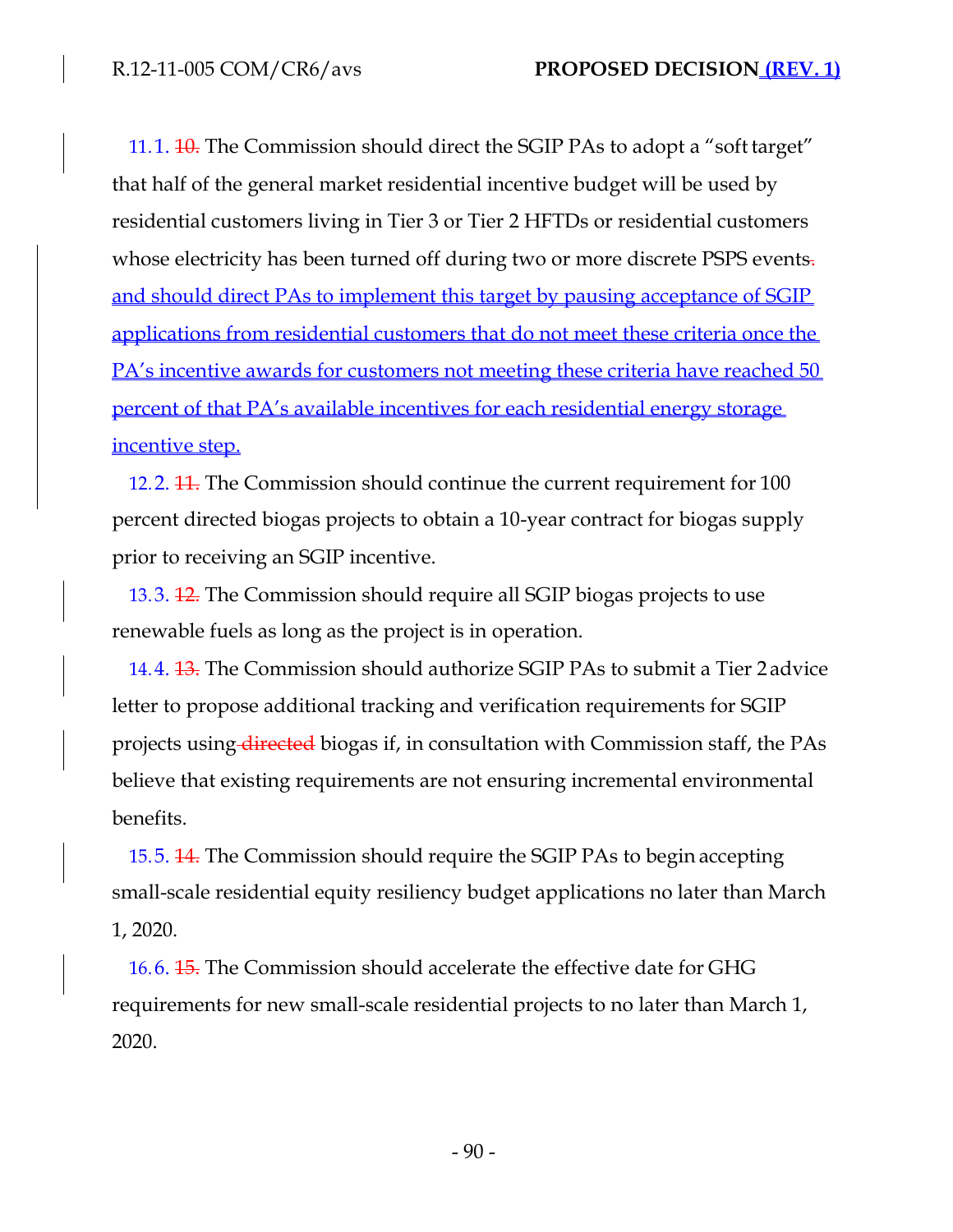17.7. 16. The Commission should direct SGIP PAs to expand the eligibility criteria for the equity resiliency budget adopted in D.19-09-027.

18.8. 17. The Commission should direct the SGIP PAs to expand the definition of customers with critical resiliency needs to include: (a) any customer whose electricity was shut off during two or more discrete PSPS events prior to the date of application for SGIP incentives; and, if located in Tier 3 or Tier 2 HFTD or if a customer whose electricity was shut off during two or more discrete PSPS events prior to the date of application, (b) grocery stores, corner stores, markets and supermarkets with average annual gross receipts of \$15 million or less over the last three tax years as calculated at a single location, (c) independent living centers, (d) food banks, and, (e) households relying on electric pump wells for their water supplies.

19.9. 18. The Commission should direct IOU parties to this proceeding toutilize lists of customers whose electricity was shut off during two or more discrete PSPS events prior to the date of application for SGIP incentives when determining eligibility for equity resiliency incentives and to refine these lists to improve their accuracy, as needed.

20.0. 19. The Commission should direct SDG&E and SCE to actively cooperate with CSE and SoCalGas respectively to support the timely validation of customer eligibility for the equity resiliency budget including providing detailed information regarding customers subject to PSPS events.

21.1. The Commission should direct each SGIP PA, including CSE in collaboration with SDG&E, to include its working definition of "discrete PSPS event" in the Joint Tier 2 Implementation advice letter required in this decision and, in so doing, to strive to use a standardized definition of this phrase to determine SGIP resiliency incentive eligibility, as practicable.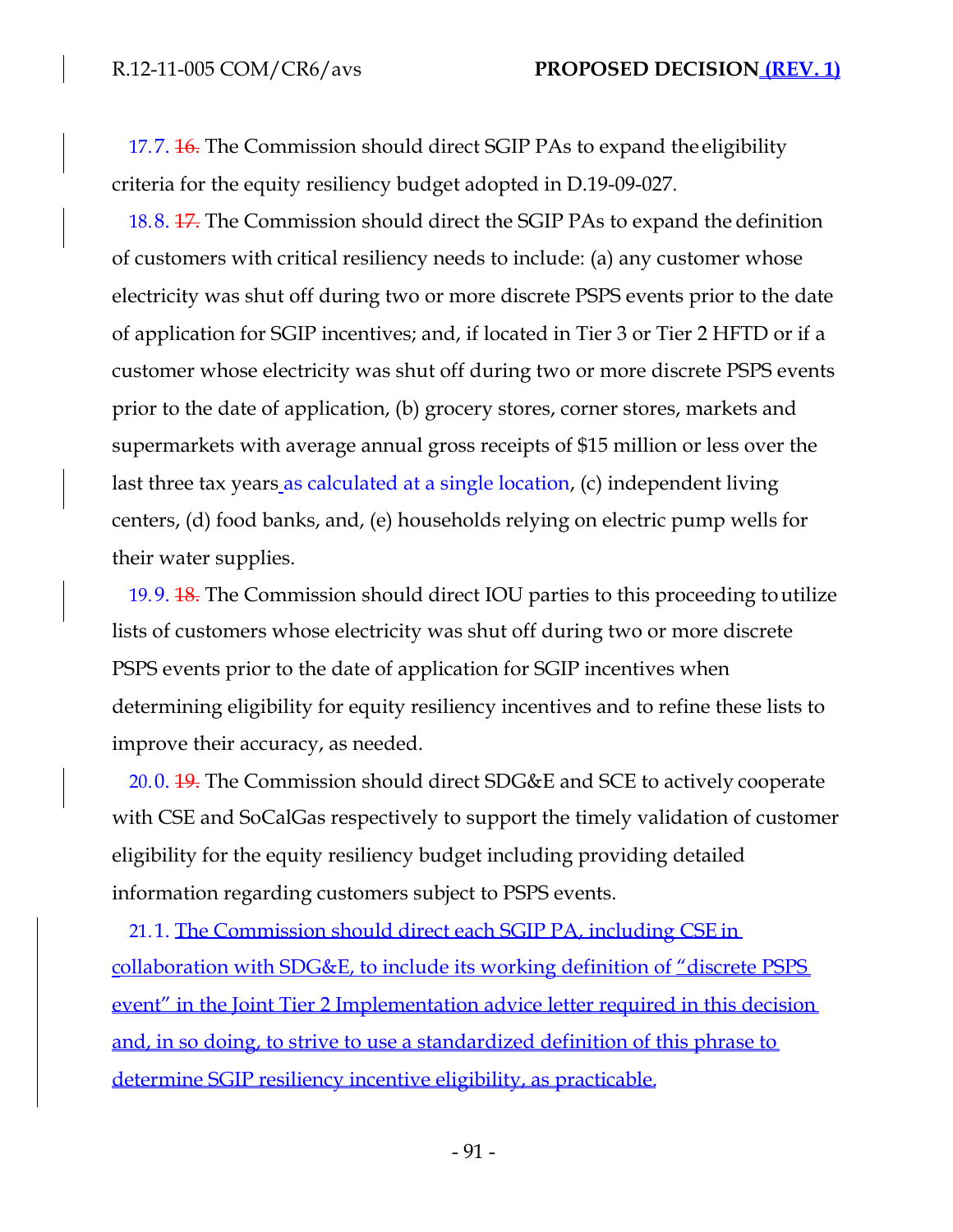22.2. The Commission should direct the electric IOUs to ensure there is a method for all customers, or their authorized representative, to identify the circuit they are served by from their bill or online, or otherwise, and to verify if they were subject to two or more PSPS events, to post on the SGIP portal a master list of all circuits that have had two or more PSPS events and the dates and times of the events, and to update the lists within 30 days of any new PSPS event.

23.3. The Commission should direct the SGIP PAs to work with Commission staff and the SGIP TWG to consider additional ways to facilitate developer identification of customers eligible for resiliency incentives that do not violate customer privacy or raise security concerns and to revise the SGIP handbook to describe the method taken to allow all customers to identify the circuit they are served by from their bill or online, or otherwise, and to verify if they were subject to two or more PSPS events.

24.4. 20. The Commission should require general market SGIP storage projects using resiliency adder incentives to meet the GHG emission reduction, cycling and other system, information and operational requirements adopted in D.19-08-001 and in D.19-09-027.

25.5. 24. The Commission should direct SGIP PAs to include a question regarding the applicant's coordination with their local governments and the California Office of Emergency Services in SGIP application forms for the equity resiliency budget and resiliency adder incentives, require applicants to demonstrate through their response to this question that coordination has or will take place with their local government and the Office of Emergency Services, and to deprioritize processing an application if the customer has not demonstrated t his.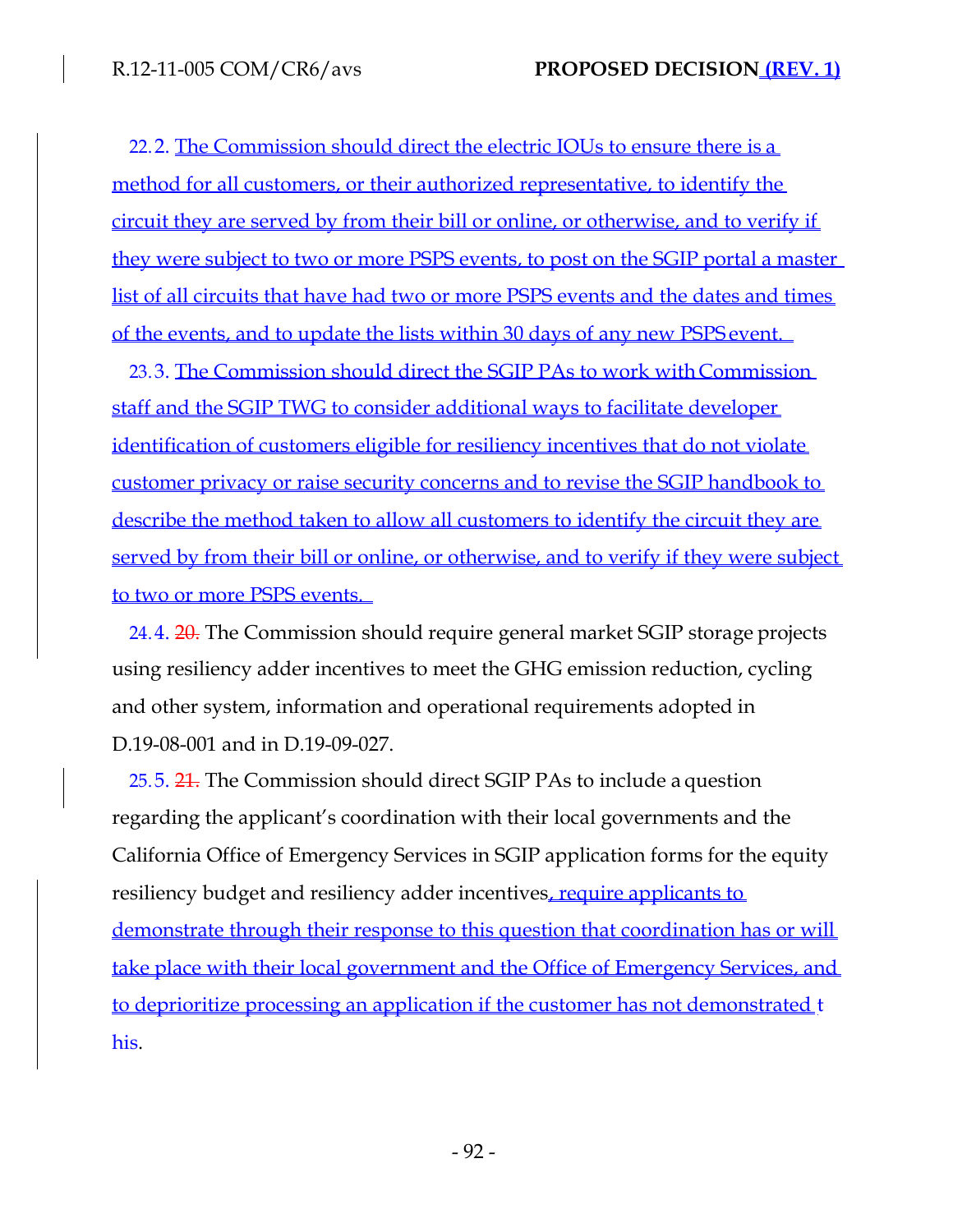26.6. The Commission should direct SGIP PAs to update the SGIP handbook to remove sizing limitations based on inverter size for equity resiliency projects and projects using the resiliency incentive adder.

27.7. The Commission should address modular component sizing restrictions by allowing resiliency projects to be sized larger than peak load in certain circumstances.

28.8. The Commission should require the SGIP PAs to assess any ratepayer-funded program with potential to provide duplicative funding for SGIP projects intended to provide behind-the-meter backup power and develop a process to prevent this.

29.9. 22. The Commission should require the SGIP impact evaluation report issued in 2022 to include an evaluation of the performance and impact of the non-residential projects receiving funding from the equity resiliency budget in 2020, using the factors listed in § 379.9(b)(4).

30.0. 23. The Commission should direct PG&E and SCE to utilize their remaining accumulated unspent administrative budgets to fund SGIP administrative costs subsequent to December 31, 2019. 2019 and to annually allocate budget for the ME&O Plan required in D.19-09-027 from these funds.

31.1. 24. The Commission should direct SoCalGas and CSE to allocate seven and 10 percent, respectively, of their share of funds collected from 2020 to 2024 for administrative purposes and to annually allocate budget for the ME&O Plan required in D.19-09-027 from these funds.

32.2. The Commission should direct the SGIP PAs to submit a Tier 2 advice letter seeking suspension or modification of the developer cap for a specific incentive step if an incentive step has been open at least 12 months, at least two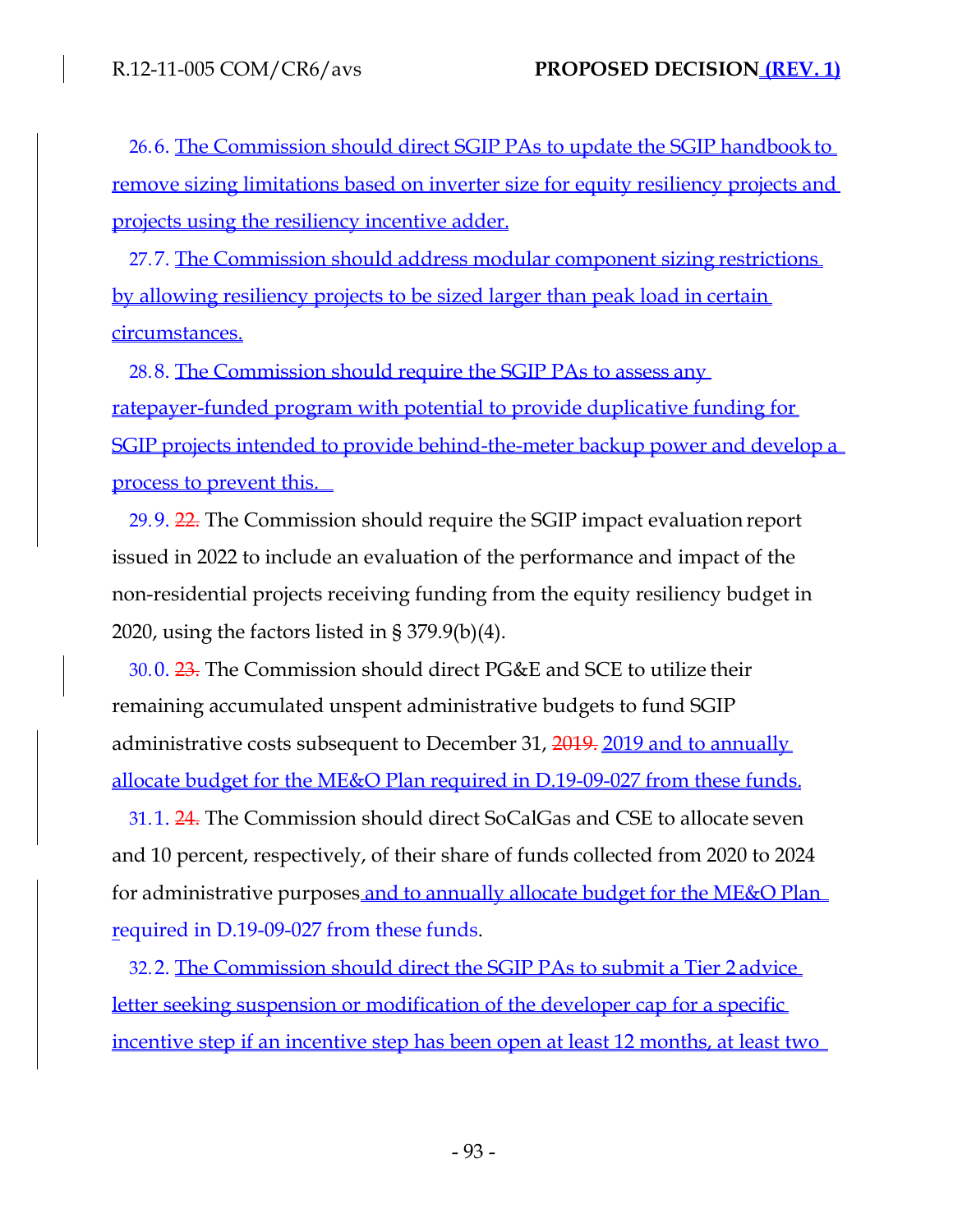entities have reached their cap, and there is otherwise low participation in the incentive step.

33.3. 25. The Commission should direct the PAs to adequately staff the SGIP with sufficient resources to advance an incentive from submittal to "in review" s tatus within 10 days and to fully process incentive applications, excluding the t ime the application is in "suspended" status, within approximately 45 days of receipt– 60 days, on average, to work with stakeholders to develop reasonable timeline expectations for each step of the application review process and for SGIP PA response times to developer email inquiries, and to annually file a summary of their average, fastest and slowest incentive processing times.

34.4. 26. The Commission should authorize SGIP PAs to submit Tier 2 advice letters to transfer funds between technology incentive budgets after December 31, 20232022 and should direct a PA to submit an advice letter if it has reason to believe that there are likely to be unreserved funds in a technology budget in its service territory at the end of 2025.

35.5. The Commission should adopt a three-stage advice letter submittal process to implement the program revisions adopted in this decision.

# **O R D E R**

# **IT IS ORDERED** that:

1. Pacific Gas and Electric Company (PG&E), Southern California Edison Company (SCE), Southern California Gas Company (SoCalGas) and San Diego Gas and Electric Company (SDG&E) shall annually collect \$166 million from 2020 through 2024 to fund the Self-Generation Incentive Program, allocated as follows:

| Program<br>Administrator | Percent | <b>Annual Collection</b><br>(in \$ millions) | <b>Total Collection</b><br>(in \$ millions) |
|--------------------------|---------|----------------------------------------------|---------------------------------------------|
| PG&E                     |         | \$73.0472                                    | \$365.2360                                  |
| <b>SCE</b>               |         | \$56,4456                                    | \$ <del>282.2</del> 280                     |
| SDG&E                    |         |                                              | \$ <del>107.9</del> 110                     |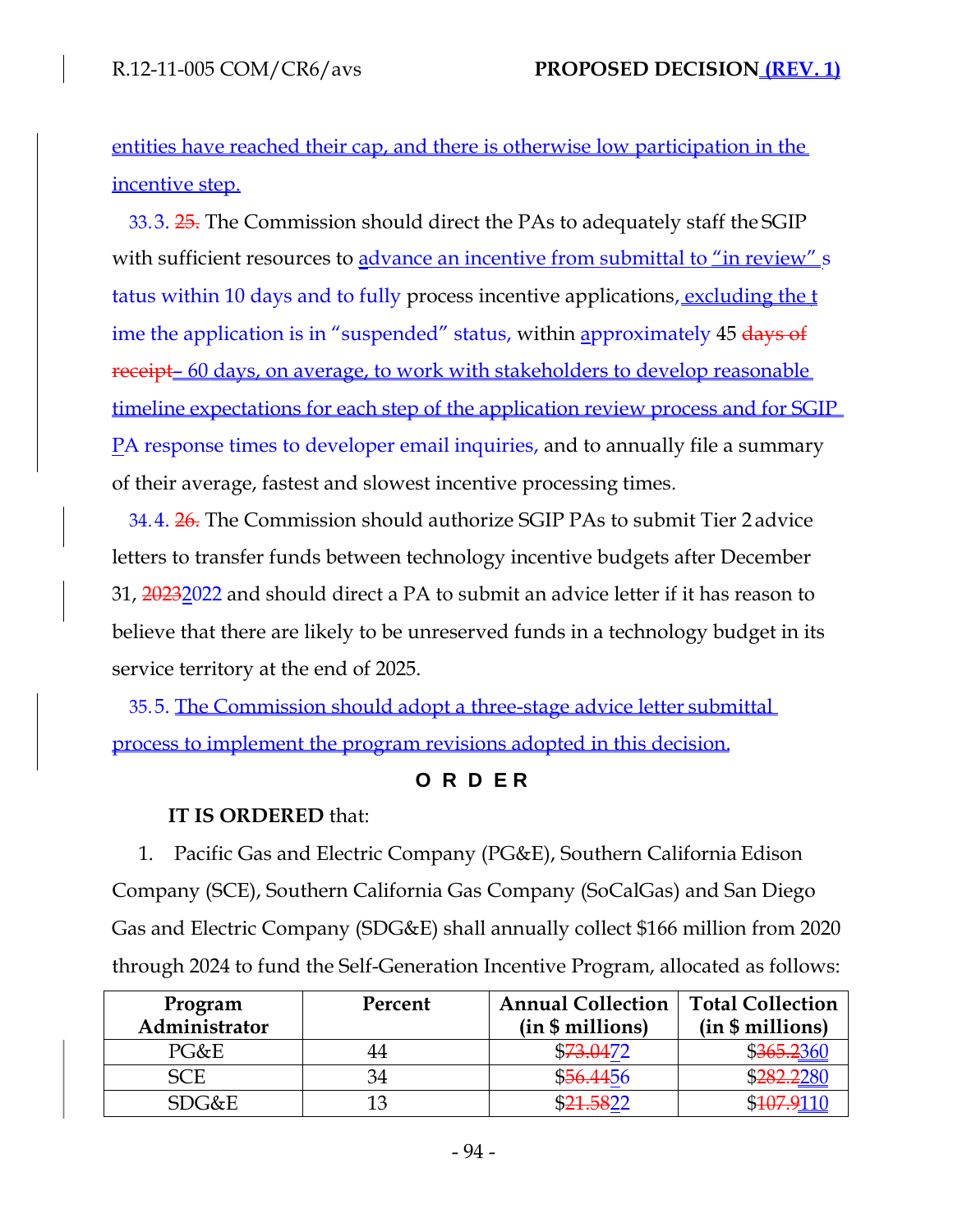| $\sim$<br>$\Omega$<br>CalGas<br>◡◡ |     |            |                  |
|------------------------------------|-----|------------|------------------|
| Total                              | 100 | $\sim$ 100 | $\Omega$<br>DOSU |

2. Pacific Gas and Electric Company, Southern California Edison Company,

Southern California Gas Company and San Diego Gas and Electric Company

shall each:

- (a) Submit a Tier 1 Budget advice letter implementing the 2020 to 2024 ratepayer collections approved here no later than 90 days from Commission adoption of this decision;
- (b) Include in these an updated cost allocation proposal across customer classes based on the actual benefits resulting from the disbursement of Self-Generation Incentive Program (SGIP) incentives over theprevious three years in their service territories;
- (c) Allocate costs on a rolling basis annually to account for changes in eligibility and market factors, until the program sunsets; and
- (d) Indicate in the Tier 1 Budget advice letter, and theirnext available rate proceeding, their commitment to return to ratepayers all unreserved unallocated SGIP incentive funds remaining as of January 1, 2026.

3.. Pacific Gas and Electric Company (PG&E), Southern California Edison Company, Southern California Gas Company and the Center for Sustainable Energy shall submit a Supplement to advice letter PG&E 4191-G/5714-E et al. to further revise the SGIP handbook to implement the program revisions adopted in this decision specific to equity resiliency budget residential customers within 12 days of Commission adoption of this decision.

4. Pacific Gas and Electric Company, Southern California Edison Company, Southern California Gas Company and the Center for Sustainable Energy shall submit a Joint Tier 2 Non-Residential Equity Resiliency advice letter revising the SGIP handbook to implement the program revisions adopted in this decision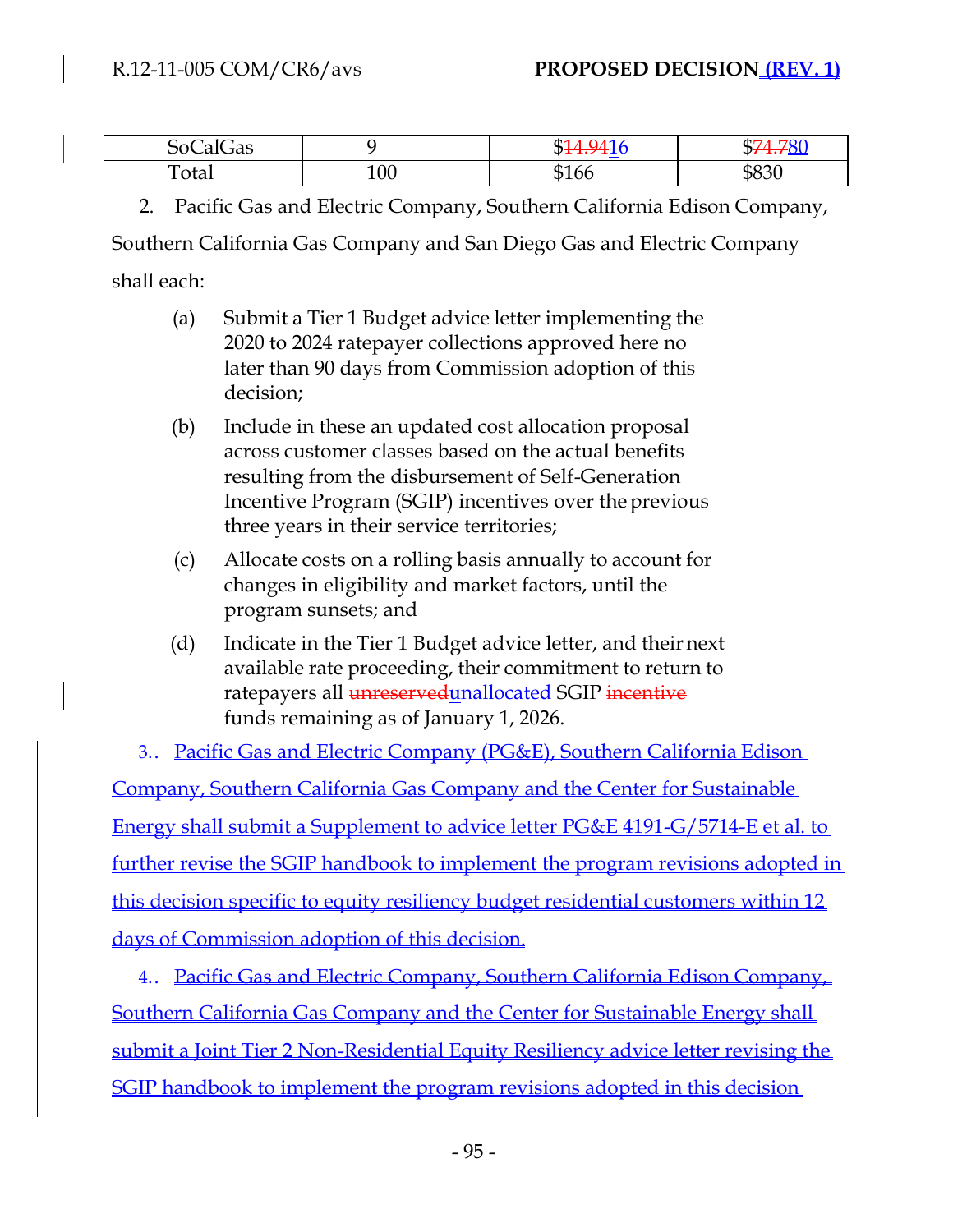specific to equity resiliency budget non-residential customers on February 18, 2020.

5.. 3. Pacific Gas and Electric Company, Southern California Edison Company, Southern California Gas Company and the Center for Sustainable Energy shall submit a Joint Tier 2 Implementation advice letter no later than 90 days from adoption of this decision modifying the Self-Generation Incentive Program handbook to implement theall program and budget modifications adopted in this decision. not included in the advice letters directed in Ordering Paragraphs 3 and 4.

6.. 4. Pacific Gas and Electric Company, Southern California Edison Company, Southern California Gas Company and the Center for Sustainable Energy shall allocate 2020 to 2024 ratepayer collections for the Self-Generation Incentive Program as follows(SGIP) as follows but shall pause acceptance of incentive applications for generation technologies using collect/use/destroy as the biomethane baseline, effective immediately, until this Commission provides further guidance in a decision:

|                                                    | <b>Incentive Budget Allocations for 2020-2024 Collections</b> |                      |
|----------------------------------------------------|---------------------------------------------------------------|----------------------|
|                                                    | Percent                                                       | Amount (\$ millions) |
| Renewable generation                               | 1512                                                          | \$12298              |
| Large-scale storage (greater than 10<br>kilowatts) | <u>1210</u>                                                   | \$9881               |
| Residential storage                                | 7                                                             | \$57                 |
| Residential equity                                 | 3                                                             | \$24                 |
| Equity resiliency                                  | 63                                                            | \$513                |
| Heat pump water heaters                            | 5                                                             | \$41                 |
| <b>Total</b>                                       | 100                                                           | \$814                |

7.. 5. Southern California Gas Company and the Center for Sustainable Energy shall allocate seven and 10 percent of their total 2020 to 2024 collections, or \$5.2 million and \$10.8 million respectively, to their Self-Generation Incentive Program administrative budgets-and shall allocate approximately 10 percent of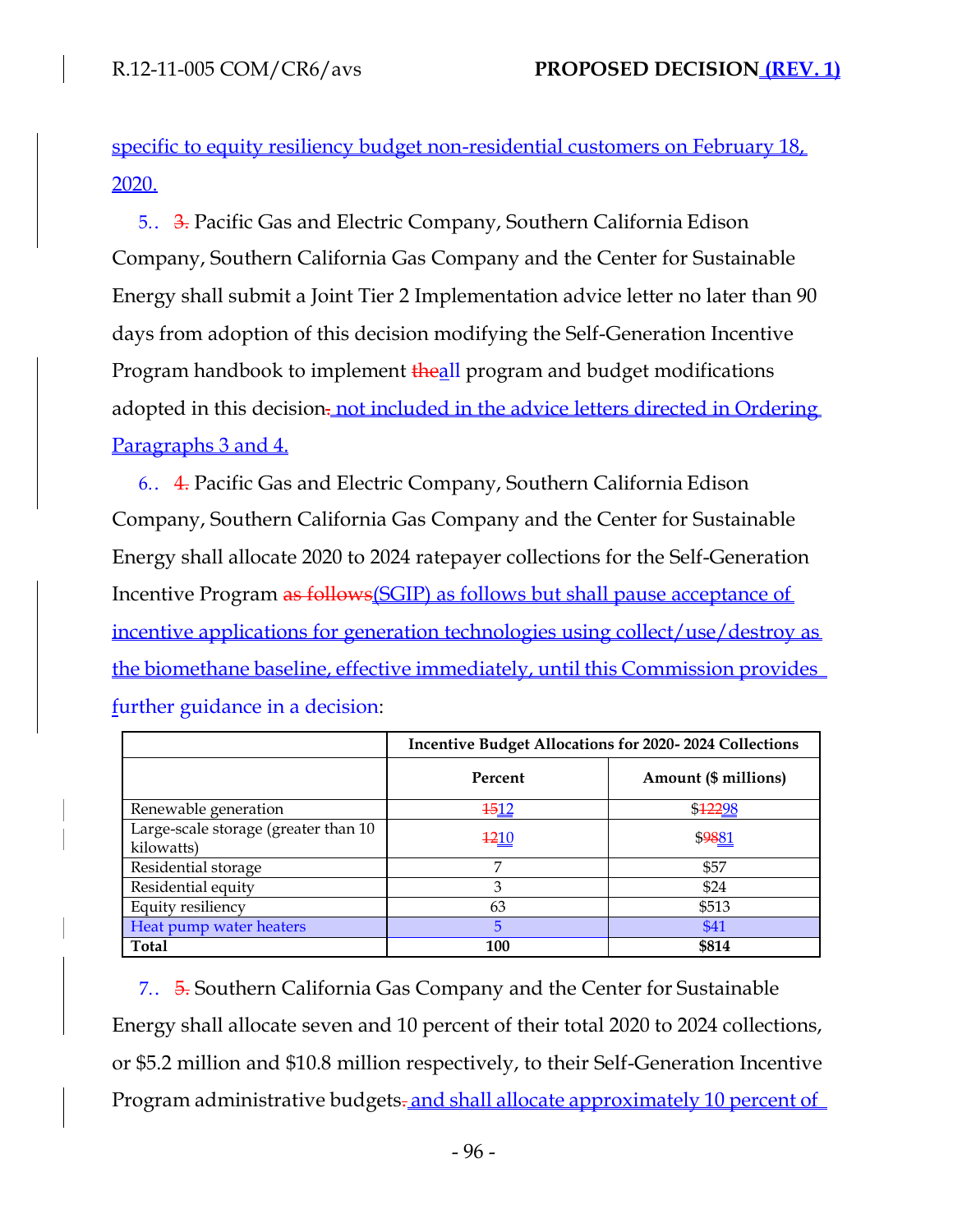their adopted annual administrative allocations to the Marketing, Education and Outreach Plan required in Decision 19-09-027.

8.. Pacific Gas and Electric Company and Southern California Edison Company shall allocate their accumulated unspent administrative budgets to fund their SGIP administrative costs subsequent to December 31, 2019 and shall allocate approximately 10 percent of the resulting annual administrative budget over the five year period from 2020 through 2024 to the customized Marketing, Education and Outreach Plan approved in Decision 19-09-027, as discussed in this decision.

9.. 6. Pacific Gas and Electric Company, Southern California Edison Company, Southern California Gas Company and the Center for Sustainable Energy shall eliminate the federal tax credit incentive adjustment for large-scale general and equity budget storage incentives for equipment purchased after December 31, 2021.

10.0. 7. Pacific Gas and Electric Company, Southern California Edison Company, Southern California Gas Company and the Center for Sustainable Energy shall allocate the \$9881 million in 2020 to 2024 collections for large-scale storage incentives equally across existing incentive Steps 3 through 5 and shall adjust the 20 percent developer cap based on the new statewide budgets in these incentive Steps 3 to 5.

11.1. 8. Pacific Gas and Electric Company, Southern California Edison Company, Southern California Gas Company and the Center for Sustainable Energy shall create two general market residential incentive steps, Step 6 and Step 7, with a five cent decrease in incentives per watt-hour between steps and shall equally allocate the \$57 million in 2020 to 2024 collections for residential storage incentives to these steps.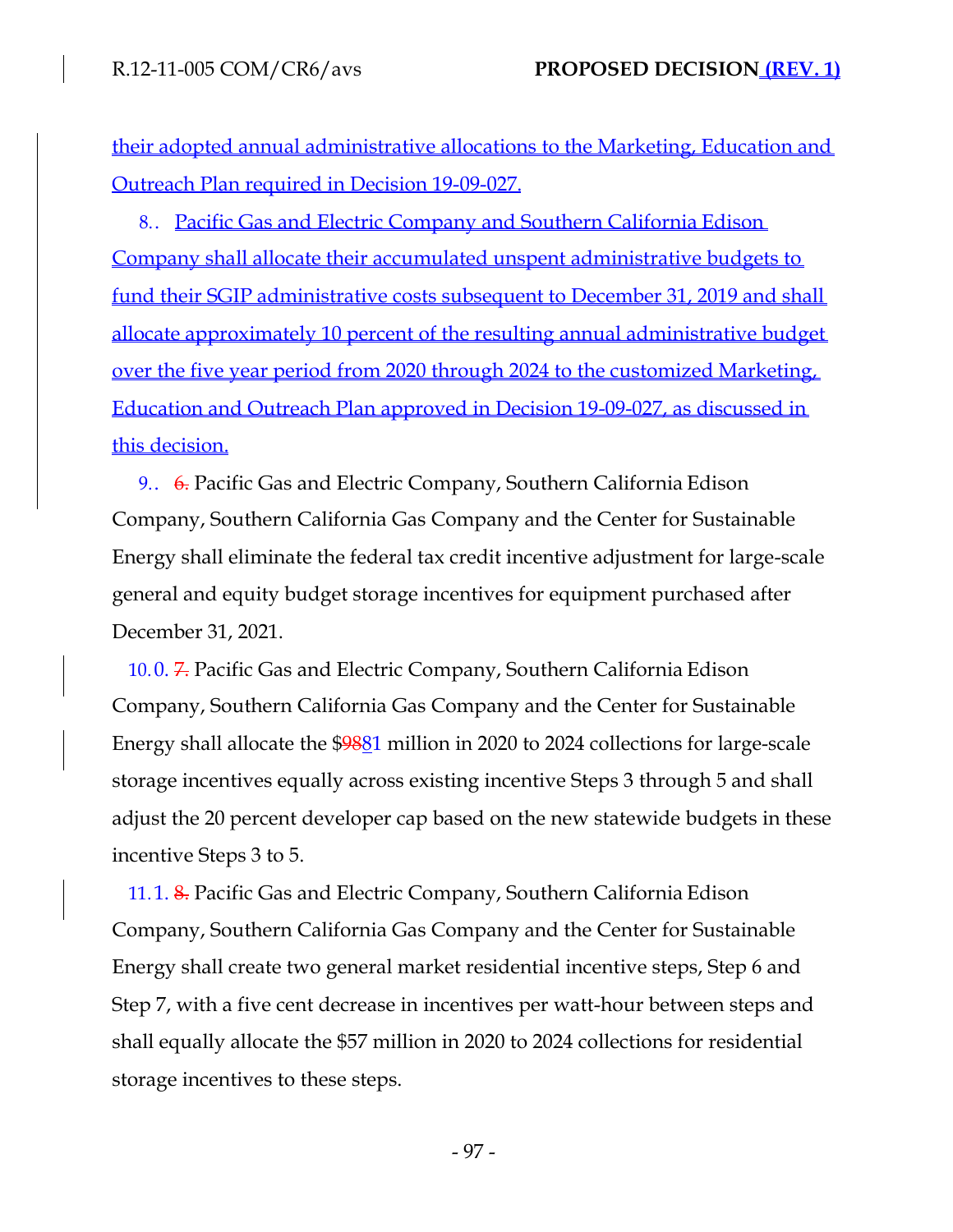12.2. 9. Pacific Gas and Electric Company, Southern California Edison Company, Southern California Gas Company and the Center for Sustainable Energy shall adopti mplement a "soft target" such that half of the general market residential incentive budget will be used by residential customers living in Tier 3 or Tier 2 High Fire Threat Districts or residential customers whose electricity has been turned off during two or more discrete Public Safety Power Shutoff events<sub><sup>4</sub>a</sup></sub> s discussed in this decision.

13.3. <del>10.</del> Pacific Gas and Electric Company, Southern California Edison Company, Southern California Gas Company and the Center for Sustainable Energy shall allocate the full \$513 million budget approved for the equity resiliency budget from 2020 to 2024 collections to the single equity resiliency incentive level approved in Decision 19-09-027.

14.4. <del>11.</del> Pacific Gas and Electric Company, Southern California Edison Company, Southern California Gas Company and the Center for Sustainable Energy shall modify the generation technology incentive levels approved in Decision 16-06-055 to establish a base incentive level of two dollars per watt (\$2.00/W) with no step-down and shall, if needed and at the direction of Commission staff, submit a Tier 2 advice letter to propose additional tracking and verification requirements for Self-Generation Incentive Program projects using directed biogas to ensure incremental environmental benefits.

### 15.

16.6. 12. Pacific Gas and Electric Company, Southern California Edison Company, Southern California Gas Company and the Center for Sustainable Energy shall ensure that all renewable generation projects that use directed biogas provide a contract for biogas supplies for a minimum of 10 years prior to receiving Self-Generation Incentive Program incentives.

- 98 -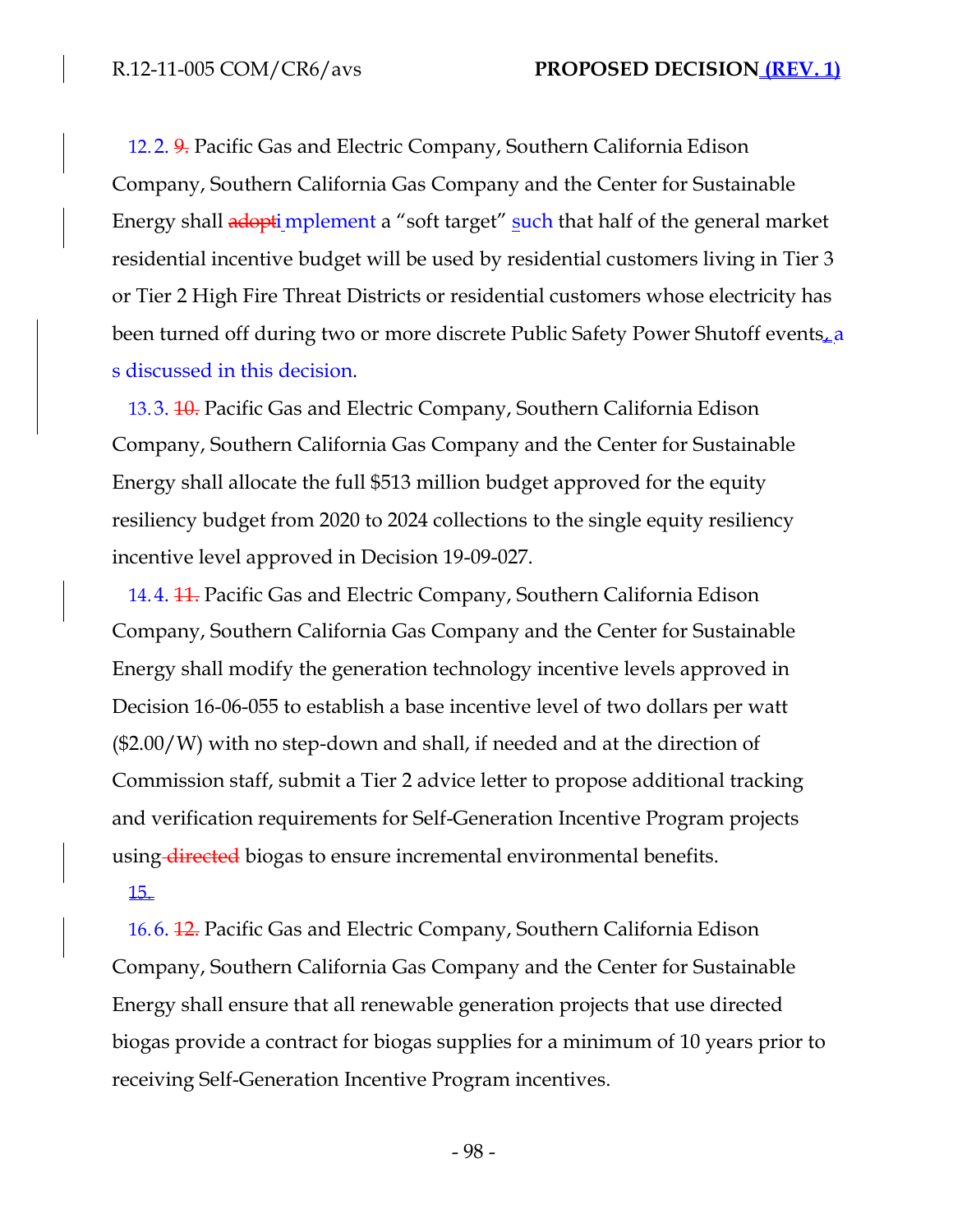17.7. <del>13.</del> All new renewable generation projects receiving incentive funds from the Self-Generation Incentive Program must use only renewable fuels on an ongoing basis and for as long as the equipment is in use.

### 18.

19.9. 14. We direct Pacific Gas and Electric Company, Southern California Edison Company, Southern California Gas Company, and the Center for Sustainable Energy to launch the greenhouse gas emission reduction requirements adopted in Decision 19-08-001 for new small-scale residential Self-Generation Incentive Program projects less than or equal to 10 kilowatts  $\frac{1}{10}$ no later than March 1, 2020.

20.0. 15. We direct Pacific Gas and Electric Company, Southern California Edison Company, Southern California Gas Company and the Center for Sustainable Energy to begin accepting applications for small-scale residential equity resiliency budget projects of less than or equal to 10 kilowatts no later than March 1, 2020.

21.1. <del>16.</del> We define the following as customers with critical resiliency needs that are eligible to apply for equity resiliency and general market resiliency adder incentives: (a) customers whose electricity was shut off during two or more discrete Public Safety Power Shutoff (PSPS) events prior to the date of application for Self-Generation Incentive Program (SGIP) incentives; and, if located in Tier 2 or Tier 3 High Fire Threat District or a customer whose electricity was shut off during two or more discrete PSPS events prior to the date of application for SGIP incentives, (b) customer meters directly serving grocery stores, corner stores, markets and supermarkets, if the customer has average annual gross receipts of \$15 million or less, over the last three tax years as estimated at a single location,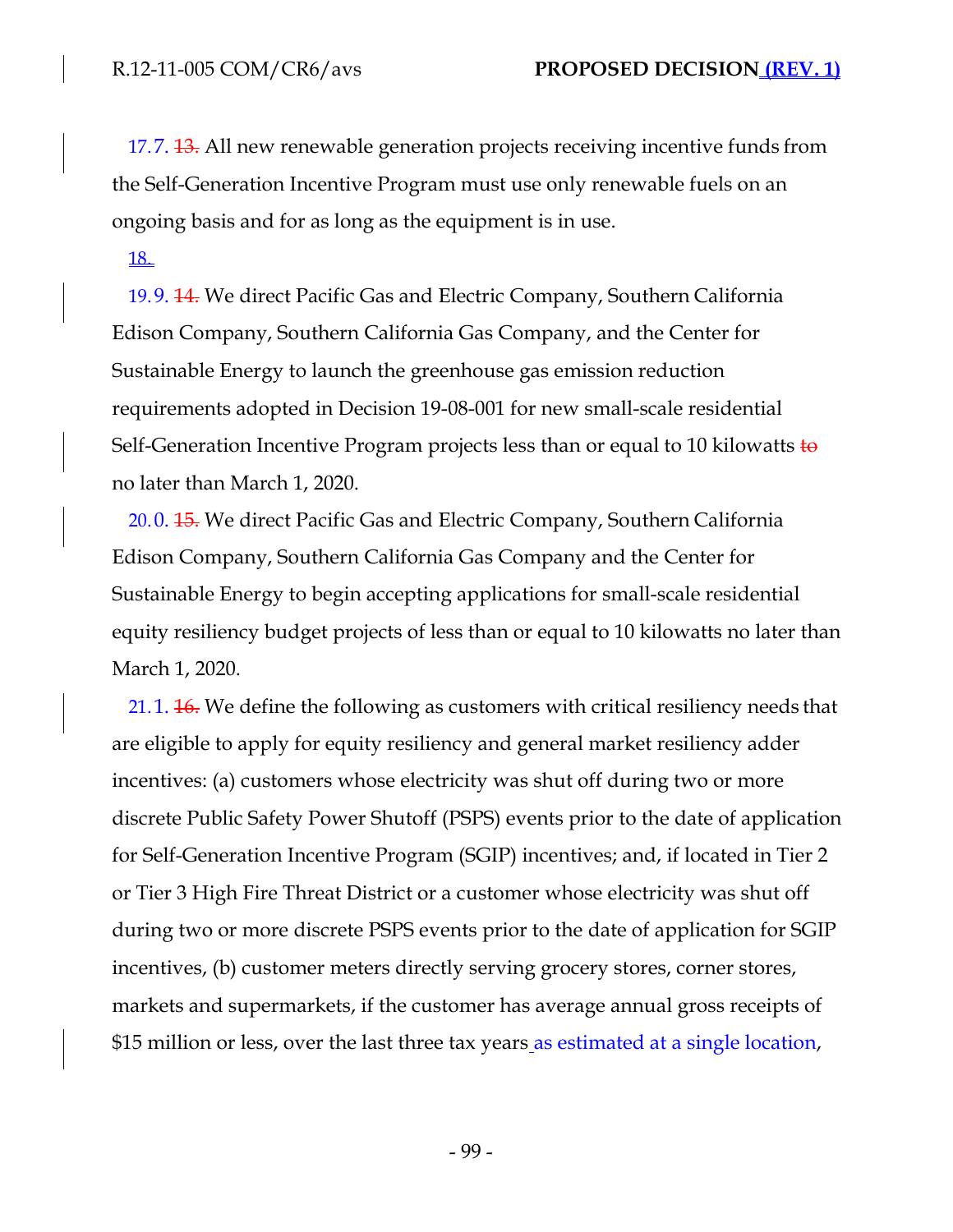(c) independent living centers, (d) food banks, and, (e) households that rely on electric-pump wells for their water supply.

22.2. 17. Pacific Gas and Electric Company and Southern California Edison Company shall use lists of customers whose electricity was shut off during two or more discrete Public Safety Power Shutoff (PSPS) events prior to the date of application for Self-Generation Incentive Program (SGIP) to determine customer eligibility for SGIP equity resiliency and general market resiliency adder incentives, and shall refine these lists to improve their accuracy as needed.

23.3. 18. San Diego Gas and Electric Company (SDG&E) and Southern California Edison (SCE) shall actively collaborate with the Center for Sustainable Energy and Southern California Gas Company, respectively, to support the timely validation of customer eligibility for the equity resiliency budget, including providing detailed information regarding SDG&E and SCE customers whose electricity was shut off during two or more discrete Public Safety Power Shutoff events.

24.4. Pacific Gas and Electric Company, Southern California Edison Company, Southern California Gas Company, and the Center for Sustainable Energy in collaboration with San Diego Gas & Electric Company shall each include their working definition of "discrete PSPS event" in the Joint Tier 2 Implementation advice letter required in this decision, striving to use a standardized definition of this phrase to determine SGIP resiliency incentive eligibility, as practicable.

25.5. Pacific Gas and Electric Company, Southern California Edison Company, Southern California Gas Company and San Diego Gas & Electric Company shall: (a) ensure there is a method for all customers, or their authorized representative, to identify the circuit they are served by from their bill or online, or otherwise, and to verify if they were subject to two or more Public Safety Power Shutoff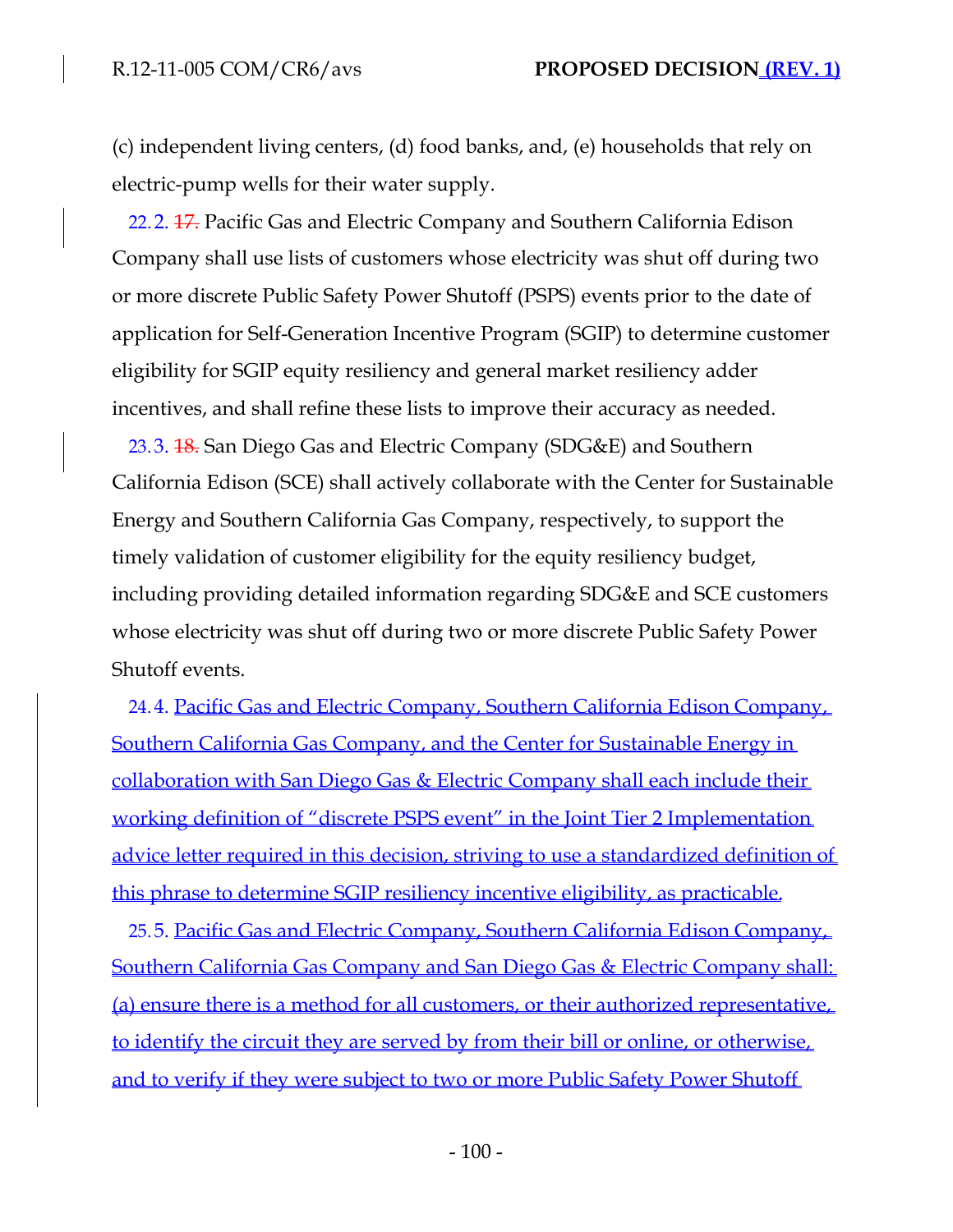(PSPS) events; (b) post on the Self-Generation Incentive Program portal a master list of all circuits that have had two or more PSPS events and the dates and times of the events; and, (c) update the lists within 30 days of any new PSPS event.

26.6. Pacific Gas and Electric Company, Southern California Edison Company, Southern California Gas Company, and the Center for Sustainable Energy shall work with Commission staff and stakeholders to consider additional ways to facilitate developer identification of customers eligible for resiliency incentives that do not violate customer privacy or raise security concerns and shall revise the Self-Generation Incentive Program handbook to describe the method taken to implement the requirement contained in Ordering Paragraph 23(a).

27.7. Pacific Gas and Electric Company, Southern California Edison Company, Southern California Gas Company, and the Center for Sustainable Energy shall submit a Joint Tier 2 advice letter seeking suspension or modification of the developer cap for a specific incentive step if: (a) an incentive step has been open at least 12 months; (b) at least two entities have reached their cap; and, (c) there is otherwise low participation in the incentive step.

28.8. 19. Pacific Gas and Electric Company, Southern California Edison Company, Southern California Gas Company and the Center for Sustainable Energy shall modify the Self-Generation Incentive Program general market storage incentive step-down structure as follows:

| <b>Energy Storage Duration (per</b> | <b>Percentage of Full</b>        |  |
|-------------------------------------|----------------------------------|--|
| kW)                                 | <b>Incentive- General Market</b> |  |
| Zero to two hours                   |                                  |  |
| Two to four hours                   | 100 percent                      |  |
| Four to six hours                   | 25 percent                       |  |
| Greater than six hours              | 0 percent                        |  |

29.9. 20. Pacific Gas and Electric Company, Southern California Edison Company, Southern California Gas Company and the Center for Sustainable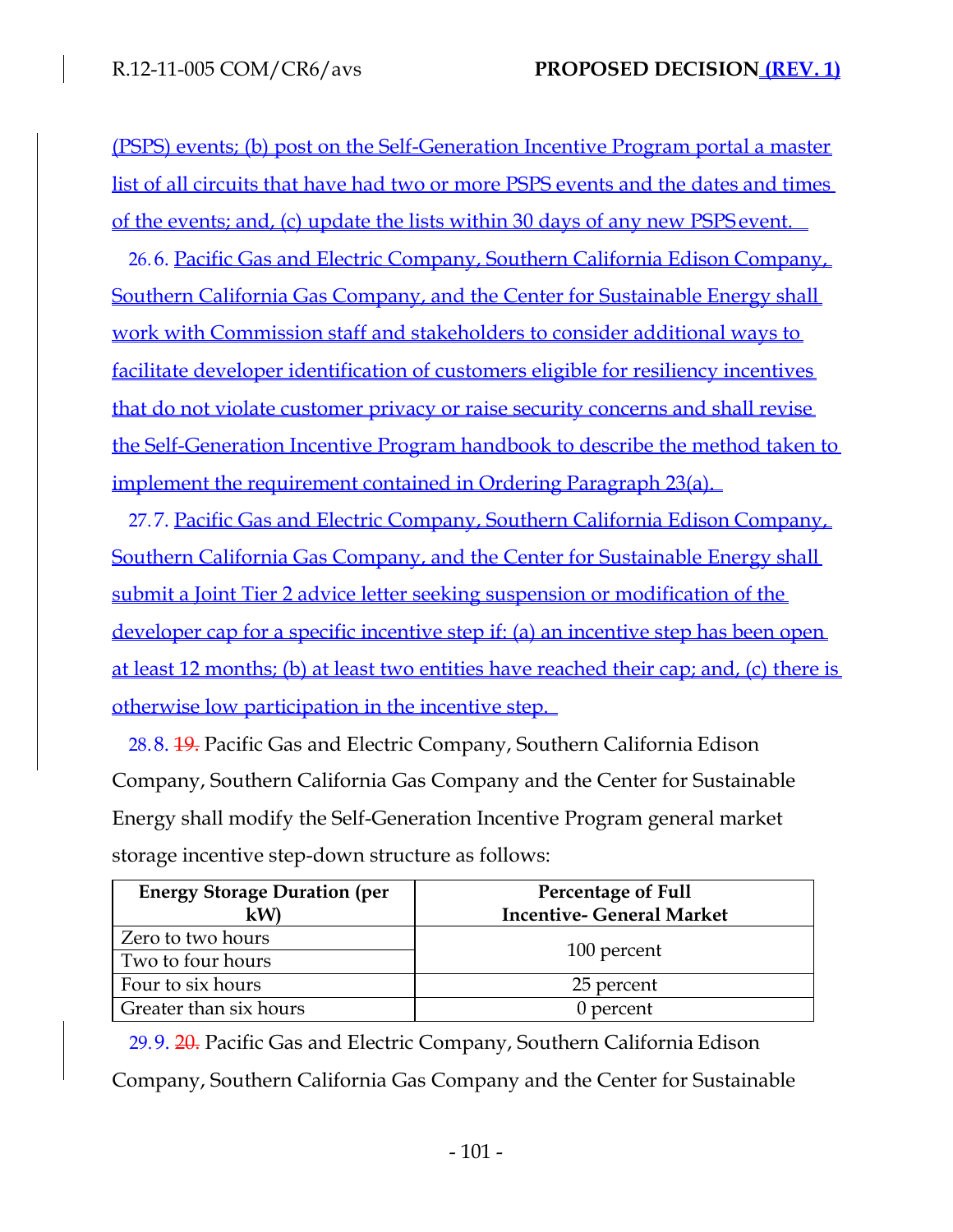Energy shall establish a resiliency incentive adder for general market projects of 15 cents per watt-hour (\$0.15/Wh) for large-scale storage projects and two dollars and 50 cents per watt (\$2.50/W) for renewable generation projects and shall grant eligibility for these incentives to general market customers with critical resiliency needs as defined in this decision.

30.0. 21. Pacific Gas and Electric Company, Southern California Edison Company, Southern California Gas Company and the Center for Sustainable Energy (collectively Self-Generation Incentive Program administrators or SGIP PAs) shall require developers applying for a general market energy storage or a renewable generation resiliency incentive adder and all general market energy storage projects with a longer than two-hour discharge duration to:

- (a) Provide an estimate of how long a project's fully charged battery— or renewable generation system— will provide electricity for the relevant facility average load during an outage;
- (b) Indicate whether a project's critical loads can and will be isolated;
- (c) Provide an estimate of how long a project's fully charged battery—or renewable generation system— will provide electricity to critical uses during an outage;
- (d) Provide an estimate of how long the project can operate in less-than-favorable circumstances, such as if an outage occurs when an energy storage system has been discharged or during the winter (for systems paired with solar), or while experiencing similar challenges for renewable generation systems;
- (e) Summarize information given to the customer abouthow the customer may best prepare an energy storage system to provide backup power— or, ensure operation of a renewable generation system— in the case of a Public Safety Power Shutoff event announced in advance;
- (f) Attest to the truth of the information provided;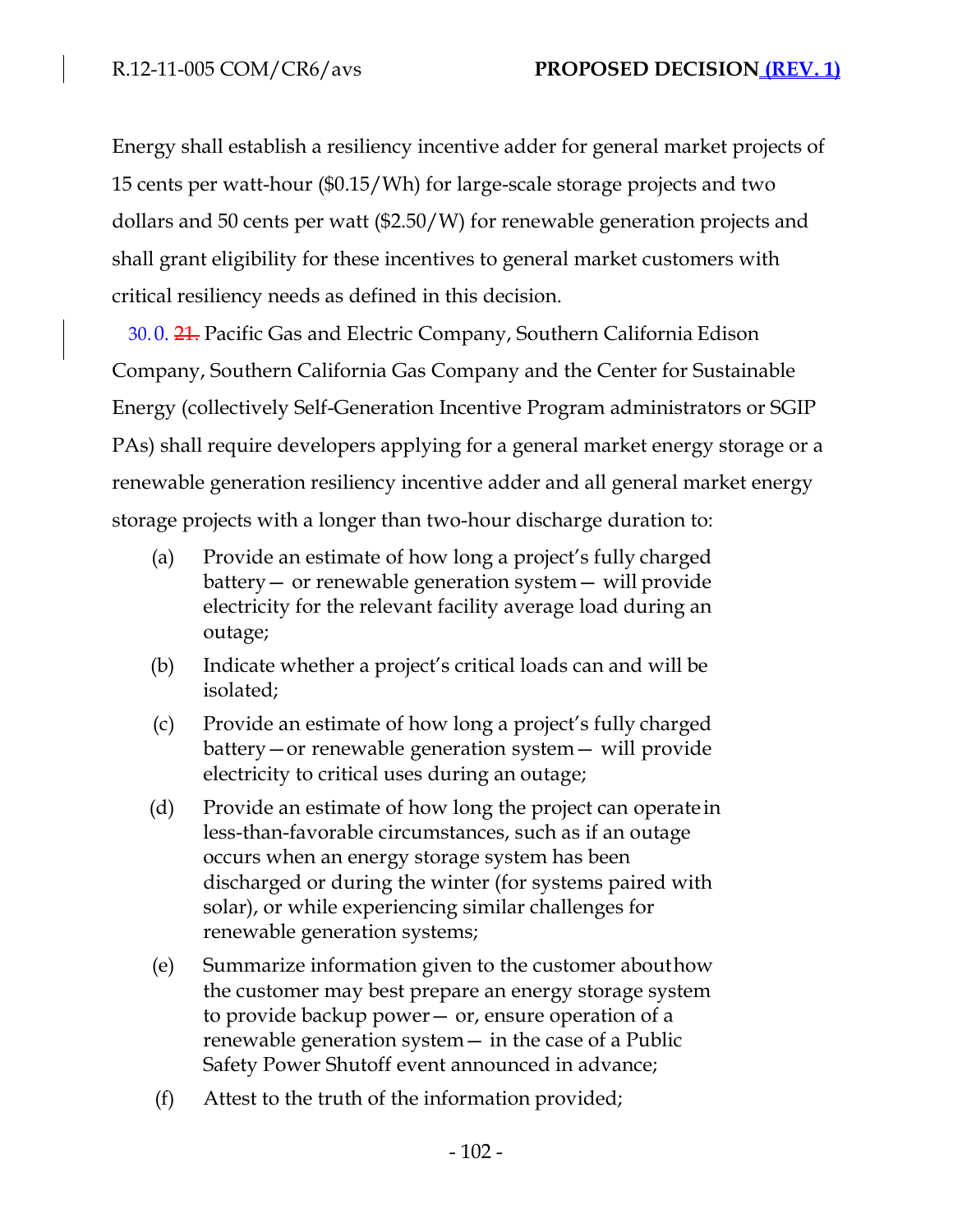- (g) Provide an attestation from the customer indicating that he or she received this information prior to signing a contract; and
- (h) Demonstrate that an Authority Having Jurisdiction has approved plans showing that the system can operate in island mode, has inspected the system after installation, and has authorized operation.

31.1. 22. Pacific Gas and Electric Company, Southern California Edison Company, Southern California Gas Company and the Center for Sustainable Energy shall include in their equity resiliency budget and resiliency adder incentive application forms a question regarding the applicant's coordination with their local government and the California Office of Emergency Services-and shall accept projects that notify their local governments that they intend to or have installed on-site storage as meeting this criterion, shall require applicants to demonstrate through their response that coordination has or will take place with their local government and the Office of Emergency Services, and shall d eprioritize processing an application if the customer has not demonstrated this.

32.2. Pacific Gas and Electric Company, Southern California Edison Company, Southern California Gas Company and the Center for Sustainable Energy shall revise the Self-Generation Incentive Program handbook to remove sizing limitations based on inverter size for equity resiliency projects and projects using the resiliency incentive and shall allow specific projects to receive incentives for a system that is sized above peak load if this is necessary due to modular c omponent sizes to accommodate the customer's peak load, if the project applicant demonstrates proof of this need before the incentive is paid.

33.3. 23. Commission staff shall ensure that the Self-Generation Incentive Program impact evaluation report issued in 2022 includes an evaluation of the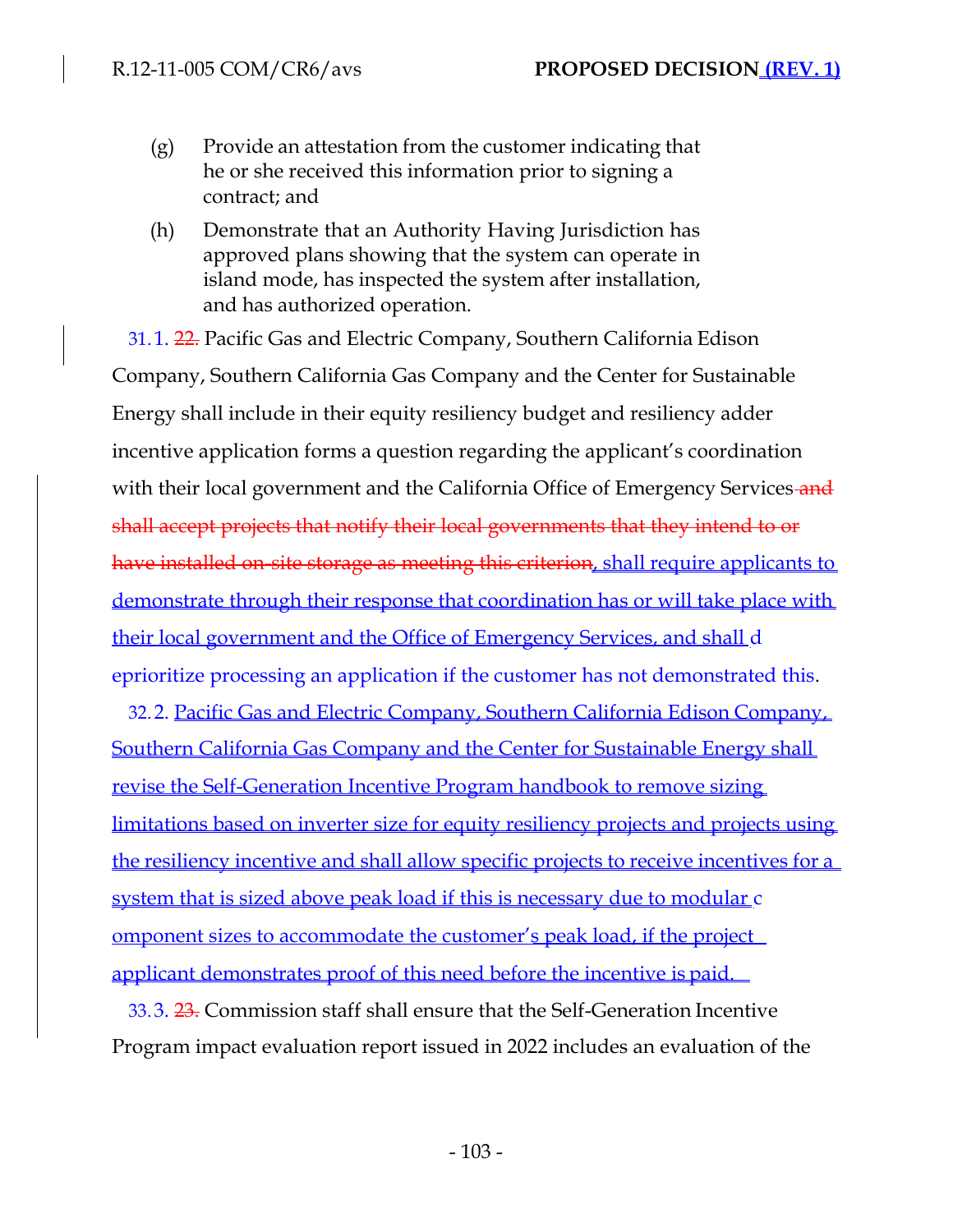performance and impact of the non-residential projects receiving funding from the equity resiliency budget in 2020, using the factors listed in § 379.9(b)(4).

34.4. 24. Pacific Gas and Electric Company, Southern California Edison Company, Southern California Gas Company and the Center for Sustainable Energy (collectively program administrators) shall adopt a soft target to achieve an average incentive application processing time of 45 days or less, shall: (a) adequately staff the Self-Generation Incentive Program (SGIP) with sufficient resources to advance an incentive from submittal to review in 10 days and to fully process incentive applications, excluding the time the application is in "suspended" status, within approximately 45 – 60 days, on average; (b) work with stakeholders to develop reasonable timeline expectations for each individual step of the application review process and for SGIP program a dministrator response times to developer email inquiries; (c) annually file a summary notice of their average, fastest and slowest incentive application processing times for all technology budget categories to the service list of Rulemaking 12-11- $\frac{0.05}{0.05}$ ; and  $\frac{1}{5}$  annually post the same information on the Self-Generation Incentive Program website (currently www.selfgenca.com).

35.5. Pacific Gas and Electric Company, Southern California Edison Company, Southern California Gas Company and the Center for Sustainable Energy (collectively Self-Generation Incentive Program administrators or SGIP PAs) shall assess any ratepayer-funded program with potential to provide duplicative funding for Self-Generation Incentive Program projects intended to provide behind-the-meter backup power and shall develop a process to prevent this.

36.6. 25. Pacific Gas and Electric Company, Southern California Edison Company, Southern California Gas Company and the Center for Sustainable Energy (collectively Self-Generation Incentive Program administrators or SGIP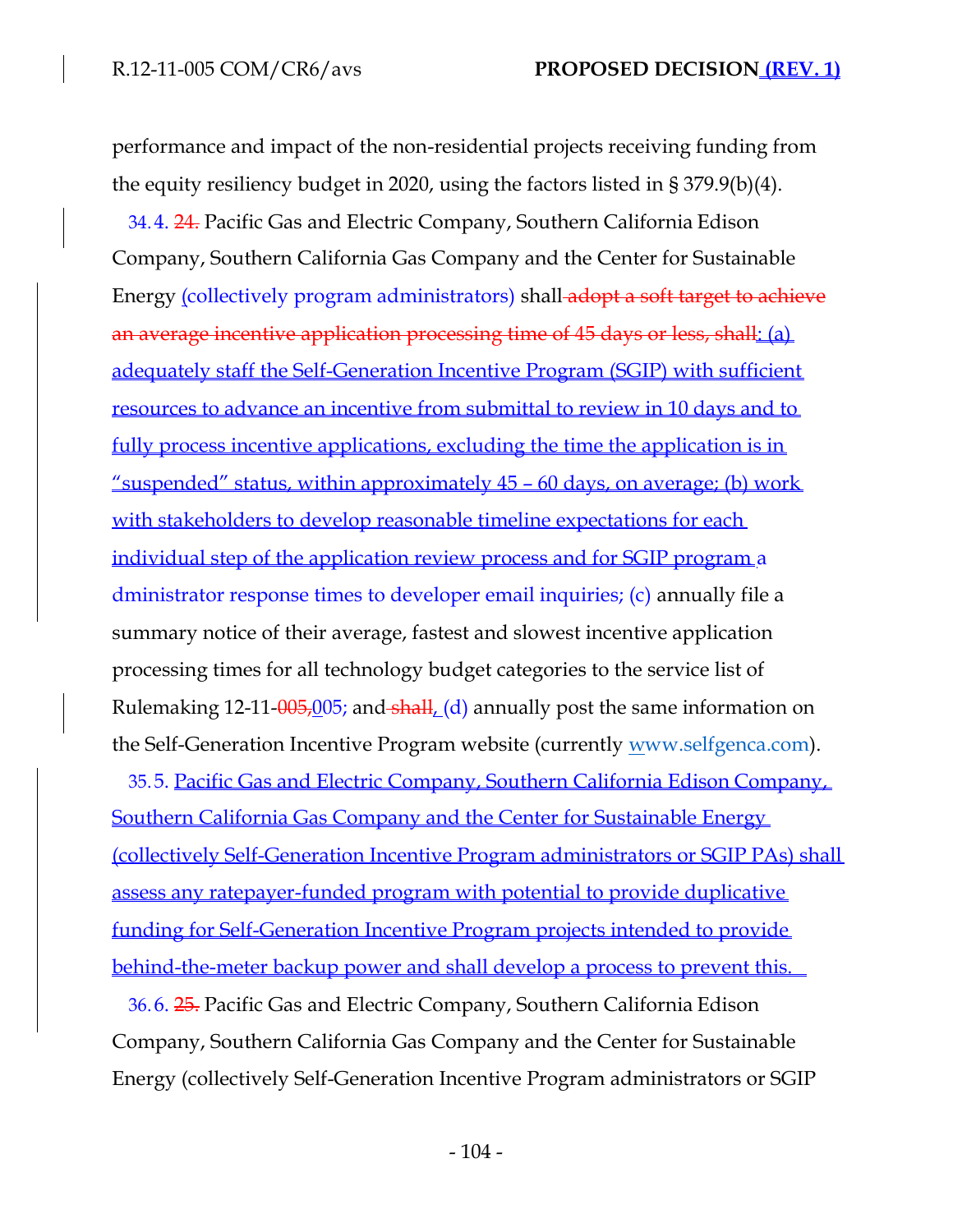$\overline{\phantom{a}}$ 

PAs) are authorized to submit a Tier 2 advice letter to transfer funds between technology incentive budgets subsequent to December 31, 20232022 if the SGIP PA believes that there are likely to be unreserved funds in that budget as of December 31, 2025.

37. 26. Rulemaking 12-11-005 remains open.

This order is effective today.

Dated **Material Contract Contract Contract Contract Contract Contract Contract Contract Contract Contract Contract Contract Contract Contract Contract Contract Contract Contract Contract Contract Contract Contract Contract**